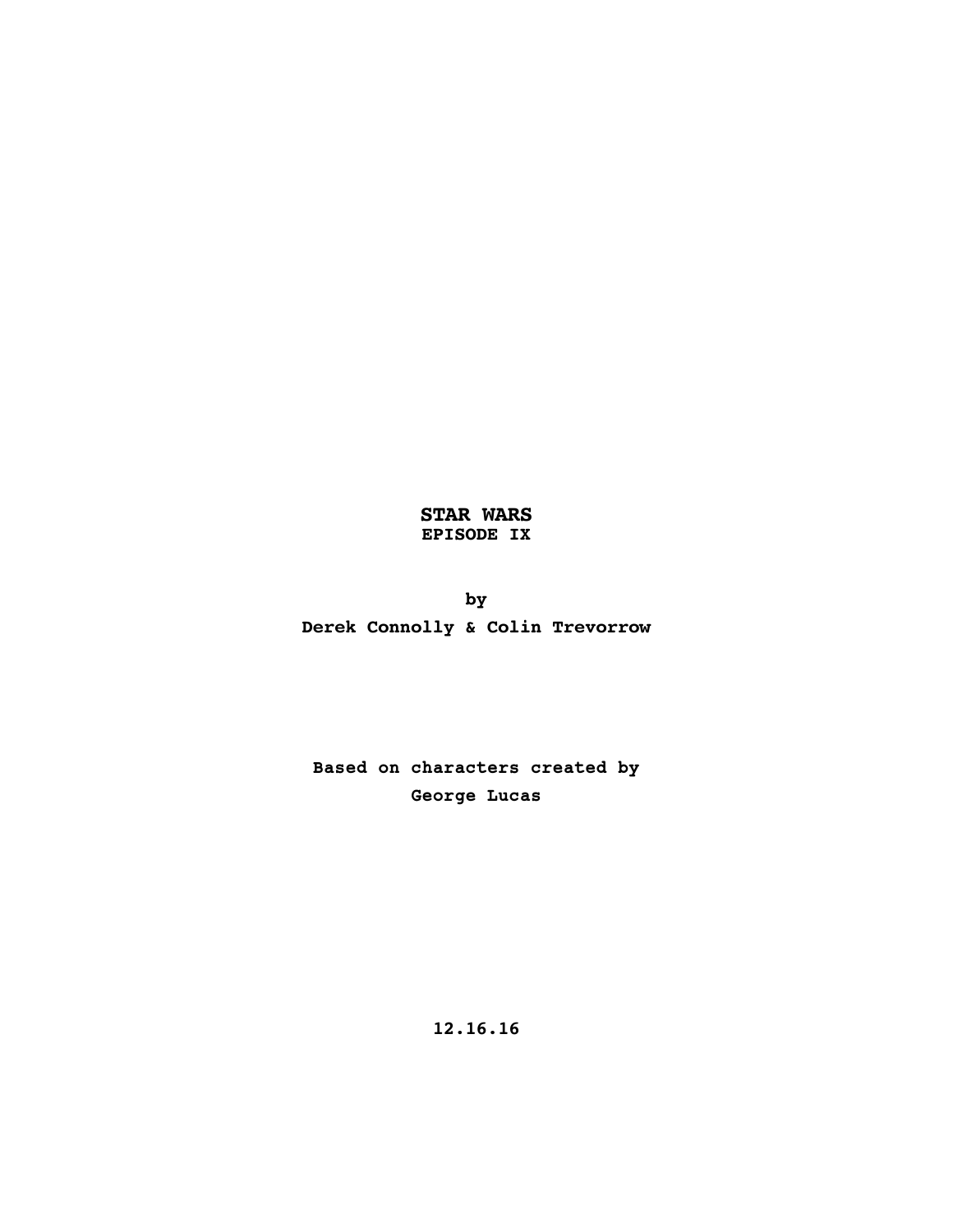**A long time ago in a galaxy far, far away...**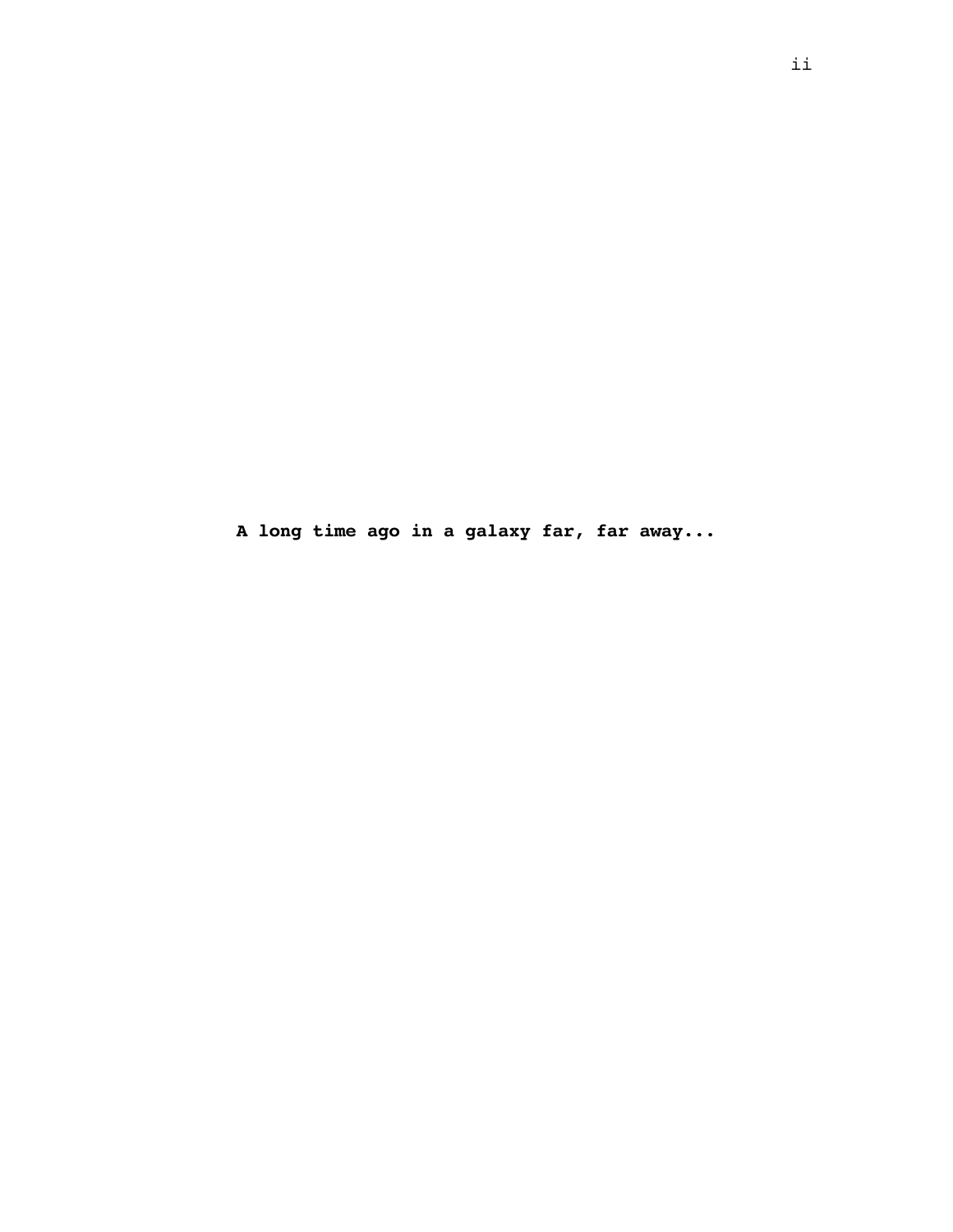### **EPISODE IX DUEL OF THE FATES**

**The iron grip of the FIRST ORDER has spread to the farthest reaches of the galaxy. Only a few scattered planets remain unoccupied. Traitorous acts are punishable by death.**

**Determined to suffocate a growing unrest, Supreme Leader KYLO REN has silenced all communication between neighboring systems.**

**Led by GENERAL LEIA ORGANA, the Resistance has planned a secret mission to prevent their annihilation and forge a path to freedom...**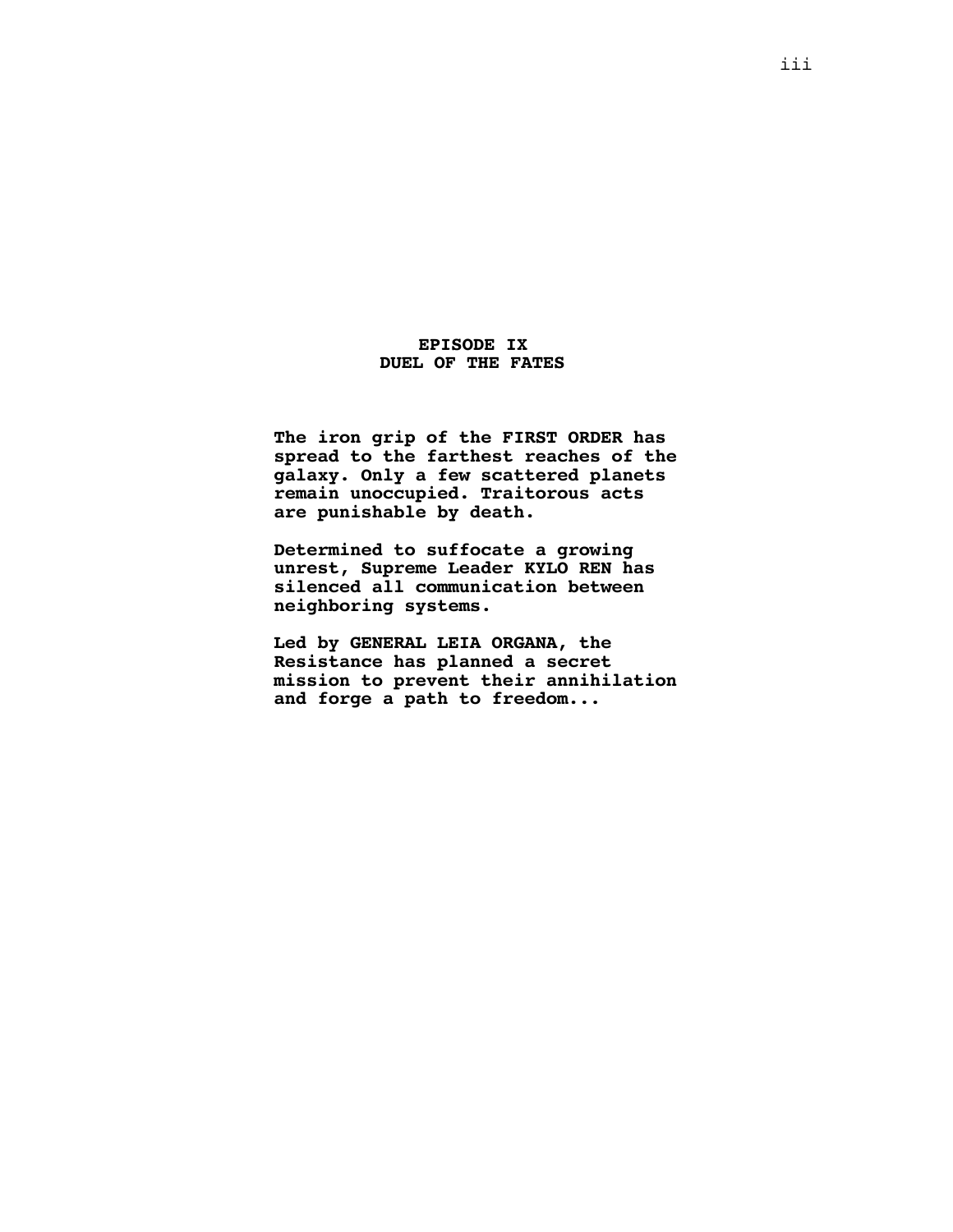EXT. SPACE

A rich tapestry of stars, reaching beyond all we know.

Two sharp points of a space station enclose the sides of the frame as we drift backwards into the glowing rectangular entrance of a DOCKING BAY.

INT. KUAT ORBITAL RING - DOCKING BAY - DAY

A FIRST ORDER TRANSPORT touches down. A wide platform descends, revealing a variety of DROIDS.

A GRAPHITE BB UNIT carefully splits off from the group.

INT. KUAT ORBITAL RING - CORRIDOR - DAY

The graphite BB Unit swerves to avoid a brutish LABOR DROID, scraping BB's spherical side against the wall.

His head tilts down, checking a scuff in his paint, revealing ORANGE beneath. It's BB-8, DEEP UNDERCOVER.

He lets out a familiar "uh-oh" and rotates the orange scuff beneath his head.

INT. SURVEILLANCE DEN - KUAT MOON - DAY

A comm device blinks in a cramped room stacked with recycled Imperial gear. ROSE TICO, adventure-worn and battle ready, grabs it with gloved hands.

#### ROSE

BB-8, you in?

BB-8 BEEPS affirmative. Rose looks up through the broken roof at the ORBITAL RING in the sky above. Star Destroyers protrude from it like spikes on a punk bracelet.

> ROSE (CONT'D) I need eyes on the checkpoint.

INT. KUAT ORBITAL RING - DAY

BB-8 plugs into a scomp terminal, anxious, tense. Out the window, the glowing KUAT MOON, sun cresting its horizon.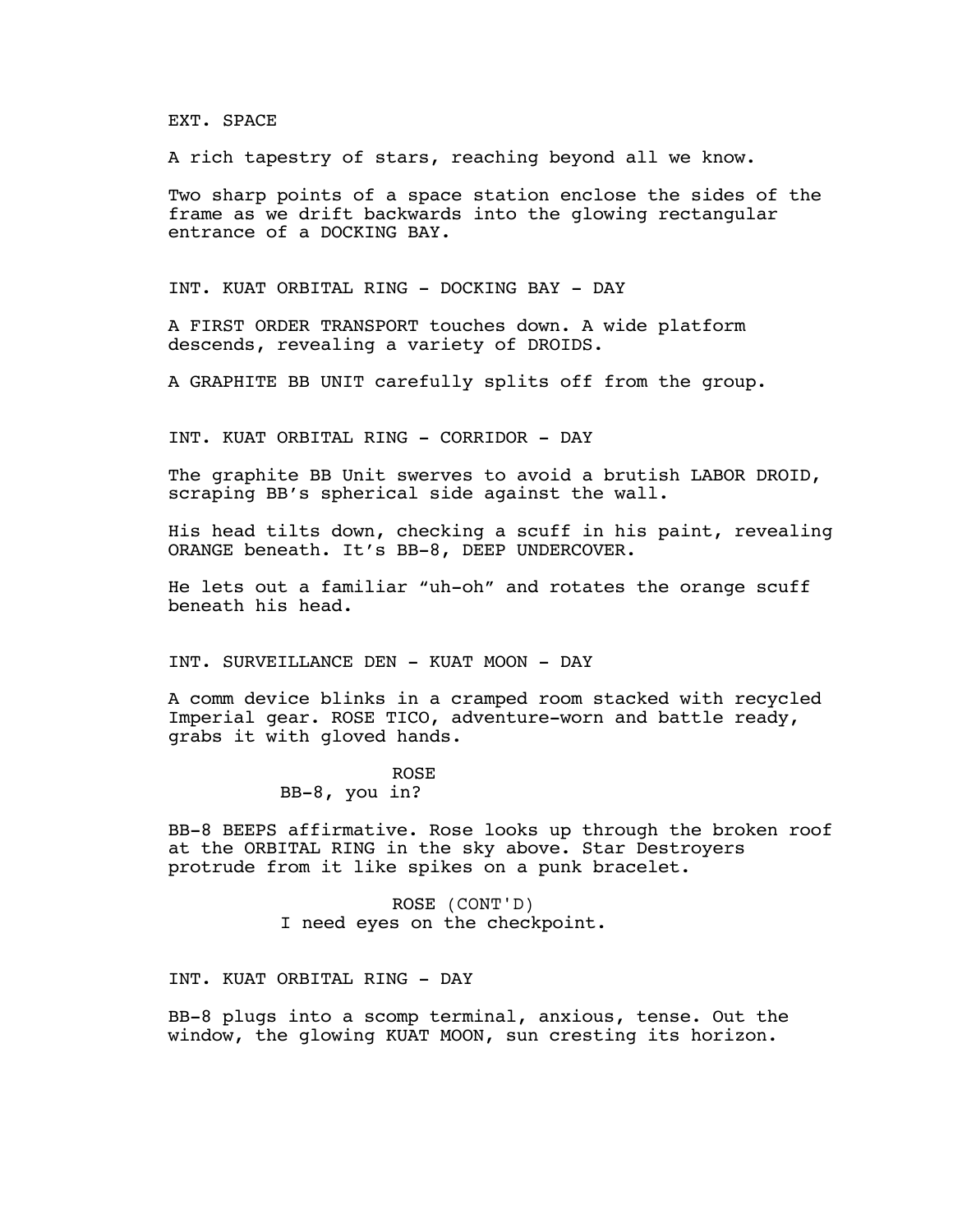A holomonitor grid lights up, blurred and scrambled. Rose straps electrogoggles over her cracked leather flight helmet.

ROSE

Atta boy.

ROSE'S POV: The images unscramble, revealing a SECURITY CHECKPOINT. The HUD zooms on an approaching DROPSHIP.

> ROSE (CONT'D) Here they come.

EXT. KUAT MOON - SECURITY CHECKPOINT - DAY

The Dropship touches down in a canyon of white and blue sedimentary rock, kicking up a storm of silver sand.

STORMTROOPERS shield their eyes as the craft spits out a new batch of MIGRANT WORKERS from all corners of the galaxy- aliens and humans submitting to the First Order in exchange for safety and a scrap of food.

Stormtroopers funnel the migrants toward a Weapons Detector.

We notice FINN disguised in rags among them.

FINN Checkpoint. Keep your head down.

A ROBED HUMAN nods, face hidden under dusty headwear.

A bottleneck quickly forms. The ragged aliens bark at each other in a dozen languages. A beast-like DROVIAN shoves Finn.

> FINN (CONT'D) Whoa, hey. No trouble here.

The Drovian grabs Finn's neck with a single hand and lifts him up, teeth bared.

> FINN (CONT'D) Trouble. TROUBLE!

The robed human steps between them. POE DAMERON.

POE

Easy, pal.

Poe pulls a dried three-eyed Peckto fish from a leather pouch beneath his robe.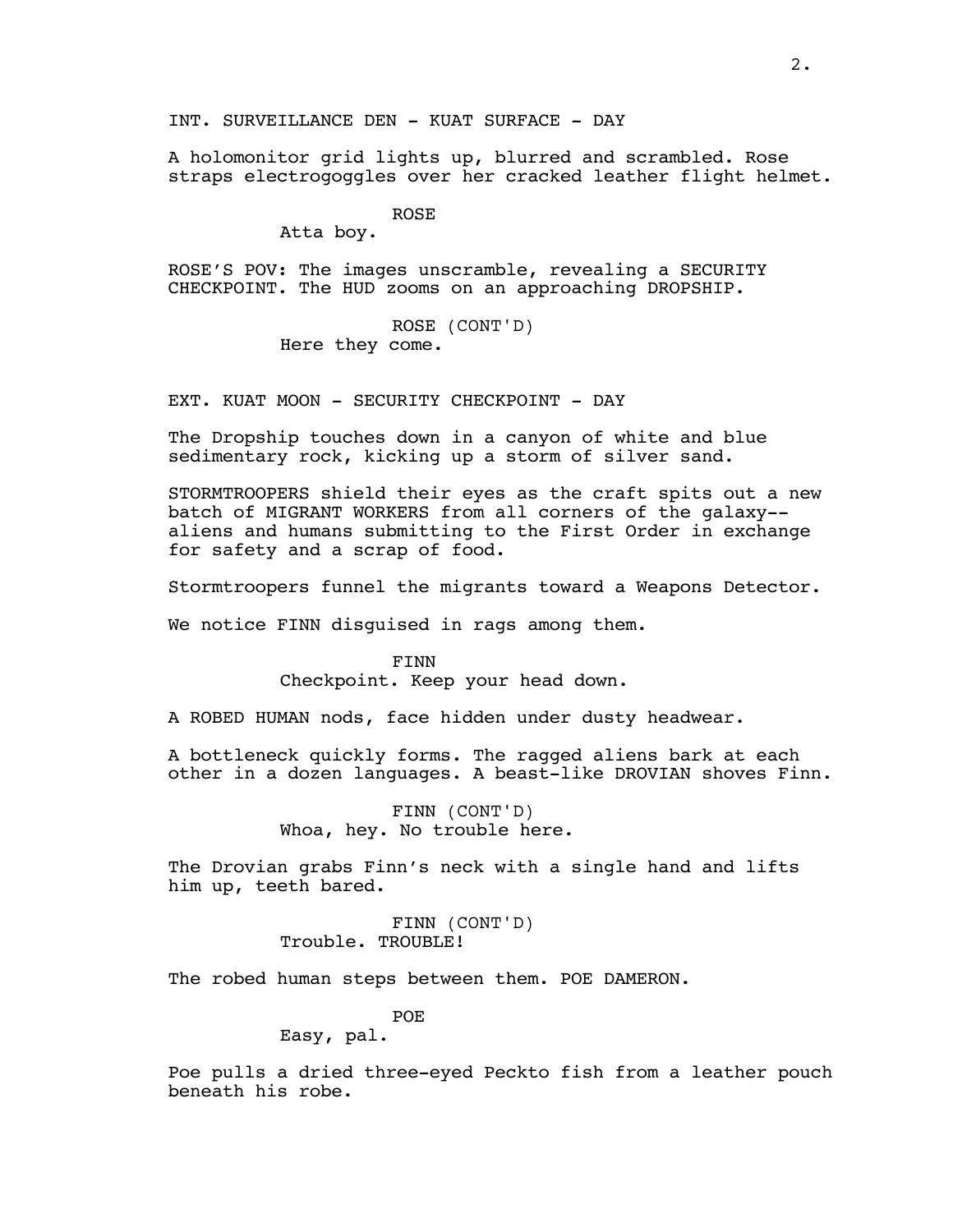POE (CONT'D) Here. I couldn't finish it.

The Drovian eyes the fish, drops Finn, eats.

We notice Poe's hand on a CONCEALED BLASTER beneath his robe. Finn regains his footing, clenching his neck.

#### FINN

Thanks.

Poe shoots him a tense look. They move toward the scanner.

FINN (CONT'D) How'll we know if BB-8 hacked the mainframe?

The weapons scanner ALARMS. Stormtroopers pull a mangy GOTAL out of the group. He pleads, pointing desperately to his metallic horns. Blasters FIRE.

> POE We'll know.

Poe and Finn step into the weapons scanner. Just as they

enter, the machine SHUDDERS AND CLICKS OFF.

STORMTROOPER #1

We lost power. Hold the line.

Stormtroopers step in front of the scanner, blasters smoking. Finn and Poe eye each other, tense.

INT. KUAT ORBITAL RING - DAY

BB-8's scomp link stutters and spins. A Stormtrooper drops a crate of spanners nearby. BB-8 STARTLES as they clatter across the floor. Droid sweat.

EXT. KUAT MOON - SECURITY CHECKPOINT - DAY

The Stormtrooper smacks the console. It powers up again with our armed infiltrators standing inside it. No alarm.

# STORMTROOPER

Go on, get moving.

Our guys exhale. Still alive.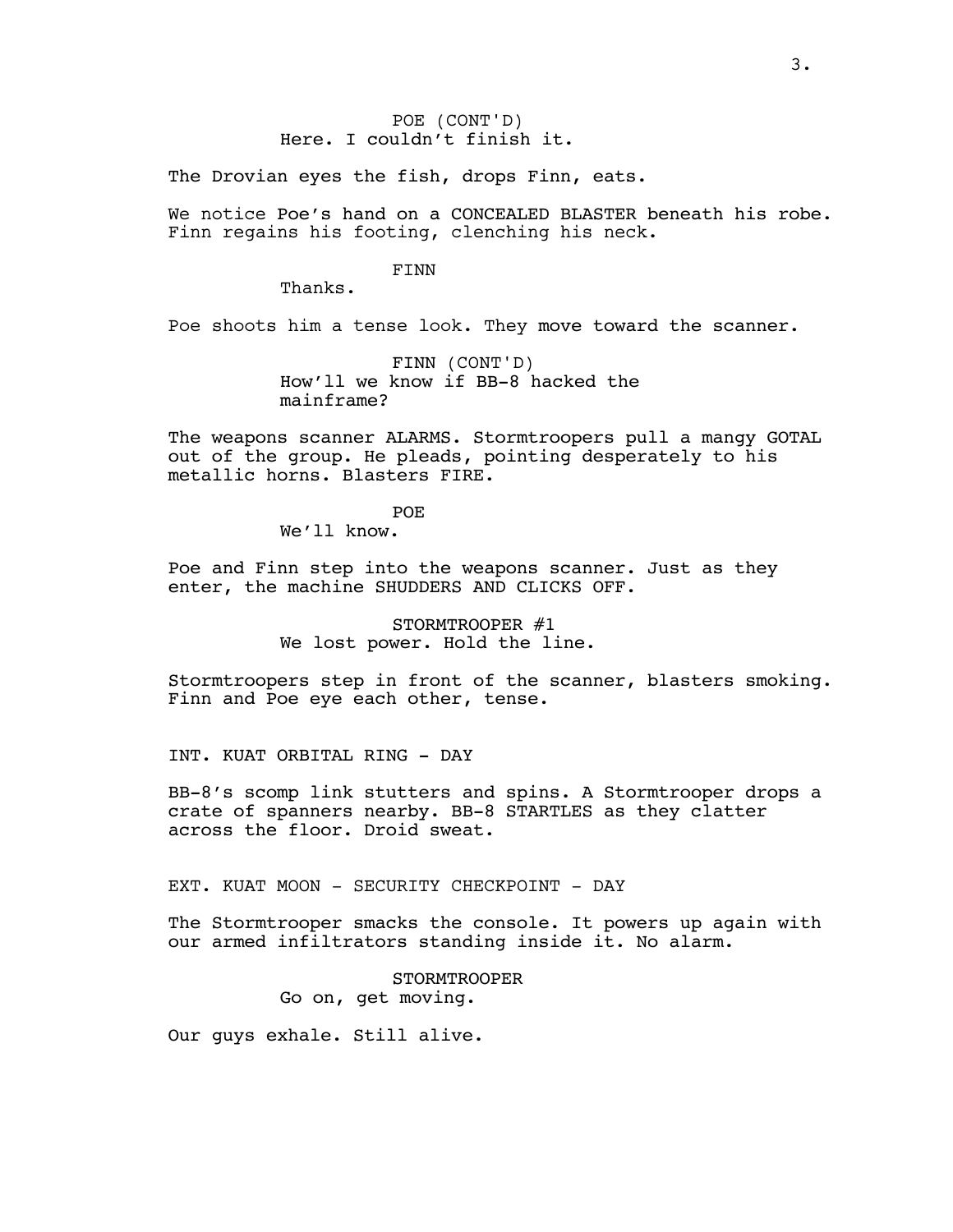EXT. KUAT WORKERS COLONY - DAY

Poe and Finn pass through the border wall to reveal a VAST MIGRANT SETTLEMENT. Modular housing painted with colorful symbols from each worker's home world, a vibrant melting pot.

The Orbital Ring looms above, connected to the planet's surface by a massive POWERSHAFT plunged directly into the core. It glows blue with the ship-fueling energy mined here.

Poe locks eyes with BISS KOVA, a furry alien watching from a machine shop. Biss taps his cheek.

> POE That's our guy.

Nearby, a suspicious TUSKEN, face wrapped. The Tusken eyes Finn and Poe as they follow Biss Kova inside a hut.

INT. MIGRANT HUT - DAY

A big-cheeked, hairless ALIEN BABY bounces in a hanging sea cow stomach while Biss' partner DAL KOVA brushes an unappetizing roast with melted fat.

Rose emerges from behind a beaded curtain in the back.

ROSE You said two days, I've been here two weeks.

FINN This place doesn't seem so bad.

ROSE Good people. Terrible food.

Rose rolls a canvas map onto the table.

ROSE (CONT'D) This is our access point.

She drops a holochip. It projects the Orbital Ring and the powershaft plunging from it into the moon's core.

> ROSE (CONT'D) This powershaft delivers raw ore to orbital ring. A detonation directly into the energy stream, here, will cause a chain reaction--

A blinking holographic light shoots up into the Orbital Ring, causing a series of explosions around the entire structure.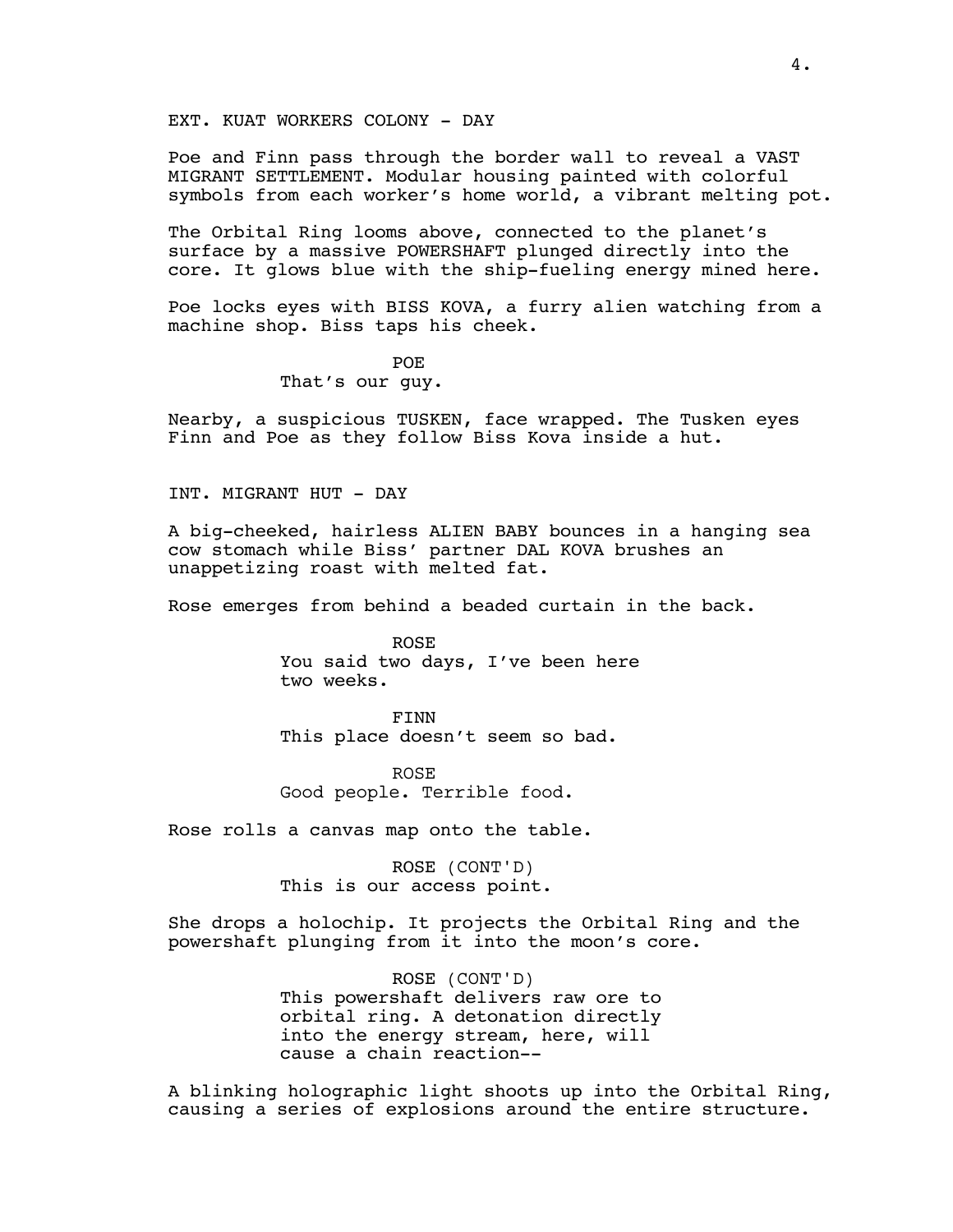POE --and take the whole thing down.

Finn looks up through the broken roof at the ORBITAL RING above. A dozen Star Destroyers fueling up.

> FINN Along with their new fleet.

> POE How do we know they haven't detected BB-8's signature?

The alien baby starts to CRY. Rose picks up a rattle and shakes it.

> POE (CONT'D) There's a lot we don't know. That's why I voted for the other plan.

FINN This is when we second guess the plan? Right now?

Rose sticks a finger into the alien baby's mouth.

ROSE We can take out the enemy's fuel source and be light years away before they know what hit them. But we have to move now.

Finn and Poe regard this odd moment. Rose really has been down here awhile.

> POE Okay, let's blow this thing and go home.

EXT. KUAT COLONY - DAY

Poe, Finn and Rose move past migrant workers toward the massive POWERSHAFT BASE extending to the sky.

The Tusken follows them in the deep background.

POE BB-8? Don't worry, I'm alive. Unlock the powershaft doors and get ready with that shuttle.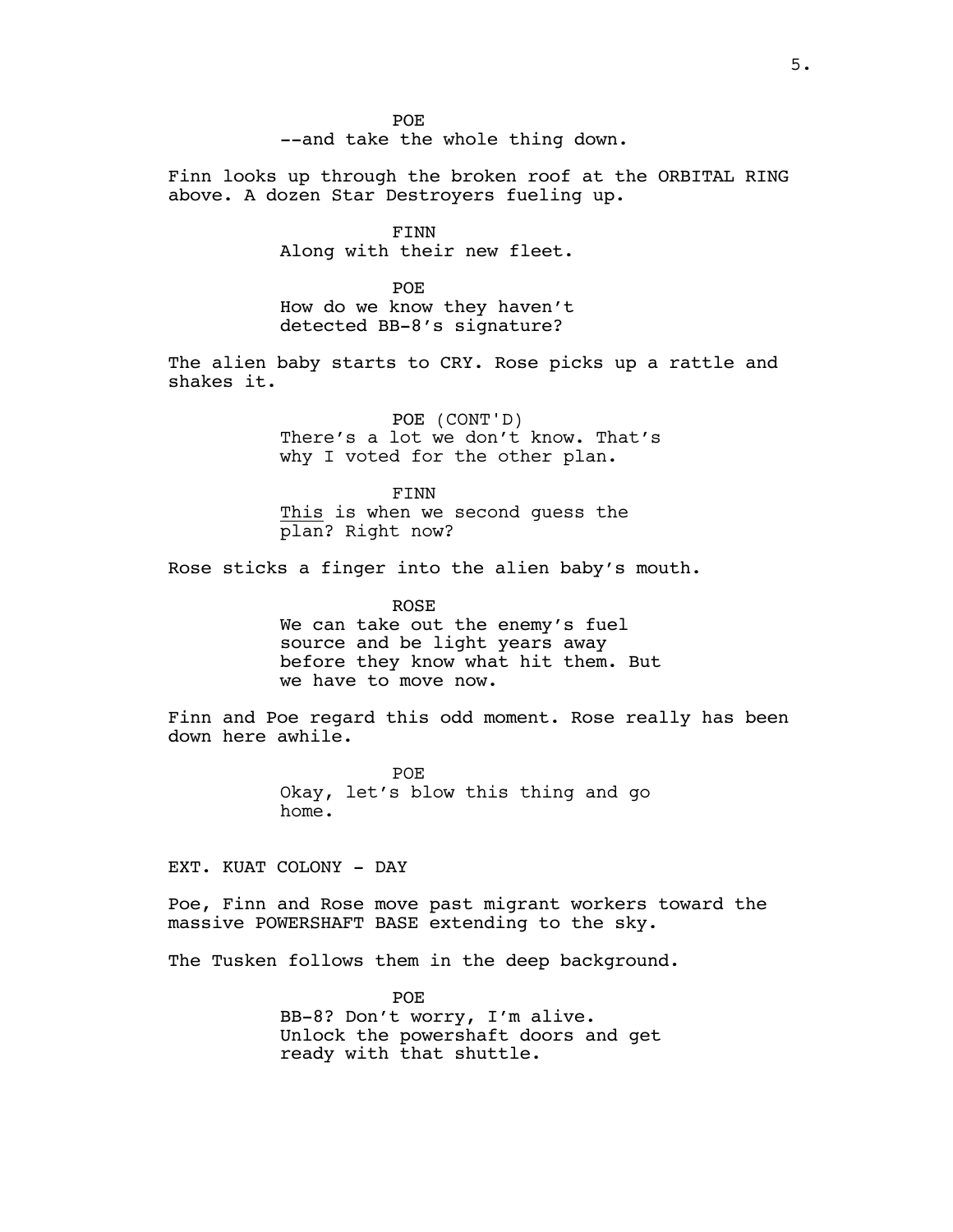INT. KUAT ORBITAL RING - DAY

BB-8 detatches his scomp link and speeds down the corridor.

EXT. KUAT COLONY - POWERSHAFT BASE - DAY

A trio of space-gray MECHTROOPERS guard the door.

WHACK! Poe makes short work of the first Mechtrooper, knocking him unconscious. Finn and Rose quietly take down the other two with electric SHOCK PRODS.

Poe unlatches a device from the Mechtrooper's belt, throws it to Finn. He SCANS IT on the wall.

INT. POWERSHAFT BASE - DAY

A massive cylinder of particle energy rushing upwards.

Finn, Poe and Rose approach it and gaze up, dwarfed.

POE We'll have twenty seconds before detonation. Give or take.

ROSE Give or take how long?

Poe hands out three FLYING THERMAL DETONATORS.

POE Nice and easy. Just like pitching Pilmetto Stick.

FINN We didn't have that... (Poe activates his charge) Oh we're going now?!

Poe underhand tosses his charge into the stream where it ROCKETS UPWARDS in the particle flow. Rose throws hers.

Finn chucks his like a live grenade and runs.

POE (into comm) BB-8, bombs are away. We'll meet you at the relay point.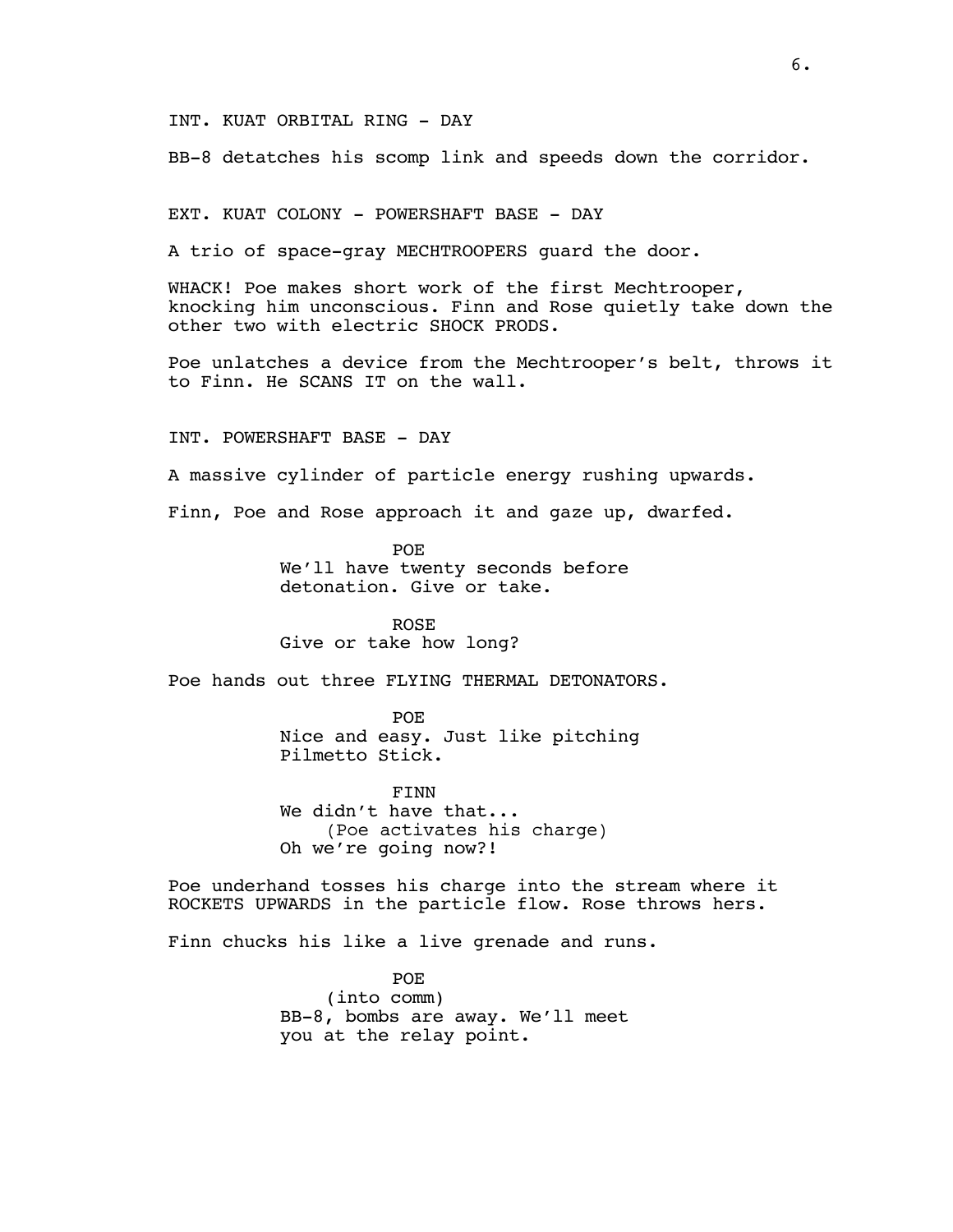INT. MAINTENANCE SHUTTLE DOCK - DAY

BB-8 rolls into the droid slot of a tiny Maintenance Shuttle, old and forgotten.

The ship POWERS UP.

EXT. KUAT COLONY - POWERSHAFT BASE - DAY

Our heroes exit through the maintance door...

...to find themselves face-to-face with a platoon of STORMTROOPERS and MECHTROOPERS.

#### STORMTROOPER

Drop your weapons!

Migrant workers crane their necks from the village. The masked Tusken lurks among them.

Poe eyes the orbital ring, anticipating the explosion.

POE

Distraction in three, two, one...now!

Poe dives, rolls, head covered...but nothing happens.

INT. KUAT ORBITAL - COMMAND CENTER - DAY

A FIRST ORDER OFFICER rushes to alert steely ADMIRAL VONN. Screen graphics show a contained blast in the powershaft.

> OFFICER Blast shields have contained the explosion, Admiral. All systems stable.

Vonn looks down at the glowing Kuat moon below, scoffs.

ADMIRAL VONN Their outdated tactics are pitiful.

EXT. KUAT COLONY - POWERSHAFT BASE - DAY

Rose and Finn look up at the Orbital Ring, fully intact.

## POE

Any second now.

Suddenly a high-pitched WAIL spins them around.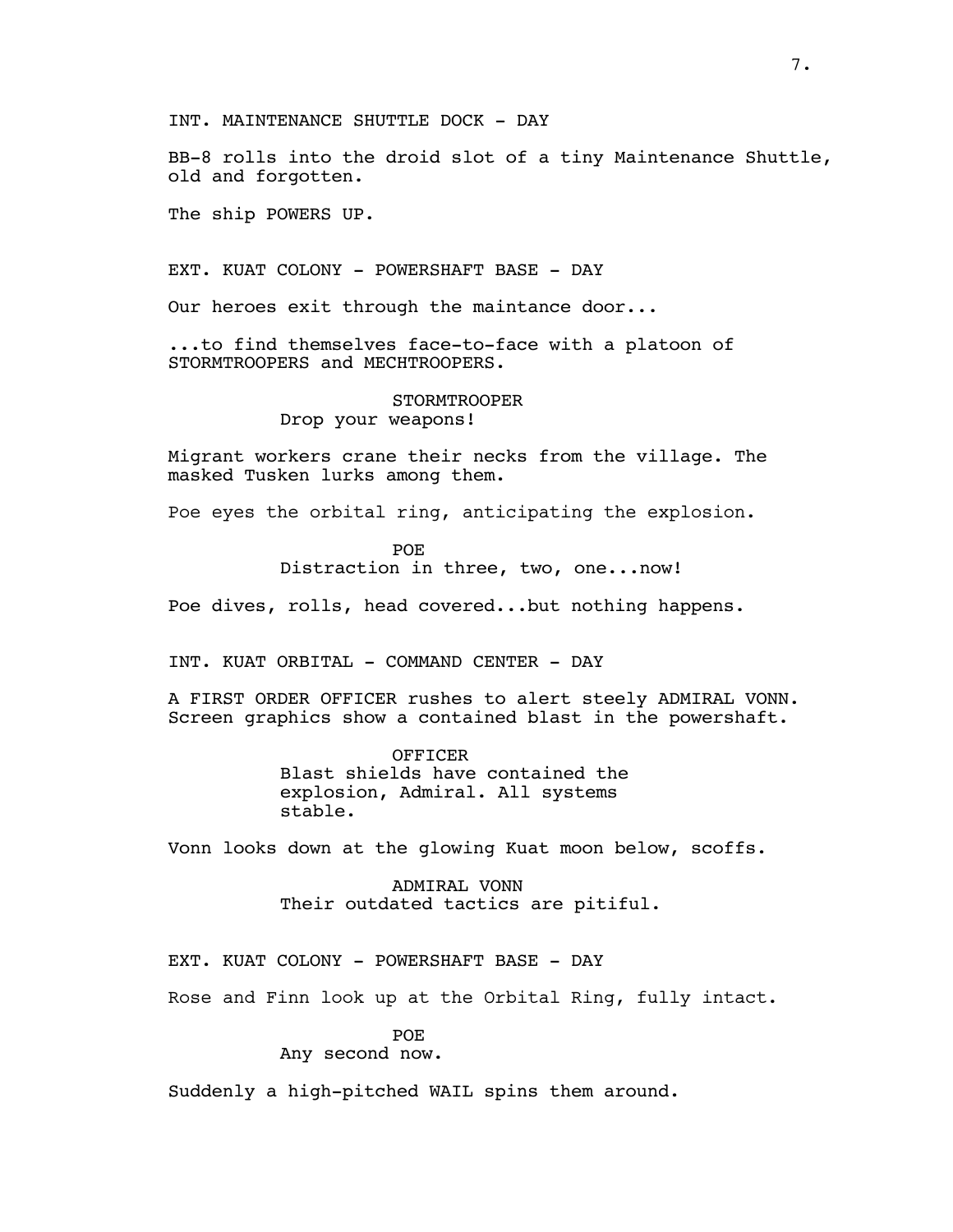The HOODED TUSKEN steps forward. Blades of blue light flash from its gloved hands.

It's holding a DUAL LIGHTSABER.

The Tusken TAKES DOWN EVERYTHING IN ITS PATH, lithe and deadly with the blade.

Finn, Rose and Poe duck and FIRE AWAY until they are surrounded by bodies, blasters smoking.

The Tusken's mask hits the ground.

It's REY.

Not the girl we last saw. A grown woman. Powerful. Strong.

FINN What are you doing here?

Rey spins and BLOCKS A LASER BLAST we didn't see coming. Her robes fall from her shoulders, revealing a battle-ready outfit of ALL BLACK.

> REY A simple "thank you" would do.

She THROWS THE DOUBLE-BLADE LIKE A BOOMERANG, ducks behind a power regulator as the spinning saber slices all in its path, then rises in time to CATCH IT.

This is a new weapon of her own design, made from the pieces of Anakin's broken lightsaber and her own staff. She wields it with grace.

Poe ducks behind a generator, yells through lasers at Rey.

**POE** You shouldn't have come here.

REY You'd rather be killed?

POE If it means you're safe, yeah.

There's something more behind those words.

REY Now's not the time.

POE Definitely not the time.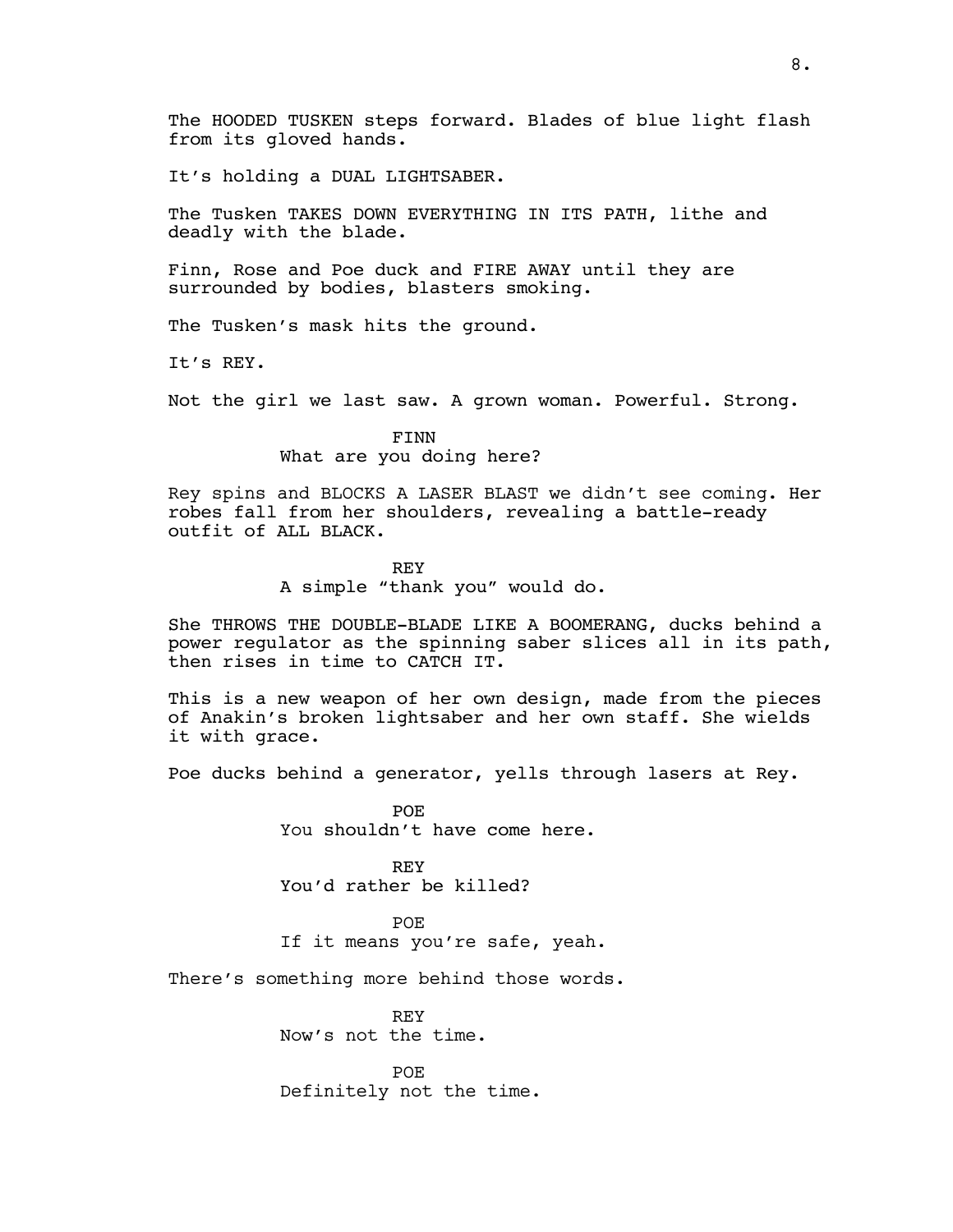She FORCE PUSHES a pack of eight, sending them clattering.

The Migrant Workers point to Rey in awe, whispering, reverent. The children cheer, speaking a word they all know.

#### MIGRANT CHILDREN

Jedi! Jedi!

More Stormtroopers flood into the square--

--but the MIGRANTS BLOCK THEIR PATH TO PROTECT REY. Some throw rocks. Others swing with hammers and tools.

It's inspiring. A promise of revolution.

POE Rey, we gotta go!

Rey hesitates, wanting to fight alongside these people.

REY I have to help them!

Poe eyes more troop transports and INCOMING TIE FIGHTERS.

POE Not here. Not now.

Rey knows he's right, but it kills her inside. She reluctantly follows her friends through the blast door.

Finn moves to follow them, but his ankle is grabbed by a FALLEN STORMTROOPER, helmet blasted open.

They lock eyes. RECOGNITION. A memory from long ago.

Finn pulls free and continues on. But he's SHAKEN.

INT. KUAT ORBITAL - COMMAND CENTER - DAY

An Officer races to Admiral Vonn.

ADMIRAL VONN What happened down there?

OFFICER The last Jedi is with them, sir.

Vonn's confidence turns to fear.

ADMIRAL VONN Alert the Knights of Ren.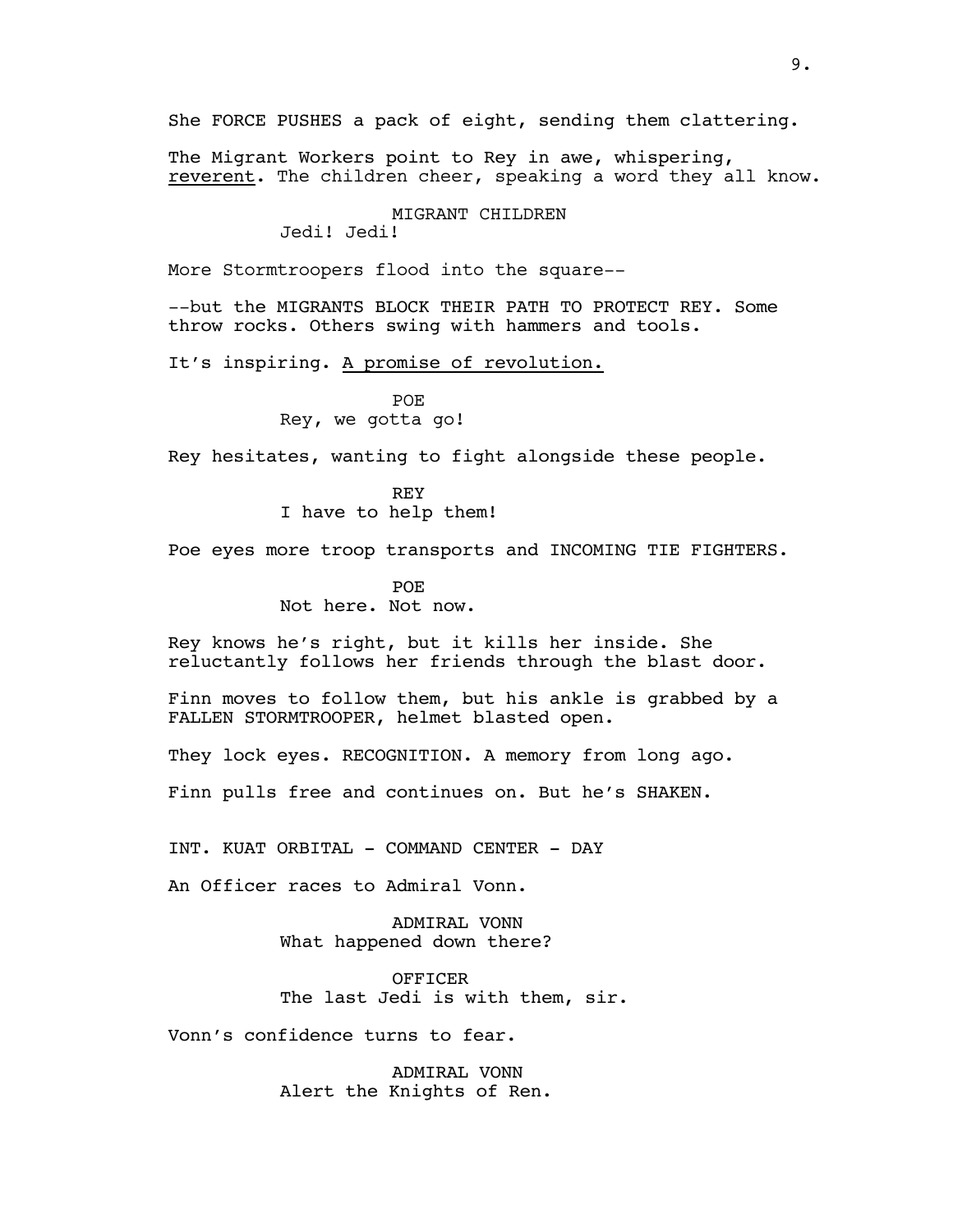EXT. POWERSHAFT CORE - DAY

Rey, Poe, Finn and Rose race toward a MAINTENANCE TURBOLIFT that runs the length of the powershaft to the ring above.

> POE (into comm link) BB-8 we're coming up to you! Plan's gone sideways.

EXT. SPACE

BB-8 has already left the Orbital Ring in the shuttle, on his way down to their rendezvous point on the planet's surface, per the plan. He BEEPS incredulously.

EXT. POWERSHAFT CORE - DAY

Poe looks up at the ring above.

POE We're gonna need another ship.

His eyes settle on THE ECLIPSE, a colossal star destroyer docked just above them, an ivory pirate ship in space.

> REY You're not serious.

FINN That's a Eclipse Class Dreadnaught. You can't fly--

POE I can fly anything.

Rose hacks into the turbolift. The glass door opens.

ROSE We're in.

INT. TURBOLIFT - DAY

The door SLIDES SHUT, cutting off the sound.

ROSE Clench. Everything.

The turbolift capsule ROCKETS UP INTO THE TUBE, traveling from the planet's surface to the Orbital Ring in seconds.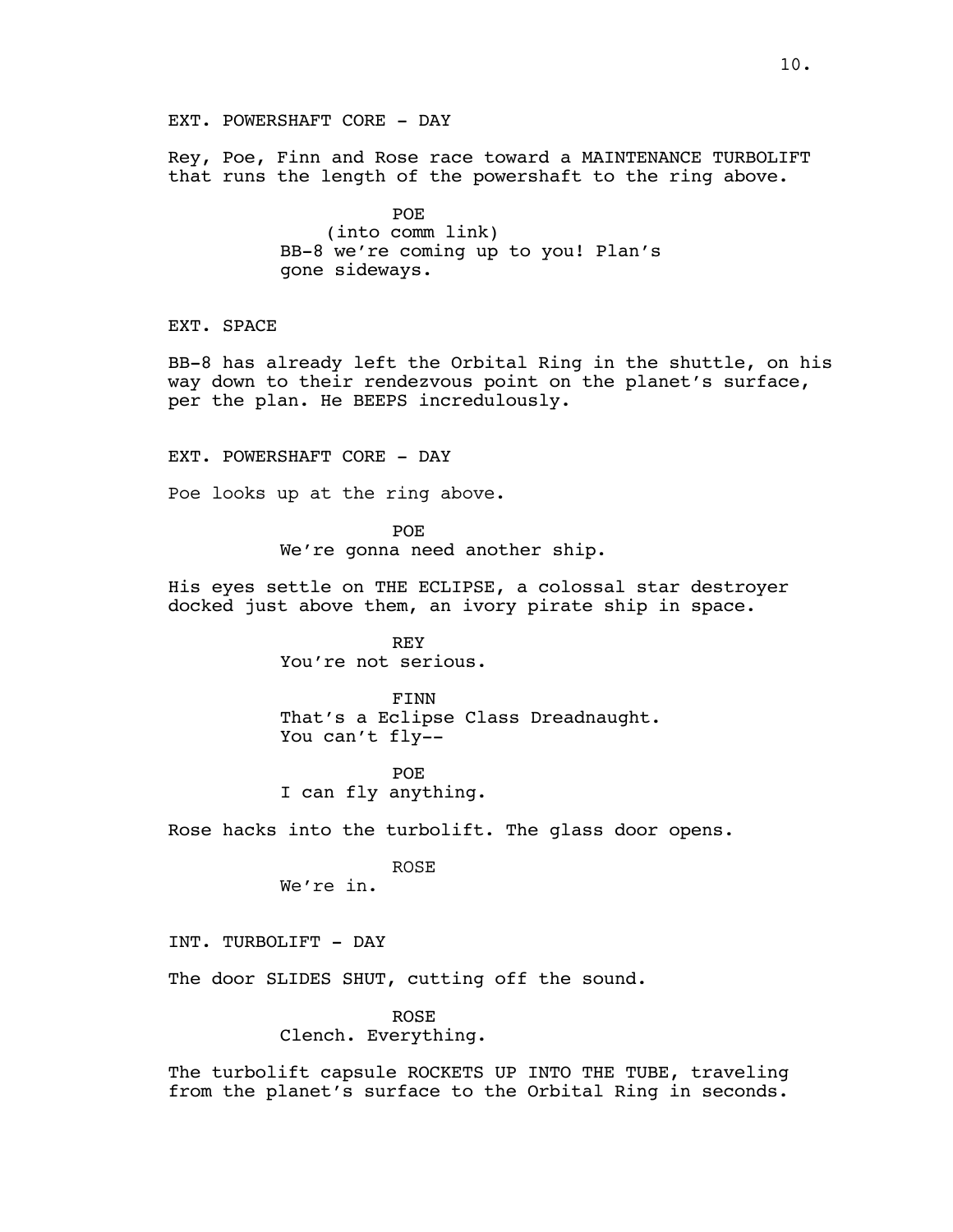The Turbolift door opens to find the stern of the Eclipse Dreadnaught right in front of them, miles wide.

Thick fuel lines attach to the propulsion engines. GLIDE ROVERS shuttle supplies to the ship.

> REY You sure about this?

> > POE

Nope.

ROSE We had better odds on Raxus Prime.

FINN That was not my fault, you need to let Raxus Prime go.

They hop into a Glide Rover and SPEED OFF.

INT. OBSERVATION TOWER - DAY

Admiral Vonn watches the Glide Rover race toward the Eclipse.

ADMIRAL VONN Where are they going?

The Glide Rover disappears inside the docked destroyer. Admiral Vonn cracks slightly as their plan dawns on him.

> ADMIRAL VONN (CONT'D) They can't possibly.

Admiral Vonn leans over a FIRST ORDER TECH.

ADMIRAL VONN (CONT'D) How many men on that ship?

FIRST ORDER TECH Just the bridge crew, sir. The rest are on dock leave.

INT. ECLIPSE DESTROYER - BRIDGE

A massive navigational bridge dense with FIRST ORDER CREW.

A laser blast spins them around. Rose cocks her heavy weapon. Finn seals the door.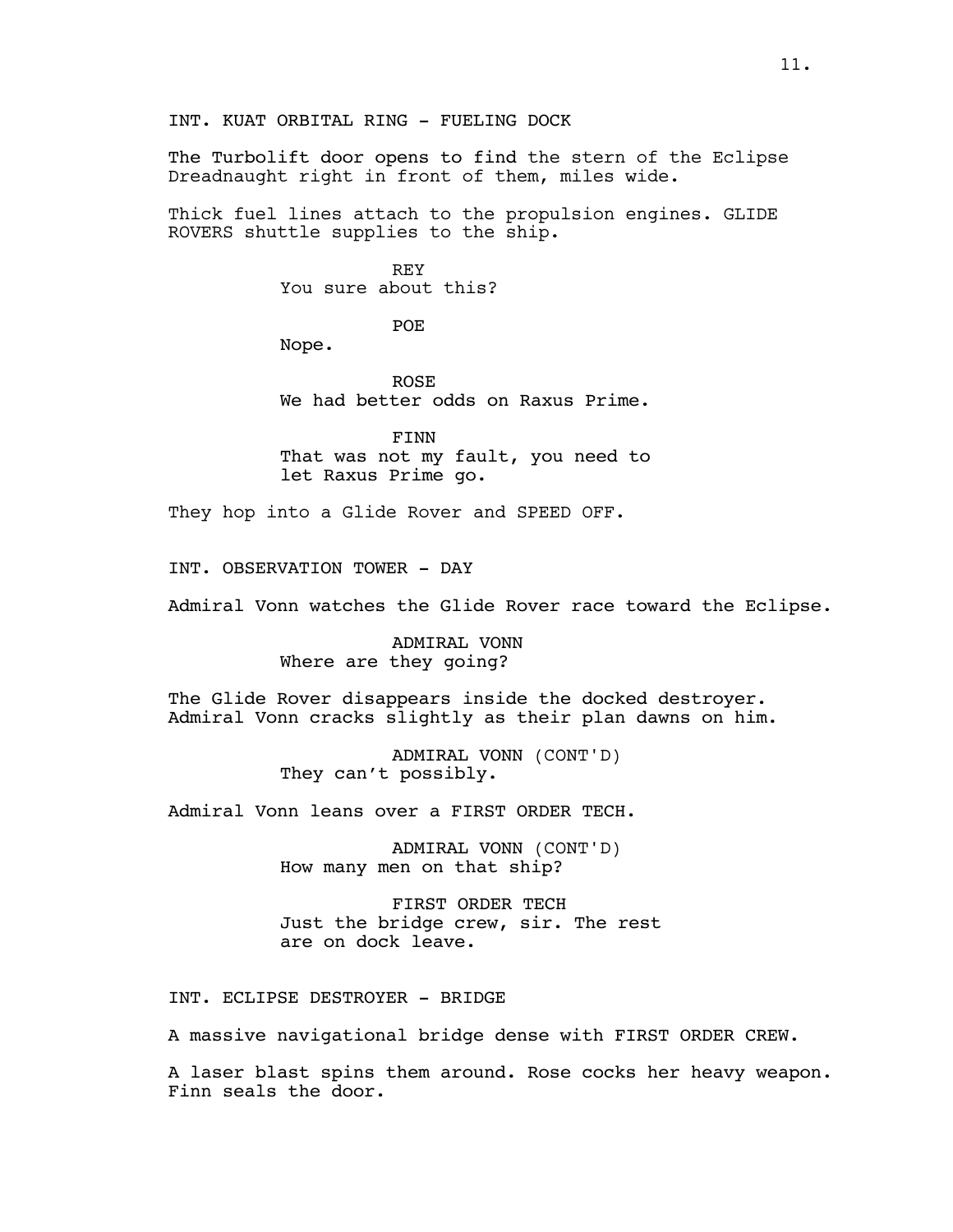POE Who's in charge here? DECK OFFICER (brave) I am. POE Great. I'm your new pilot. (improvising) Where does the pilot sit? Rey loses patience, waves her palm toward the Officer. REY You will set a course for the Nirauan System. DECK OFFICER Set a course for the Nirauan System! The Crewmen turn and take their positions at the console, mind-tricked en masse. Poe and Rey take the helm, pressing buttons, guessing. REY Cold start the engines. We can jump right to hyperspace if we overheat the laser cannon drive. POE The exhaust will spill over-- REY (CONT'D) --into the propulsion systems. We can freeze the chamber. Poe looks to Rey as they flip switches, a gleam in his eye. POE (CONT'D) Don't you see? You and I? How we-- REY Not the time. Finn sits at a massive control board with a hundred buttons. FINN Okay, I'm going to need very specific instructions. Rose goes to work at the NAV CONSOLE.

12.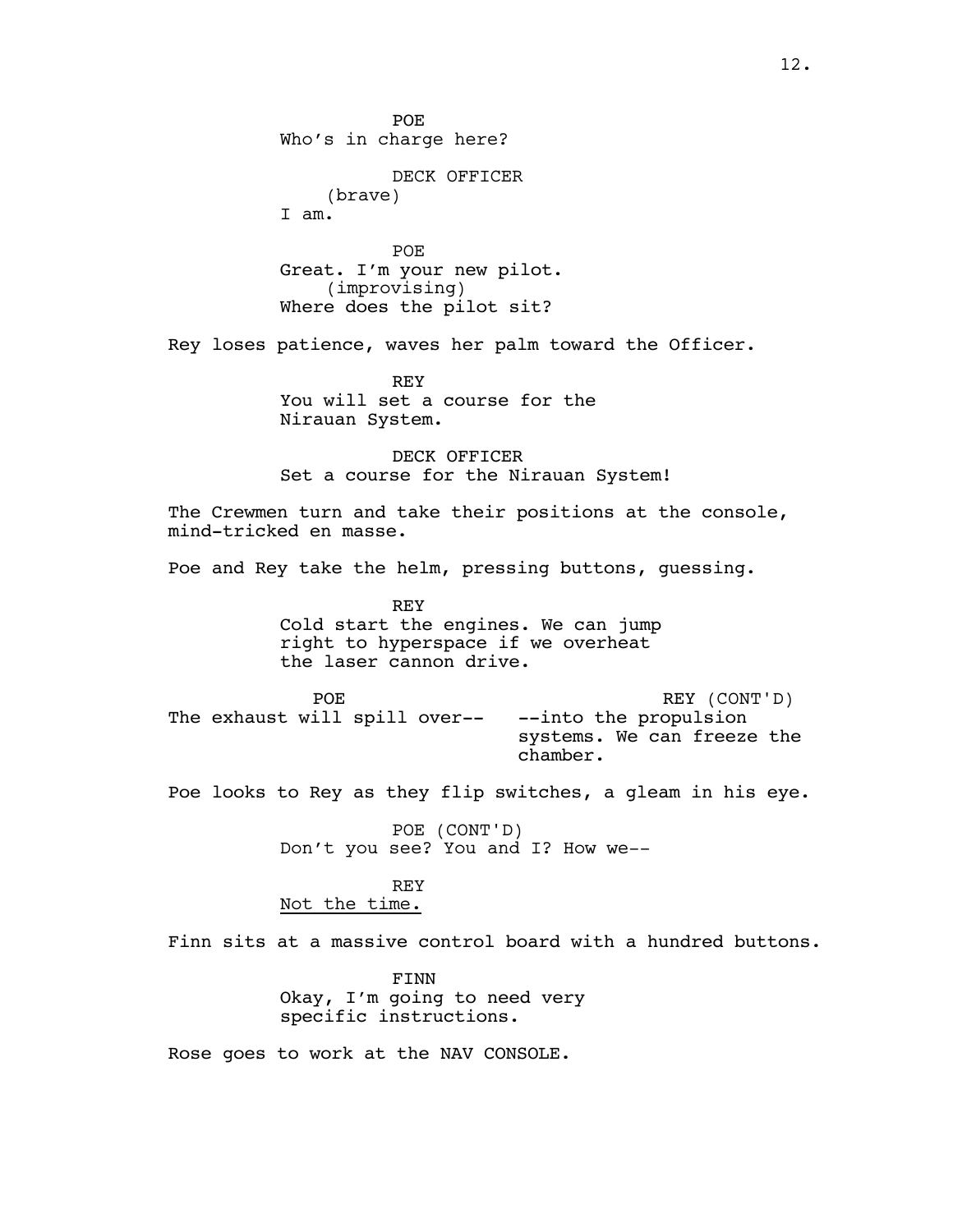ROSE Shields up. Setting calculations for lightspeed. POE Let's go! ROSE Don't rush me. I mess this up and we'll fly right into the sun. Finn taps a screen in front of him. The ship's EXTERIOR LIGHTS click on. FINN I found the lights. I turned on the lights! One of the Crewmen SNAPS OUT OF HIS MIND TRICK, eyes Finn. CREWMAN Who are you-- WHACK! Finn knocks him out cold. FINN Let's get somewhere else fast! POE Working on it... Poe eases his hands into the steering rig. POE (CONT'D) Who uses an inverted control yoke? EXT. KUAT ORBITAL - SPACE The Eclipse roughly disengages and SCRAPES ITS WAY OUT. Fuel conduits unhinge and SPIT BLUE ENERGY, slicing through the dock's infrastructure. The ship's exterior lights blink on and off in patch grids.

Heavy cannons FIRE on the Eclipse's shields.

INT. ECLIPSE DESTROYER - BRIDGE - SPACE

Poe leans back, the craft dips DOWN.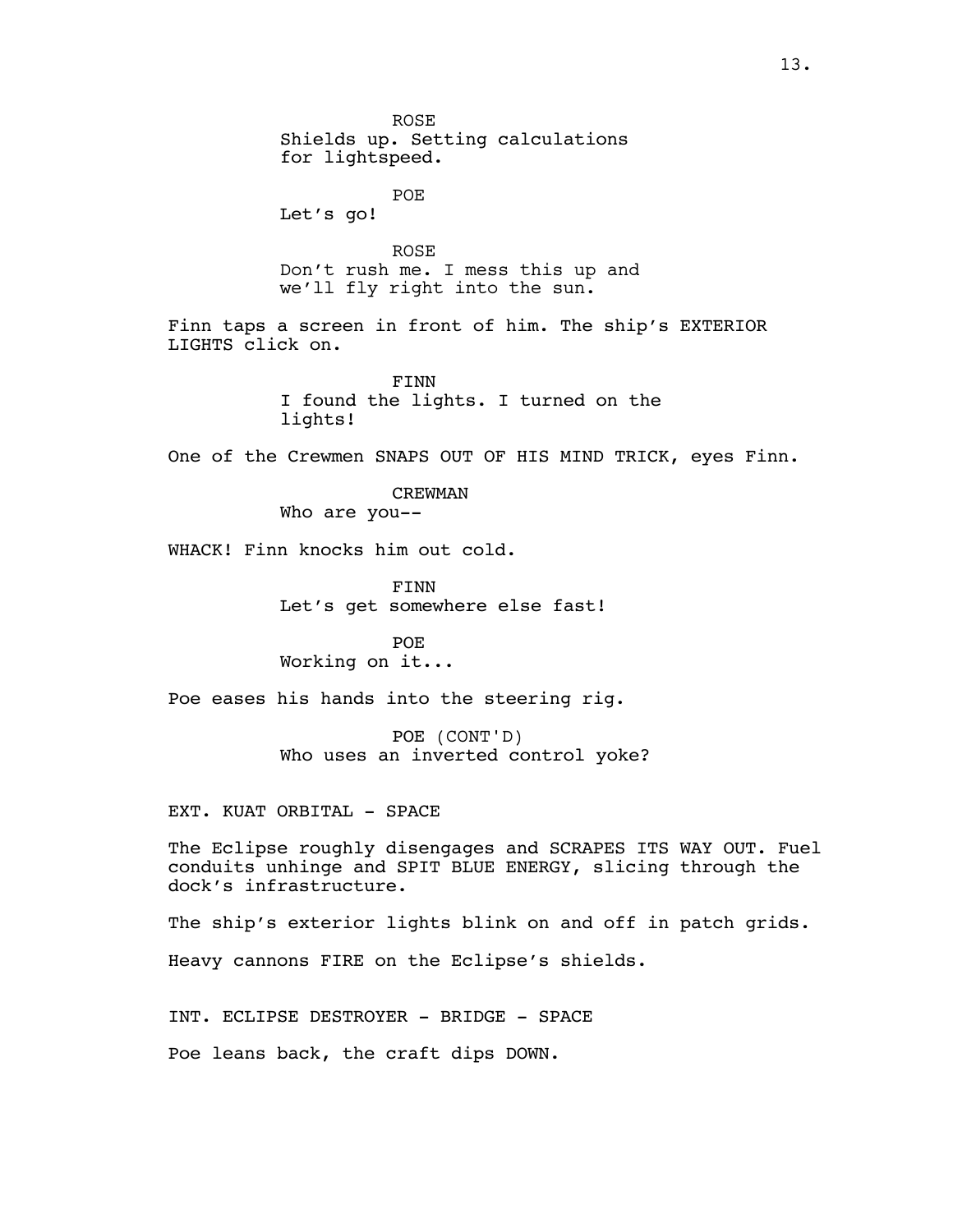REY The black empty part is where we should be pointed!

POE I'm trying! Everything's backwards!

Finn looks out the window at the planet rising into view as they tilt further down.

> FINN (mocking) "I can fly anything."

Poe gains control of the craft's trajectory but not its axis. They are INVERTING. The planet ROLLS from the bottom of the massive front window to the top.

> REY Okay, we're rolling now.

POE Do we have the droid?

EXT. SPACE

BB-8's Maintenance craft is HIT, burning, engineless, fifty feet from the dock. He'll never make it.

REY (ON COMM)

BB-8 now!

BB-8 has to act.

He EJECTS HIMSELF from the droid socket, floats fifty feet through cold empty space, passes through the oxygen shield and LANDS INSIDE THE HANGAR with a clank.

INT. ECLIPSE DESTROYER - BRIDGE - DAY

BB-8 BEEPS affirmative on the commlink.

REY

We got him!

Rose's console flashes.

ROSE Good for lightspeed!

Rey leans past Poe and SHOVES the hyperdrive helve forward. Bars of light STRETCH OUT BEFORE THEM.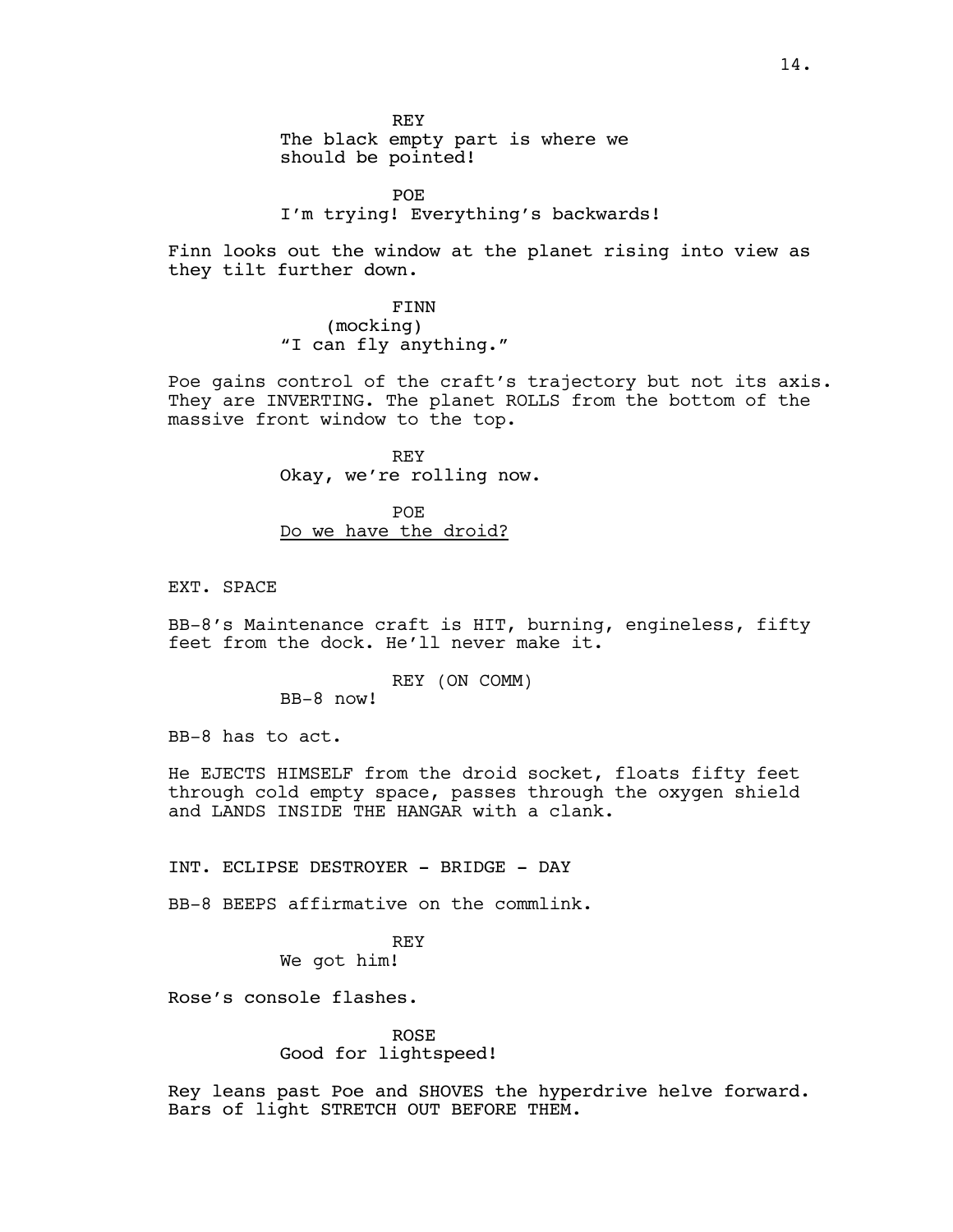EXT. KUAT ORBITAL RING - SPACE

The Eclipse blurs and VANISHES. Silence.

We TILT UP, stars raining down... WHOOMMMM. A jagged, sinister ship appears from hyperspace.

KNIFE 9. Shaped like an arrowhead with adjustable wings. We follow it back toward the Orbital Ring...

EXT/INT. KUAT ORBITAL - EXTERNAL LANDING AREA - SPACE

Knife 9 lands on an exposed landing pad, protected by a quantum shield from the cold dangers of space.

The KNIGHTS OF REN appear from their ship.

HATTASKA REN, the leader, armored and caped in black. OTT REN and LORL REN seem to work as a duo. JAEDEC REN is the rogue, his mask evoking an angry ghost.

Hattaska eyes the scene in studied silence. He turns his ominous, masked gaze to Admiral Vonn, here to meet him.

> ADMIRAL VONN W-we uploaded a veil cipher to the droid. You'll have her location the moment a probe is within range.

Hattaska Ren draws his Darksaber AND CUTS VONN DOWN.

A few Stormtroopers instinctively raise their weapons. The other Knights RAISE THEIR HEAVY BLASTERS.

Officers and Stormtroopers back away. Tense, afraid.

The Knights holster their weapons and return to their ship, leaving Admiral Vonn's body in their wake.

CUT TO:

EXT. CORUSCANT - DAY

A dense cloud layer pierced with skyscrapers.

We follow a SECURITY CRAFT down through the fog to reveal the city, unrecognizable from its halcyon days.

New structures built atop the deco architecture of the Old Republic, growing older as we descend to the decrepit streets below--sedimentary layers of progress.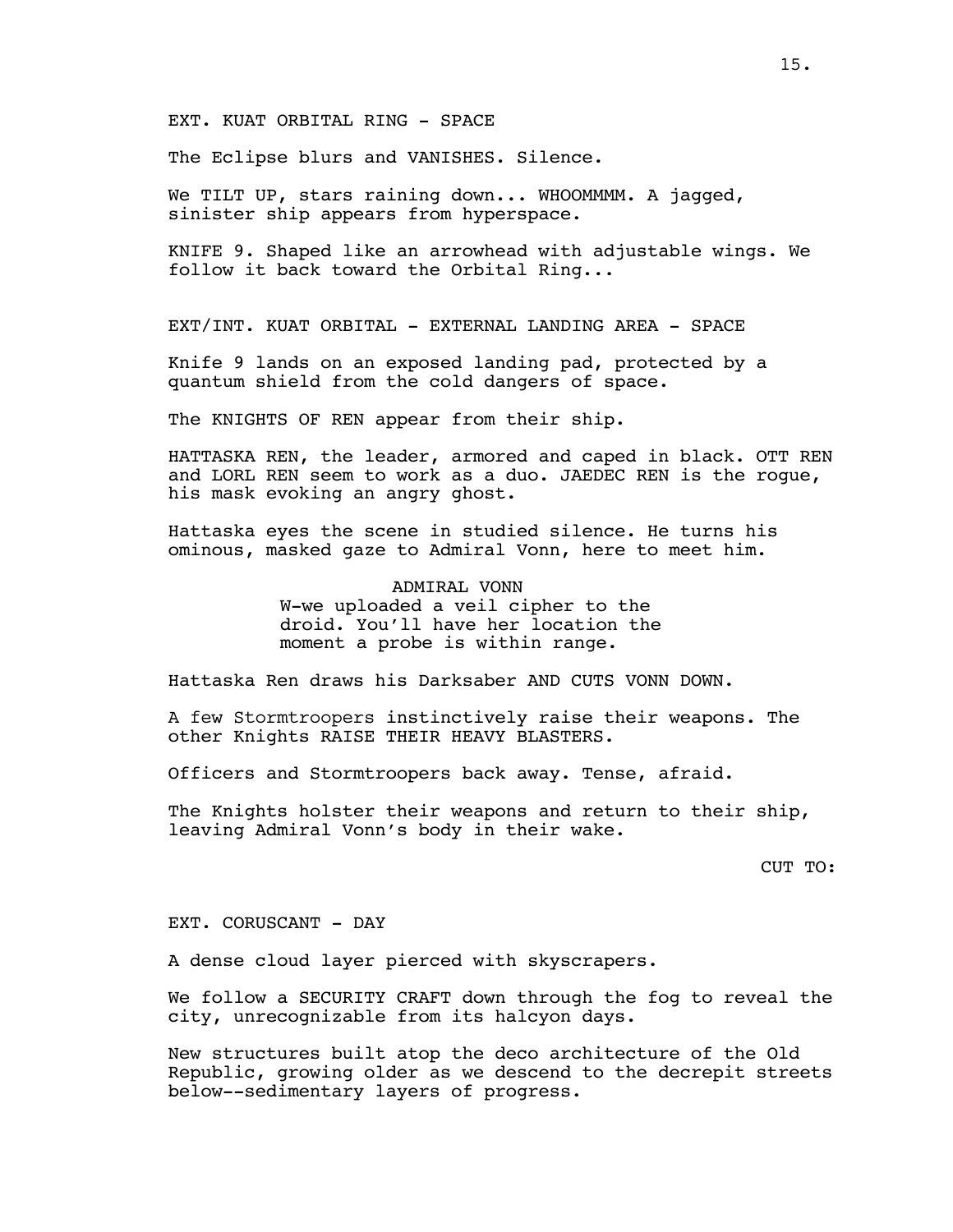EXT. CORUSCANT - IMPERIAL BOULEVARD - DAY

The Security Craft lands on a broad avenue rife with despair. Immigrants from a thousand systems, all seeking a better future for their children.

The Cruiser unloads a squad of eight Stormtroopers on hovering NIGHTSISTER SPEEDERBIKES. They disappear down long alleys, spreading out into the populace.

One buzzes past a dirty propaganda billboard with the familiar First Order symbol and a message: JOIN TODAY. Someone has painted DON'T above the JOIN.

A street kid, DADE, 12, eyes a pair of patrolling Stormtroopers as they rough up a limbless alien.

He picks up a piece of broken cement, aims, throws. It hits the Trooper in the head. Both spin, blasters up. But the kid is long gone.

A BANTHA HORN sounds on high.

Dade races through plumes of smoke, past buildings with shocks of Old Republic-era technology, revealing...

EXT. MONUMENT SQUARE - DAY

A massive open plaza connected by a web of boulevards. The FIRST ORDER CAPITOL towers over it, a jagged structure balancing on the surface like a spinning top.

Thousands are gathered here. All eyes are on a dais where CAPITOL GUARDS hold a ragged, hooded figure before the crowd.

The people look to the sky at a HOLOGRAM OF CHANCELLOR HUX, four stories tall. Dade weaves closer.

> CHANCELLOR HUX (HOLOGRAM) Today, another conspirator stands charged with treason.

The Guards remove the conspirator's hood, revealing BISS KOVA, our alien on the ground from the Kuat Colony.

> CHANCELLOR HUX (HOLOGRAM) (CONT'D) Though support for his cause has all but vanished, let this day remind us of the consequences for defying our Supreme Leader.

The Capitol Guards lead Biss Kova to a guillotine with a hissing LIGHTBLADE poised above. He stares silently ahead.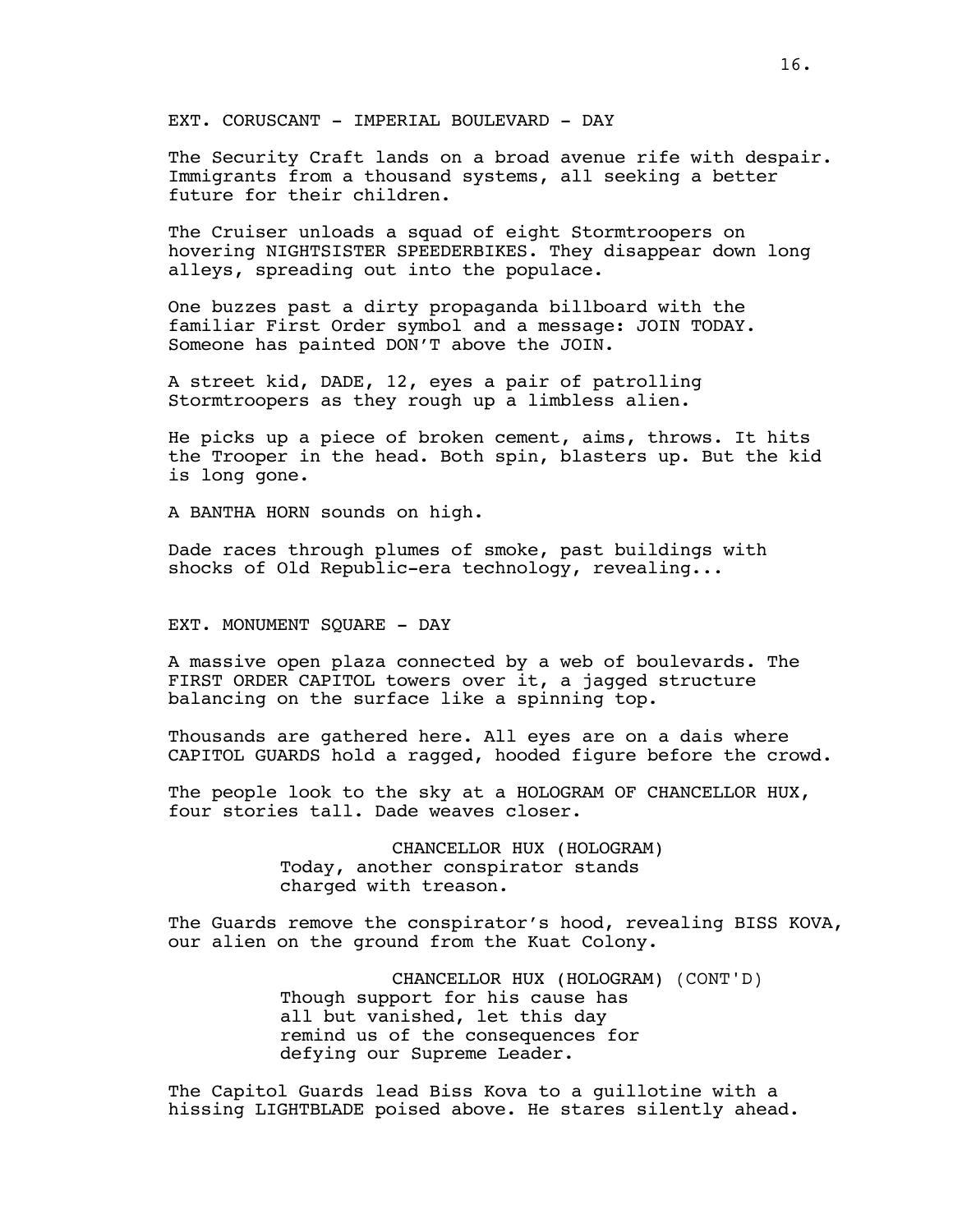CHANCELLOR HUX (HOLOGRAM) (CONT'D) Kylo Ren is not without pity, just as the traitor before you is not without remorse. And so he offers to spare this man's life in exchange for the location of the Resistance Base.

Biss Kova remains defiant. Hux's hologram grows irritated.

BISS KOVA *Kofa rebiva tora famlia...*

CHANCELLOR HUX (HOLOGRAM)

So be it.

Biss Kova is placed in the lightblade guillotine.

BISS KOVA *Kofa rebiva tora famlia... Kofa rebiva tora famila...*

A woman in the crowd covers Dade's eyes. He peels her fingers away, an anger burning within.

The lightblade FALLS.

INT. CAPITOL CORRIDOR - DAY

CHANCELLOR HUX, hair streaked with gray, looks down at the thousands gathered in Monument Square.

The people are a distant blur from here.

Bootheels click, revealing COMMANDER SELLIK, Hux's second in military command.

> COMMANDER SELLIK Sir? They're here.

INT. CAPITOL WAR ROOM - DAY

A clawed hand reaches into a silver tureen of BABY SHAAKS, huddling together for warmth. We follow the squealing animal into the mouth of LORD GHERLID, an alien with razor teeth.

He sits at a table of GALACTIC WARLORDS--tribal, wealthy, coated in elaborate robes and stolen jewels.

Chancellor Hux speaks to them, nostrils flared at the smell.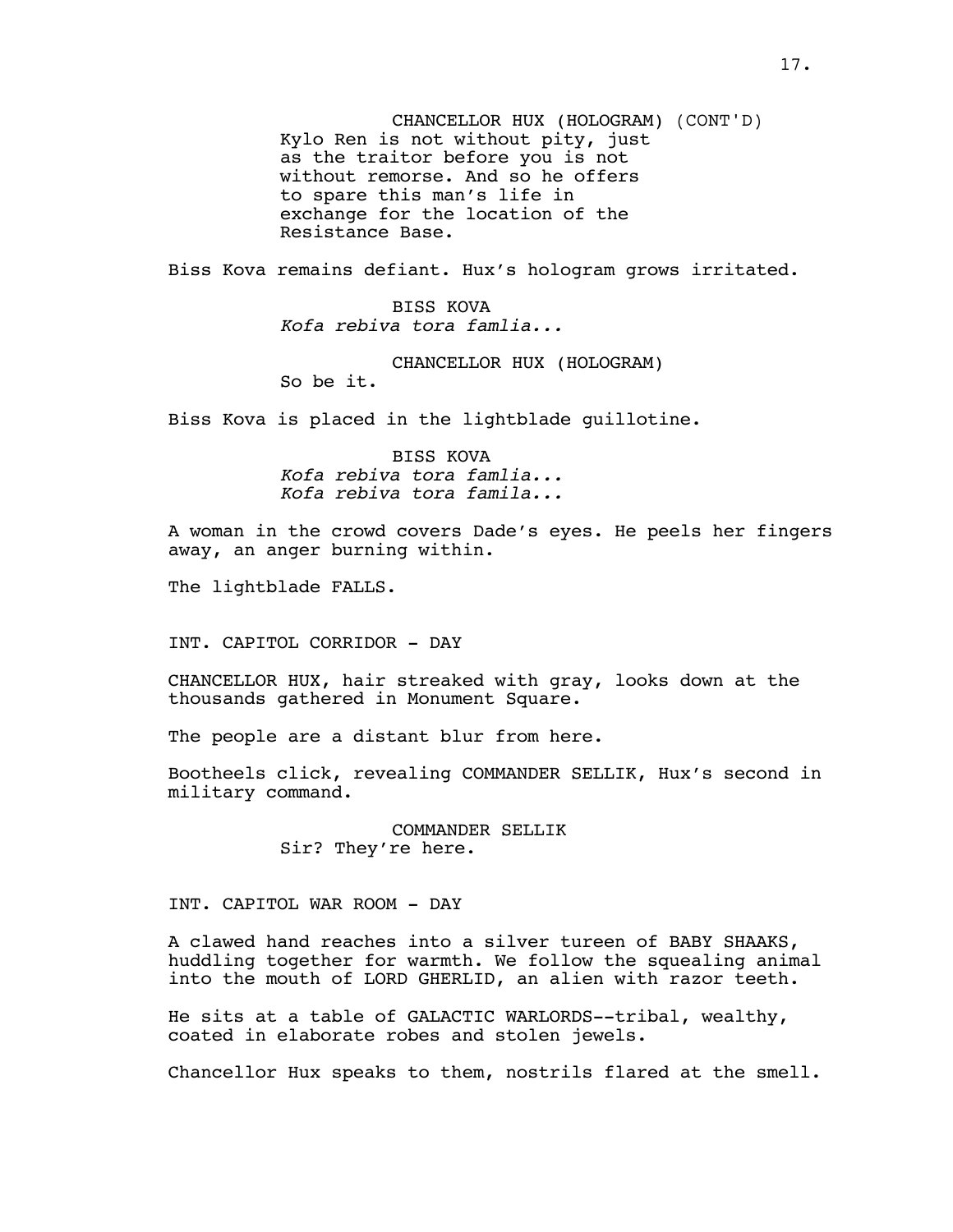#### CHANCELLOR HUX

I assure you, the stolen Destroyer will be found. Our probe droids are scouring the galaxy as we speak.

### LORD GHERLID

(mouth full)

A Dreadnaught class warship just slipped through your fingers, Hux. Your words don't inspire confidence.

CHANCELLOR HUX A lone signal won't be difficult to find. Our transmissions blockade has silenced millions of systems.

#### LORD GHERLID

You can silence planets, not people. There have been uprisings. We must not allow the seeds of revolution to take root.

#### CHANCELLOR HUX

The First Order will punish those who defy your rule. Submit your youth for conditioning. They will teach their elders the rule of law.

JOR NULT, a nasty dreadlocked Weequay.

#### JOR NULT

It's Skywalker they believe in, not the law. And his apprentice, this girl, this *Jedi*. She's become a symbol of hope.

RAYKAR SHEN, a species with curved spider fangs for teeth.

RAYKAR SHEN The people believe she will destroy you, Hux. And your Master.

CHANCELLOR HUX Kylo Ren is no Master, certainly not mine.

UGGMOT, a shapeless Noid, pounds the table with his tiny hands.

UGGMOT (subtitles) *We must kill the last Jedi!*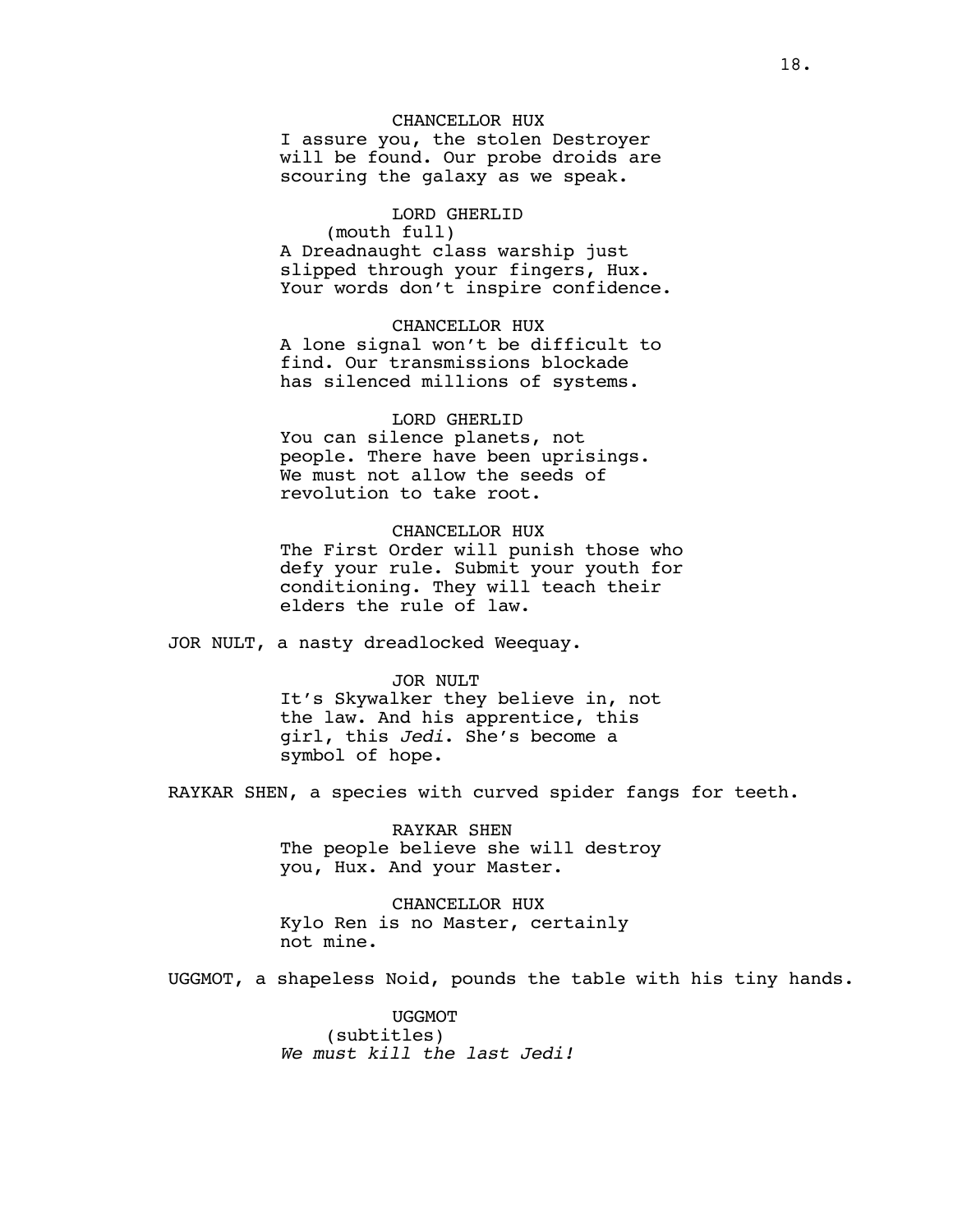CHANCELLOR HUX The Knights of Ren have been dispatched to eliminate her.

LORD GHERLID Our fate in the hands of zealots? You ask for our confidence, yet provide nothing to inspire it. Where is Kylo Ren?

CHANCELLOR HUX The Supreme Leader will return when he acquires the knowledge he seeks.

The warlords eye each other, not satisfied with that.

JOR NULT

When?

Hux seethes, speaking through his teeth.

CHANCELLOR HUX

Soon.

EXT. MUSTAFAR - DAY

The terrain is obsidian-like, black and reflective. Jagged mountains spike in the distance.

A cloaked figure in tattered robes rises into frame.

KYLO REN, bearded and weary. He checks the stars for navigation, climbs over a rock precipice...

...to reveal VADER'S ABANDONED CASTLE in the distance.

A drone droid, VX-20, floats just behind him.

#### KYLO

Stay here.

INT. VADER'S CHAMBER - NIGHT

A forgotten, decrepit cathedral. Crumbling. Pieces of structure litter the ground, untouched for decades.

Kylo lights his red crossguard lightsaber, holds it up as a torch. Tiny creatures scurry at the disturbance.

A haunting WIND blows against his cheek, chilling him.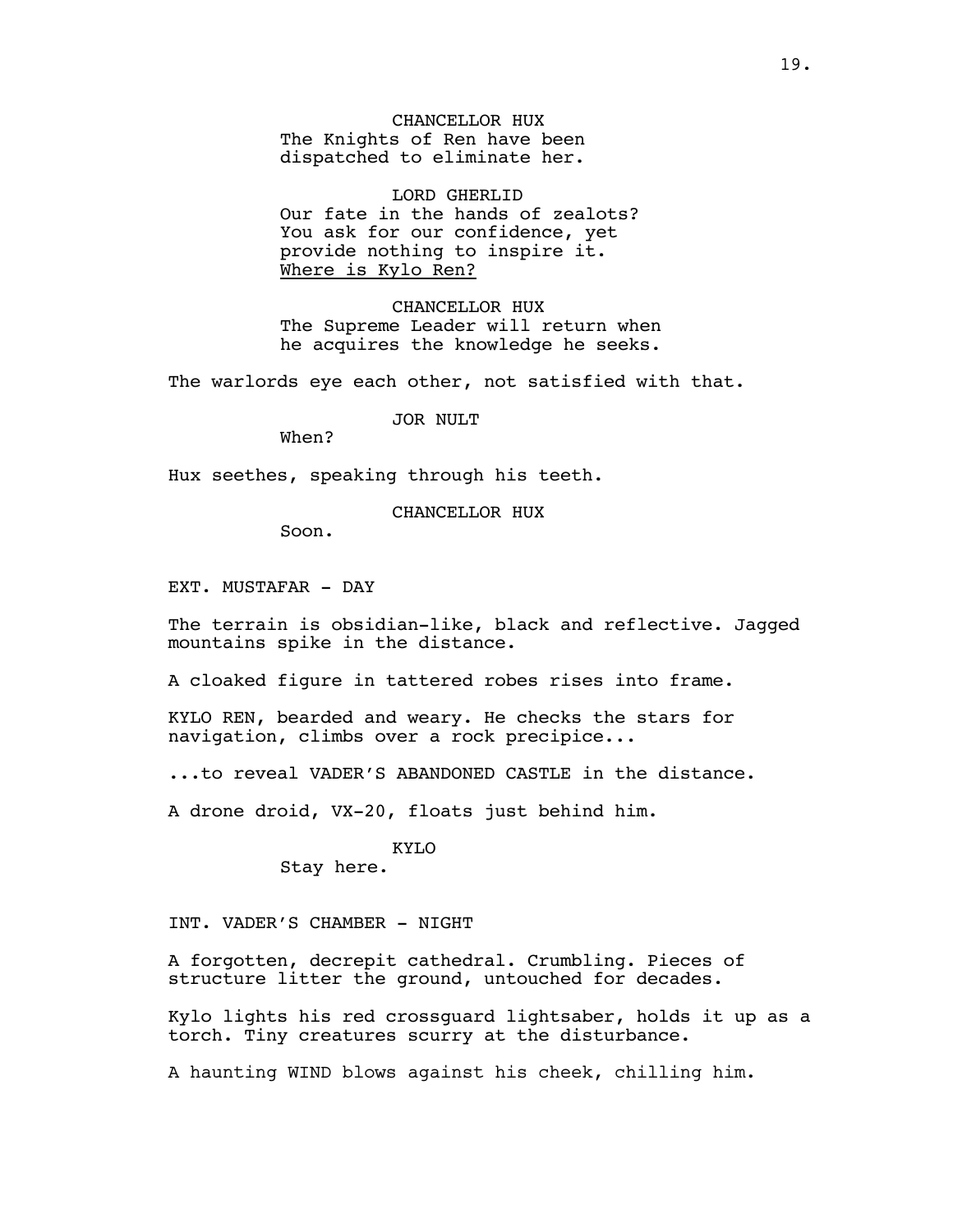LUKE (VO) This is where the dark path leads. An empty tomb.

LUKE SKYWALKER'S VOICE. Haunting his nephew like a spirit.

KYLO And where did your path lead? You're a ghost.

LUKE (VO) I know what you're searching for, Ben. Your Master promised you strength, but you feel hollow.

KYLO Soon I will be more powerful than any Jedi. Even you.

LUKE (VO) Are you sure?

Kylo SNAPS, spins and swings his lightsaber at empty space. With a billow of cold wind, Luke's spirit is GONE.

> LUKE (VO) (CONT'D) Go home, Ben...go home to Leia...

Kylo is shaken. But on the altar beyond, the artifact he came here to find.

A SITH HOLOCRON.

He kneels before it. Holds out his palm, channels the Force.

The three sides of the pyramid pull away, revealing an energy within. It grows in intensity and PROJECTS A HOLOGRAM.

EMPEROR PALPATINE, recorded decades ago.

EMPEROR PALPATINE (HOLOGRAM) Lord Vader. Young Skywalker will soon be ours, I have foreseen it. But we must prepare for the unforeseen. Should he strike me down, you will take him to the Remnicore System. There you will find Tor Valum, Master of the Sith Lord who instructed me.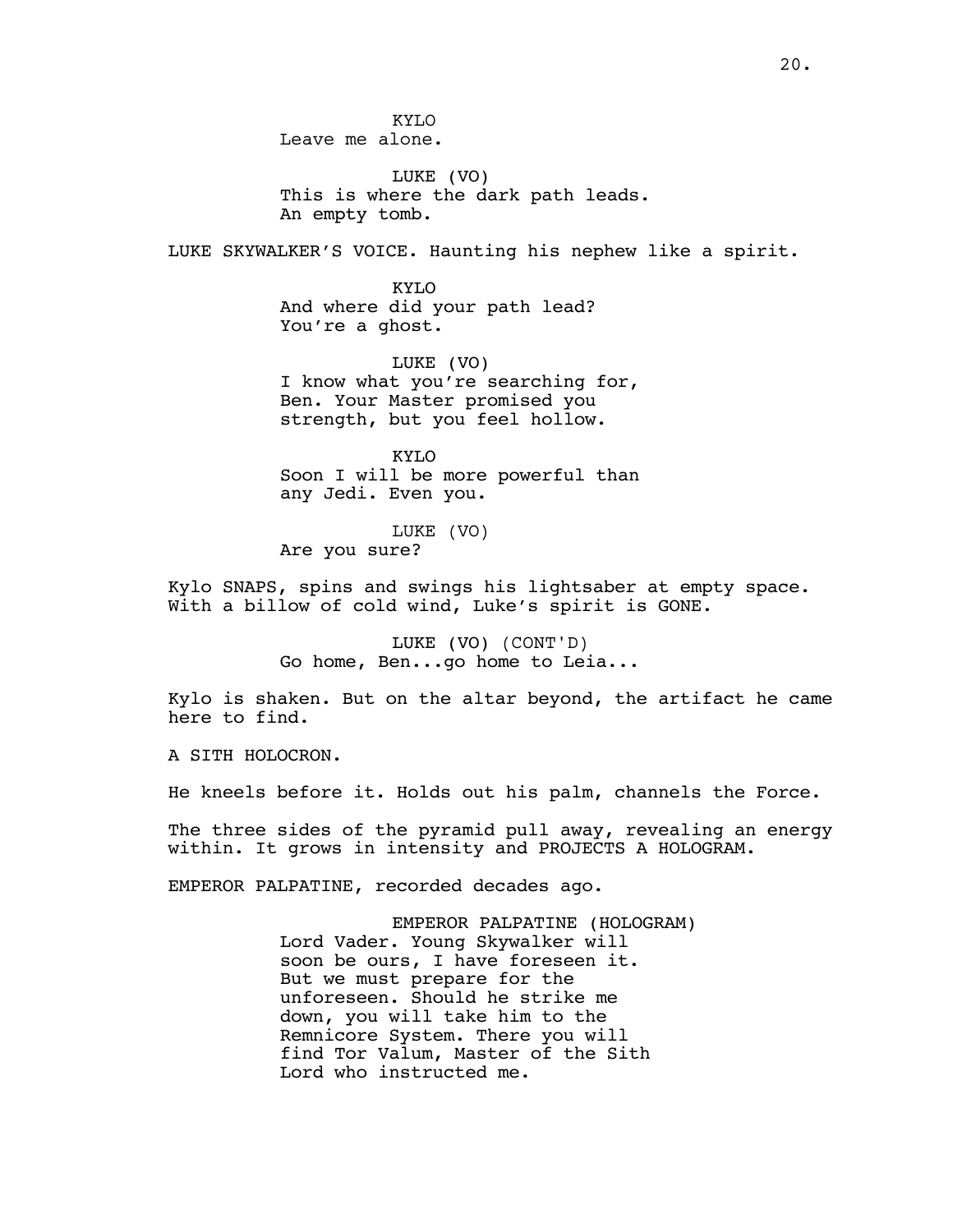The Holocron's blue light swirls RED. It emits a laser that SCANS KYLO'S BODY.

> EMPEROR PALPATINE (HOLOGRAM) (CONT'D) Here the son of Skywalker will acquire a great ability--beyond what you could hope to command in your damaged state. With it, he will harness the untapped power of Mortis. At last we will realize--

The holocron ALARMS--Kylo Ren is not Darth Vader. Palpatine's image stutters.

> EMPEROR PALPATINE (HOLOGRAM) (CONT'D) (breaking up) -- the d-destiny...po-potential--

A blast of RED LIGHTNING shoots from the pyramidal device into Kylo's eyes.

The invasive pulse of energy SPREADS OVER HIS FACE like a cancer. Horrible, raw purple veins streak through his skin.

He SCREAMS in deep, unbearable pain.

INT. RESISTANCE BASE - KORILEV - DAY

A pair of blue eyes SNAP OPEN.

**LETA** 

Ben.

LEIA ORGANA grips a stone wall, regaining balance.

Her hair is long and grey, her robes white. A wise and elegant leader, Leia has suffered more loss than a human can endure. But she remains a rock in a raging river.

She stands overlooking a terrain of rainforest dusted with crisp white snow. KORILEV, the Resistance's secret base.

She senses a presence behind her.

LEIA (CONT'D)

Speak.

CHEWBACCA (OS) BRWWWGGHHGHGH!!!

CHEWBACCA approaches with LT. CONNIX, wounded in battle since we last saw her. She now has a visible scar.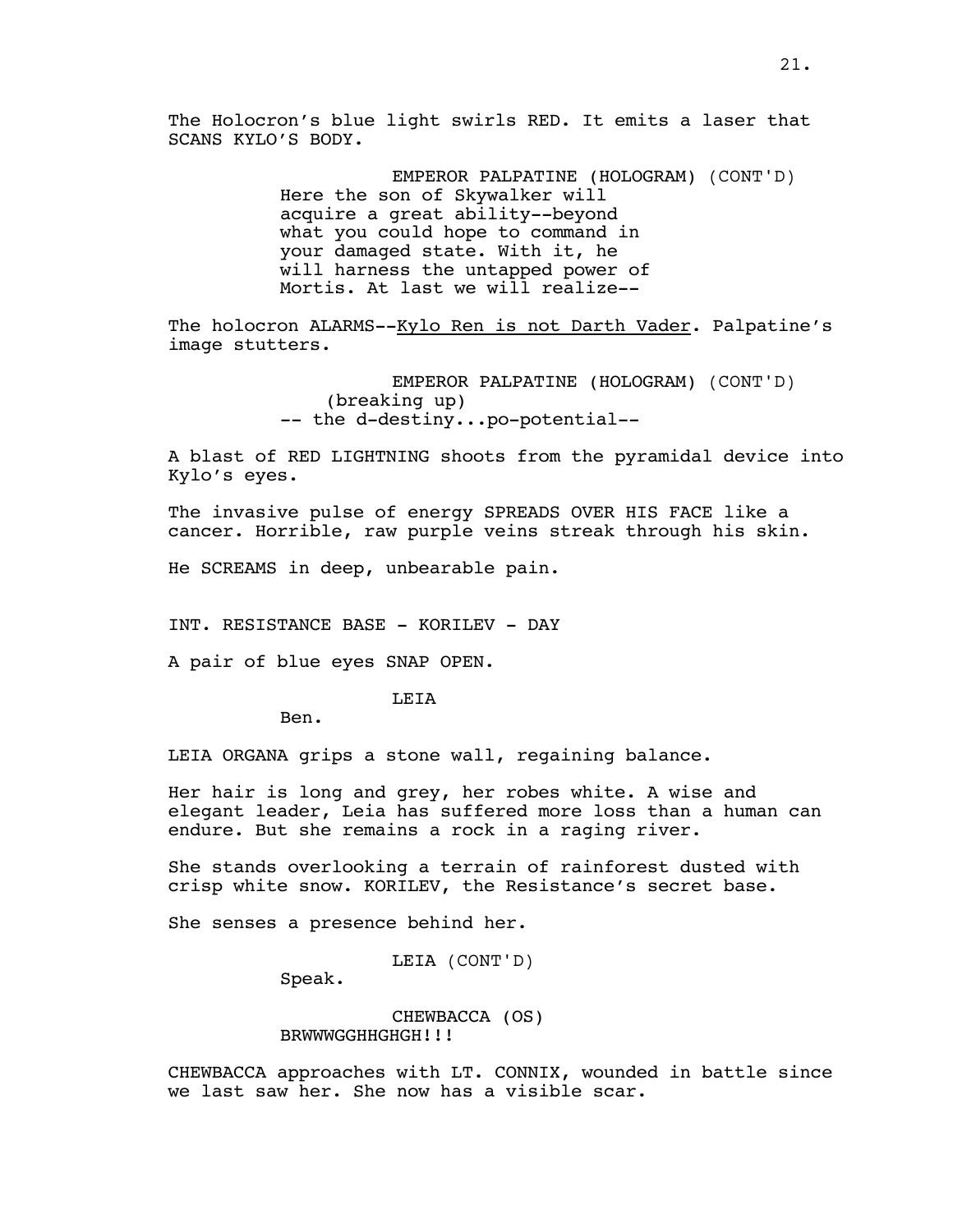**CONNTX** The team has returned, General.

LEIA Mission accomplished?

## CONNIX

Not exactly.

Connix nods to the sky beyond.

Leia turns to see the ECLIPSE DESTROYER descending to planetfall over the snowy jungle, escorted by X-Wings.

They look like flies next to it.

INT. ECLIPSE DESTROYER - BRIDGE - DAY

Leia storms onto the bridge as the First Order Officers are escorted out in handcuffs.

> FIRST ORDER OFFICER You are in strict violation of the Corellian Accords!

POE Yeah, put it on my tab.

Rose rips the Officer's ID BARS off his uniform.

ROSE You mind? I collect these.

CONNIX What should we do with them, General?

LEIA Cook them dinner. They look thin.

FIRST ORDER OFFICER The punishment for your act of rebellion will be swift--

The doors shut in his face.

LEIA Scan the ship. This thing could be crawling with enemy troops. (to Poe, speaks louder) But our team didn't consider that, did they?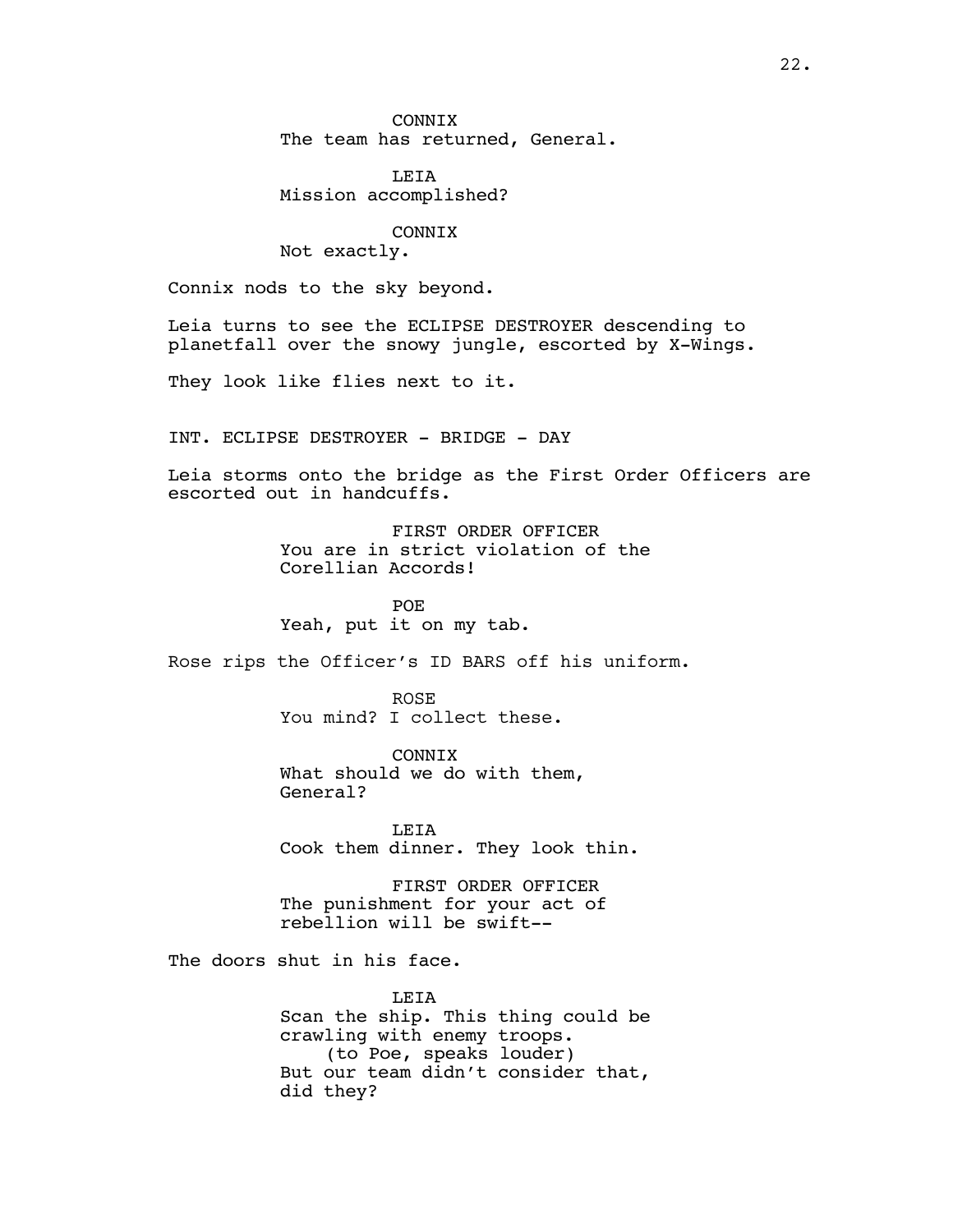POE Come on, tell me you haven't always wanted one of these.

Leia gives him a look. Insufferable.

LEIA Prepare for evacuation. We're leaving.

POE What? Why?

LEIA You stole a Star Destroyer.

ROSE I disabled their homing beacon. We're free and clear.

**LETA** Would you bet your life on that?

That stops them both. Leia looks past them to Rey, in a corridor off the bridge, alone.

LEIA (CONT'D)

Go.

Leia approaches Finn.

LEIA (CONT'D) How's she doing?

FINN Hard to tell. Maybe you can talk to her?

LEIA She doesn't need a master right now. She needs a friend.

INT. ECLIPSE DESTROYER - CORRIDOR - CONTINUOUS Finn approaches Rey, tentative.

FINN

You okay?

REY I failed.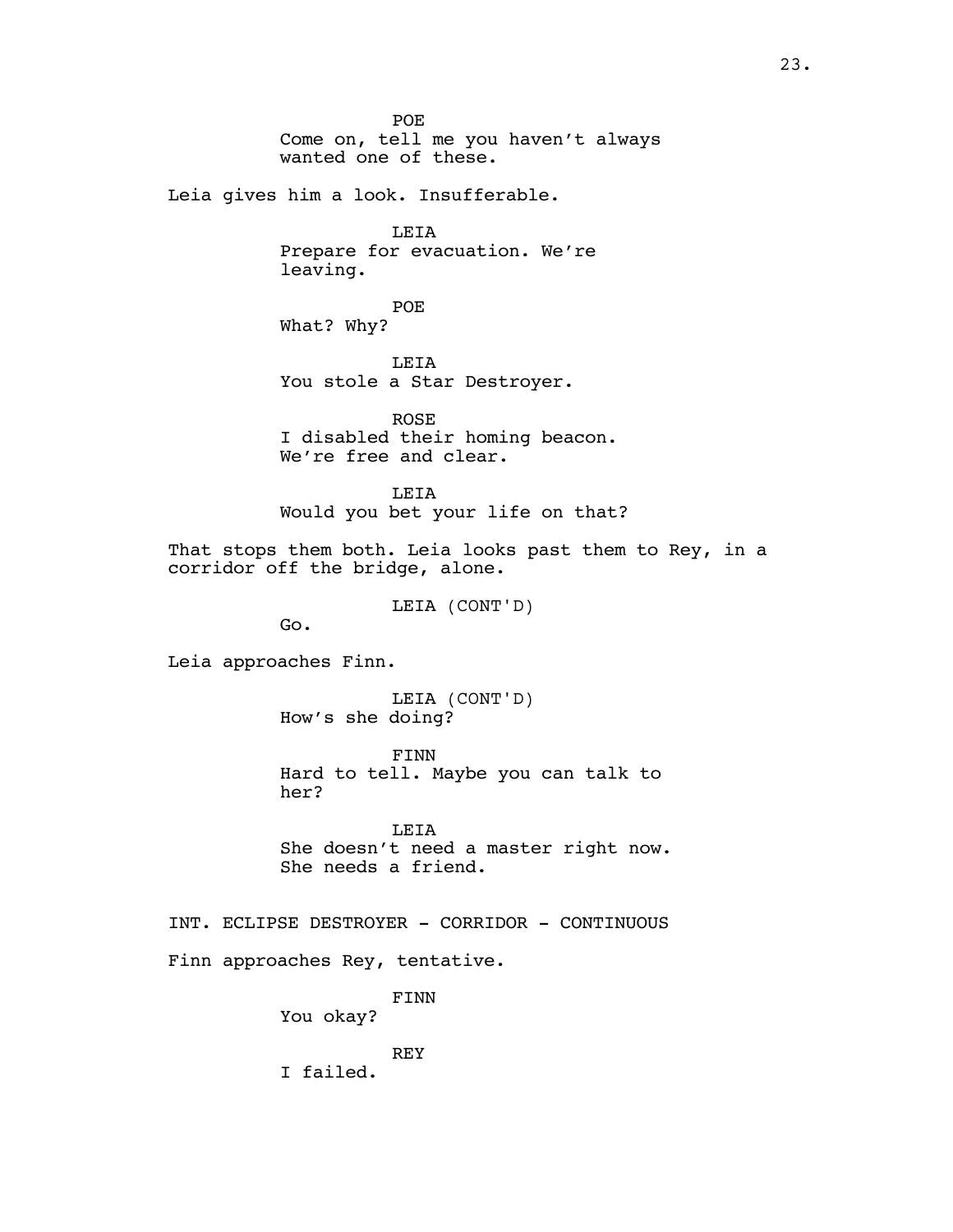FINN Don't say that. They know our tactics. We've been fighting this war for too long. REY Those people, the children. I saw hope in their eyes. FINN They believe in you. We all do. Those words add more weight to Rey's heavy shoulders. REY I can't be who they need me to be. I'm not strong enough. FINN That's not true. REY Every night I wake up screaming. Every night, another bad dream. FINN Is it him? REY There's something between us. I can't explain it. FINN You have to shut him out. He can't change, it's too late. REY It's never too late to change. You taught me that. Chewbacca BRAYS, excited. He's looking out a small rectangular porthole into the hull of the ship. FINN What is it, buddy? INT. ECLIPSE DESTROYER - WEAPONS ARSENAL - DAY

Chewie opens the blast door, revealing a mile-long arsenal of DECOMMISSIONED IMPERIAL WEAPONRY. Ships, walkers, urban assault vehicles, mounds of heavy artillery.

Finn's eyes light up.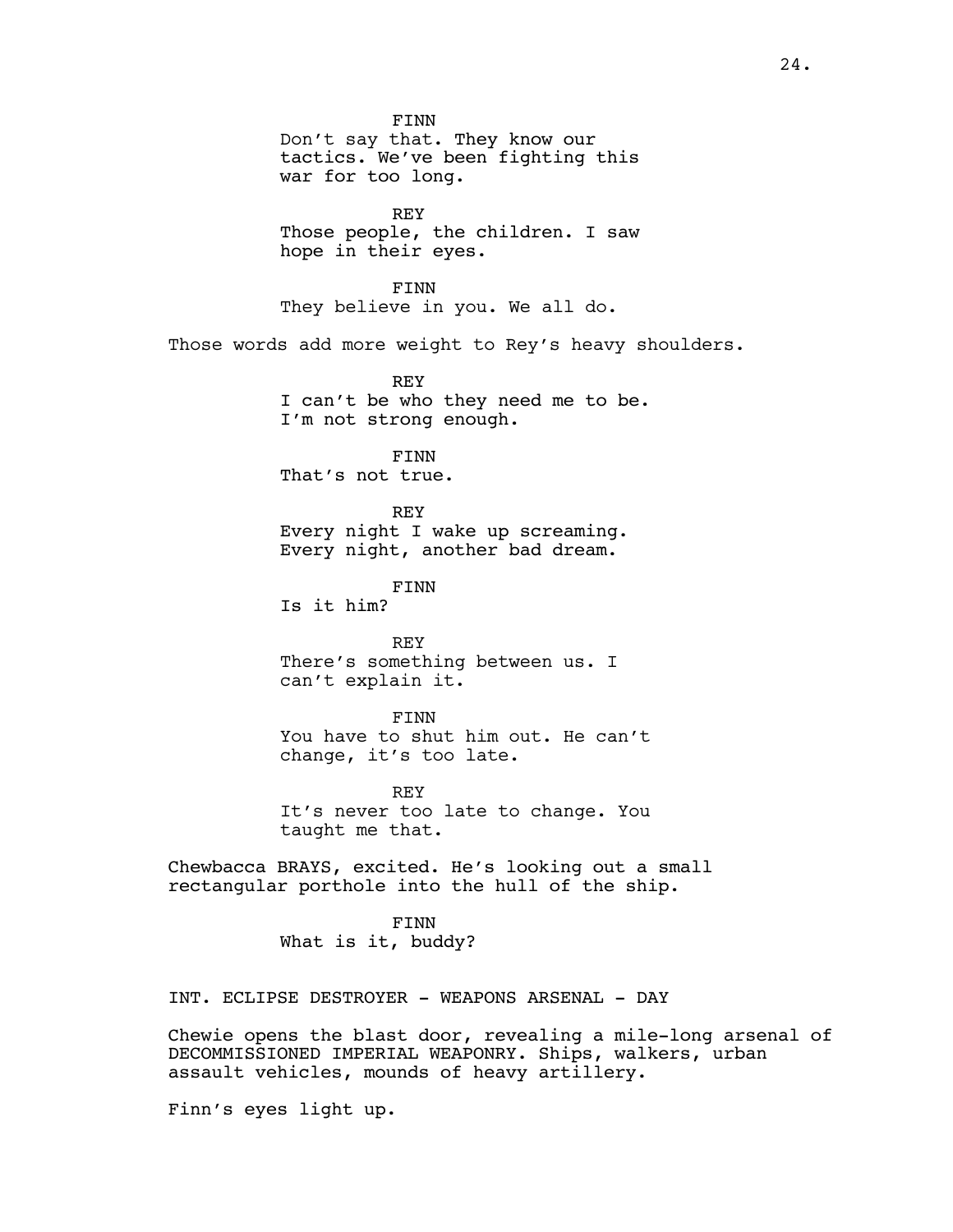FINN This is enough firepower to take the Capitol. (calls out) Poe, you need to see this!

Poe and Rose join them on the overlook. It's a game changer.

POE See? When have I ever come back empty handed? (slaps Finn's back) This. This was the plan.

ROSE

Was it?

FINN We have ships. Weapons. All we need is an army.

POE How? Nobody can hear us. We're in the dark.

We push in on Rey...those words resonating with her...

REY We don't have to be.

INT. MILLENNIUM FALCON - DAY

Rey opens the ancient Jedi text from Ach-To, laid out on the holochess table. Finn, Poe, Rose, Chewie gathered around.

> REY The Jedi had a communications system. Before the Old Republic. It was powered by a nexus beneath the temple.

Sketches of a TOWER in the old Jedi Temple on Coruscant. Light flowing from the spire into space.

> REY (CONT'D) A Force beacon, engineered to call the outlying systems to war.

FINN No way it still works.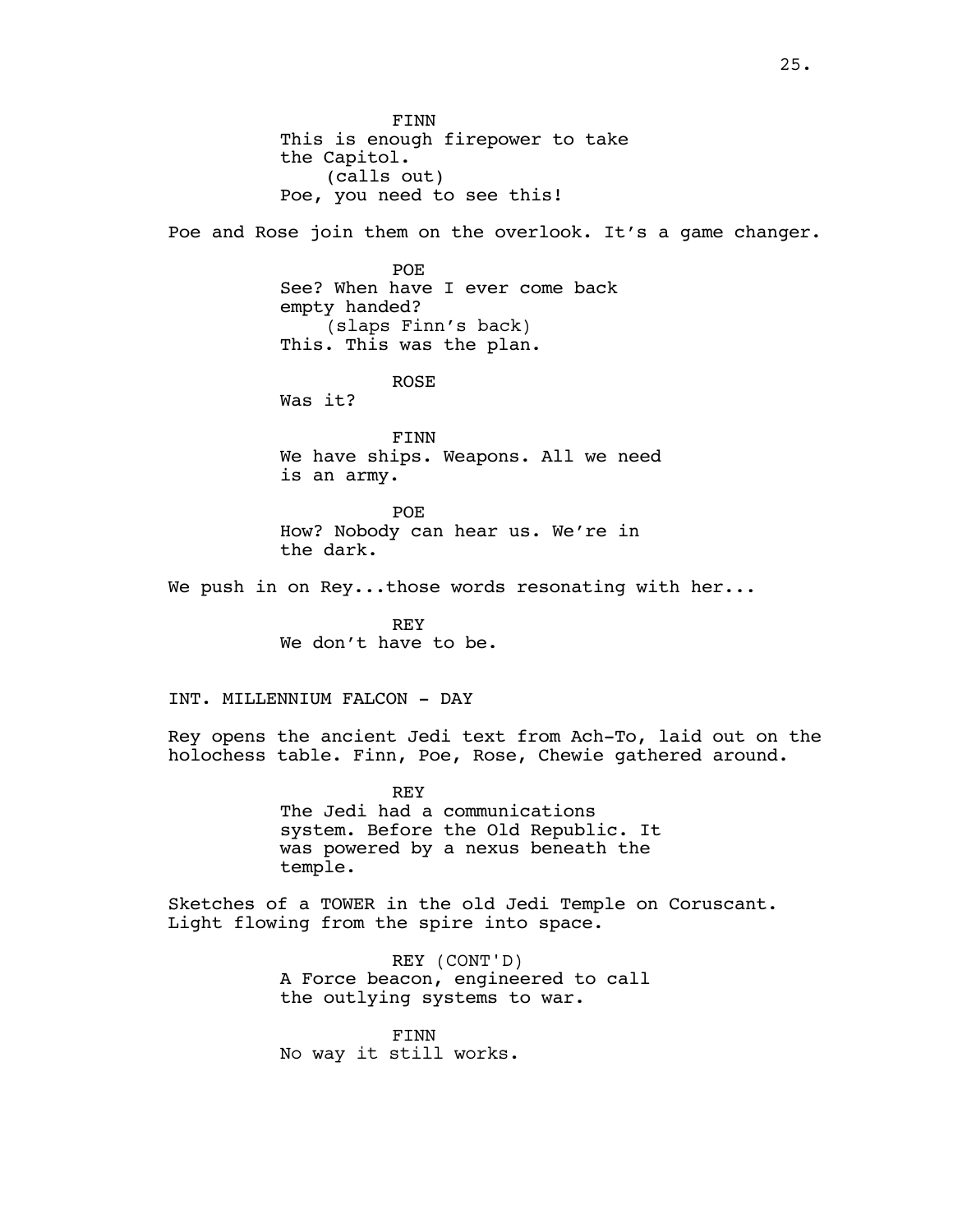POE Old Republic tech is better than the junk we have today.

ROSE That frequency pre-dates the Empire by a thousand years. The First Order's blockade couldn't disrupt the signal.

FINN It's worth a shot.

They look to Poe. The de-facto leader.

POE Anything's worth a shot. (Chewie ROARS) Yeah, I hope so too. Rey?

Rey hesitates for a reason she doesn't yet understand. A dark, ominous feeling.

POE (CONT'D)

Rey.

She snaps back to them.

REY Hope is all we have left.

INT. RESISTANCE BASE - JEDI DOJO - DAY

WHACK! A wooden bo-stick hits a pillar, coughing dust.

Light pours through an open sinkhole onto an elaborate wooden JEDI SPARRING POST. Extensions on all sides, like branches of a tree. It MOVES--rotating at the base, limbs spinning.

Rey combats it with aggressive elegance, BLINDFOLDED. She spins, ducks, leaps, climbing while fighting.

*THUMP*. A swinging post connects with Rey's back. She hits the ground hard, winces in pain.

> LUKE'S VOICE (VO) Your pain is an illusion.

REY It isn't actually.

She braces herself and ATTACKS THE POST again. A double flip and Rey STICKS THE LANDING.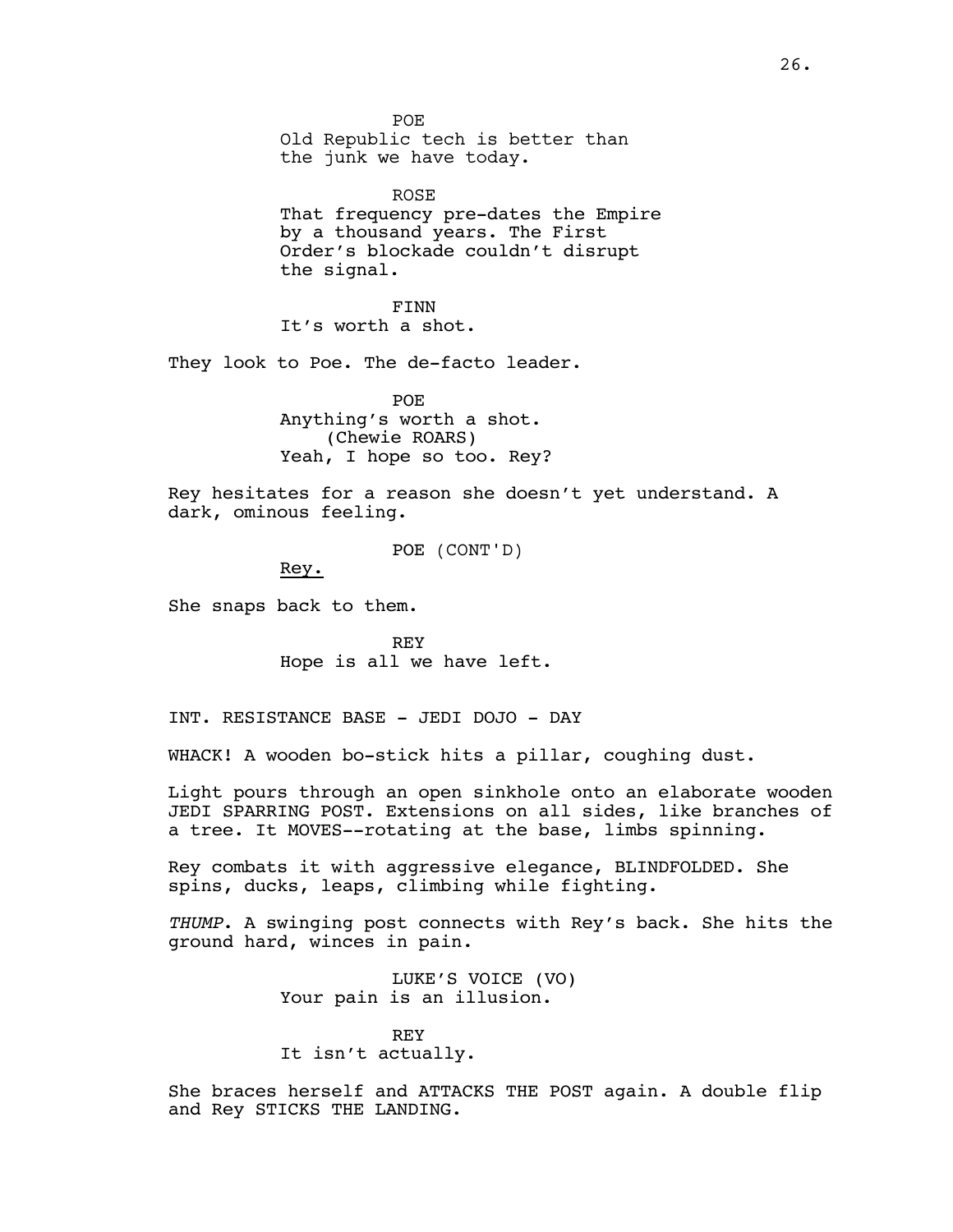EXT. FIRST ORDER CAPITOL - LANDING PAD - NIGHT

A pair of porcine UGNAUGHTS push a levitating stretcher away from the TIE Silencer.

On it, KYLO, in worse shape than we left him, damaged veins stretching down his neck.

INT. MEDICAL BAY - NIGHT

Kylo screams on an operating table, surrounded by MEDICAL DROIDS. Layers of Mandalorian Iron are smelted to his face.

A discomfiting SIZZLE as they work. Kylo grits his teeth.

INT. RESISTANCE BASE - JEDI DOJO - DAY

Rey touches her cheek. Feeling a sharp but distant pain.

INT. MEDICAL BAY - NIGHT

Kylo screams as a jolt of electricity flows into the iron on his face, finishing the job.

He is suddenly WRACKED BY A VISION...

A MOUNTAIN

Snow on the jagged peaks. A TEMPLE older than all known time.

AN ANCIENT CHAMBER

Two massive thrones built into the rock. A WELL OF LIGHT, pulsing from deep below.

INT. RESISTANCE BASE - JEDI DOJO - DAY

Rey is wracked by the same vision...but it continues...

A DARK FIGURE

Hooded, masked. Kylo Ren. He activates his red lightsaber, facing off with Rey before the two thrones.

They fight, vicious, intense.

With a sharp swing Kylo STRIKES HER DOWN.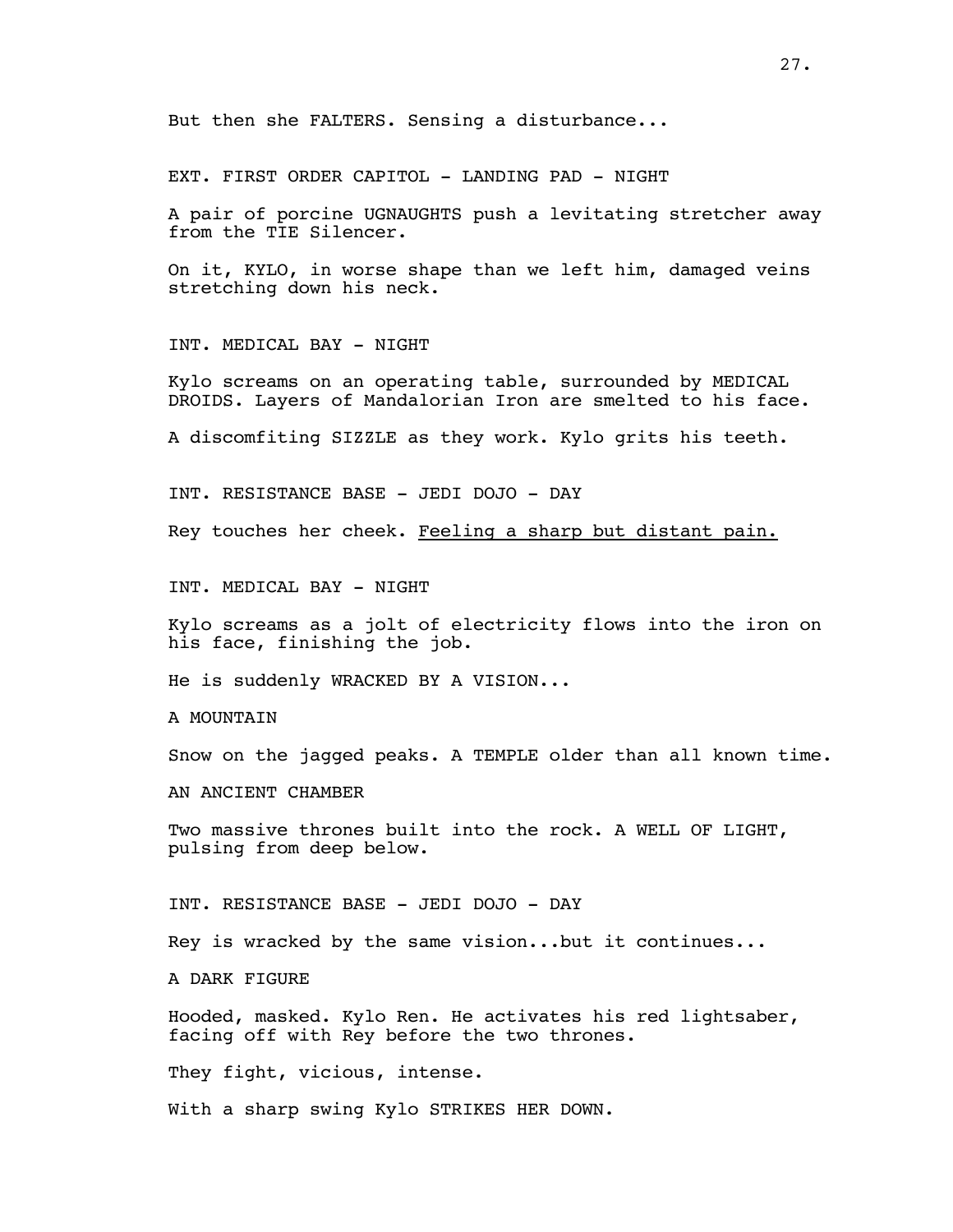BACK TO REY

She tears off the blindfold, breathless.

LUKE'S VOICE (VO) What did you see?

REY I saw a mountain. Two thrones in the rock. Kylo Ren was...changed.

LUKE SKYWALKER steps into the light. A more tangible form of Force Ghost, similar to his projected self on Crait.

> LUKE You saw the future.

REY Kylo saw it too. I could feel him. Like he was...there with me.

LUKE

Where?

**REY** 

Mortis.

Luke turns grave. He sits, as Obi-Wan once sat beside him.

LUKE

What do you know of Mortis?

REY

It's an ancient place. From a time before the Jedi, before the Sith. Two thrones, two powerful beings. One of darkness, the other of light. Together, they brought balance. (disbelief) But it's a myth.

LUKE So was I, if you remember.

Luke is almost present now. All traces of blue light are gone.

LUKE (CONT'D) Beneath the Temple of Mortis lies a power beyond anything the Jedi have ever known. If Kylo reaches the Temple, all we've fought for will be lost. You have to confront him.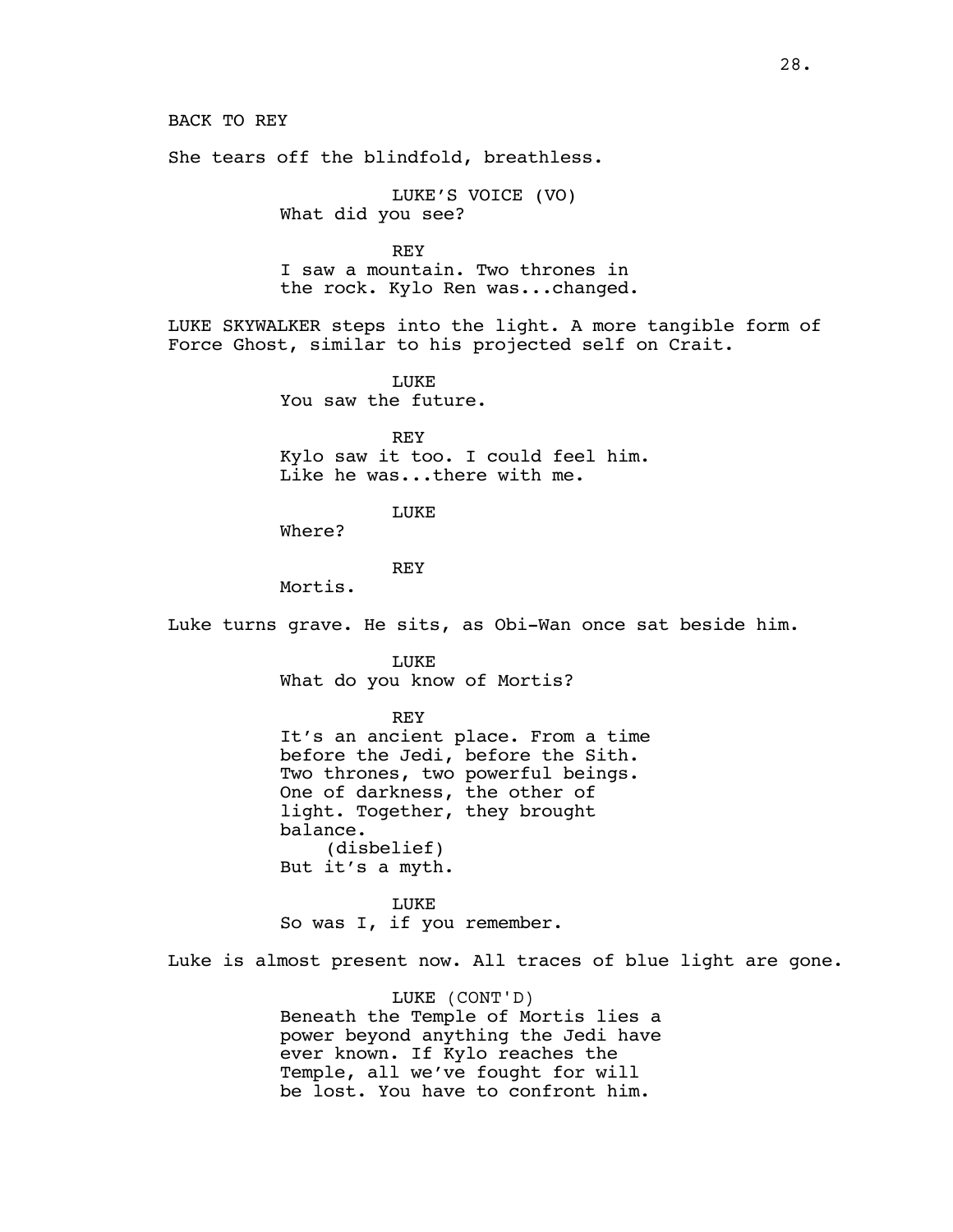REY

You want me to...kill Leia's son?

LUKE The Force guides us toward balance. It doesn't always show us what we want to see.

Rey scoffs, petulant, angry.

REY "Balance". Dark suffocates the light. Light extinguishes the dark. Over and over. How is that balance?

LUKE I know that anger. I had it. My father had it too.

REY So says my master. And his master before him. A thousand masters, so eager to tell us how to live.

She looks through an arched opening at the Resistance Base below. FINN AND ROSE, calibrating a grappling cannon...POE AND CHEWIE working on the Falcon...

> REY (CONT'D) I spent my whole life wanting a family. Now I've got one. I won't abandon them.

LUKE The Force is speaking to you, Rey.

REY Maybe I'm not who it thinks I am.

LUKE Who are you?

REY

I'm no one.

LUKE If that's what you believe, the last Jedi is dead.

Rey sets her practice staff alongside a line of others.

REY Maybe he is.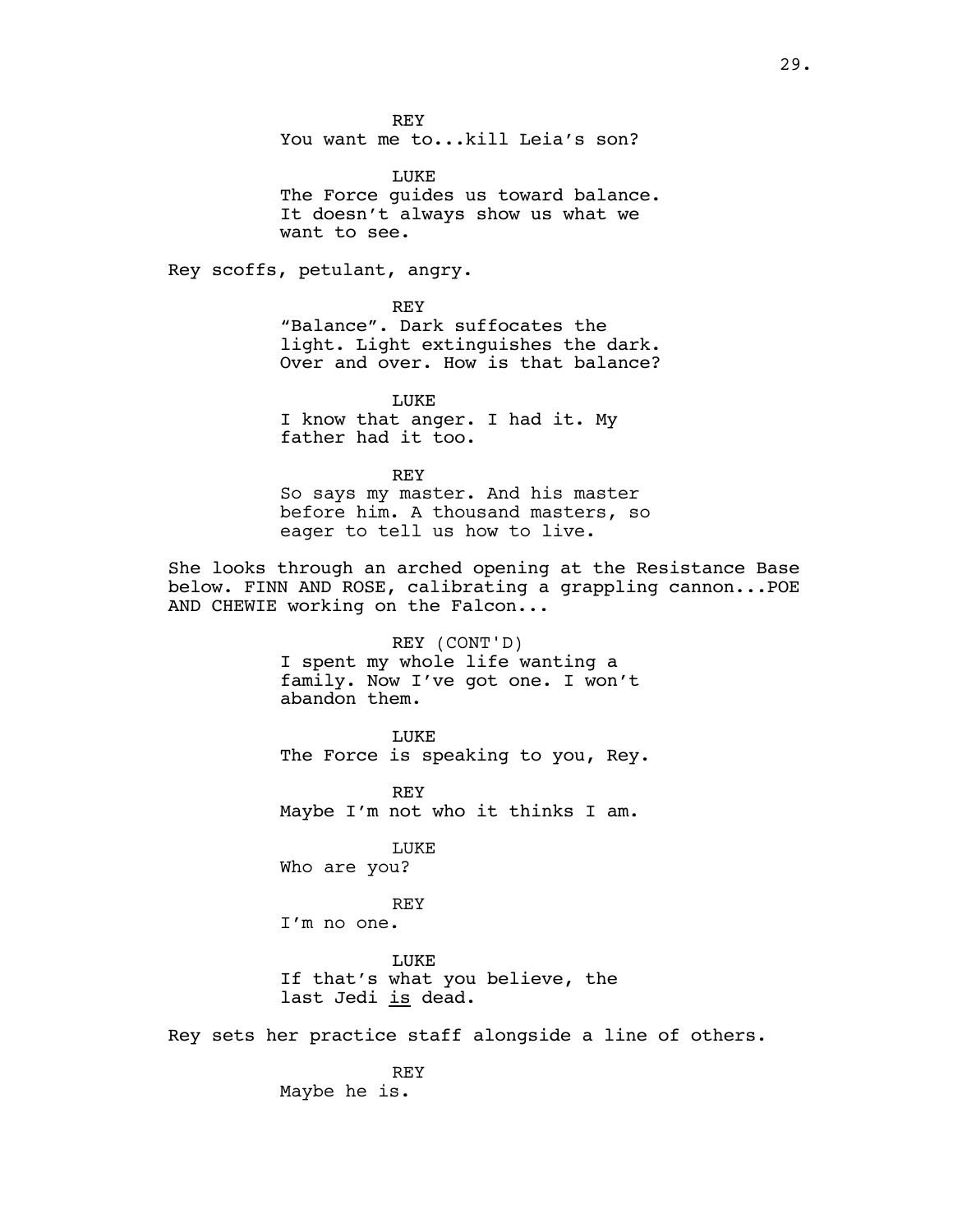INT. MEDICAL BAY - NIGHT

Kylo's medical slab rises vertical. He looks into a mirror at his altered face--half covered with smelted iron, a monster.

## KYLO

Finish it.

A NEW MASK lowers onto his head and locks into place, spitting steam. We don't see the front of it, not yet.

A strip of glowing buttons light up the underside of his forearm. The Med Droid presses a code. The helmet beeps.

#### MED DROID

Breathe.

He does. A new sound, different than Vader's. Gutteral. Deep.

INT. CHANCELLOR HUX'S CHAMBER - NIGHT

Ornate drapes and an indoor fountain. A huge throne-like chair faces the city through a massive circular window.

Hux removes his trenchcoat, pointed hat. Catches himself in the mirror, touches the streak of grey hair.

He peers into a glass case at an object of his affection--a LIGHTSABER, resting on a pedestal. A collector's item. He gazes at it with envy.

Hux removes a few coins from his pocket. Places one on the table. Extends his hand...

...and tries to USE THE FORCE TO MOVE IT. It doesn't budge. His face grows red from trying.

> CHANCELLOR HUX Nnnnnnnggghhh...

KYLO (OS) (voice distorted) Has all been well in my absence?

Hux STARTLES, embarrassed. Kylo's masked face is in shadow.

CHANCELLOR HUX Supreme Leader. You've returned. If I'd known--

KYLO I don't need grand displays and processions. Or titles. *Chancellor*.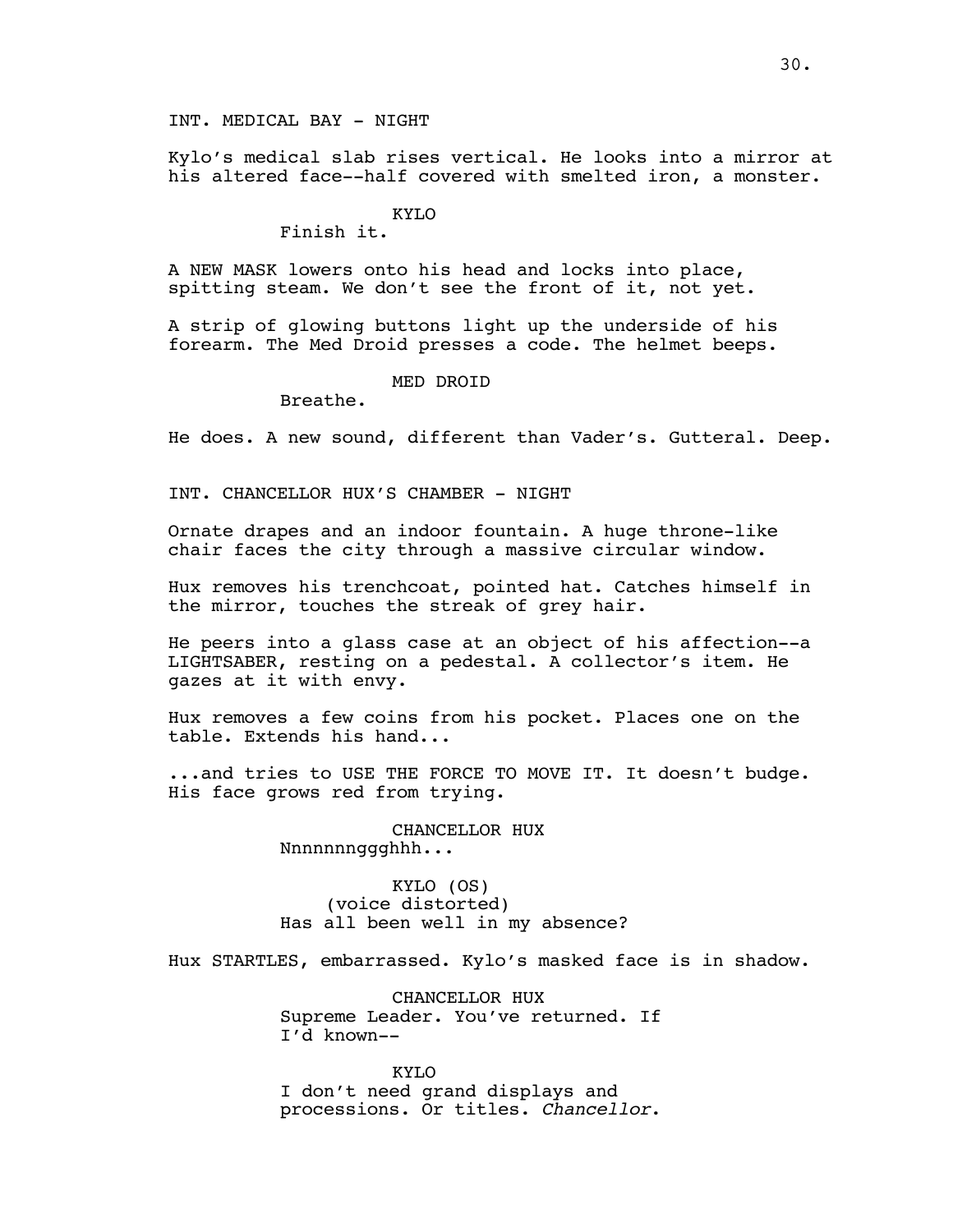Kylo steps into the light. The new mask is reminiscent of his first but sharper, nastier. SCARIER.

> KYLO (CONT'D) My knights tell me the girl was within your grasp.

> CHANCELLOR HUX Apparently *your knights* took it upon themselves to deal with my General's failure.

KYLO And how should I address your failure?

Hux turns whiter. Takes a small step back.

CHANCELLOR HUX What happened to your--

KYLO She's beloved, isn't she?

CHANCELLOR HUX Belief is the solace of peasants. The people cling to folklore, but they fear the First Order.

KYLO

They fear ME. Soon I will command the Force in ways unseen since the Ancients.

CHANCELLOR HUX The power described in the Sith Texts. You've found it?

KYLO It is within my reach. The ability to destroy a planet will be... insignificant.

CHANCELLOR HUX What are your orders?

KYLO Find the Resistance, wipe them out.

CHANCELLOR HUX And the girl?

KYLO Leave her to me.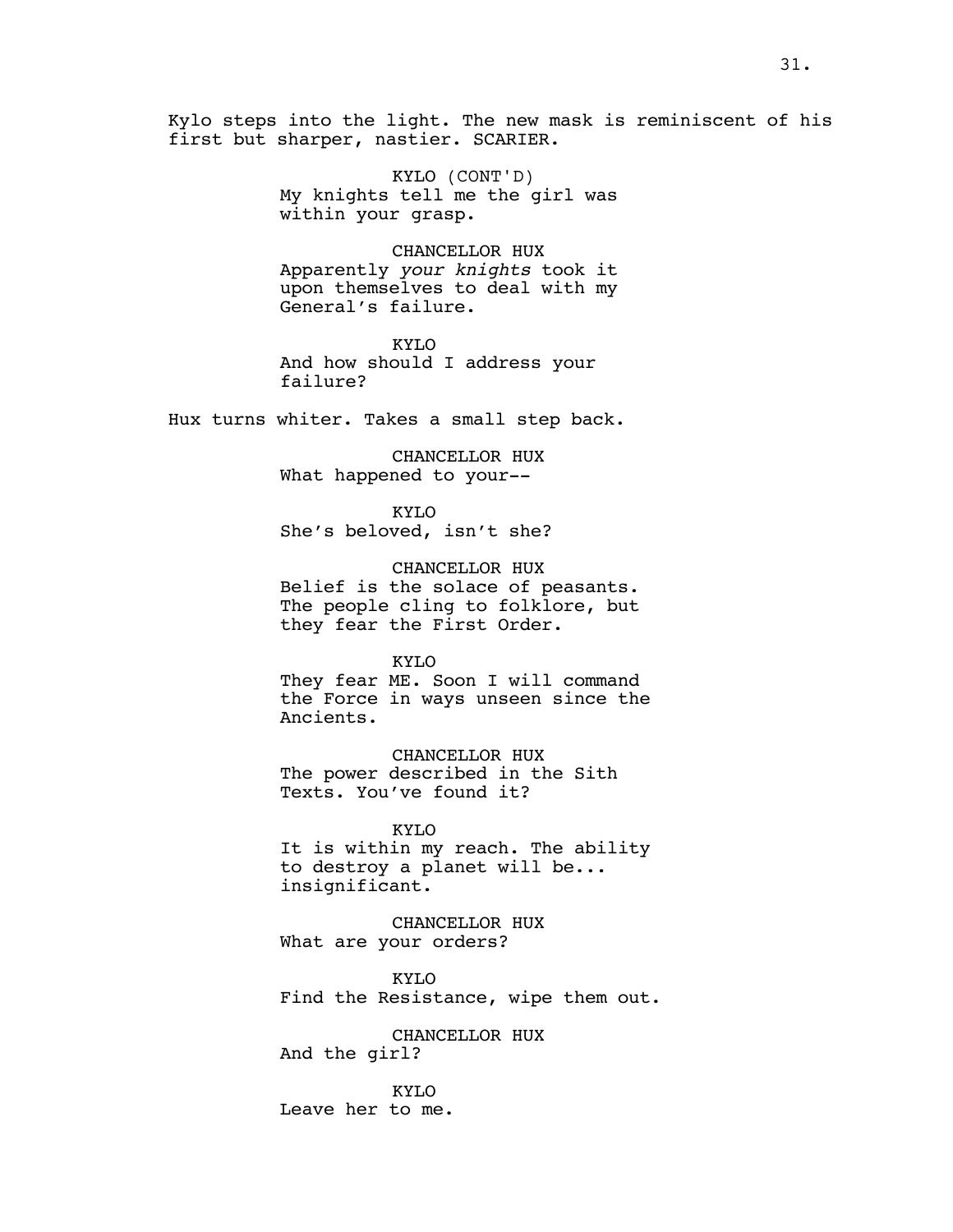INT. RESISTANCE BASE - BRIEFING ROOM - DAY

A HOLOGRAM OF THE CAPITOL lights up.

Poe stands before the Resistance leadership, Leia nearby.

POE

As you know, the First Order has silenced communication between all neighboring systems. The source of the blockade is a transmission jammer deep in the First Order Capitol on Coruscant, here.

The Capitol hologram BLINKS, zooms. A CUBE within.

POE (CONT'D) So far we've been unable to find a weakness. No thermal exhaust port, no oscillator. In other words, they're onto us.

Leia smiles. He's great.

POE (CONT'D) Our forces are too depleted to mount a direct assault, but we've found an alternative.

The Capitol hologram dissipates to make way for a new structure: THE JEDI TEMPLE, a familiar five-spired building.

> POE (CONT'D) An analog system, from the days of the Old Republic.

Schematics of an ANCIENT MACHINE, powered by Kyber crystal.

POE (CONT'D) A small team will activate the beacon and summon the galaxy to war.

The hologram demonstrates--a light SHOOTS FROM THE CENTER SPIRE and connects fifty other planets like dots.

> POE (CONT'D) When they succeed...the rest of us will be ready.

Finn steps forward, eyes alive.

FINN I'll lead the team, General.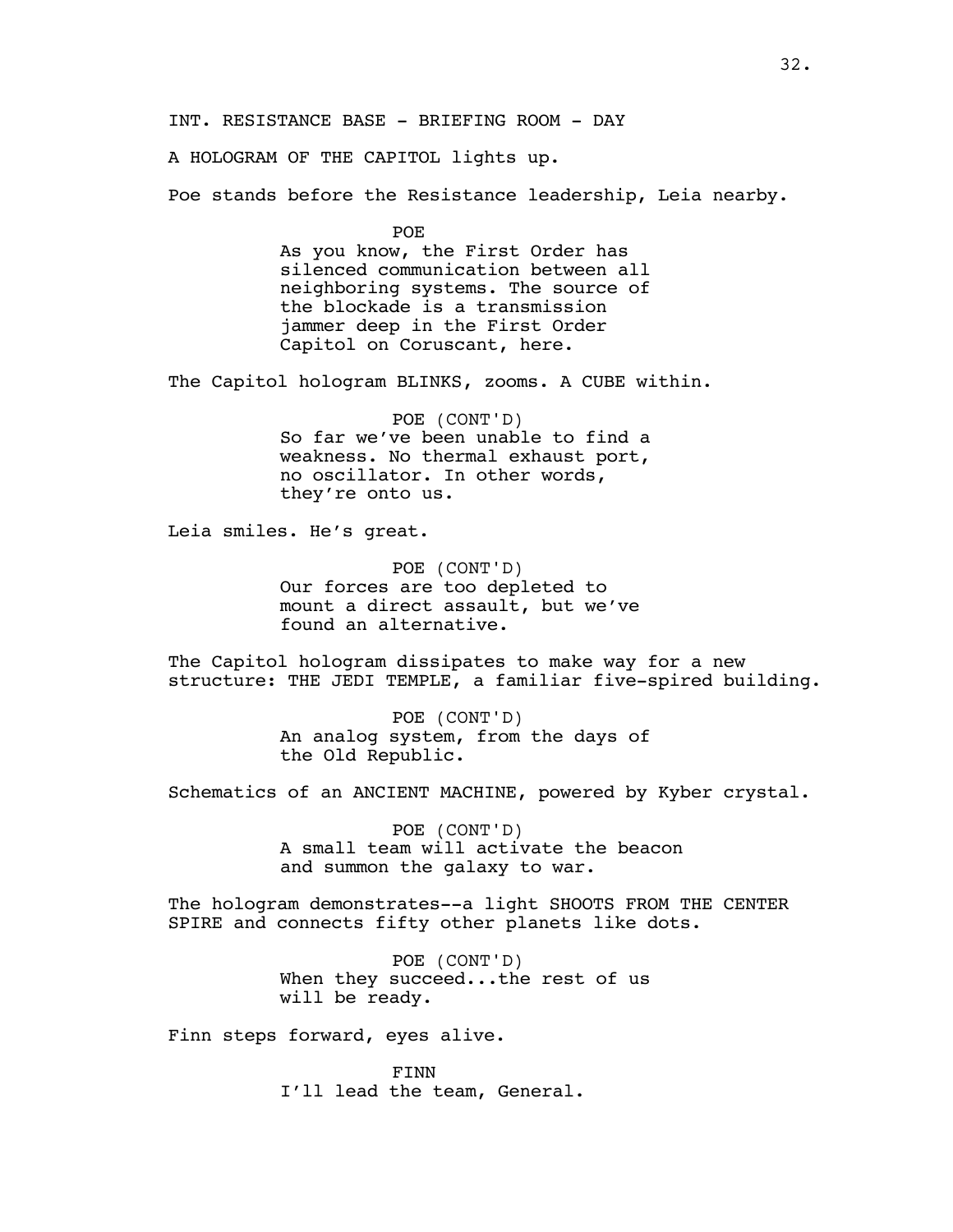ROSE I'll lead the team, General. But I'll let him think he's doing it. Leia eyes Rey, sensing her conflict. LEIA Rey? REY They're looking for me, it's dangerous enough as it is. (conflicted)

I can't go with you.

Poe's smile fades. Leia doesn't press it, reading the room.

LEIA Prepare to evacuate. We'll reconvene at the rendezvous point.

ON R2-D2 AND C-3PO

on the edges of the room. R2 BEEPS.

C-3PO Coruscant? Finally a good idea from those scrambled circuits of yours. Coruscant will be quite pleasant this time of year.

R2 garbles and rolls off. C-3PO follows.

C-3PO (CONT'D) Yes, a properly refined city will be welcome after hoveling down here like a Gundark.

INT. RESISTANCE BASE - CORRIDOR - DAY

Poe catches up with Rey.

POE Hey. What was that about?

REY I have to bring an end to all this. I have to confront him.

POE Mmmhmm. You're just gonna "confront him"? Who talks like that?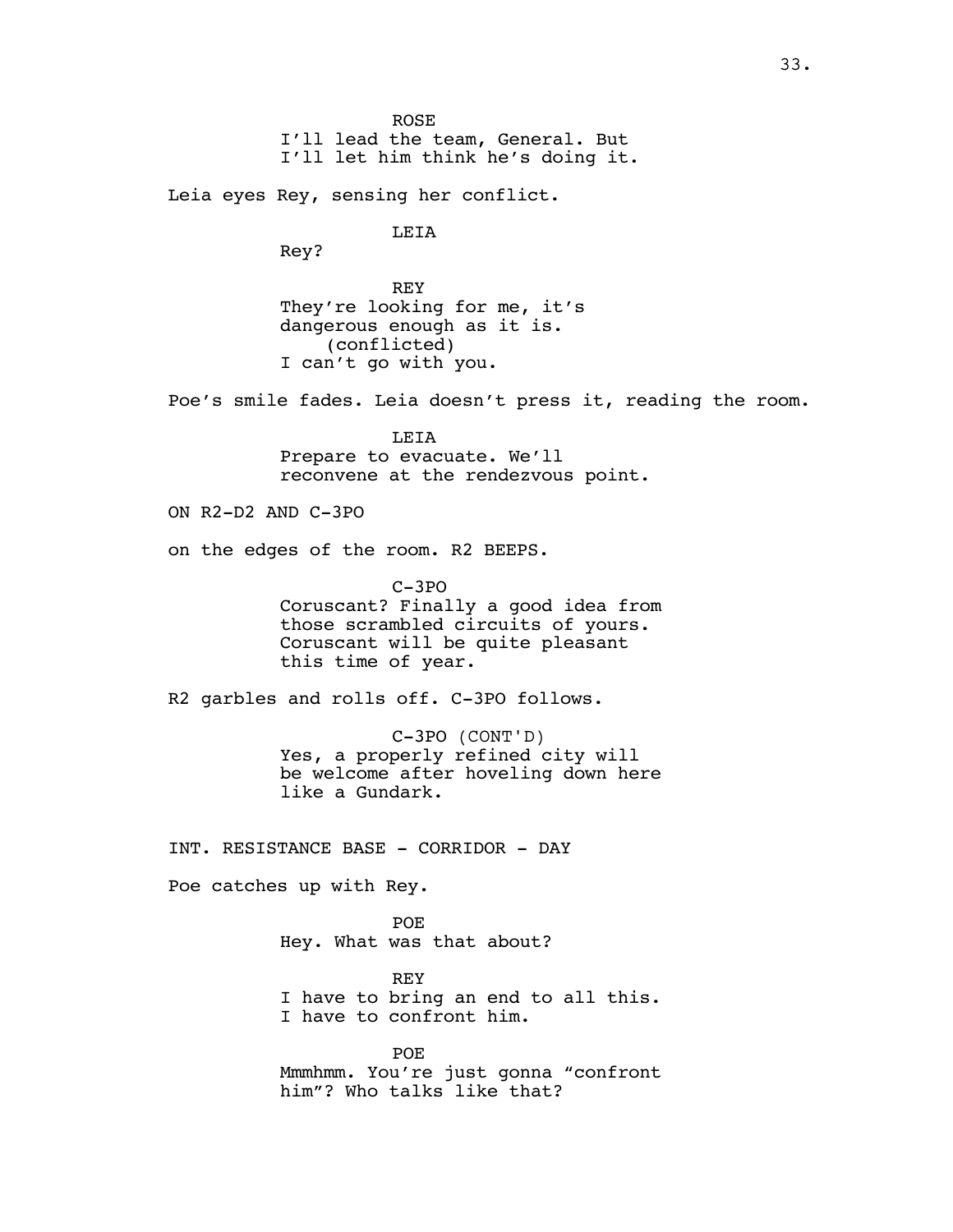REY Jedi do. I'm new to this. POE Okay, I'm going with you. REY No. I have to go alone. POE Is that in your book too? Where is this confrontation going to happen? REY Mortis. In the unknown regions. POE Mortis is a myth. REY It isn't. I saw it. POE Oh you saw it. And how do plan on finding it? Rey hesitates, unsure. REY I'll...figure it out. She walks away. Poe follows, determined. POE Hey. Look, I know you think Please stop calling me that. I'm wasted air on any mission, Master Jedi-- REY (CONT'D) POE (CONT'D) --but the thing is, I know someone who can find the system you're looking for. REY (CONT'D) If it's one of your Flight Academy friends, I swear-- POE (CONT'D) It's not one of those guys. But those guys are great. REY (CONT'D) --because they are unreliable at best. And I am being nice. POE (CONT'D) She's a navigator, lives on Bonadan. Force sensitive, like you. (off her look) Not exactly like you. Spice diggers used to pay her to find deposits on asteroids.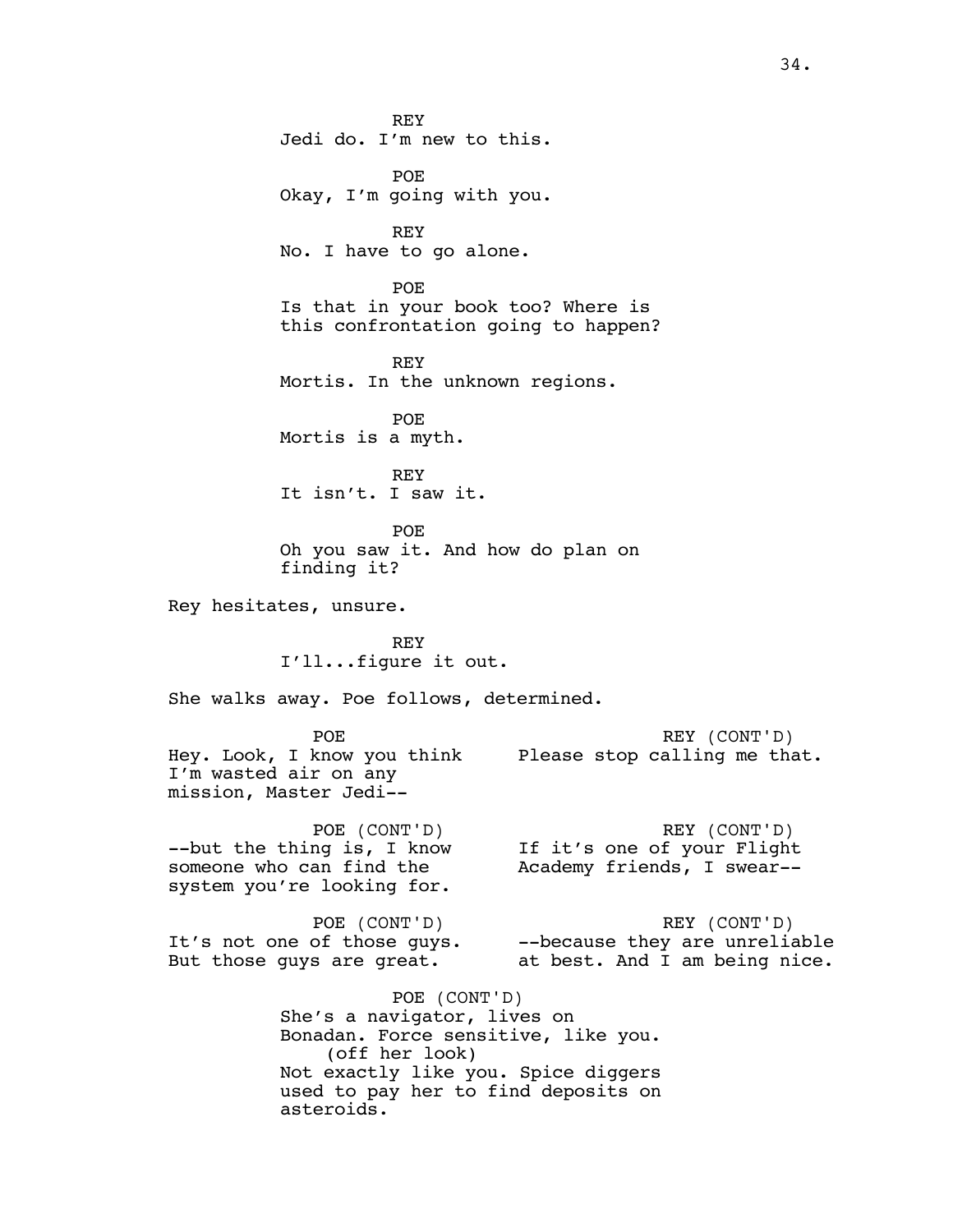REY Do you trust her?

POE She's a little off, but if this place exists, she can find it.

Rey softens. Poe is standing closer than he's ever been.

POE (CONT'D) Hey. I get it. No attachments, Jedi path, I've read that story too. But... (catches himself) I'm just saying you don't have to do this alone.

ON LEIA

Through layers of pilots, notices Rey and Poe in the corridor. Recognizes the romantic tension.

Her knowing look quickly turns to concern.

ON POE AND ROSE

Finn tightens a bolt on the grappling cannon. A loud CLANK startles him. He closes his eyes, left hand shaking.

# ROSE

Hey. It's okay.

Finn's past has followed him for years. Memories of friends kidnapped and conditioned to serve.

> FINN One of the Stormtroopers on Kuat. I knew him. We trained together, when we were kids. He looked so scared. I remember that feeling.

ROSE I don't think that feeling ever goes away.

FINN I can't let more of them end up like me. It has to stop.

Rose puts a calming hand on his. He breathes easier.

ROSE That's what we're fighting for.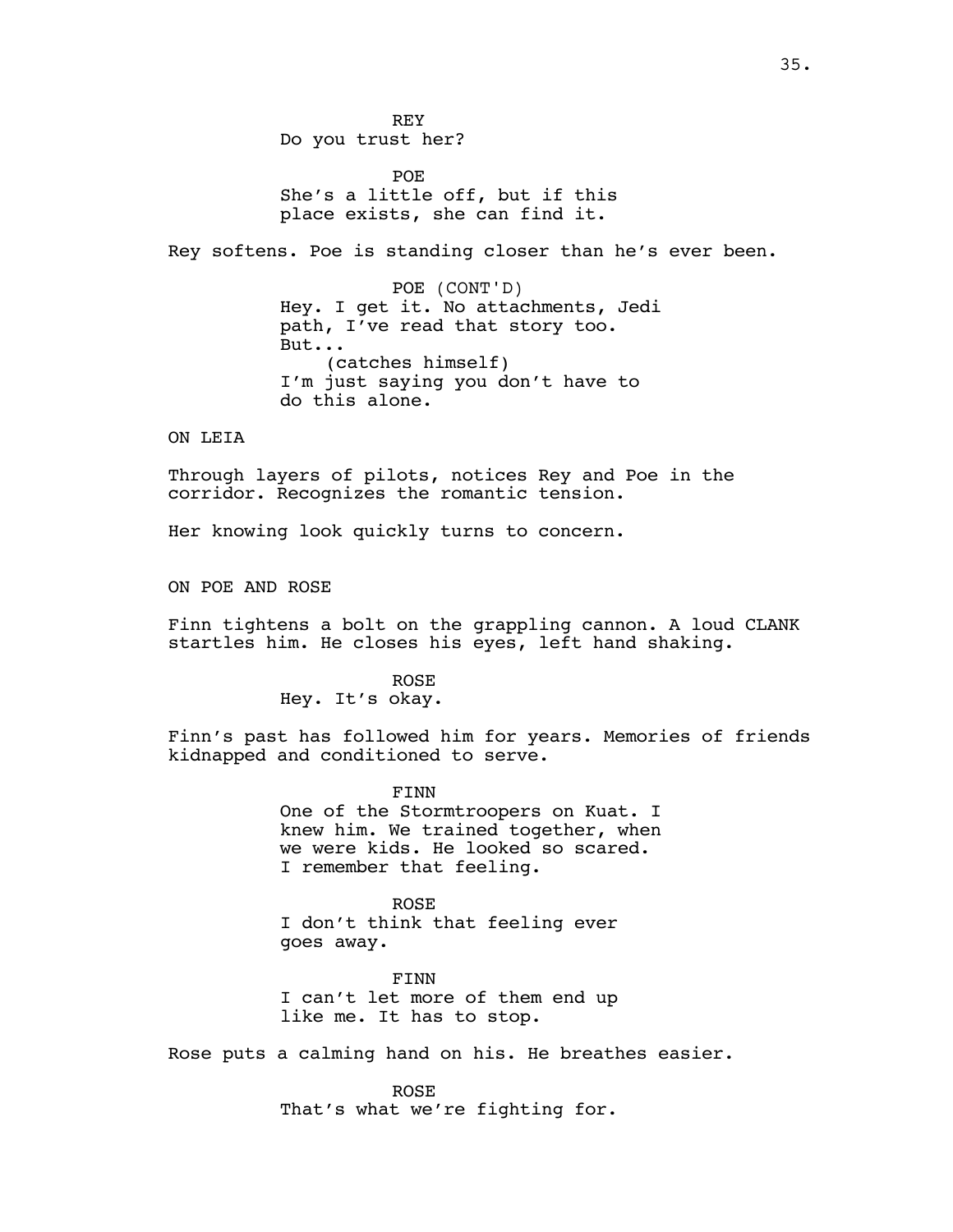INT. KYLO REN'S CHAMBER - NIGHT

Kylo gazes down at Darth Vader's burned mask, speaking once more to the grandfather he never knew.

> KYLO I understand you now. Your weakness. Your pain. You allowed love to cloud your judgement. I will succeed where you failed.

He grips Vader's mask and exits onto his balcony.

A thousand feet up, a layer of clouds below, stars above. Kylo holds Vader's mask out over the edge...

...and lets it go. It plunges below the clouds and SHATTERS.

INT. TIE SILENCER - NIGHT

Kylo Ren lowers into the cockpit. His drone, VX-20, settles into the data dock over his right shoulder.

> KYLO (amplified, distorted) Set a course for Remnicore.

VX-20 beeps in affirmation.

INT. WAR ROOM - NIGHT

Hux watches Kylo's TIE Silencer fly into the starfield above.

CHANCELLOR HUX

Goodbye Ren.

Commander Sellik approaches.

COMMANDER SELLIK Sir, one of our probes picked up the droid's signal. We've found them.

CHANCELLOR HUX Ready my ship, I want to witness their extinction myself.

COMMANDER SELLIK Shall I inform the Supreme Leader?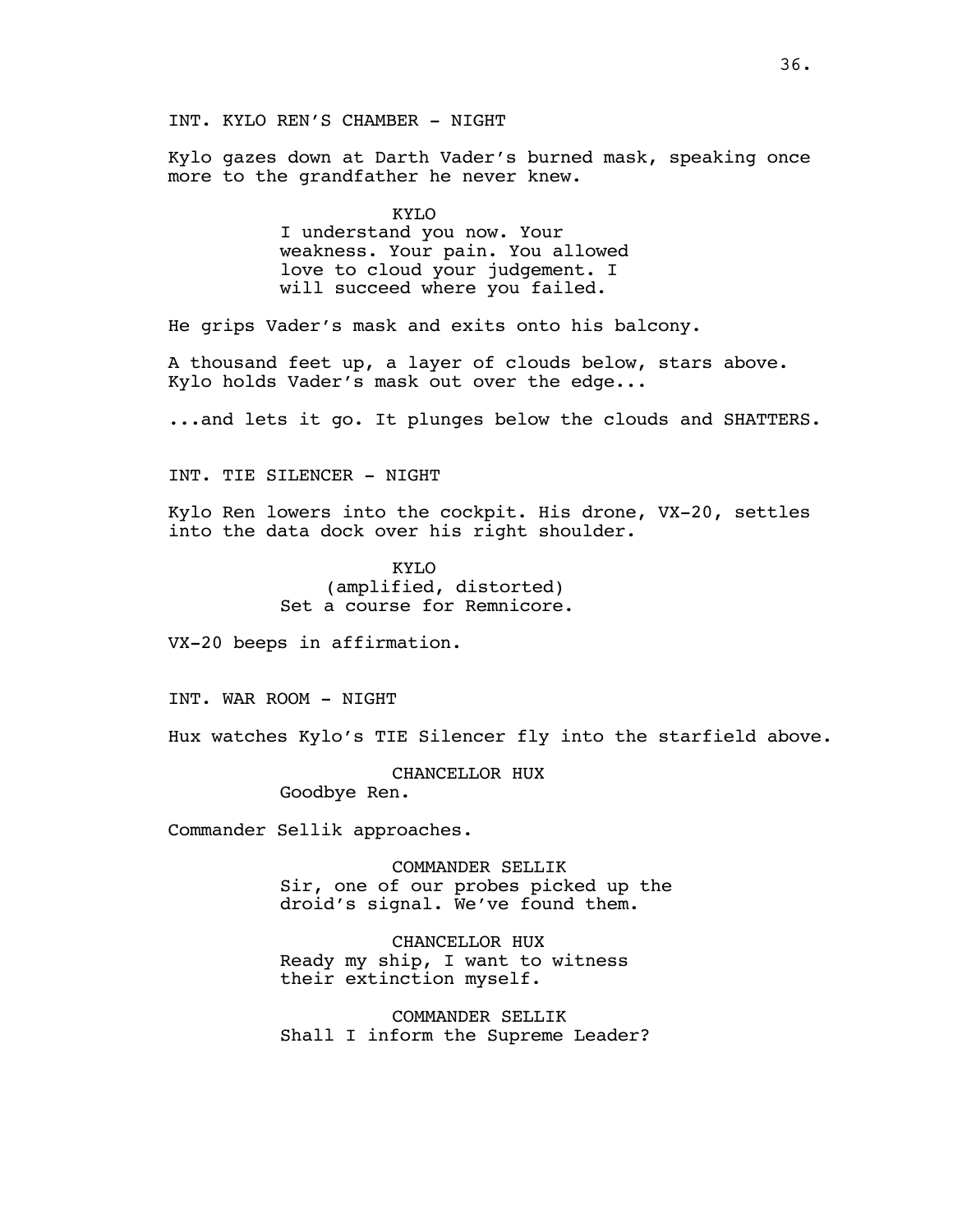# CHANCELLOR HUX

No. Let Kylo and the girl fulfill the empty promises of their ancient religion. In the end they'll destroy each other, as Jedi and Sith always have. Then we will rise. Strong, *decisive*. Ready to bring true order to the galaxy.

Commander Sellik eyes Hux, unnerved by him.

CHANCELLOR HUX (CONT'D) Prepare the attack.

EXT. RESISTANCE BASE - SPACECRAFT HANGAR - DAY

Buzzing energy as the Resistance evacuates the base. Poe and Chewbacca load up the Millennium Falcon.

> POE Because I'm not sending her out there alone, that's why. (BRAAGGGHH!!!) Will you trust me?

Nearby, Rose and Finn load up the PHANTOM HAWK, her junky but reliable ship, pieced together from parts.

Rose has the hood open, tinkering with the innards.

ROSE This is a Corellian hyperdrive. R2, do we have a keycode for this?

R2-D2 projects a hologram of KEYCODES. Finds a match.

ROSE (CONT'D) This is every hyperdrive key in the old Imperial fleet. They still use these. R2, where'd you get this?

R2-D2 beeps.

C-3PO I told you to erase the data from Bespin's central computer. You don't know where it's been.

Finn looks past the droids to REY, loading up the Falcon with Poe and Chewie. He approaches her.

> FINN Guess this is goodbye.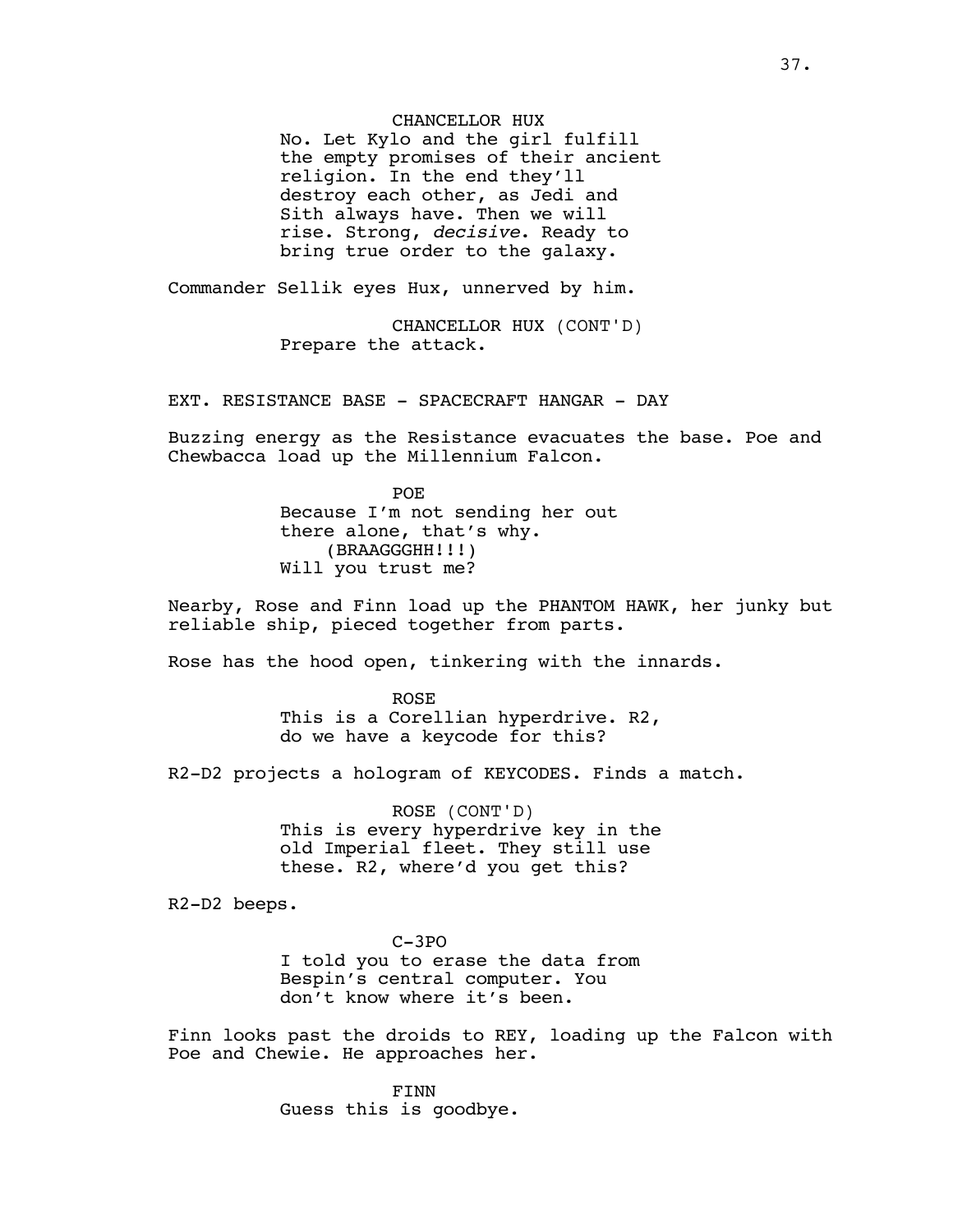REY Don't say that. FINN You've come a long way since Jakku. REY So have you. (eyes the Resistance) They trust you. They should. Finn and Rey HUG. They say nothing, but it means everything. Poe appears, BB-8 rolling alongside him. POE We should get outta here before-- (awkward intrusion) Oh, I uh -- Finn pulls Poe in strongly and hugs him. FINN (to Rey) Take care of him. REY I will. Finn swallows his emotion and forces himself away to the Phantom Hawk, where Rose sweats under the engine bay. ROSE No, hop onboard, relax. I'll handle all of this...work. Rey watches Finn board the ship. Nothing but love for her friend. Beyond the Phantom Hawk, Leia approaches. REY Leia. I... LEIA You don't have to say it. Right. Force-sensitive. REY I can save your son. LEIA I believed that once, like you.

38.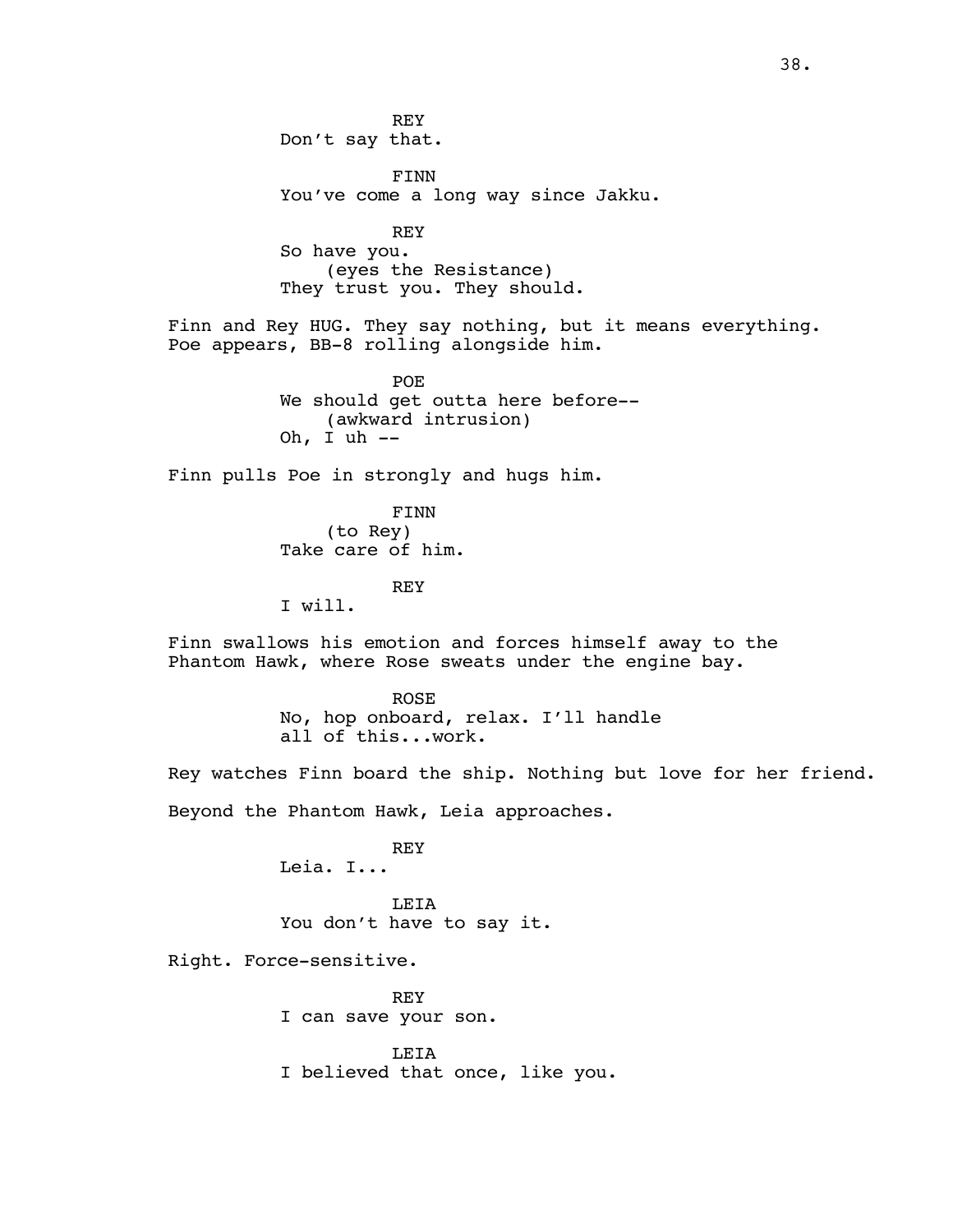REY There's good in him.

LEIA There's good in all of us. But the boy I knew is gone. (a heartbreaking beat) Rey, be careful.

REY Master Luke trained me well.

LEIA Some things you can't train for.

Rey follows Leia's eyes to POE, caught staring at her just as Chewbacca tosses him a wrench.

> REY I don't-- What?

LEIA Come on. I know how complicated this is.

REY I can't. There are rules. Jedi rules.

LEIA (scoffs) Written by who? Some old man, a thousand years before you were born.

Leia speaks to Rey like her own daughter.

LEIA (CONT'D) My whole life, I heard one word. *Balance.* I never really understood what it meant. Until the first time I saw you. I heard that word again. Like it was whispered to me. *Balance.*

Leia takes her hand. Intimate. Close.

LEIA (CONT'D) You're not like my father. Or my brother. You're *new*. Whatever happens, remember: the Force chose you, Rey. Your story isn't written by anyone else.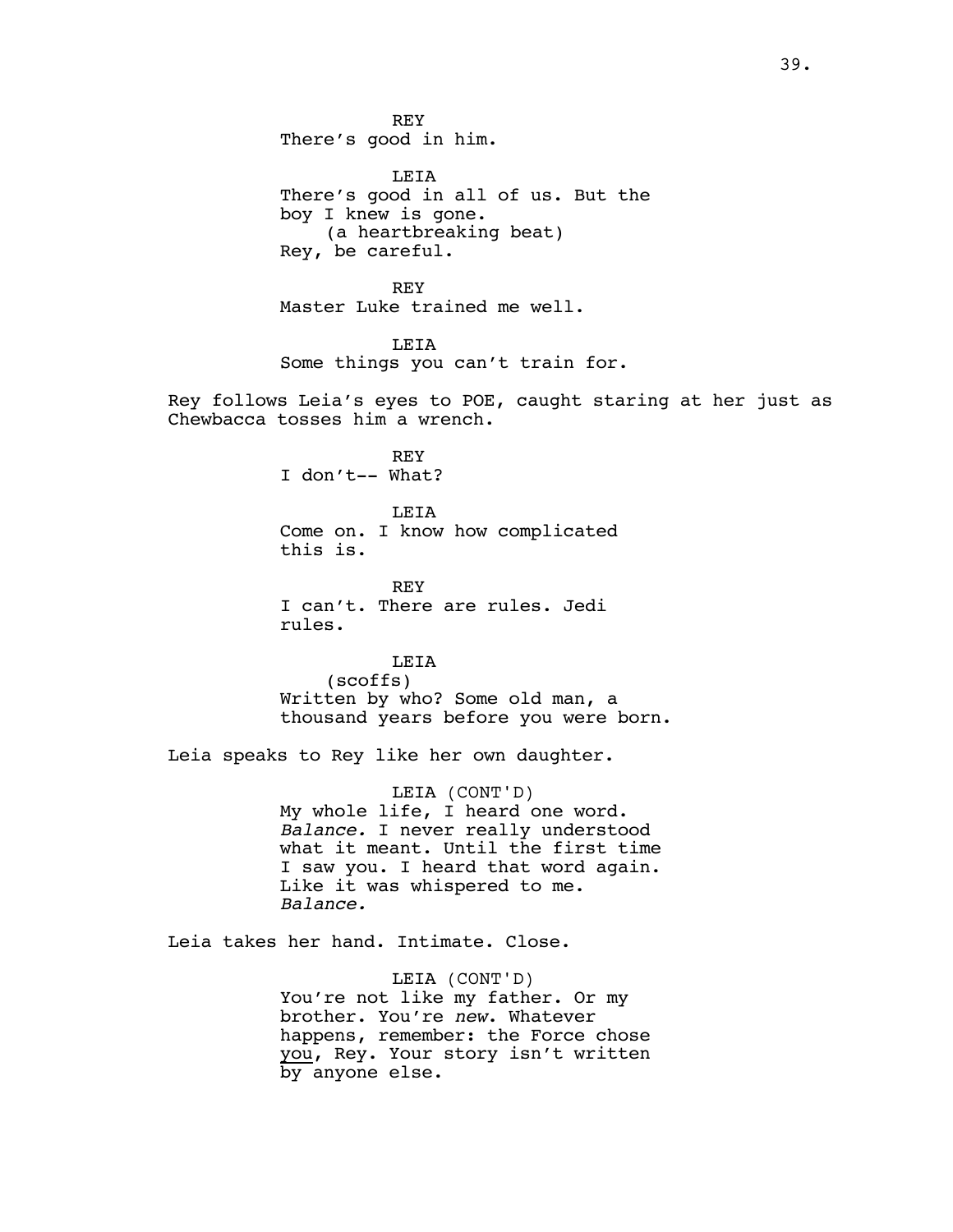BOOOOOMMMM. A massive blast shakes the mountain. Dust crumbles, alarms blare. Massive blips on radar screens.

> RESISTANCE TECH Resurgent Class Star Destroyer detected, we're taking fire!

## EXT. SPACE - KORILEV ORBIT

The Finalizer bears down on the planet while two other FIRST ORDER STARSHIPS arrive from lightspeed, flanking it.

INT. FINALIZER DESTROYER - BRIDGE - DAY

Hux looks out at the glowing planet beyond.

CHANCELLOR HUX Decimate any ships leaving the planet! (to Weapons Op) Charge the primary weapon!

INT. RESISTANCE BASE - SPACECRAFT HANGAR - DAY

BOOOOOM!! Alarm lights FLASH. Pilots run for their ships.

COMMAND INTERCOM (VO) *Emergency evac. All personnel and craft to Rendezvous Point Crimson.*

RESISTANCE GUARDS surround Leia.

**LETA** Route all unarmored transports to the Eclipse, it's our only way out.

Leia locks eyes with Rey as she goes.

POE Rey! We have to go! (she's focused on Leia) Rey!

Rey races up the Falcon ramp. Poe yells to Finn.

POE (CONT'D) Go! Get out of here!

Finn and Rose hurry into the Phantom Hawk.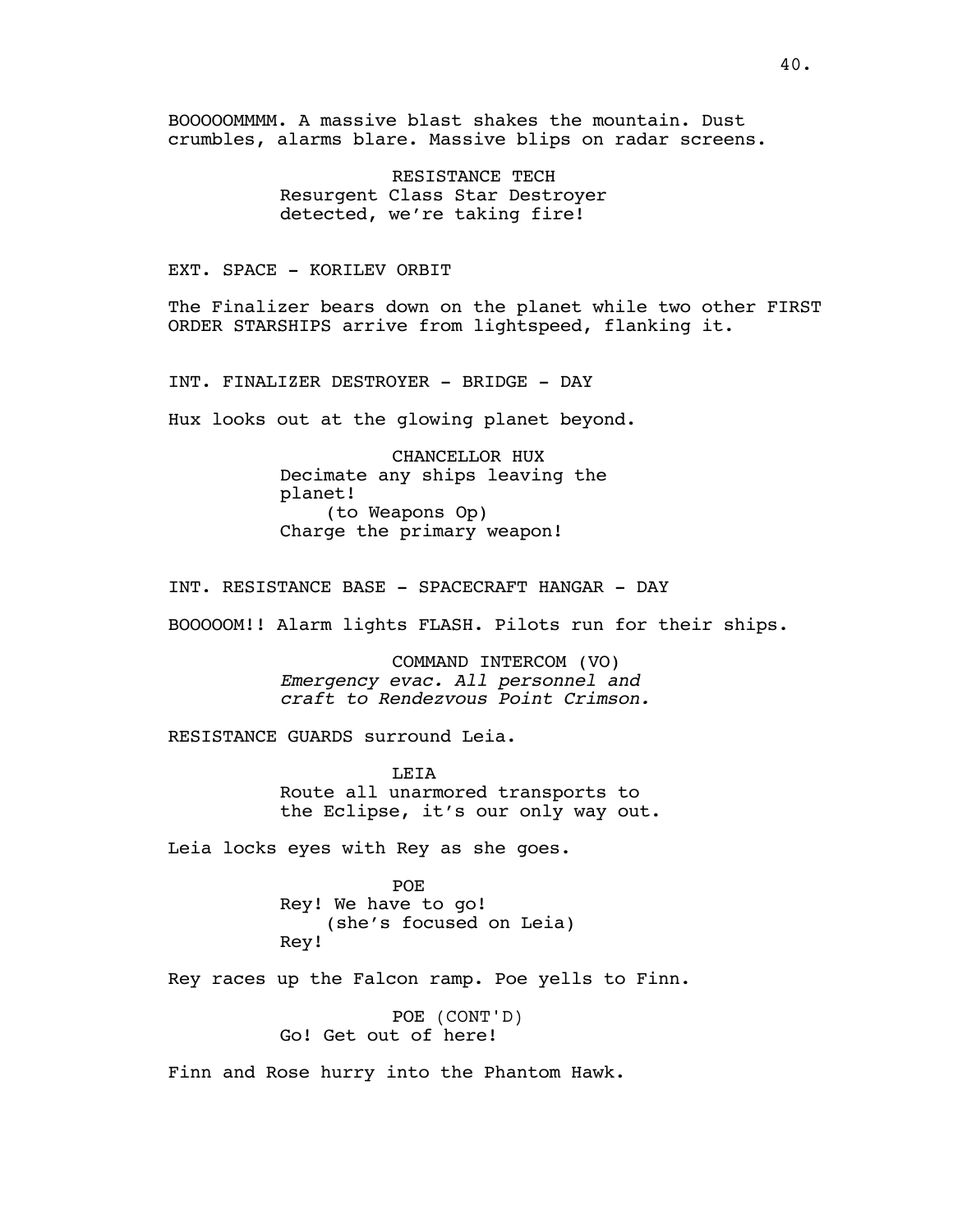Transports and fighters fly out of the hangar toward the waiting Eclipse, hidden in a deep canyon.

INT. MILLENNIUM FALCON - COCKPIT - DAY

Rey and Poe instinctively spin into the pilot seats. Chewie doesn't like it. He ROARS.

> **POE** I know, I know. Your seat.

Chewie bangs the walls. That's his damn chair.

REY (flipping switches) Can we talk about this later?

INT. PHANTOM HAWK - DAY

Rose reverses their ship out of the hangar. Another BLAST from the Star Destroyer pulses the shields.

> C-3PO I'm afraid our shields cannot withstand a superlaser of this magnitude--

ROSE Tell me the odds, Threepio. I like numbers.

Finn watches the Millennium Falcon rise out of the sinkhole.

FINN Good luck, Rey.

INT. MILLENNIUM FALCON - COCKPIT - DAY

Rey answers Finn as if he's next to her.

REY (to Finn) You too.

The Falcon rises out of the deep sinkhole to the surface, where the jungle is ON FIRE. Laser blasts pound the mountain base from above, relentless.

Just inside the shield barrier, transports and fighters fly into the open docking bays of the Eclipse Destroyer, like bees into a hive, safe inside.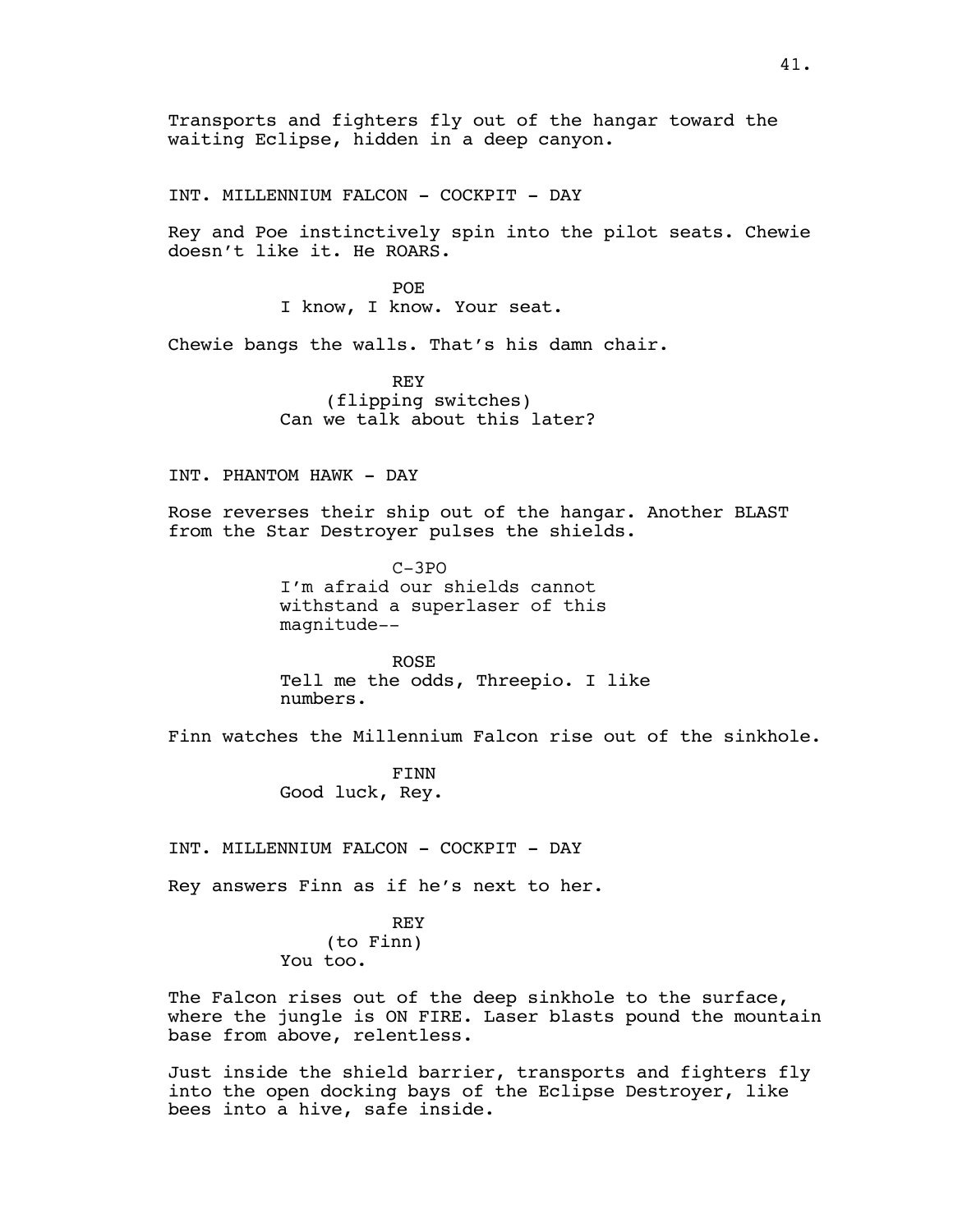INT. ECLIPSE DESTROYER - BRIDGE - DAY

Leia takes her command position on the bridge, now fully manned by Resistance personnel.

> CONNIX Shields are at eight percent, General. We can't wait any longer.

She takes one last look at Korilev. Another home taken from her.

INT. FINALIZER DESTROYER - BRIDGE - DAY

Hux's pale face glows from superlaser fire.

WEAPONS OPERATOR Primary weapon charged, sir.

#### CHANCELLOR HUX

Fire!

INT. PHANTOM HAWK - SPACE

Finn and Rose feel the heat of the explosion all around them as the light bends ahead and they ESCAPE INTO HYPERSPACE.

INT. ECLIPSE DESTROYER - BRIDGE - DAY

Leia closes her eyes, feeling the loss of the men and women left behind as the Eclipse MAKES THE JUMP TO LIGHTSPEED.

EXT. KORILEV - DAY

The Eclipse VANISHES in an instant.

The Finalizer's superlaser finally cracks the shields. The base ERUPTS.

The entire planet EXPLODES IN HELLFIRE. From the ring of destruction, **the Millennium Falcon rockets out into space.**

INT. MILLENNIUM FALCON - COCKPIT - SPACE

The ship RATTLES. Mountainous chunks of space rock spin away from the exploded planet, creating a field of obstacles all around them. Chewbacca WHINES.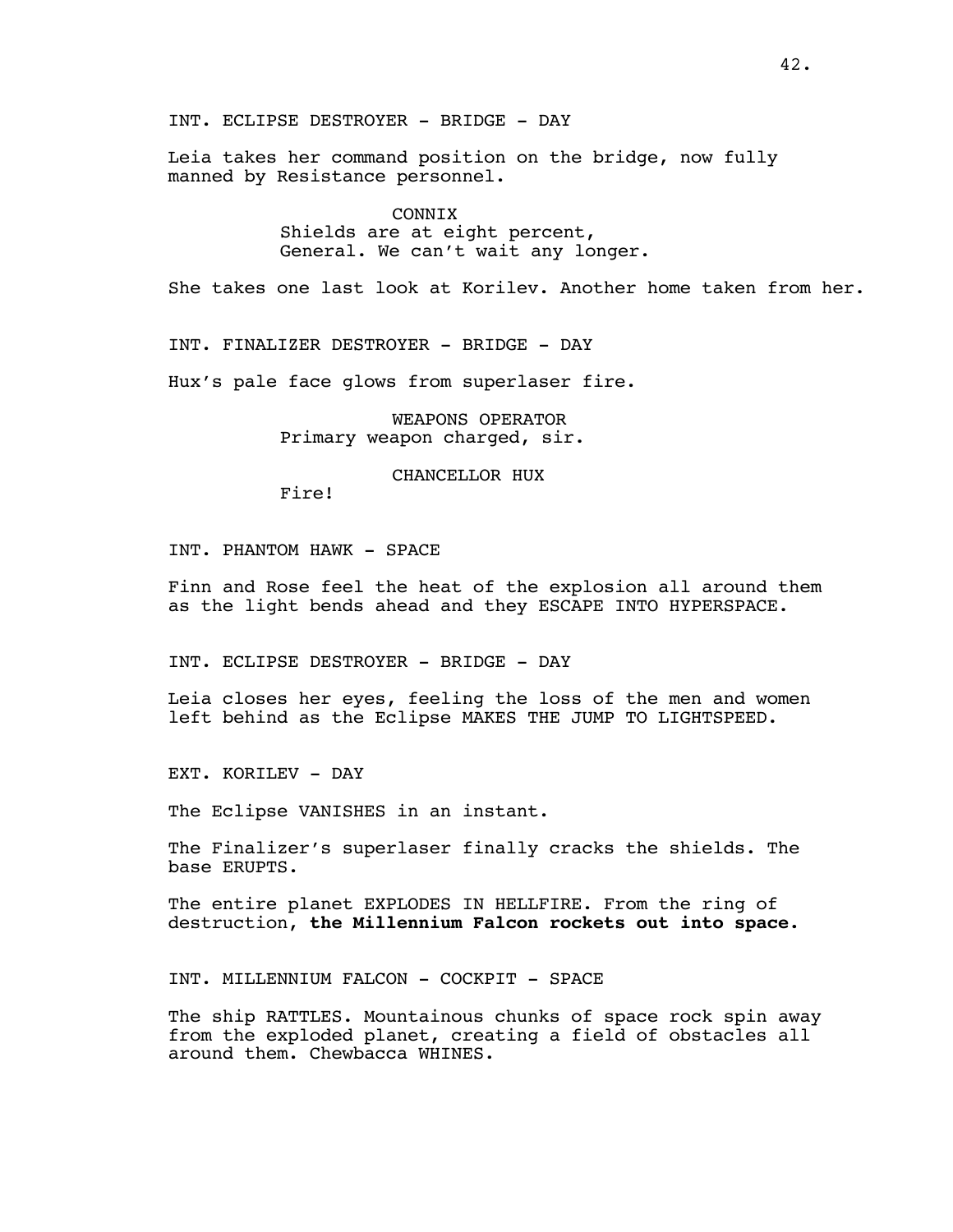POE

I know! (to Rey) We can't make the jump with all this debris.

REY Neither can that Destroyer.

POE Chewie, cloak our signal!

BOOOOOOMMMM! The Falcon quakes. Damage alarms blare.

They swerve and dodge through chunks of destroyed planet- some pieces still intact with mountains, jungle valleys and waterfalls frozen by the cold of space.

A familiar ship enters frame in blazing pursuit.

The dark and jagged KNIFE 9.

INT. KNIFE 9 - COCKPIT

Jaedec Ren at the helm. Ott and Lorl flank him in elevated gunchairs. In the deep background, Hattaska floats in an electro-oxygen chamber, tubes weaving around his body.

Ott and Lorl unload waves of targeted blasts on the Falcon, exploding remnants of planet when they miss the ship.

INT. MILLENNIUM FALCON - COCKPIT

BOOM!! The Falcon is hammered with laser fire. Relentless.

POE Who's this?

Rey eyes the pursuing ship on the rearview graphic monitor.

REY Let me fly.

POE I've got the yoke. My yoke!

REY

My SHIP!

Chewie ROARS. Both wrong.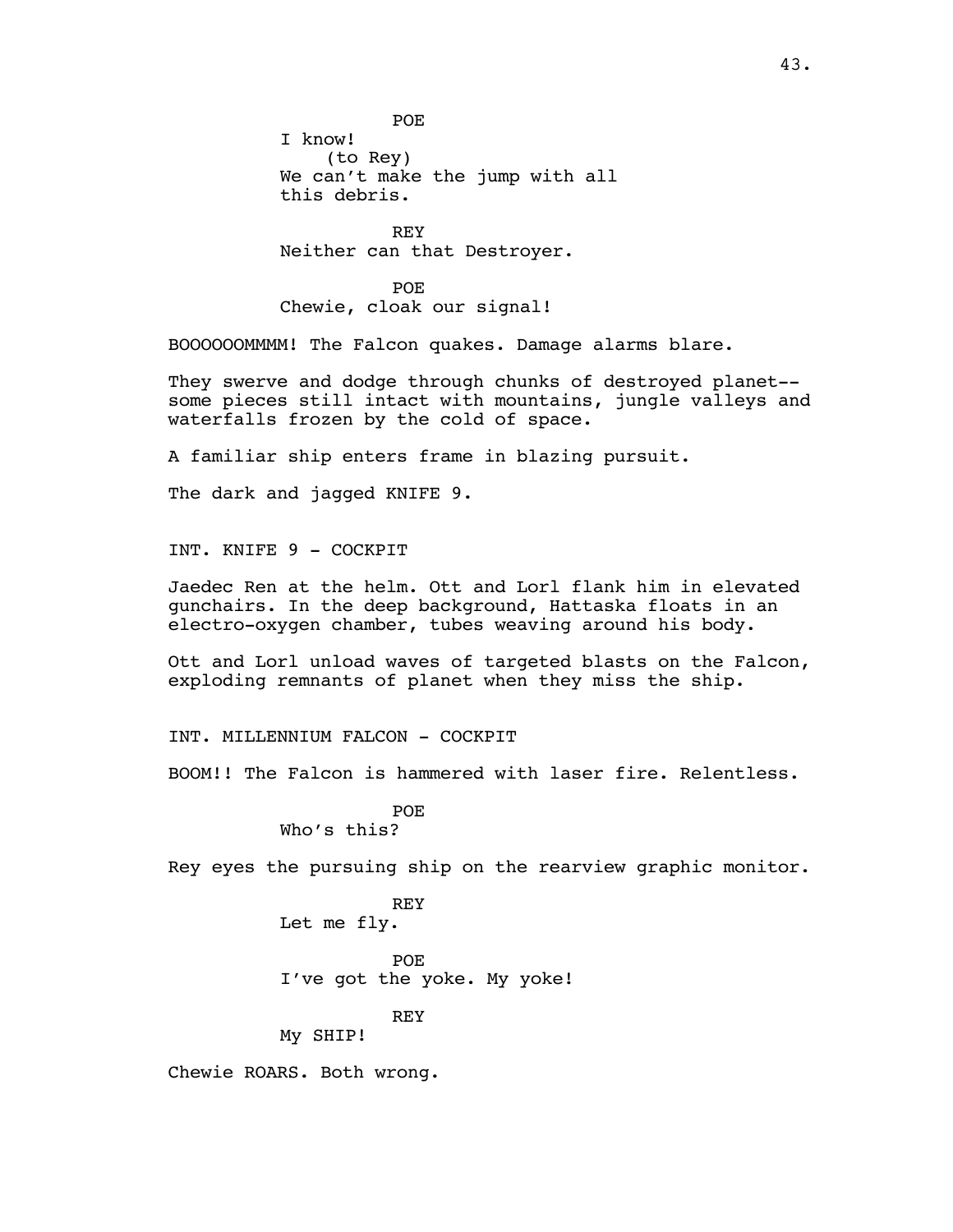EXT. PLANET DEBRIS FIELD - SPACE

Knife 9 pursues the Falcon through the spinning pieces of Korilev, trying to avoid collision without losing the target.

The Falcon gets close to one of the planetary fragments and buzzes the surface, dodging blasts as it flies UP THE FACE OF A FROSTED JUNGLE MOUNTAIN IN SPACE.

The horizon spins as the fragment spirals above both ships, spinning out on its chaotic trajectory--suddenly the mountain is inverted above them with the blackness of space below.

INT. MILLENNIUM FALCON - COCKPIT

Poe fires on the jagged mountain peak, hanging above them now like a stalactite.

The mountain peak blasts apart, sending projectiles spinning into the path of the pursuing craft.

Knife 9 is HIT by a sharp piece of rocky mountaintop, sending it wildly off course.

> REY We're clear!

> > POE

Punch it!

Light bends ahead and they ROCKET INTO HYPERSPACE.

INT. KNIFE 9 - COCKPIT

Alarms blare as they spin out. Jaedec Ren regains control, righting the ship. The Falcon is gone.

Jaedec approaches the electro-oxygen chamber, eyeing Hattaska through the glass. Wires protrude from his mask into the main computer. He's in some kind of induced sleep.

> JAEDEC REN What do you see, brother?

Jaedec places hand on the glass. Suddenly Hattaska does the same, hand flat on the glass against Jaedec's.

Lorl and Ott look on, waiting for the answer. Jaedec's head tilts up. He nods, removes his hand from the glass.

> JAEDEC REN (CONT'D) Set a course for Bonadan.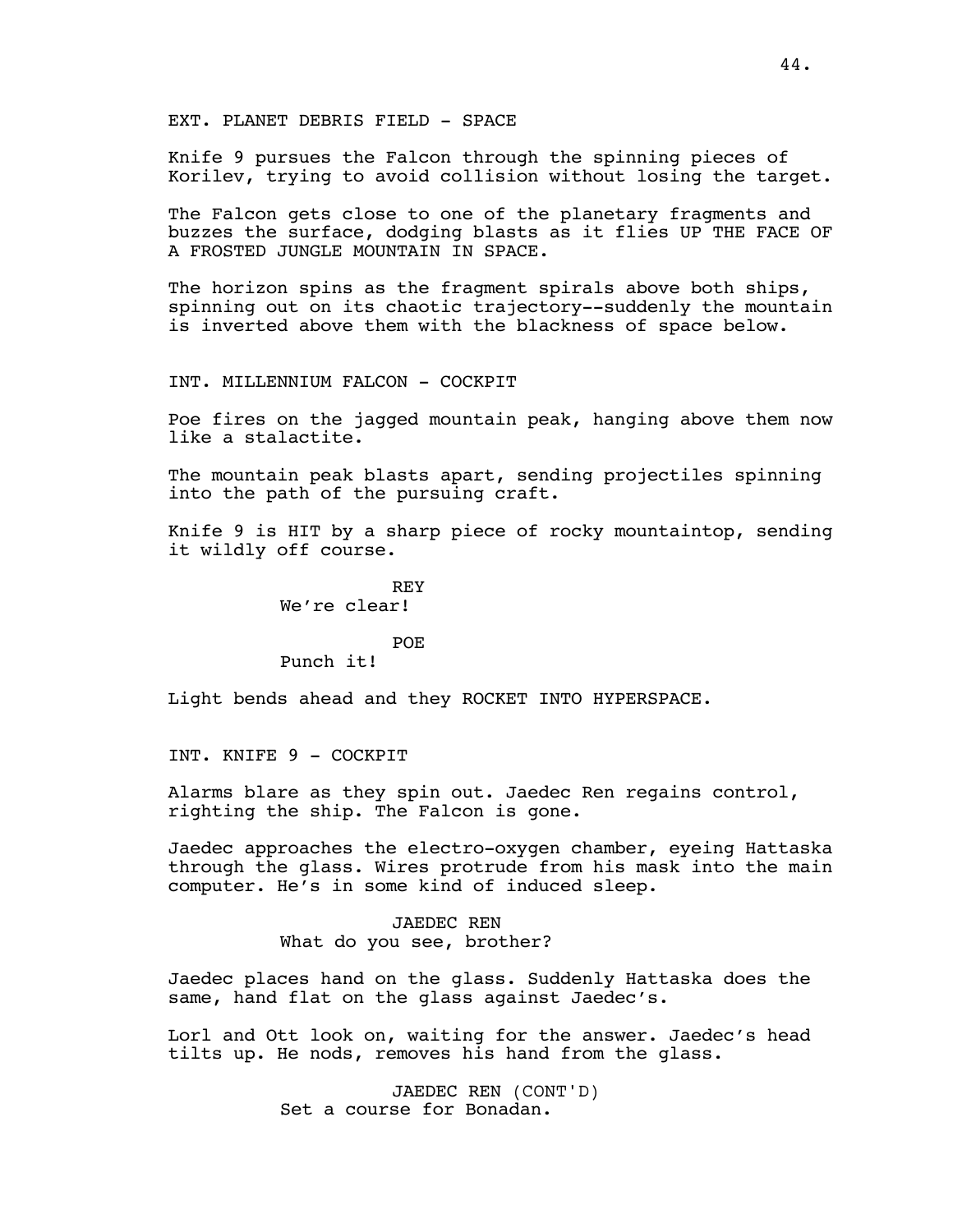EXT. REMNICORE - NIGHT

Kylo's TIE Silencer enters the atmosphere of a cold black planet veined with silver.

It touches down on a ridge overlooking a wide valley of obsidian-like terrain. Frozen trees in windswept shapes. Floes of white lava.

EXT. REMNICORE FORTRESS - NIGHT

Kylo approaches an ancient stone military battlement consumed by time. Skeletons of fallen WAR BEASTS litter the terrain. Whatever battle happened here, it ended centuries ago.

He passes empty suits of armor. Robes draped over broken shields. Flags flutter in the wind.

A Sith helmet on the ground, skull visible within. A reminder that while the Jedi live on, the Sith become dust.

His tracking beacon flashes a single red dot.

Lifeform detected.

INT. REMNICORE FORTRESS - COURTYARD - NIGHT

The door OPENS TOWARD US, revealing Kylo, hand extended.

He enters a circular chamber stacked with broken spacecraft parts, ancient military technology and piles of silver ore. A glowing white fire crackles in a stone pit.

A voice WHISPERS as he draws closer to the flame.

TOR VALUM (OS) Reveal yourself.

Kylo's lightsaber IGNITES. A reflex action.

KYLO I seek the Sith Master Tor Valum.

TOR VALUM (OS) I am no master.

The mountain of junk MOVES. From it, as if disguised within, comes TOR VALUM, 7000-years-old, an alien of unknown origin. Spindly and tense, sinew and muscle pulled tight.

> TOR VALUM (CONT'D) But I was once called Tor Valum.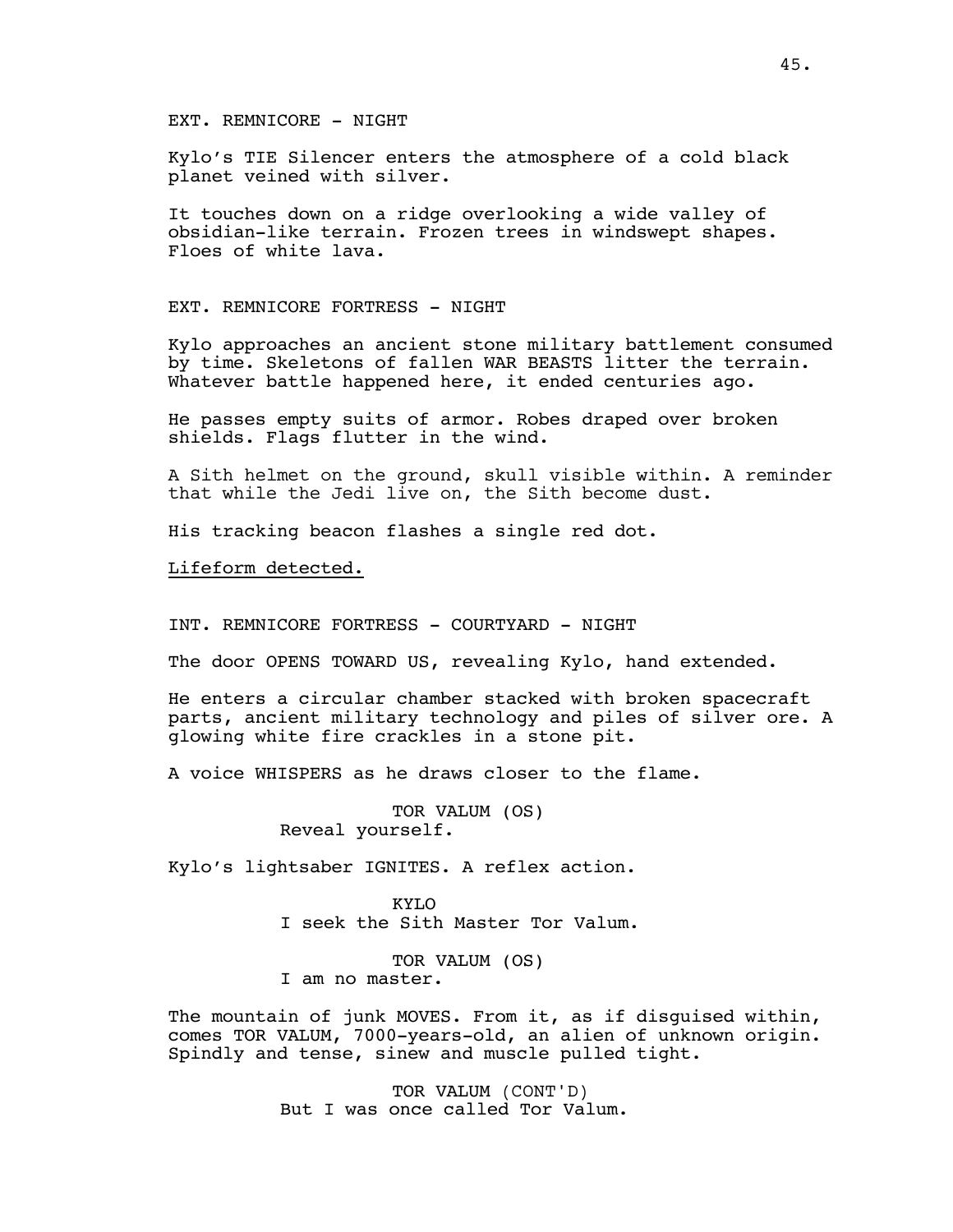Kylo remains steadfast. Dominant.

KYLO You trained Darth Plagueis?

TOR VALUM That name means nothing to me.

Kylo's lightsaber FLASHES in anger, settling inches from Tor Valum's taut, leathery skin.

> KYLO Does your life?

Tor Valum regards Kylo, smiles with sharp teeth.

TOR VALUM You threaten me with death. How amusing.

KYLO You are weak. I feel nothing.

TOR VALUM You feel what I allow you to feel. *Child*.

The creature extends a long finger. Pointing to Kylo's mask.

TOR VALUM (CONT'D) Reveal yourself.

Kylo removes his mask. His face is veined, corrupted worse than we remember. Tor Valum appears oddly entertained.

> TOR VALUM (CONT'D) Mmmmm. You wish to obtain the power of those who came before. Take your place among the Gods of Mortis.

> > KYLO

I do.

TOR VALUM To rule the galaxy without armies, without starships.

KYLO

Yes.

TOR VALUM Yet you fear the frailty of your vessel. You need this power.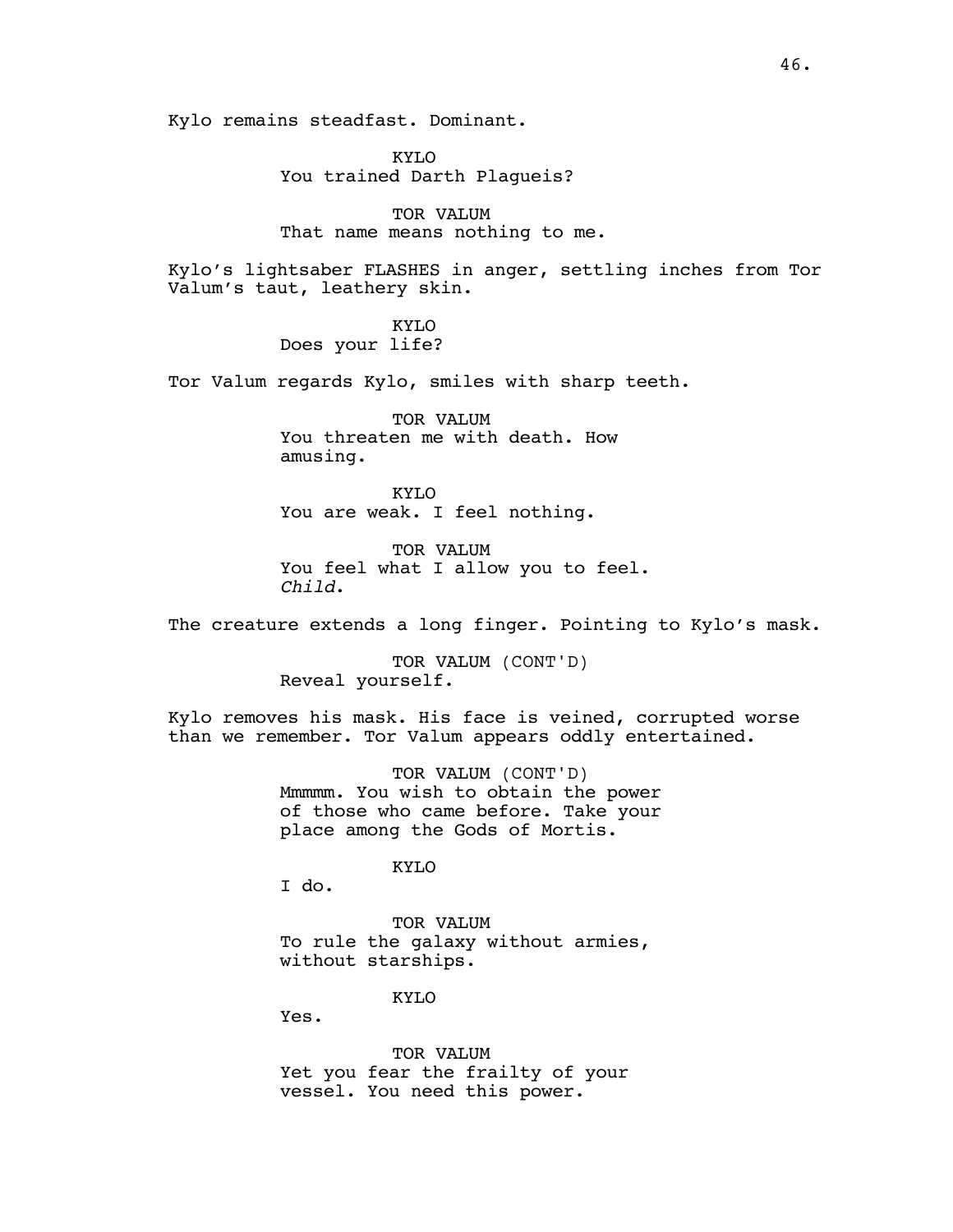Kylo's jaw tenses. He nods.

TOR VALUM (CONT'D) Kneel before me.

Miraculously, Kylo KNEELS.

TOR VALUM (CONT'D) You call yourself a Sith. But the Sith are unrepentant, remorseless. You're haunted by the past, your very existence.

KYLO I have no regrets.

TOR VALUM You lie. Until you sever yourself from the past, your fate will be the same as theirs.

Tor Valum motions to the battlefield in the valley below. Empty JEDI KNIGHT ARMOR. Vacant SITH MARAUDER ARMOR beside it. Withered husks of animals and men.

> TOR VALUM (CONT'D) The Living Force is nourishment. The more one consumes, the stronger one becomes. To take life...is to cheat death.

The creature lifts his body with his arms and WALKS ON THEM.

Kylo eyes his strange new master.

KYLO

Teach me.

CUT TO:

EXT. BONADAN - SUNSET

The Falcon descends into a valley of cylindrical mountains rising over water spotted with junk boats. This planet exists in permanent sunset, lit by its bustling NIGHTMARKETS.

The Falcon lands on a multi-leveled DOCKING ARRAY. It feels like a tower of lilypads, a visiting ship on each.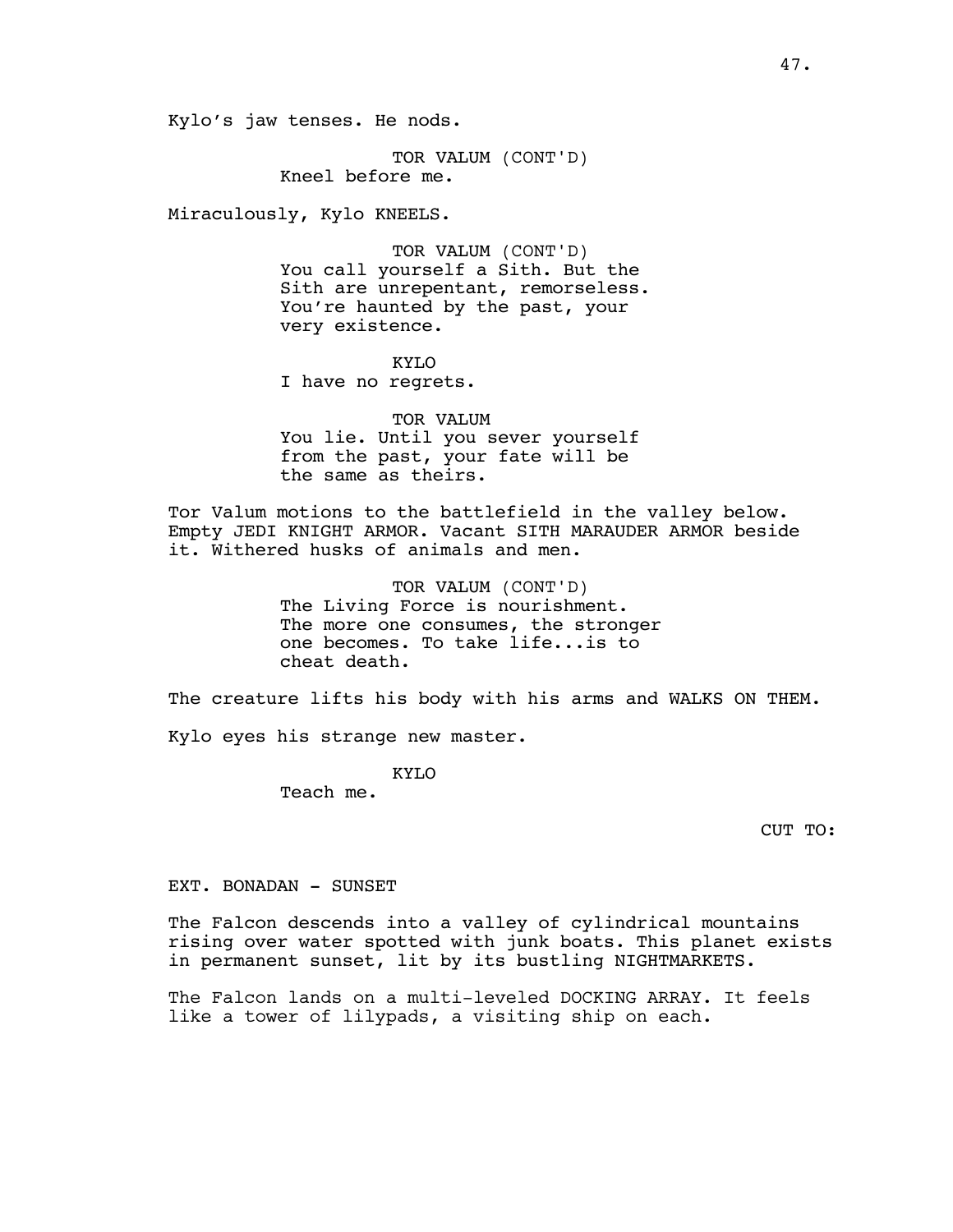EXT. BONADAN - DOCKING ARRAY - SUNSET

Poe argues with two stumpy Langoles, OKE and SOKKO, at the base of the Millennium Falcon's ramp.

> POE I know it's a Corellian light freighter but you're gonna say it's a Praddor Cruiser in the registry. That's why I winked when I gave you the money. Understand what's happening here?

Oke and Sokko CHATTER in their alien language, voices rising.

POE (CONT'D) Okay, which one of you is in charge because you're both the size of children where I come from.

Rey exits the Falcon. Poe stops her.

POE (CONT'D) Whoa, whoa. You can't go out like that. You look like a (low) Jedi.

REY What's that supposed to mean?

POE Just tone it down a little. (to Chewie) Chewie, will you straighten these guys out?

Chewbacca takes over negotiations with the Langoles.

The landing pads ROTATE AND DESCEND, lowering the Falcon's platform to water level. An elegant and fluid system.

Poe leads Rey toward a TOOTHLESS MERCHANT selling jewelry and sari-like robes.

> POE (CONT'D) How much for this one?

Rey takes out her credits. The Merchant shakes her head, closes Rey's hand around the money.

REY

Thank you.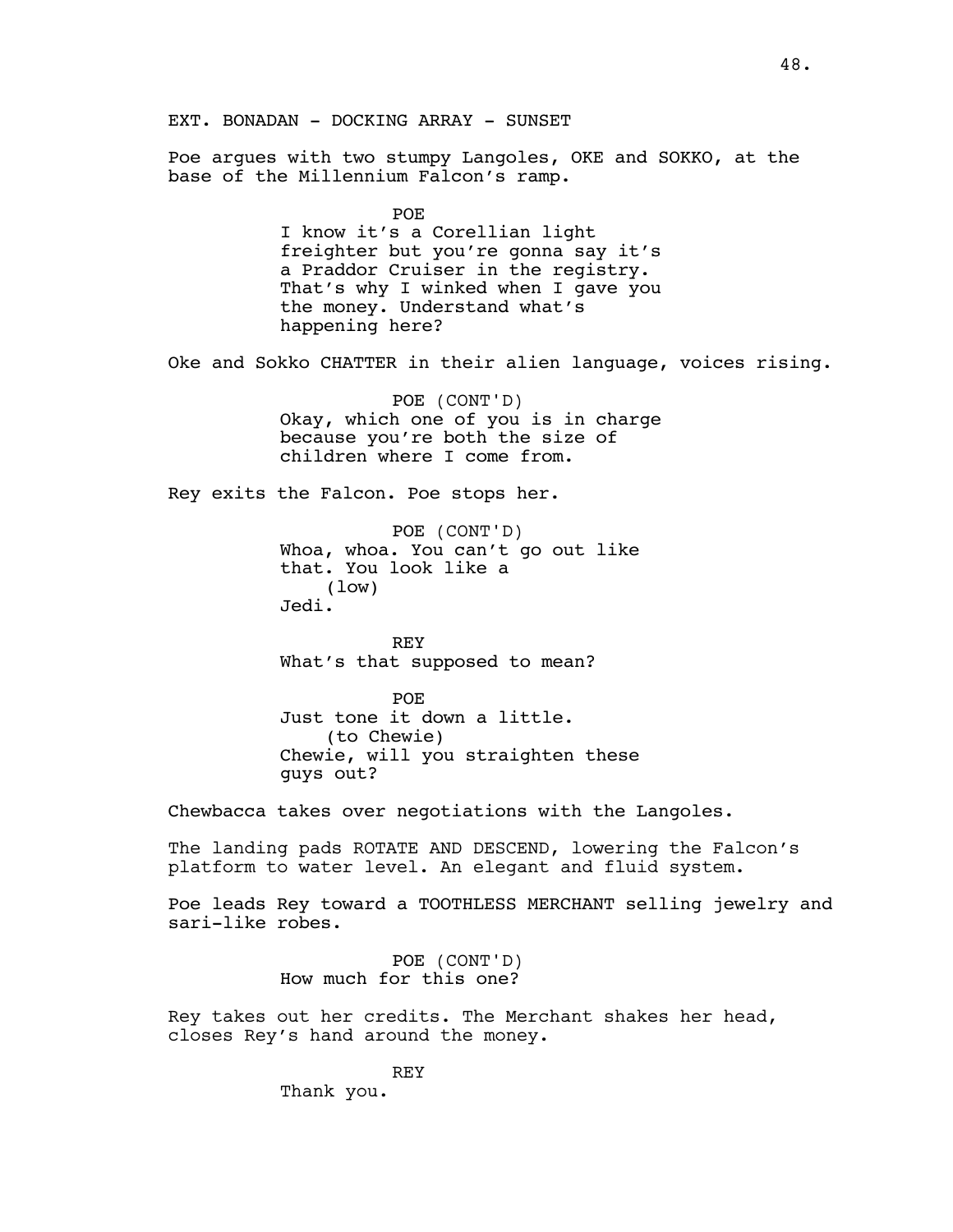BRAAAGGGHH!! Chewbacca has one of the Langoles lifted off the ground, using him as a bargaining chip against the other one.

> POE Aw, Chewie! Negotiate. Persuade, quietly.

Chewbacca shakes his head and WHINES: *I am*.

EXT. BONADAN NIGHTMARKET - SUNSET

Rey and Poe step off a junk boat ferry into a sensory overload of lights, smells and tastes.

Aliens and humans haggle over prices of artisan crafts and live animals. Packs of teenagers eat bizarre street food from market stalls. Kids laugh at buskers and street performers.

A FREAK SHOW HAWKER beckons them to a curtained booth.

HAWKER Come witness the frothing eye of Loyyil Karn!

They walk among the oddities and wonders, undercover. Rey's colorful sari gives her an exotic elegance we've never seen.

She uncomfortably adjusts her incognito hooded pullover.

POE I like it. You look like a local.

REY You've been here before?

POE With my grandfather. I used to sail, right out there. You've never seen so many lights.

He eyes her.

POE (CONT'D) What do you remember?

Rey digs for a memory before her abandonment.

REY My father and I would build starships out of wood. They could fit in your hand.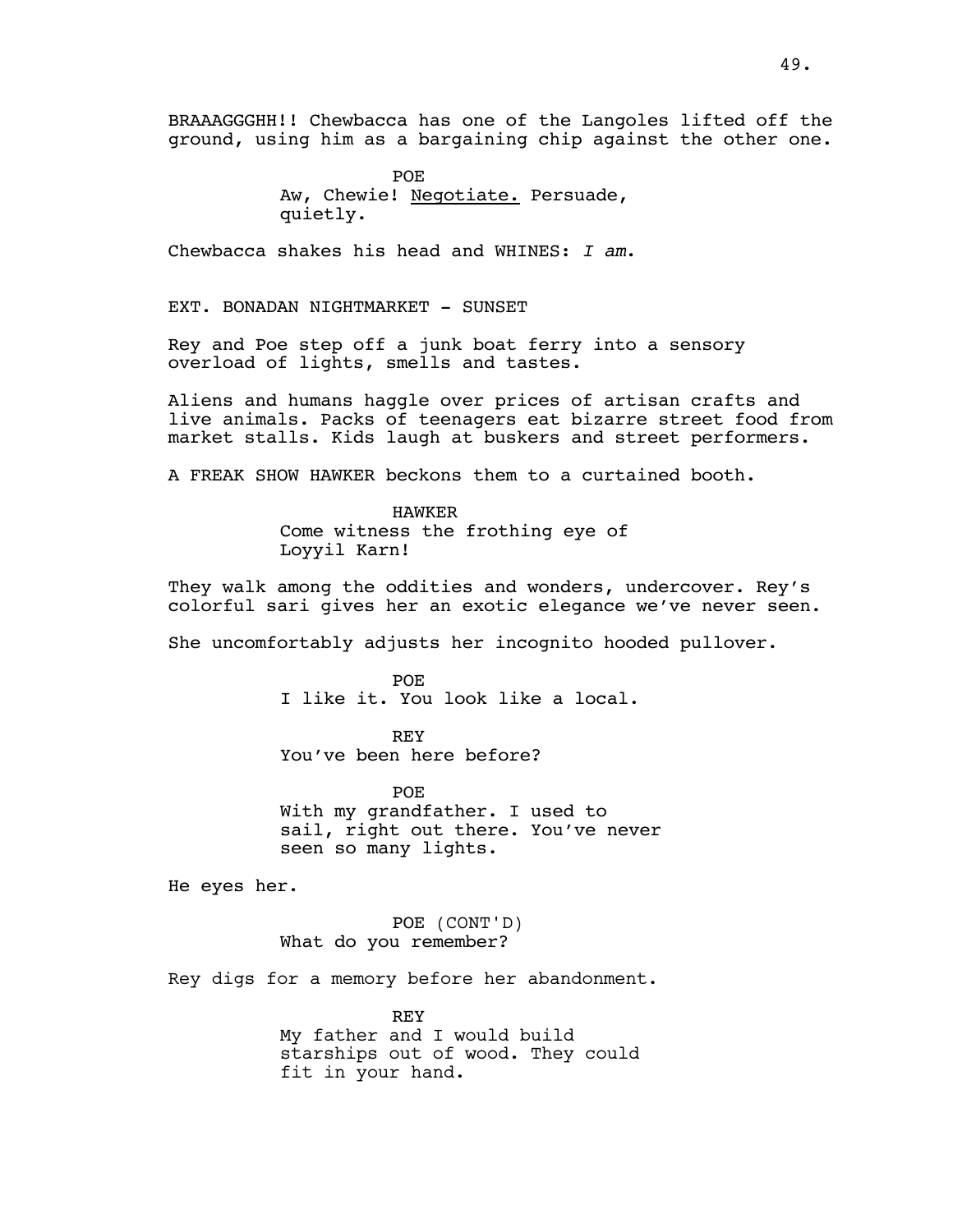POE Anything else?

REY I remember love. That's why I waited for so long. (doubt creeps in) But I must have imagined it. They were no one.

Poe looks at her in the setting sunlight. Wishing he could change the past for her, but unable.

> POE No one is no one.

Rey takes that in. Then she spots a trio of MECHTROOPERS scanning the crowd ahead.

Poe follows her eyes, puts his hand on his blaster.

REY

No.

She pulls Poe into a market stall, eyeing them through hanging cloth. An old, female UTAI PEDDLER barks at them to taste the spicy clawfish soup she's selling.

> UTAI PEDDLER *Cassasan! Nep. Nep.*

POE No. Not hungry.

She holds out the steaming ladle to Poe, encouraging.

UTAI PEDDLER (offended) *Depee casssasan!*

One of the Mechtroopers looks in their direction.

POE Okay. Here. Just shh.

Poe drinks from the soup ladle.

REY Mmm. See? Mmmm.

His face turns red. He COUGHS from the intense heat. The Utai and her friends LAUGH.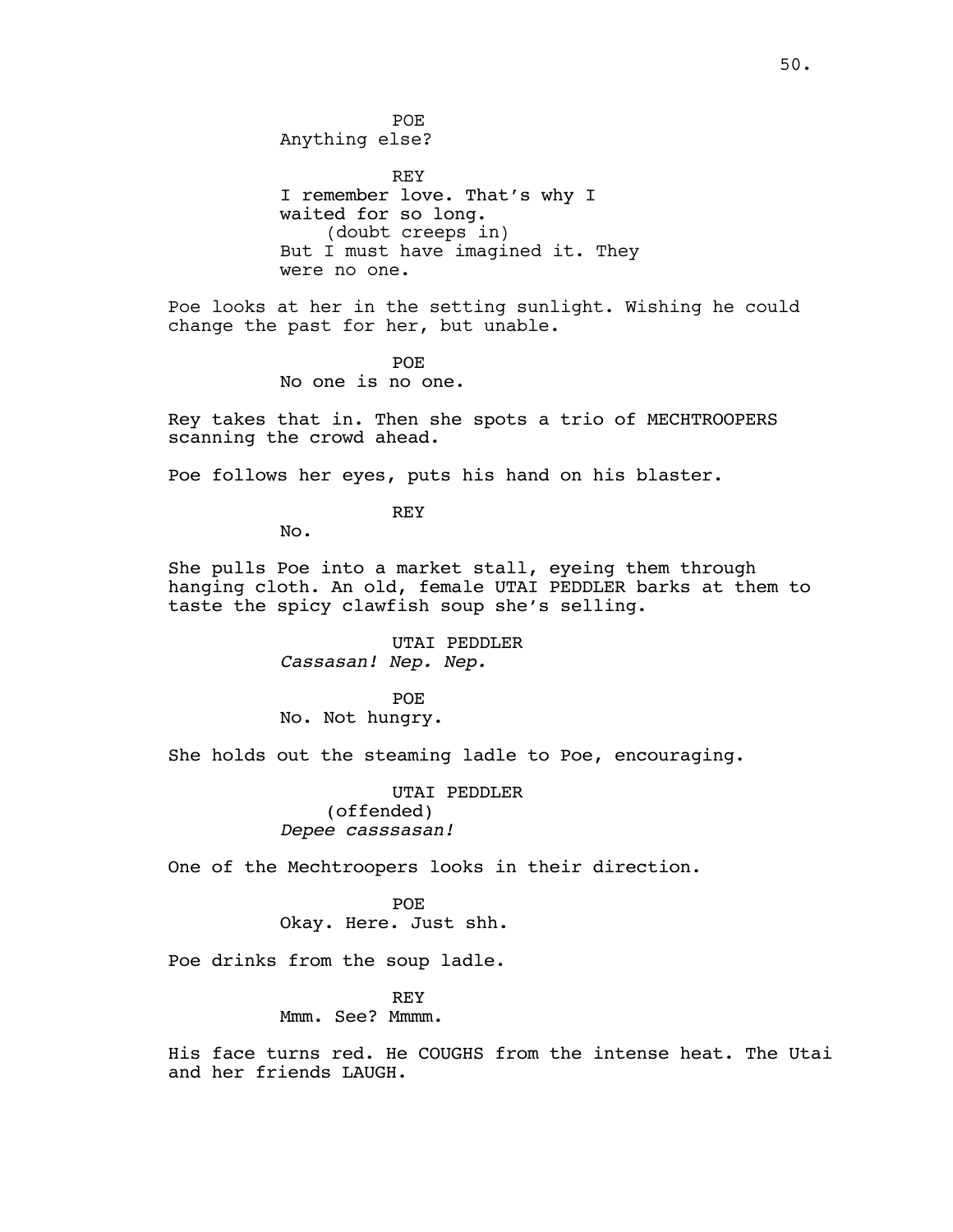POE No, it's good.

He coughs harder, getting worse. The Mechtrooper moves in their direction, hearing the violent coughing...

Rey grabs Poe by the shirt and pulls him into a KISS, hiding his face behind her headscarf.

The Mechtrooper sees the two lovers from afar while the Utai women applaud in the background. He moves on.

Rey and Poe pull apart. He takes a moment to recover. He's never kissed a Jedi.

> REY Did it work?

POE I mean, I think so.

Rey looks past him at the Mechtroopers walking away.

POE (CONT'D) Oh. So that wasn't-- REY

(lying) No.

They eye each other, wishing the Force could stop time.

REY (CONT'D) We should--

POE Right. Yeah.

INT. BONADAN - NAVIGATOR'S DEN

A circular room draped with colorful silks. Devoted FOLLOWERS sit around the edges, smoking all manner of pipes and vaporizer devices. An ELECTROHARPIST plays ethereal music.

NOMI, a tiny alien child who appears no older than 5, sits on a pillow at the center of a floor made of marbles.

She consults quietly with an ALIEN COUPLE on the brink of divorce. They cry, touching foreheads.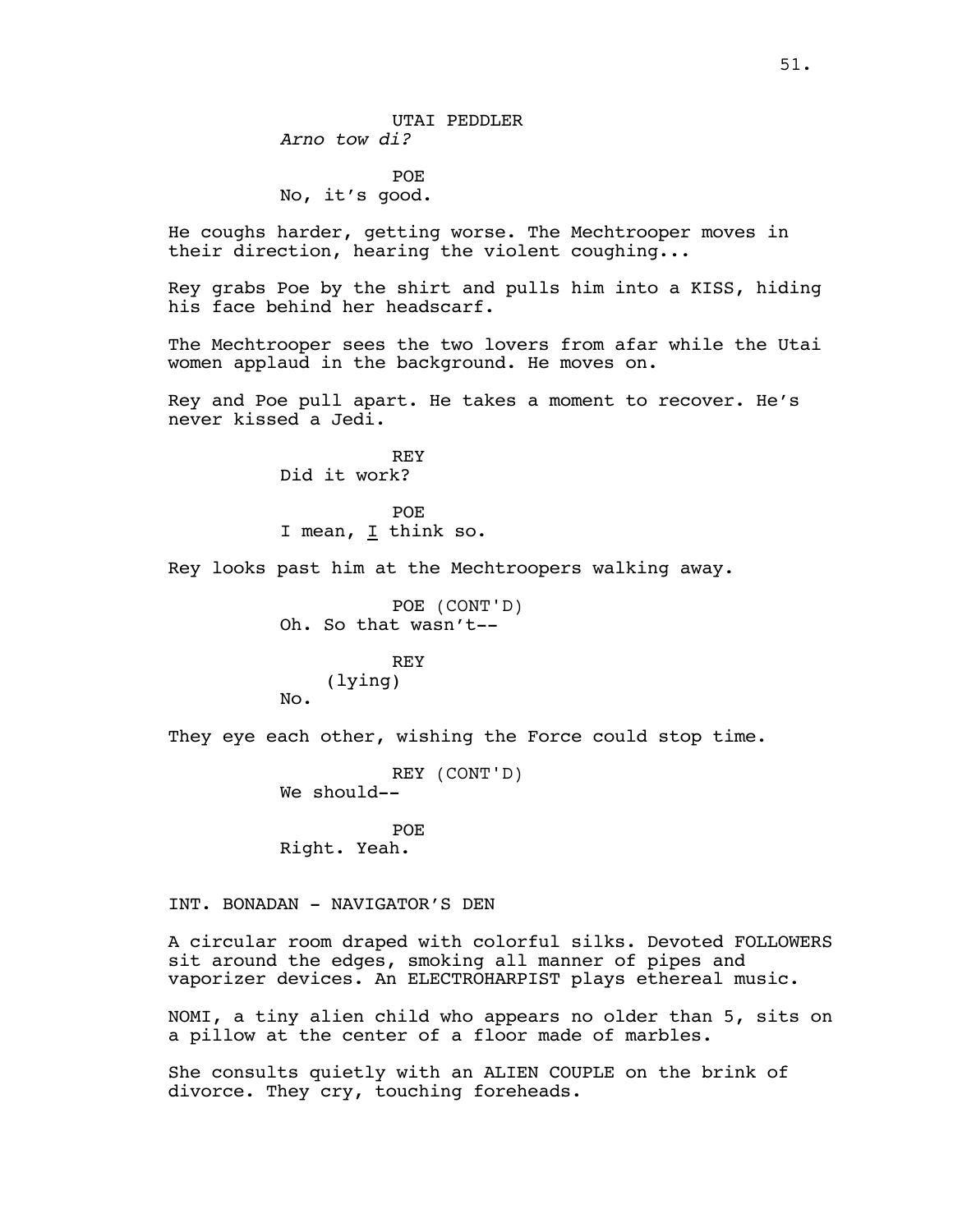Rey and Poe enter through hanging beads.

POE Easy on the details. She doesn't have to know who or why. Just what.

Nomi senses Rey and smiles past the couple in front of her.

**NOMT** A Jedi. The last.

All eyes turn to Poe and Rey.

POE Or this. We can do it this way.

Nomi nods to the couple before her, touching their chests.

NOMI

Go. (to Rey) Come. Sit. The Jedi and the man.

Conspiratorial asides in the gallery. Rey and Poe walk barefoot over the marbles fitted into the stone floor.

> NOMI (CONT'D) You seek a place.

REY A planet.

NOMI Mortis is the place.

REY Yes, I saw it in --

NOMI The mouth on the Jedi stops and the mind makes the picture. The Force fills the Jedi and reveals the destination.

Poe nods encouragingly. Rey closes her eyes and breathes.

The tiny marbles in the floor RISE INTO THE AIR, taking the three-dimensional shape of the galaxy all around them.

> NOMI (CONT'D) The destination is very old. The first to know the Force. The first where the good was done. And the evil too.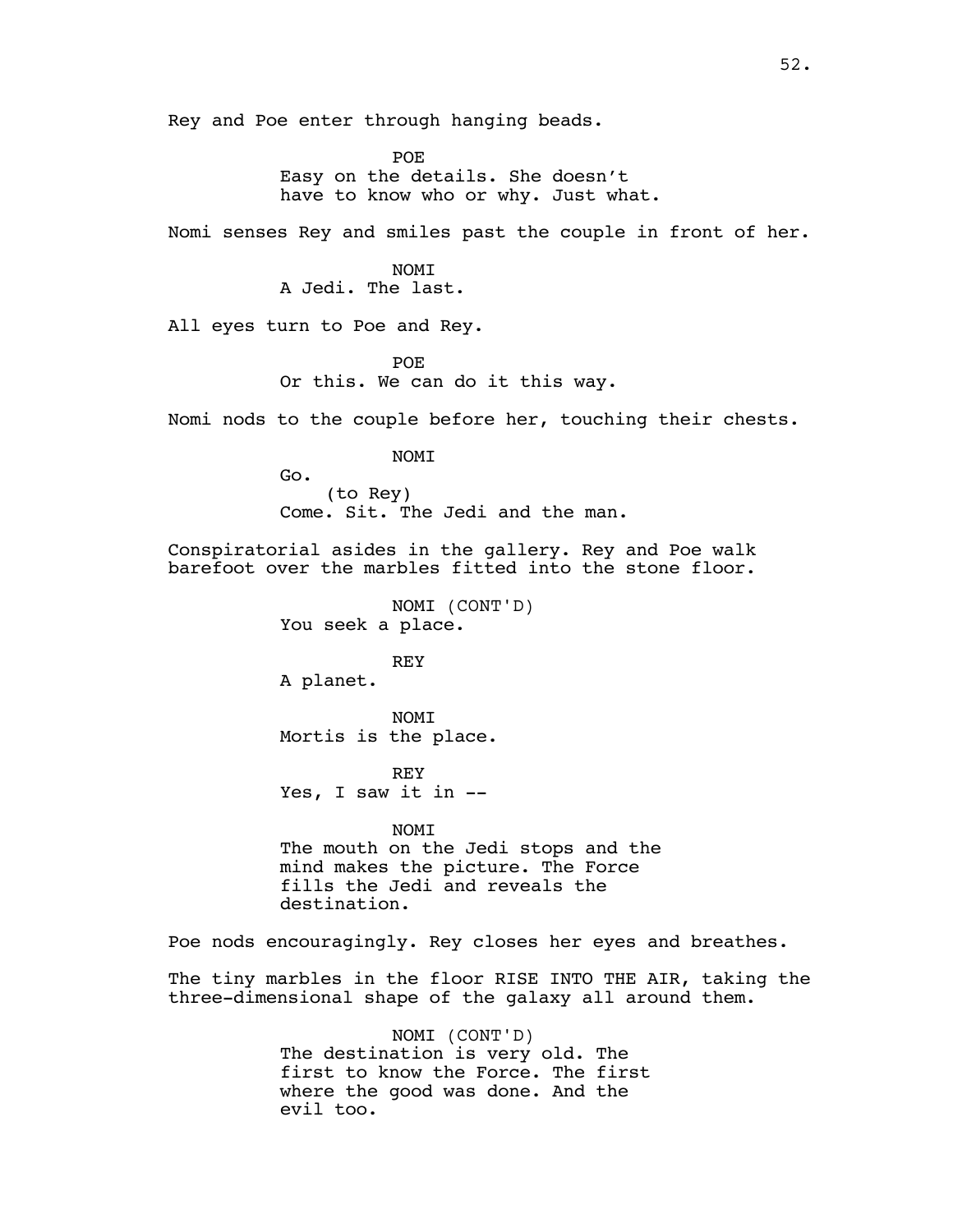Rey opens her eyes, surrounded by FLOATING MARBLES.

REY Which one?

NOMI The destination lies within.

POE Look, we're in a hurry--

NOMI The man will not speak.

The marbles swirl above Rey, a galaxy around her.

NOMI (CONT'D) The eyes close. Only the Jedi knows the path...

Nomi's voice grows distant as Rey falls deep into meditation.

FLASH TO:

# **MORTIS**

Snow on the peak. Autumn leaves in the valley below.

NOMI (VO) (CONT'D) There the two will meet. Drawn together by the Force.

THE TEMPLE

Two thrones in the rock. A well of light, pulsing from deep within the mountain below.

> NOMI (VO) (CONT'D) The dark side and the light.

A CLOAKED FIGURE

Standing before Rey. His mask unmistakable.

NOMI (VO) (CONT'D) There she will make the sacrifice.

THE FLASH OF A RED LIGHTSABER

Jarring, violent as Kylo Ren STRIKES REY DOWN.

Rey SNAPS OUT OF HER VISION.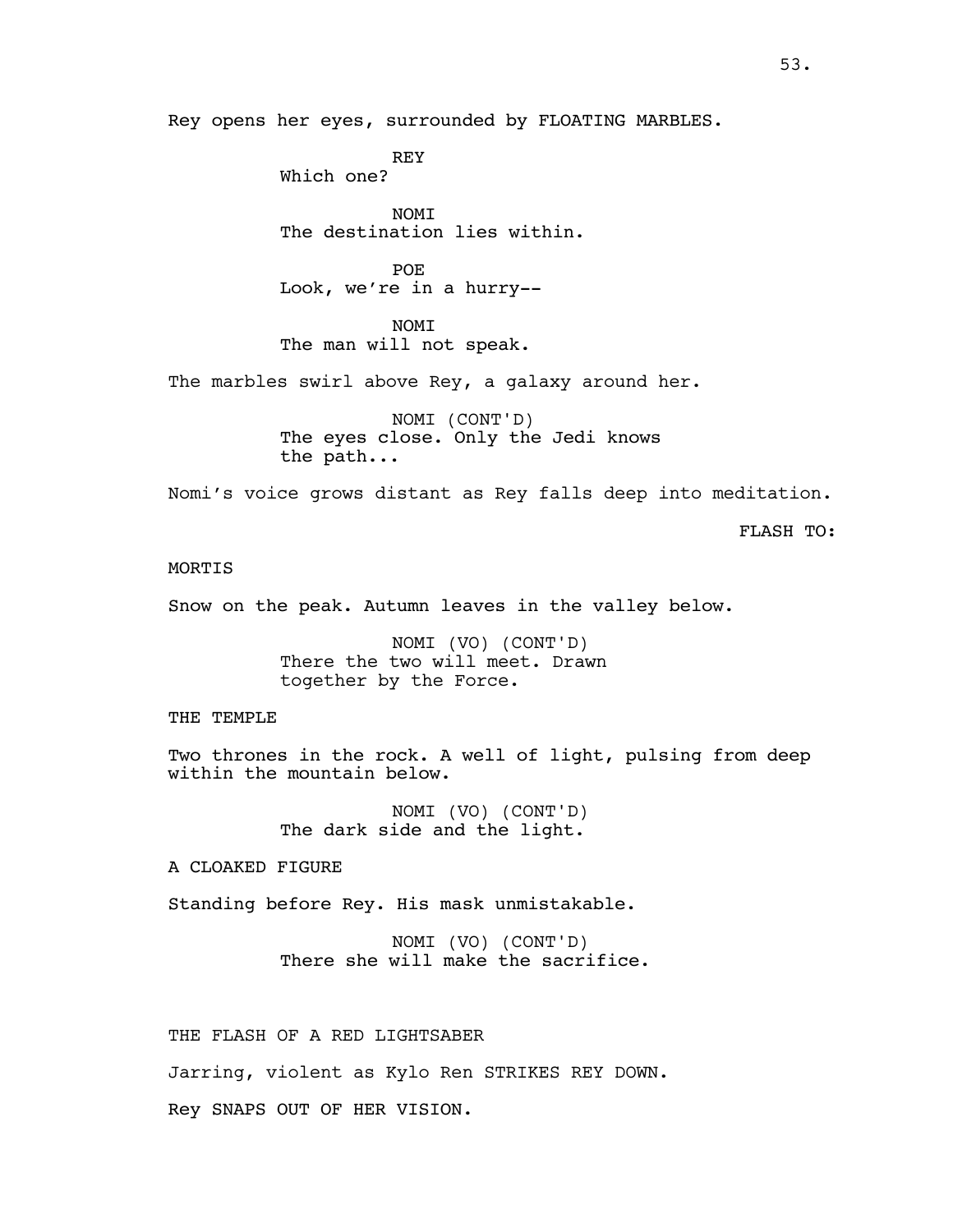POE Wait, what?

A flat black oval stone at the center of the marble array falls from orbit into Nomi's palm.

> POE (CONT'D) What do you mean, sacrifice?

She hands it to a rabbit-sized astroscrivener, GEB, seated at a tiny easel. He paints a starmap of the chosen location.

> NOMI The Jedi must go alone.

POE No, hold on a second.

Geb the Astroscrivener tears the drawn planetary map off his easel, limps to Rey and hands it over.

REY

Thank you.

POE We're not leaving. What did she see? (to Rey) What did you see?

NOMI The Jedi will make the journey. The journey will answer the question.

POE What question? Can we all just take a deep breath and talk about this.

Rey stops at the door.

REY Is there another path?

Nomi looks at Rey with wide, unreadable eyes.

NOMI

There is always another path.

EXT. CORUSCANT - NIGHT

Rose's Phantom Hawk descends through the skyscraper canyons. The city plunges underground below them, dense and alive, like roots of a tree.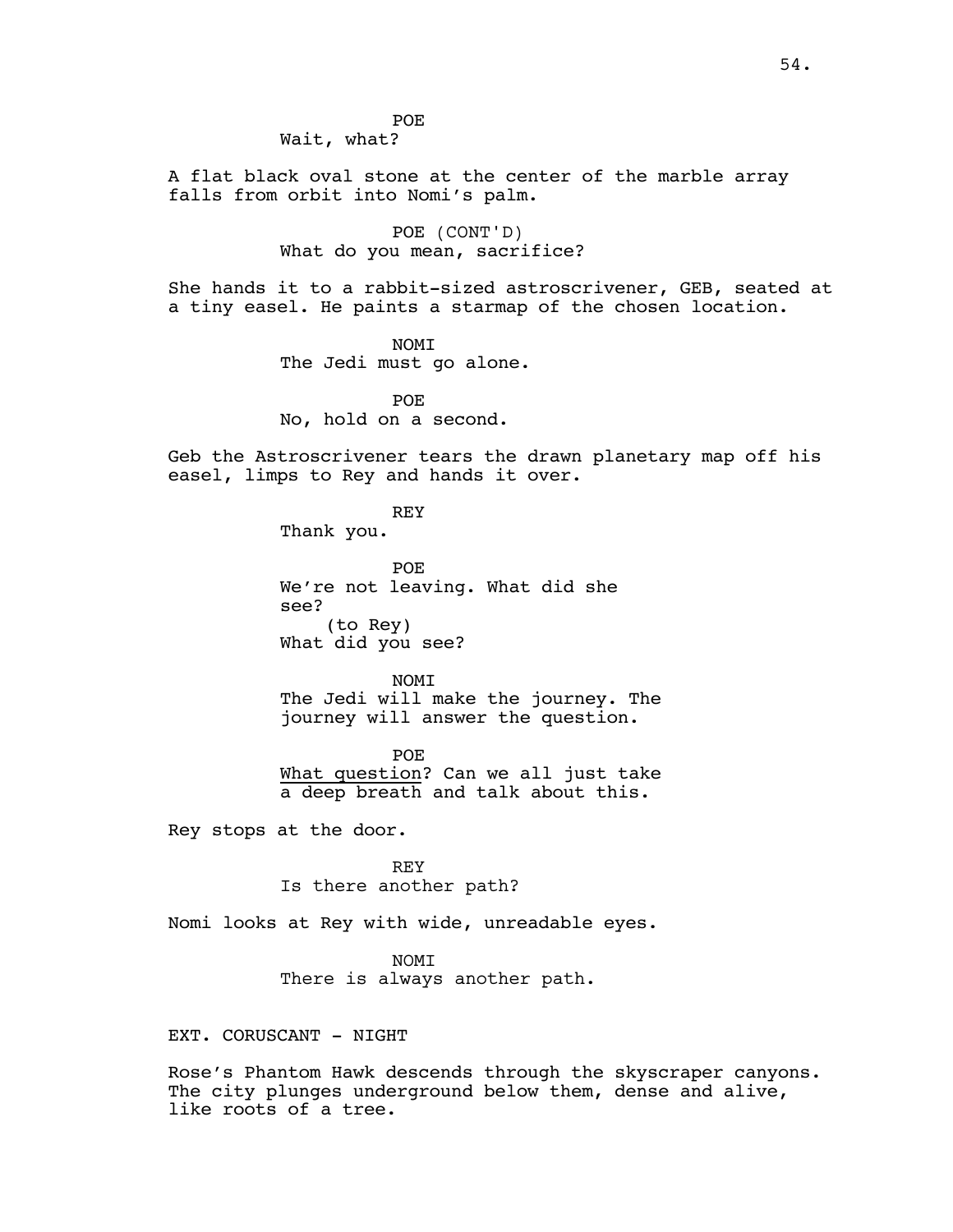INT. PHANTOM HAWK - NIGHT

Finn and Rose observe through the cockpit panel.

FINN So many people living underground.

ROSE Rich folks don't spend much time thinking about what they're standing on.

Finn eyes the darkened JEDI TEMPLE in the distance.

FINN That's it. Drop R2 and Threepio at street level.

C-3PO I'm afraid all my knowledge of Coruscant is limited to the upper levels.

R2-D2 BEEPS.

C-3PO (CONT'D) Elitist? Where do you even learn these words?

EXT. CORUSCANT - NIGHT

The Phantom Hawk rises from the streets, leaving R2 and C-3PO behind. The ship ascends on the darkened roof of a skyscraper in skeletal stage, lights off.

INT. ABANDONED SKYSCRAPER - NIGHT

An unfinished floor, beams and girders only. Rose and Finn open a case, fold out their GRAPPLING CANNON.

THUNK! THUNK! Rose bolts the gun into the concrete floor.

Finn attaches a sniper scope to the muzzle of the cannon. Aims at the top of the JEDI TEMPLE SPIRE a quarter-mile away.

FINN

Ready?

The grappling cannon FIRES. Sticks. They harness in.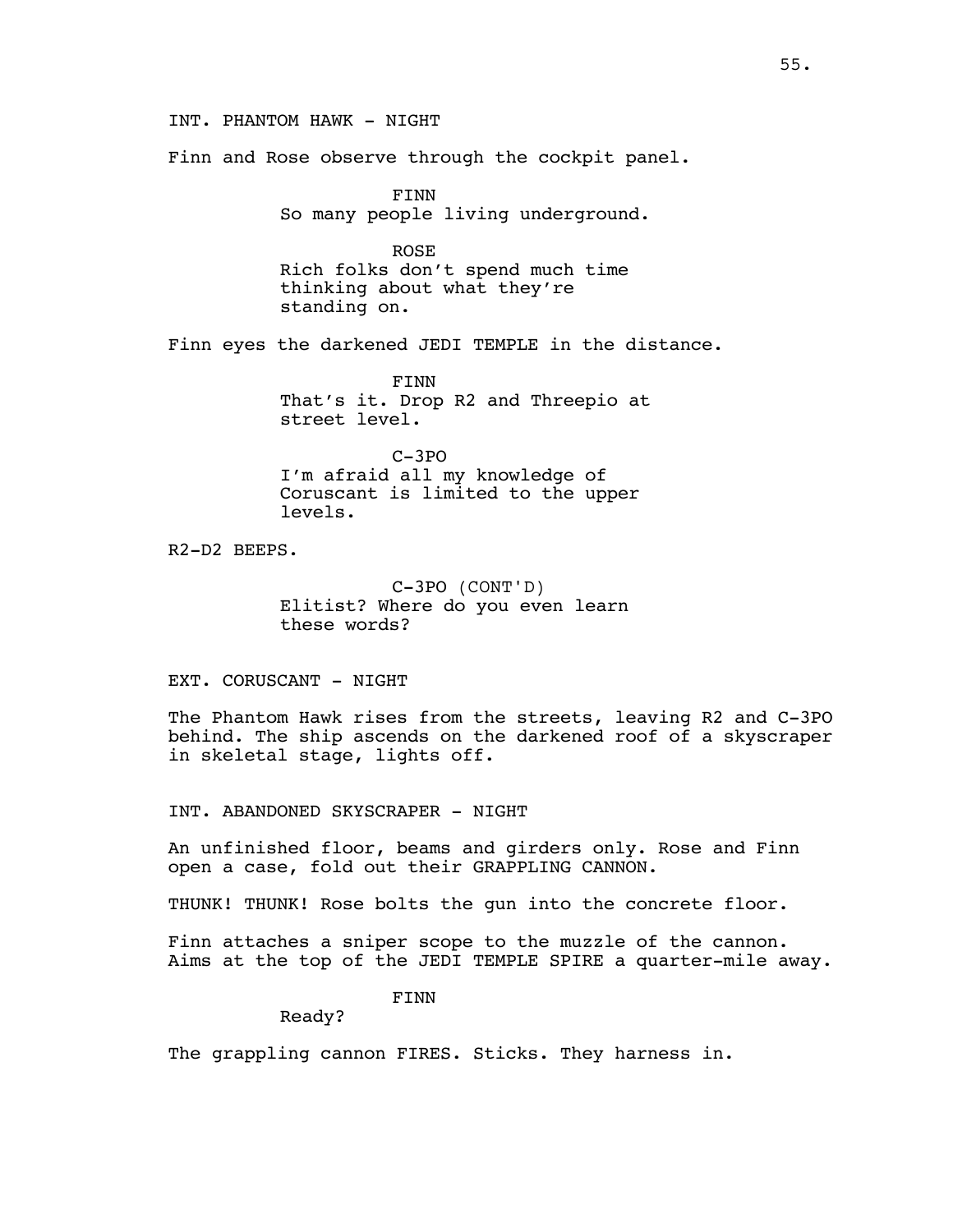ROSE You don't have a fear of heights, do you?

FINN It's not the height I'm afraid of, it's hitting the ground.

ROSE So you'll be fine if we don't fall.

They unlatch and ZIPLINE A THOUSAND FEET above the city.

INT. JEDI TEMPLE SPIRE - NIGHT

Finn and Rose crash through the shattered window and unbuckle. The chamber is barely recognizable, long forgotten.

> FINN (into comm) R2, you have that message ready?

EXT. JEDI TEMPLE COURTYARD - NIGHT

R2-D2 beeps, leading C-3PO through the decrepit courtyard at the base of the temple. A sad reminder of a better time.

> C-3PO This doesn't look like the Jedi Temple to me.

They move past oil drum fires and covetous looks from the city's DWELLERS, the poorest of the poor.

> C-3PO (CONT'D) What do you mean I stand out? (R2 beeps) Gold is not ostentatious. Leave the vocabulary to me you glorified mechanic.

A VAGABOND ALIEN steps in front of Threepio. Several others appear from behind, rubbing their hands across his wares.

> C-3PO (CONT'D) Excuse me! Oh my.

A STROBE LIGHT blinds them.

STORMTROOPER VOICE Get away from that droid!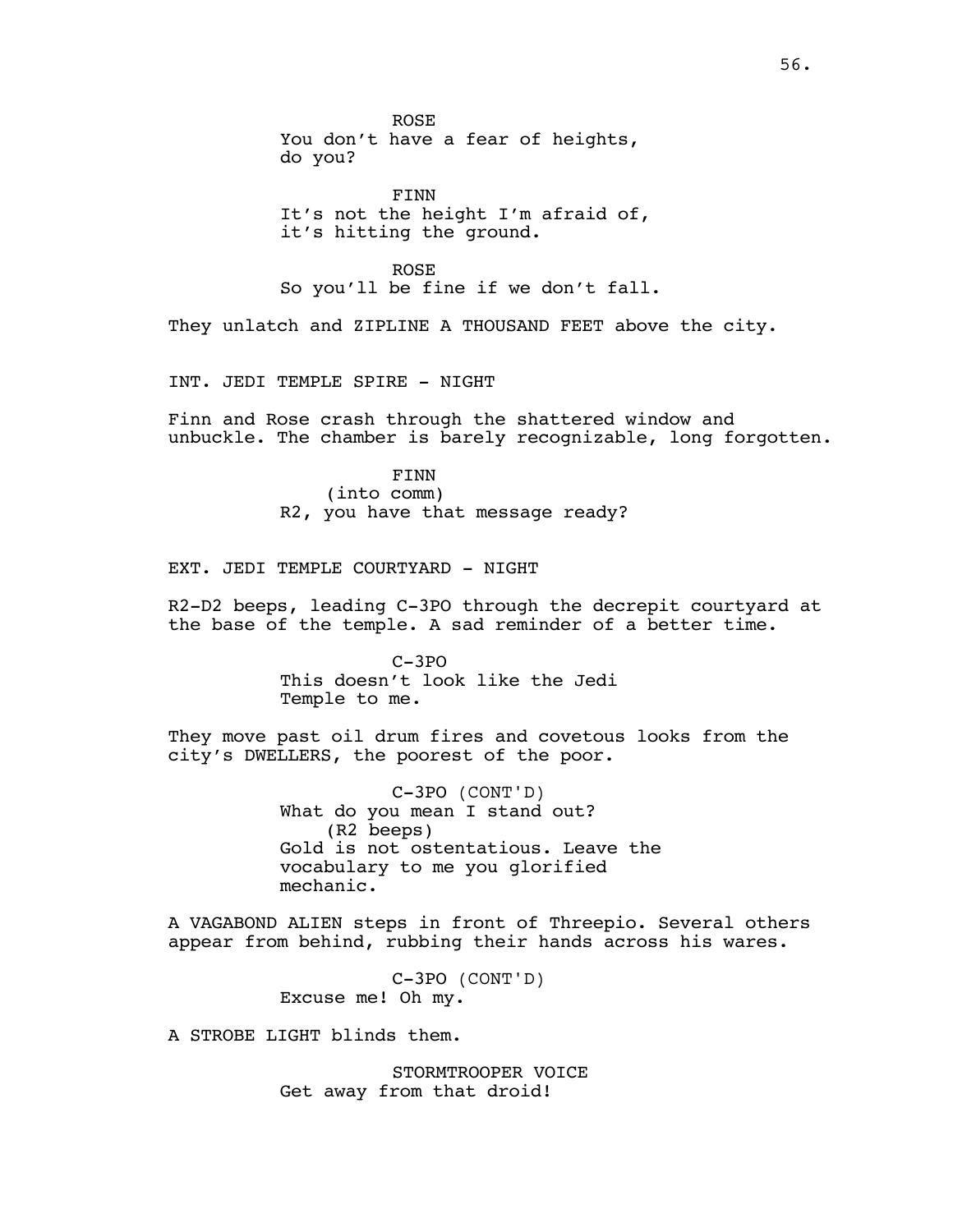The dwellers scatter. The strobe shuts off, revealing the light and the audio recording came from R2-D2.

> C-3PO Thank goodness. Don't ever leave me again.

R2-D2 leads them through a crumbled wall inside the temple, revealing the GRAND ENTRANCE HALL--gothic arched ceilings over a massive Kyber Crystal mounted like a holy sculpture.

INT. JEDI TEMPLE SPIRE - NIGHT

Rose and Finn run their fingers along the smooth walls. Rose finds a pyramid-shaped socket.

FINN

Found one.

Finn finds another identical panel across the room. He unwraps a pair of CRYSTALS. Throws her one.

ROSE

No!

She CATCHES IT.

ROSE (CONT'D) Five thousand year old Kyber crystal. Very rare. You hand it to me.

FINN

Sorry.

They insert their crystals into the sockets.

FINN (CONT'D) Ready? Three two...

CLICK. The spire RUMBLES. The floor opens. A HUGE COPPER MACHINE rises up, Old Republic tech around a central conducting chamber. Power flows through it, humming. Grand.

Then it SHORTS OUT, sparks fall. The machine goes dark.

ROSE Can't it be easy? Just one time.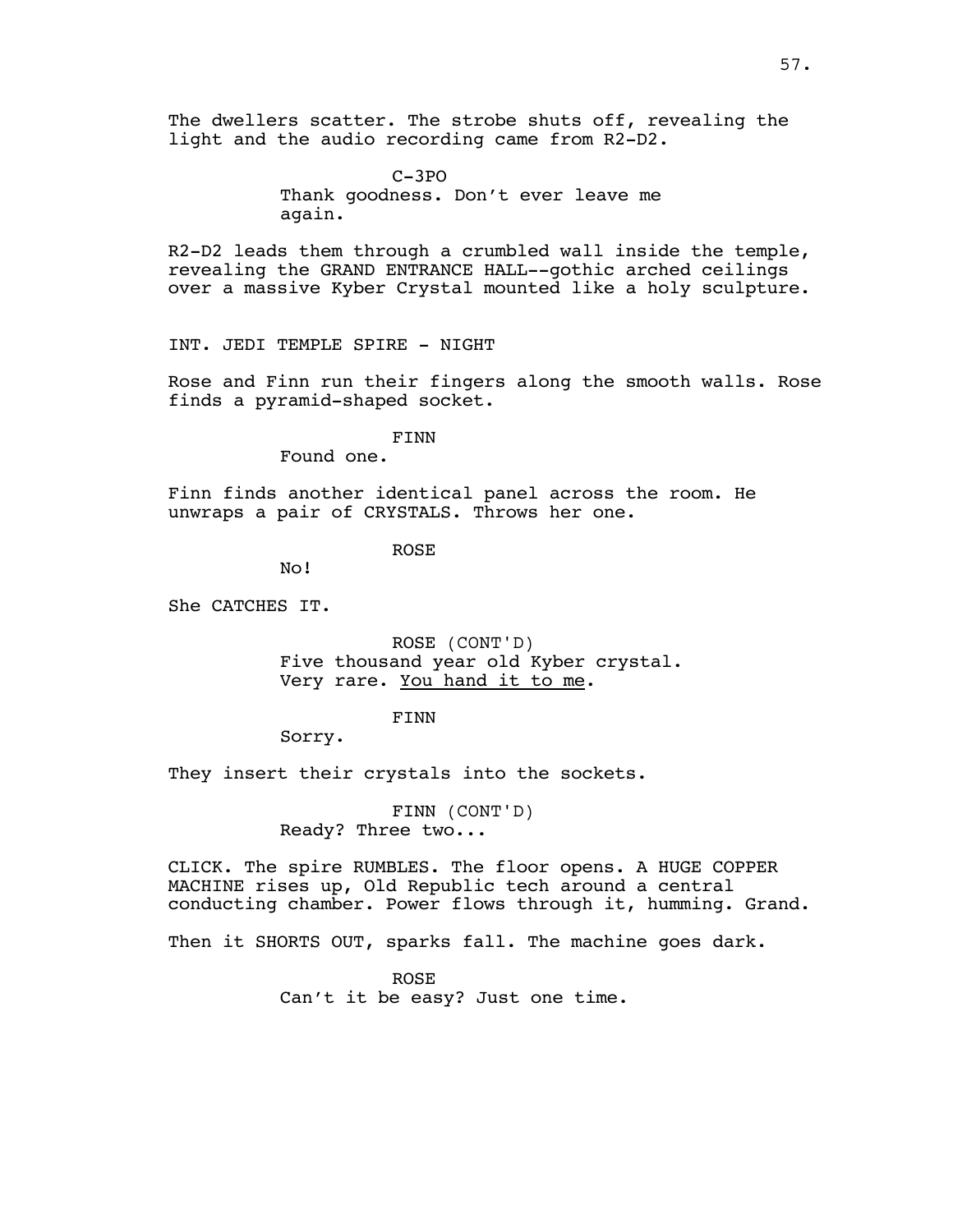EXT. REMNICORE - NIGHT

A three-tusked GRONK BOAR squeals, struggling to run in place. The animal's eyes roll back as the Living Force is drained into Kylo's open hand, reducing it to a husk.

Kylo opens his eyes. His face has more life, his eyes brighter, scars receded. Empowered. Grateful.

Tor Valum smiles like a parent who just taught his child to ride a bicycle.

KYLO

More.

TOR VALUM There is no more. You have consumed all that remains.

A wind cuts from an ice cave beyond. A faint glow within.

KYLO What's down there?

TOR VALUM

A vergence.

KYLO I can feel it.

TOR VALUM There is more within. Go.

Kylo puts on his mask and enters.

INT. VERGENCE CAVE - NIGHT

The light from Kylo's red saber refracts in the vast walls. The cave is empty. But not silent.

There is a sound from the darkness. BREATHING.

From the shadows comes the hulking presence of DARTH VADER.

Kylo stands his ground, lightsaber up, unsure what is happening. Vader ignites his own weapon, swings...

Kylo BLOCKS. Vader strikes again, forcing the descendant of Skywalker to defend himself.

It's a brutal fight. Intense lightsaber combat between two iconic villains.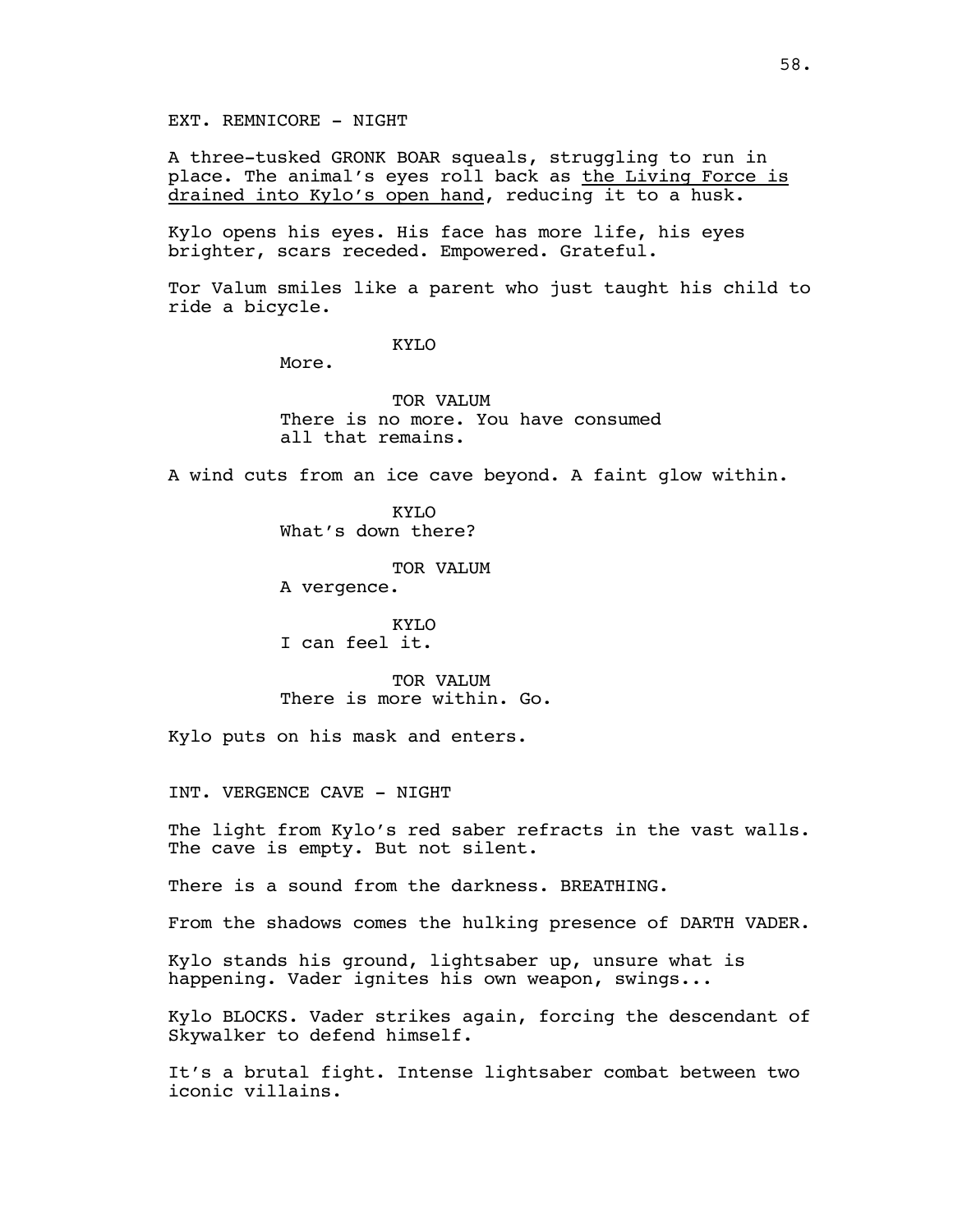But Kylo is no match. Vader STRIKES HIM DOWN. He screams in pain, falls to the ground.

Kylo struggles to remove his mask. Breathless. Looks down at his chest wound. It no longer exists.

He is alone.

EXT. REMNICORE - NIGHT

Kylo staggers from the cave. Angry, disoriented.

KYLO Where is Mortis?

TOR VALUM The well of the Living Force. The source of the galaxy's birth.

KYLO I want to be stronger than those who came before. Where is it?

Kylo's eyes are alive. Hungry.

TOR VALUM You are not worthy of its power. Not yet.

Kylo reaches out his arm and FORCE HOLDS Tor Valum, delving deep into his mind...

> KYLO Where is Mortis?

Tor Valum's smile goes away. He grits his teeth, pained as Kylo probes and extracts.

#### TOR VALUM

Release me.

# KYLO

I see it.

TOR VALUM Betrayer...I gave you knowledge...

KYLO A mountain in winter. No, fall.

TOR VALUM I gave you everything...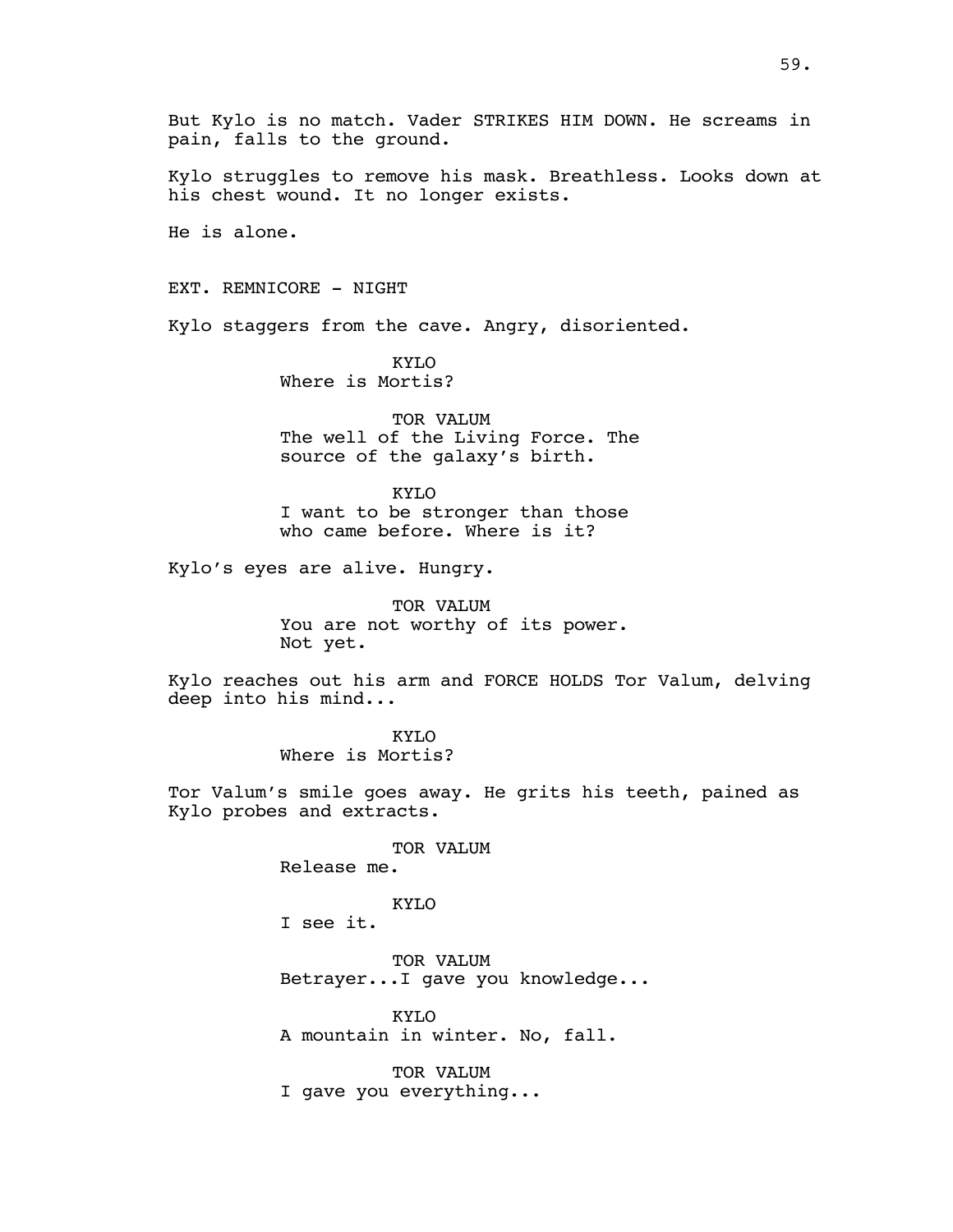KYLO I know. You've given me so much. The light of the Living Force drains from Tor Valum into Kylo's open hand. KYLO (CONT'D) Thank you. The ancient being falls dead, reduced to a withered shell. EXT. BONADAN - OUTSIDE NAVIGATOR'S HUT - NIGHT Rey COLLAPSES, a powerful disturbance coursing through her. POE What is it? REY He's growing stronger. Poe looks around the market, as if Kylo is nearby. REY (CONT'D) We don't have much time. INT. JEDI TEMPLE SPIRE - NIGHT Sparks fly as Rose welds the broken conductor into place. FINN Will this old thing work with modern droids? ROSE You're asking me about the mechanics of a Force-powered antenna. FINN Out of your realm of expertise? ROSE Out of anyone's realm of expertise. She closes the panel, flips a rusted lever. Silence. FINN

So is there like an "on" button, or--

THMMMM. A light IGNITES within the machine.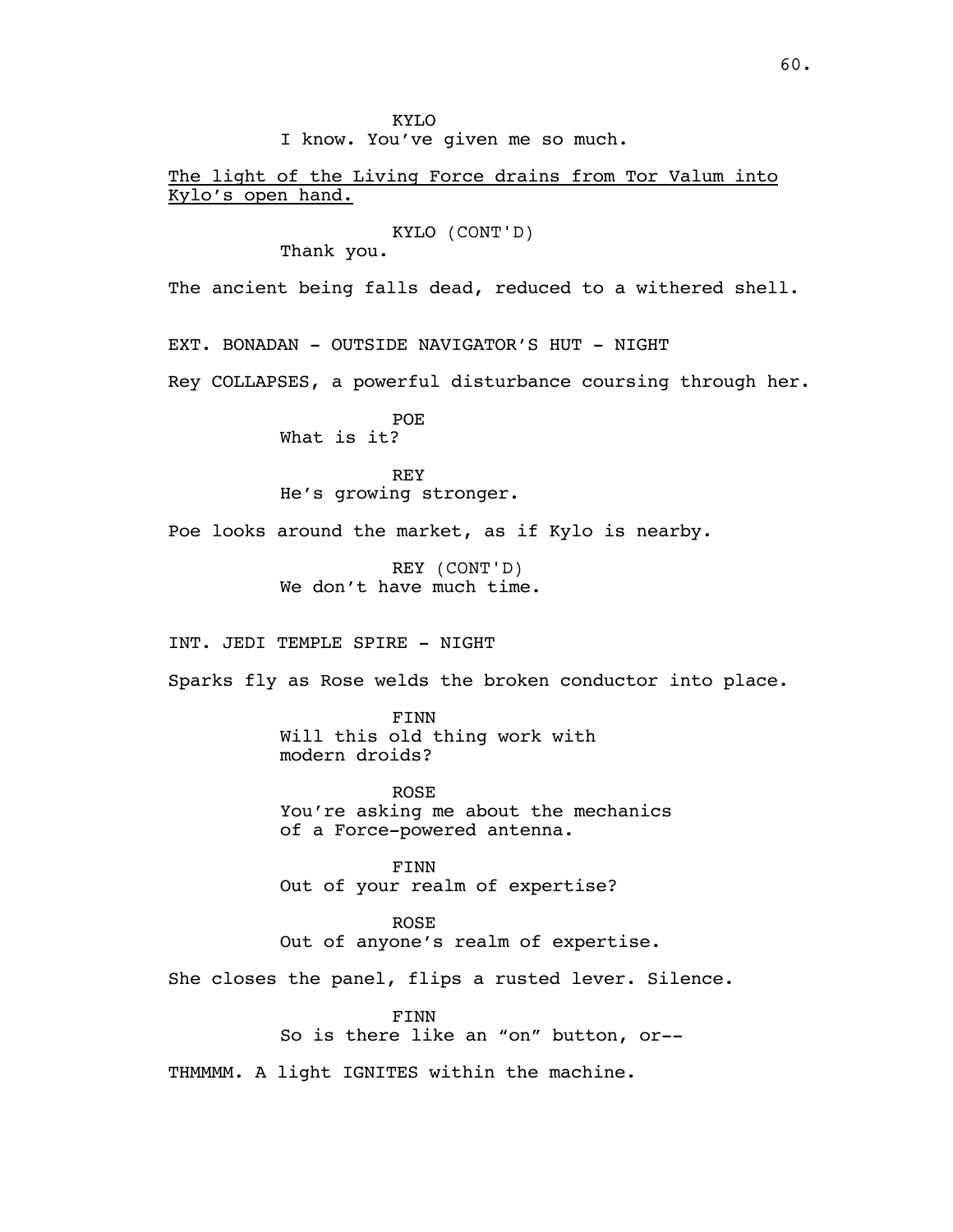ROSE Listen, if this goes sideways-- I just want to say--

FINN

Say what?

A column of light SHOOTS down the hollow spire.

INT. TEMPLE SPIRE BASE - NIGHT

C-3PO lurches as the ground VIBRATES. The column of light from the spire above connects with the Kyber crystal below. It GLOWS.

R2-D2 wheels next to the column of light and projects a HOLOGRAM MESSAGE directly into the datastream.

EXT. CORUSCANT - NIGHT

The light beam shoots up into the sky, visible for miles.

The poor and downtrodden look up at the beacon, faces warmed by its light. Among them, Dade smiles, hopeful.

EXT. DEEP SPACE

The LIGHT leaves Coruscant and connects to a nearby planet.

EXT. AGORA SIX - DAY

Hills rise above a dense layer of palm jungle. Atop one, a THOUSAND-YEAR-OLD RECEIVER from the Old Republic. The light hits the receiver, disappearing within.

INT. AGORA SIX RECEIVER - DAY

An old copper machine consumes the light. The gears spin and whirl. Monitors come to life with ARABESH CODE.

An ancient BENDU MONK rises to his feet, looks to the sky. He's been waiting for this a long time.

Lights blink and flash as the machine decodes the datastream back into an image: LEIA, elegant in her white robes.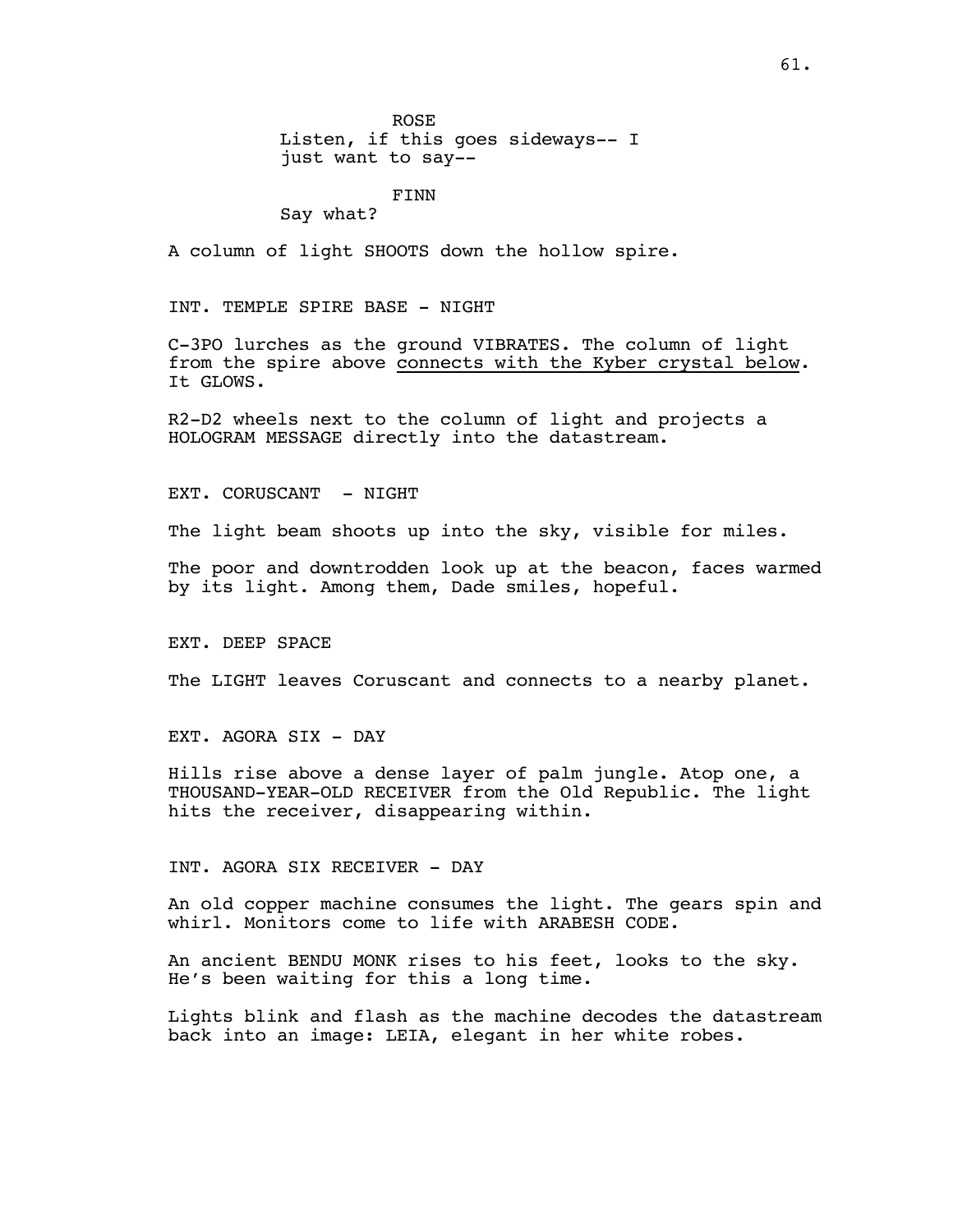PEASANTS in a bread line look up at the light hitting the receiver in the distance.

Suddenly a nearby R4 Unit droid beeps wildly and PROJECTS THE HOLOGRAM OF LEIA.

> LEIA (hologram) *This is General Leia Organa of the Resistance...*

The Receiver sends another BEAM OF LIGHT from its core, angled on a different trajectory into the sky.

EXT. DEEP SPACE

The beacon of light leaves the Agora system and connects to WAVETT, a light blue planet further into space.

EXT. WAVETT - SHIPYARD - DAY

WORKERS look up as the light hits a Receiver perched on a cliff overlooking the ocean.

Suddenly every DROID in the yard simultaneously PROJECTS the hologram message from Leia.

### **LETA**

(hologram) *The time has come to forge a path to freedom.*

INT. MON CALA - FISH BAR - DAY

MON CALAMARI pause to listen to the hologram emanating from several droid servers inside the floating eatery.

#### **LETA**

(hologram) *The forces of oppression have ruled our galaxy for too long.*

EXT. GRIA - DAY

A village of floating straw huts on water. The light hits a man-made STONE TOWER on the horizon.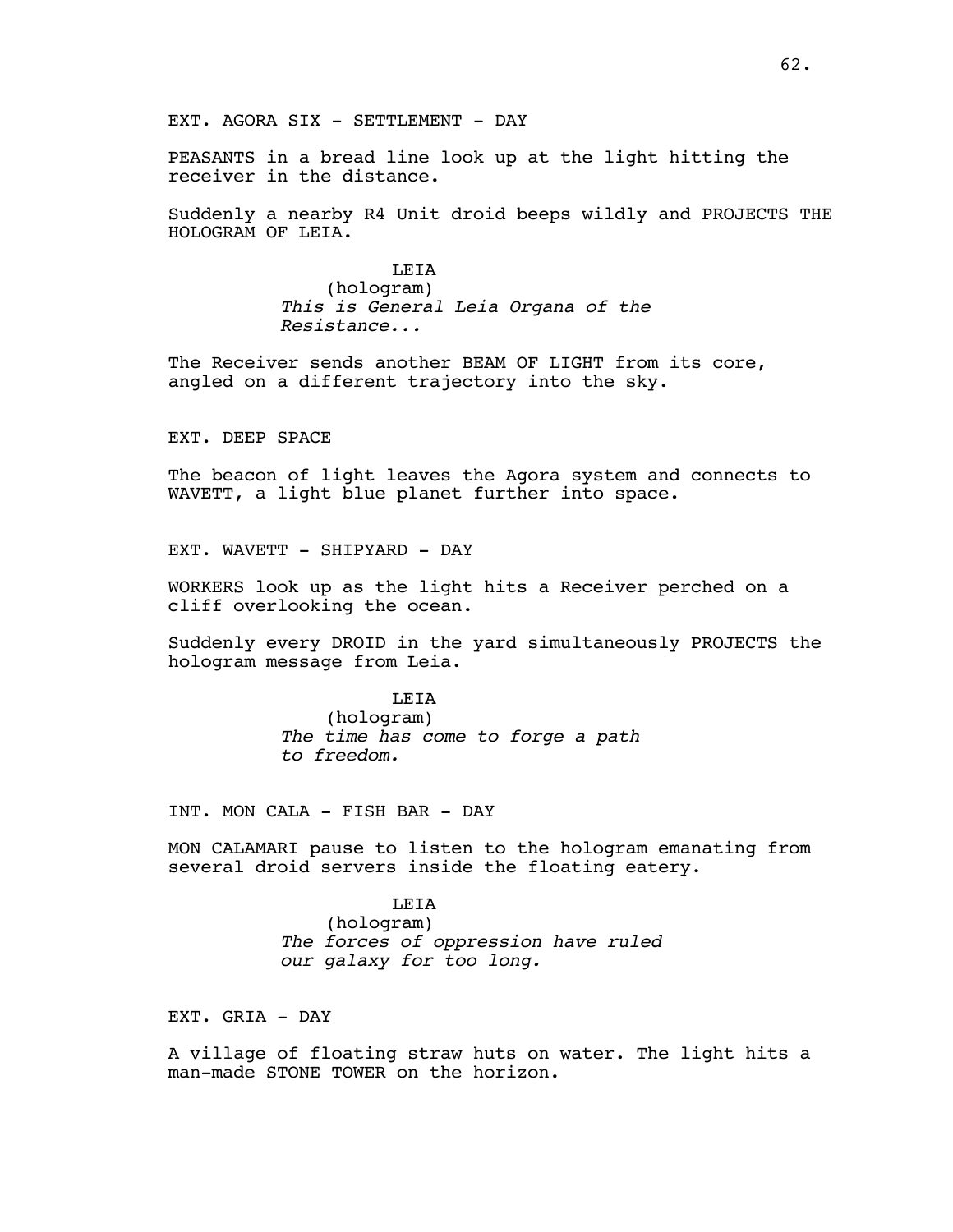**LETA** (hologram) *We must join together and fight. Send your fastest ships...*

EXT. BOTHAWUI CITY - DAY

Muscular canine BOTHANS look up.

LEIA (hologram) *All your warriors...*

INT. TRANDOSHA PALACE - NIGHT

BOSSK, sitting like a sultan in his den of pleasures, turns angrily toward the hologram projected from his SERVANT DROID.

> **LETA** (hologram) *Our voices will not be silenced.*

Bossk looks out his window at the light connecting to a red rock spire in the distance. He clenches his fist.

EXT. TATOOINE - MOISTURE FARM - DAY

Setting suns against a BOY and his SISTER at the base of a vaporator tower watching their R6 unit play the hologram.

> LEIA (hologram) *We can no longer live in the shadow of the First Order.*

EXT. BONADAN MARKET - SUNSET

Rey and Poe step through a dense, captivated crowd as droids project the end of the message.

> LEIA (hologram) *We must step into the light.*

## INT. ECLIPSE DESTROYER BRIDGE

Leia stands on the bridge, watching the light connecting planets. A familiar group of Resistance fighters join her, their eyes wide and hopeful.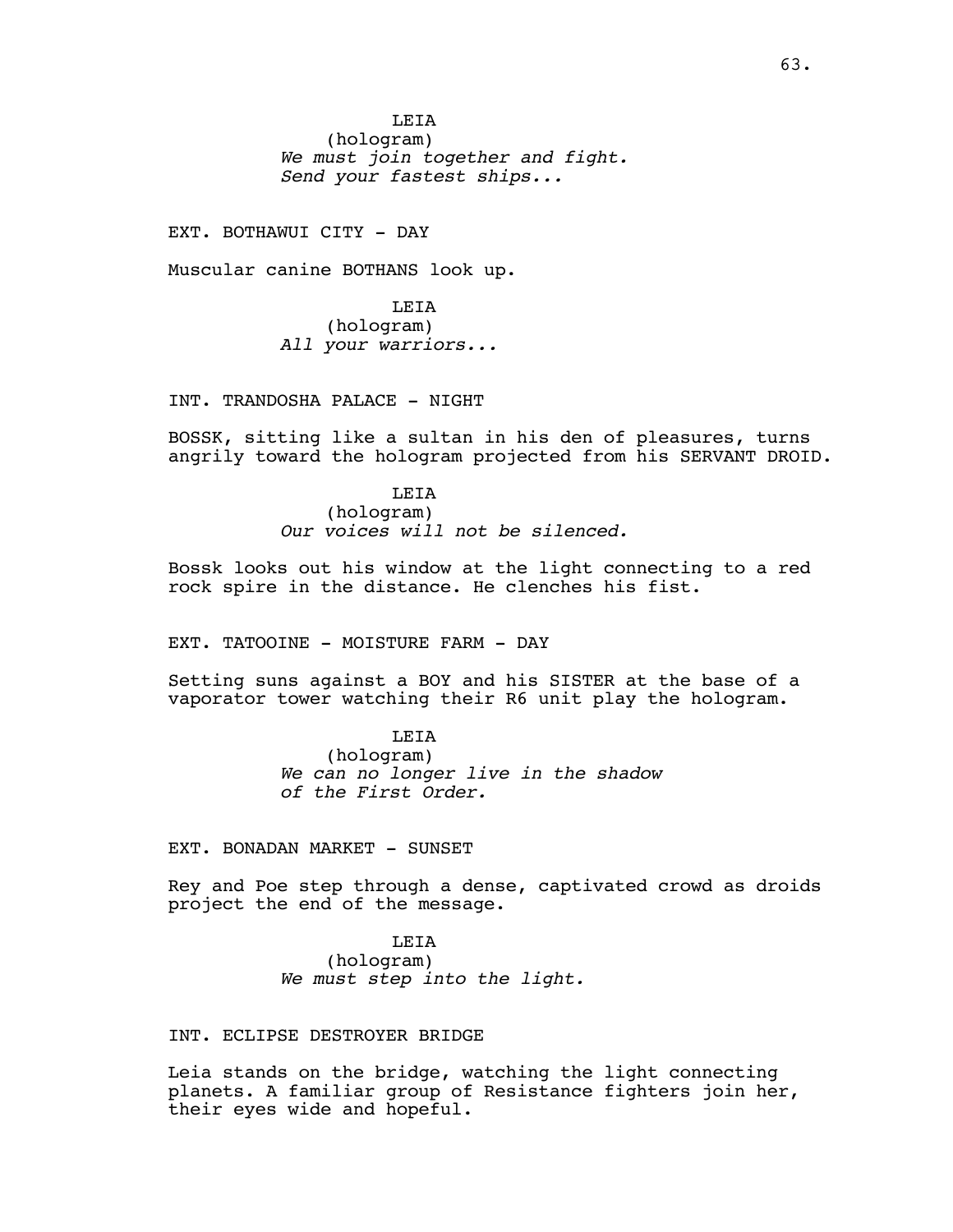EXT. REMNICORE TUNDRA - NIGHT

As he approaches his ship, Kylo Ren feels the light in the sky. It's visible in the stars above.

He moves to a rocky overlook. Closes his eyes, concentrates. Holds out his hand.

The rocks around him VIBRATE. Deep.

The light in the sky HALTS. Stopped by an immoveable force.

EXT. SPACE

The light is frozen in place like a suspended laser blast, thrumming as pressure builds.

INT. JEDI TEMPLE SPIRE - NIGHT

The beam grows in intensity. The receiver QUAKES.

ROSE Something's wrong.

FINN

Go. GO.

Rose and Finn dive away as the ancient device EXPLODES.

INT. ECLIPSE DESTROYER - BRIDGE

The light GOES DARK, the fire of revolution extinguished.

Leia is overcome with an ominous feeling of loss.

EXT. BONADAN NIGHTMARKET - SUNSET

The holograms DISAPPEAR. Rey's hope turns to alarm.

#### REY

We have to get to the ship.

#### POE

What is it?

Rey is already moving, pushing through the crowd.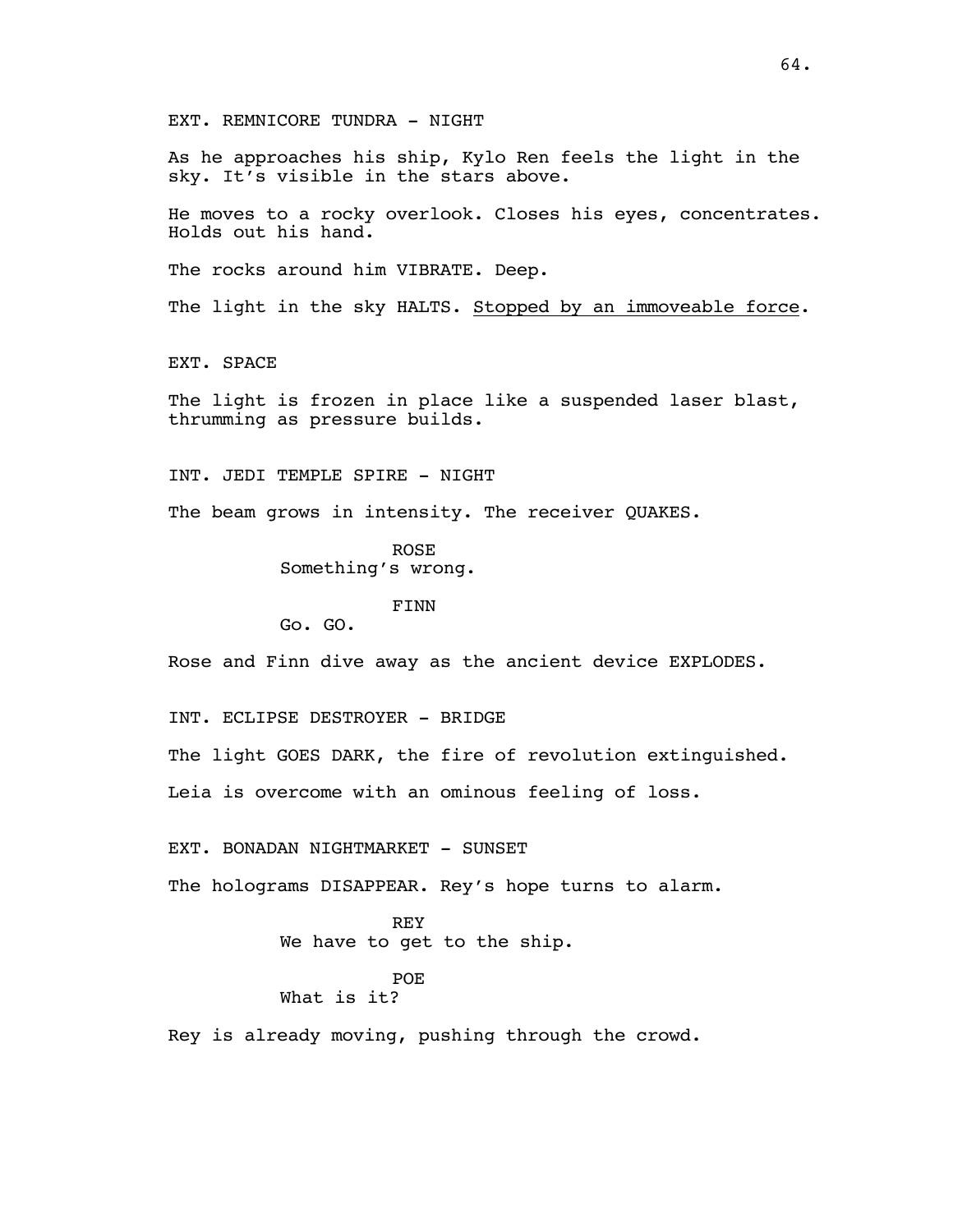Rose and Finn climb from the rubble, coughing on dust.

ROSE

You okay?

They are suddenly SURROUNDED BY A TRIO OF TIE FIGHTERS, laser cannons aimed through the open arched windows.

FINN

Come on!

Finn clips onto the zip wire. Rose grabs on. They zip away from the tower as the Temple Spire EXPLODES behind them.

In the courtyard below, R2-D2 and C-3PO hurry out of the collapsing temple, swallowed by a cloud of dust.

EXT. ABOVE CORUSCANT - NIGHT

Finn and Rose escape the fireball, but the TIE Fighters turn and PURSUE THEM, blasting away.

Rose draws her weapon and shoots at the enemy ships in midair. She shatters the front windshield of one, hitting the pilot. It spins out and CRASHES.

Rose is grazed by a laser blast. She screams in pain.

The zipline SNAPS as the temple spire CRUMBLES. Rose FALLS INTO DARKNESS.

FINN

Rose!!

Finn swings into open floor of the unfinished skyscraper. Struggles to unhook himself.

The TIE Fighters hover around the skeletal structure on either side and FIRE INTO IT. Finn runs for his life as the blasts ricochet off steel girders all around him.

He slides into a stairwell under heavy fire.

EXT. BONADAN NIGHTMARKET - SUNSET

Rey crumbles, emotional, feeling Finn's pain.

REY

Finn...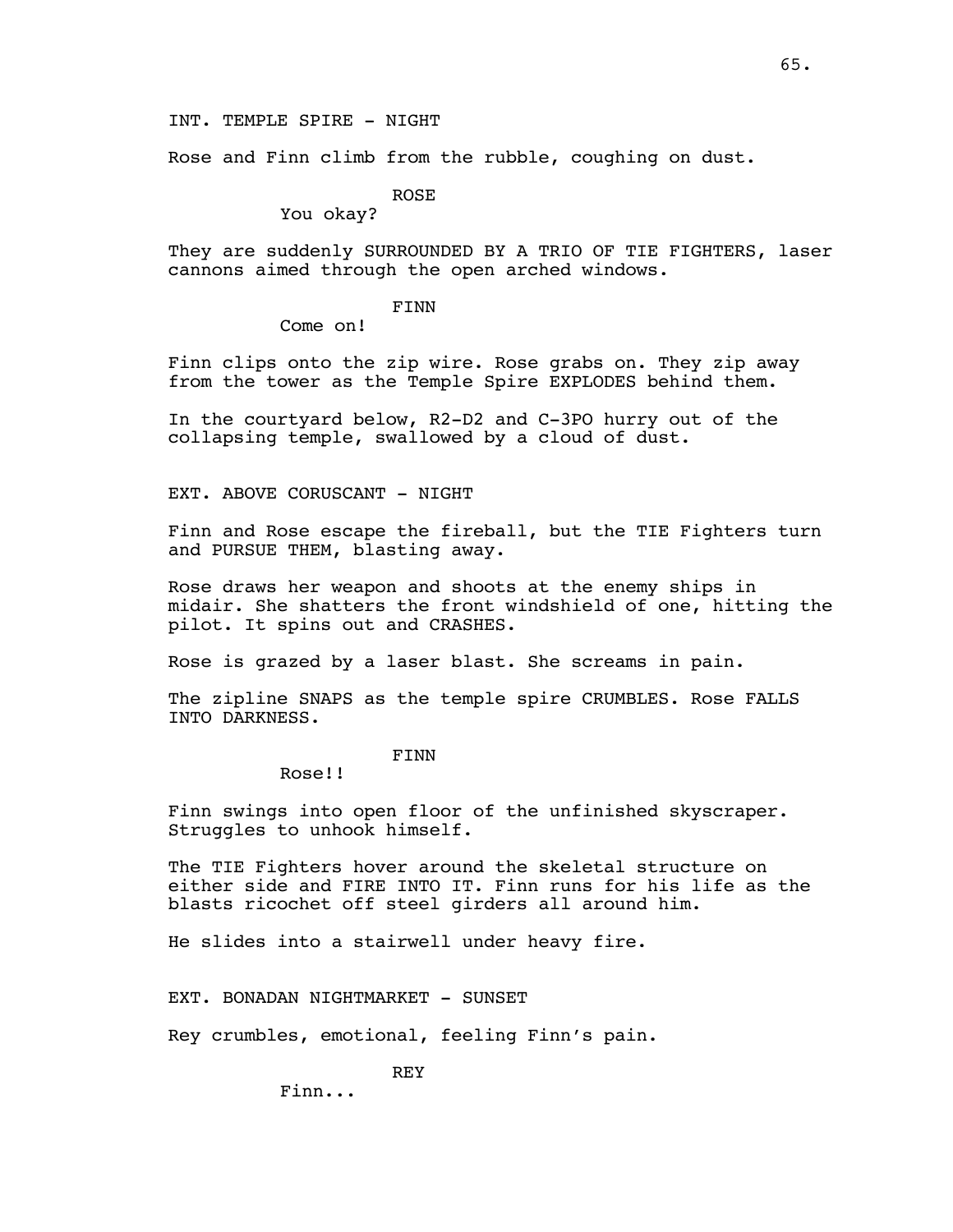She looks up at Poe, the crushing feeling of loss growing heavier. But Poe is looking at something behind her.

HATTASKA REN, through the separating crowd.

OTT AND LORL REN on either side, menacing amidst the carnival lights and box lanterns.

Rey rises, backing away from the oncoming Knights of Ren.

POE Okay I'm with you. We gotta get to the ship.

She reaches for her lightsaber...

POE (CONT'D)

Not here.

Rey eyes the children and peasants in the market. Poe's right, they can't take more casualties.

Rey clenches her fist and FORCE PUSHES EVERYTHING AROUND HER- a powerful concussion blast that knocks everything away, including Poe.

He flies off the edge of the market wall and plunges into the water below.

Rey jumps onto the dock, and unhooks a RAZORSAIL, powered by a Dyson-like air cannon.

REY

Get on!

Poe swims to the boat's ladder.

POE Can you sail?

Rey channels the Force and FILLS THE SAIL with a gust of wind that launches them into the bay.

EXT. BONADAN BAY - SUNSET

Poe and Rey speed across the bay toward the landing array. This boat is VERY FAST.

Something fires from above, exploding the water all around. Rey looks up.

Knife 9 SPEEDS OVER THE WATER TOWARD THEM.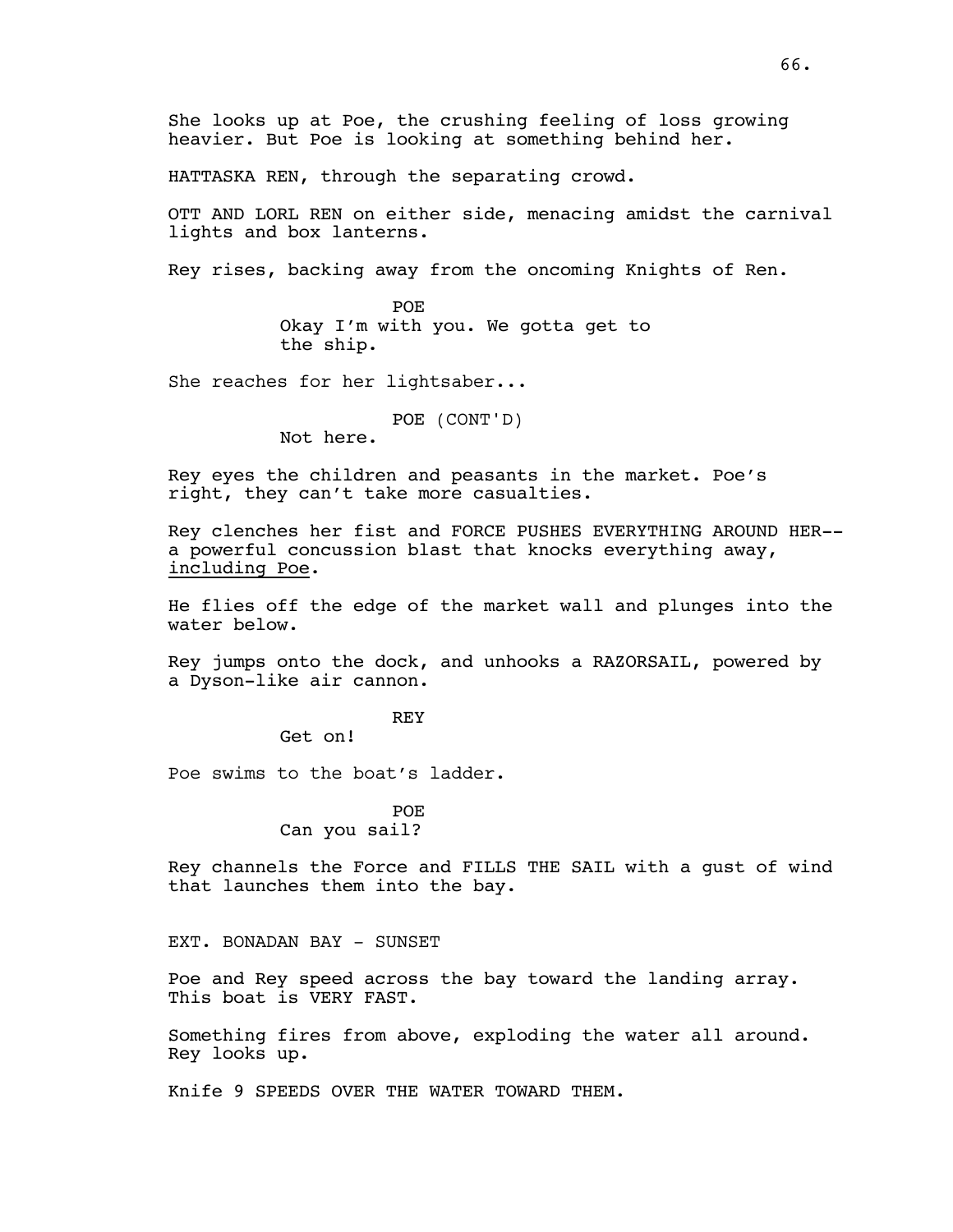Get to the bow cannon. I'll drive.

Poe takes the helm while Rey activates the laser harpoon mounted on the front.

She BLASTS AWAY at Knife 9 while Poe steers them toward the Falcon's docking array.

INT. KNIFE 9

Hattaska Ren pilots with cold precision. Jaedec, Ott and Lorl sit in surrounding cockpit chairs.

EXT. BONADAN BAY - SUNSET

The Razorsail now takes fire from all sides. Rey thinks fast, turns the harpoon and SHOOTS THE SAIL CORD.

She reaches out to Poe.

#### REY

Hold on!

Poe joins her and holds on tight.

The disconnected sail lifts them up like parasailers onto the first revolving landing pad of the docking array.

The Razorsail hits the shore and EXPLODES.

Knife 9 banks away from the explosion, but turns right around. They're not done yet.

EXT. LANDING PLATFORM - SUNSET

Chewbacca is waiting by the ship.

POE Chewie, we drew some attention!

An adjacent landing pad lowers into view.

Knife 9 rests on it. The four Knights of Ren stand ominously out front, their platform rising even with the Falcon's.

Rey activates her lightsaber.

REY Stand back.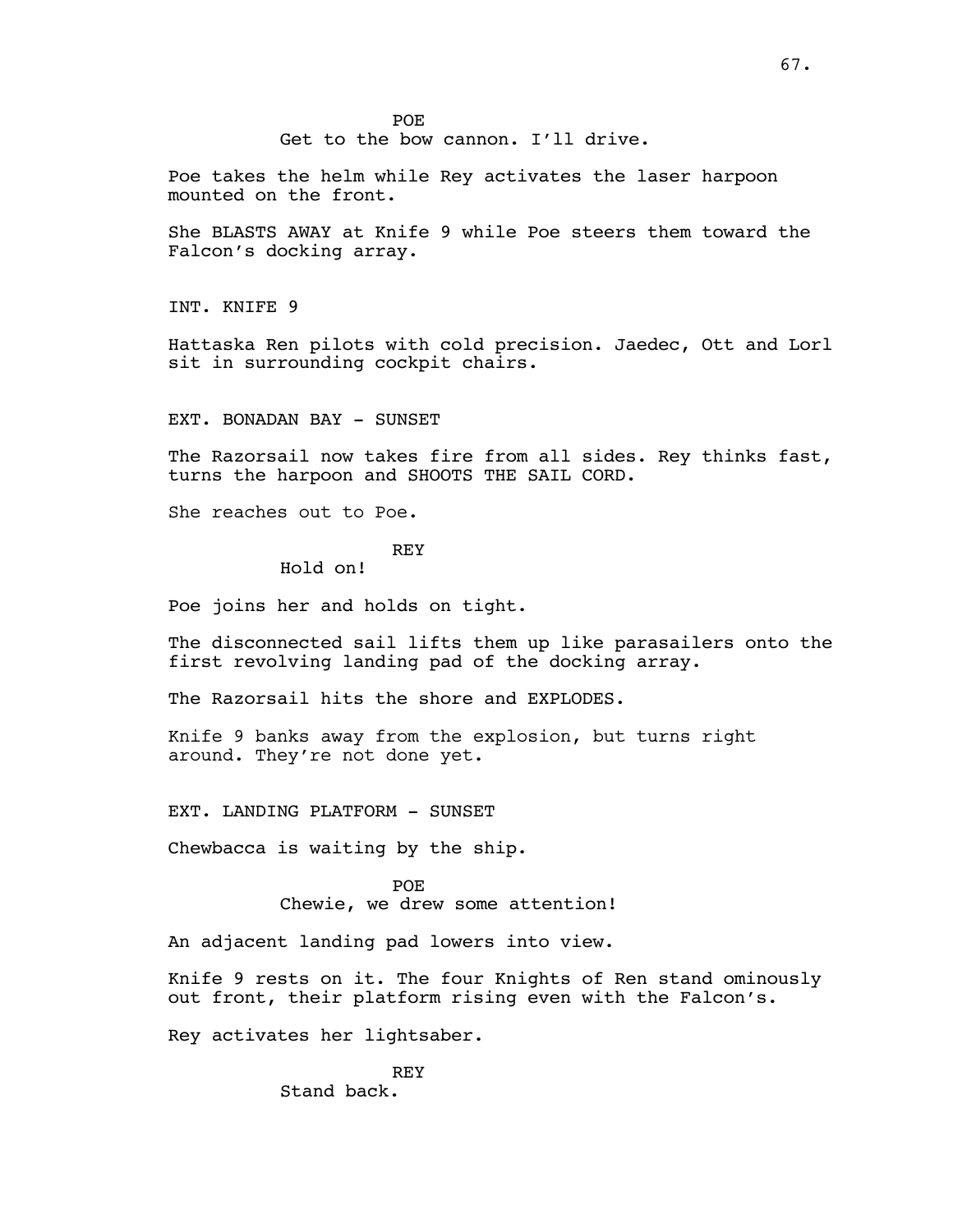Rey leaps onto their landing pad and takes them on, spinning and striking fast, outmatched but relentless.

Poe and Chewbacca unload their blasters at Jaedec, who deflects with skill while firing a pistol with one free hand.

Rey fights Hattaska--lightsaber vs darksaber--then FORCE PUSHES him off the edge of the landing array. He falls fifty feet to the next pad below.

Ott and Lorl stay on her, moving in coordination, an unseen hive communication keeping their deadly attacks in sync.

Poe and Chewie can't get a shot in on Jaedec--his blaster fires FAST, fully-automatic.

Poe is GRAZED, he screams in pain.

ON REY AND THE KNIGHTS

Rey hears Poe's scream. It brings RAGE. She kicks Lorl away, buying a moment of one-on-one with Ott.

She slices through him, dropping him cold. Then she spins on Lorl, reaches out...

...and FORCE PULLS HIM INTO HER LIGHTSABER, impaling him.

A ghostly screech as Hattaska RETURNS, swinging wildly.

Rey disconnects her double saber and BLOCKS HIS STRIKE--one saber blade still impaled in Lorl's chest, the other clenched with Hattaska.

BENEATH THE FALCON

Chewbacca peppers Jaedec Ren with bowcaster fire. Jaedec struggles to deflect the shots while Chewbacca advances.

He reaches Jaedec, grabs him by the neck and HURLS him off the landing pad.

Then he lifts his bowcaster and FIRES, hitting Jaedec in midair like a clay pigeon.

HATTASKA STRIKES AT REY

Brutal swings, his darksaber sparking when it hits the concrete. He grazes her. She drops her lightsaber and falls back. Unarmed.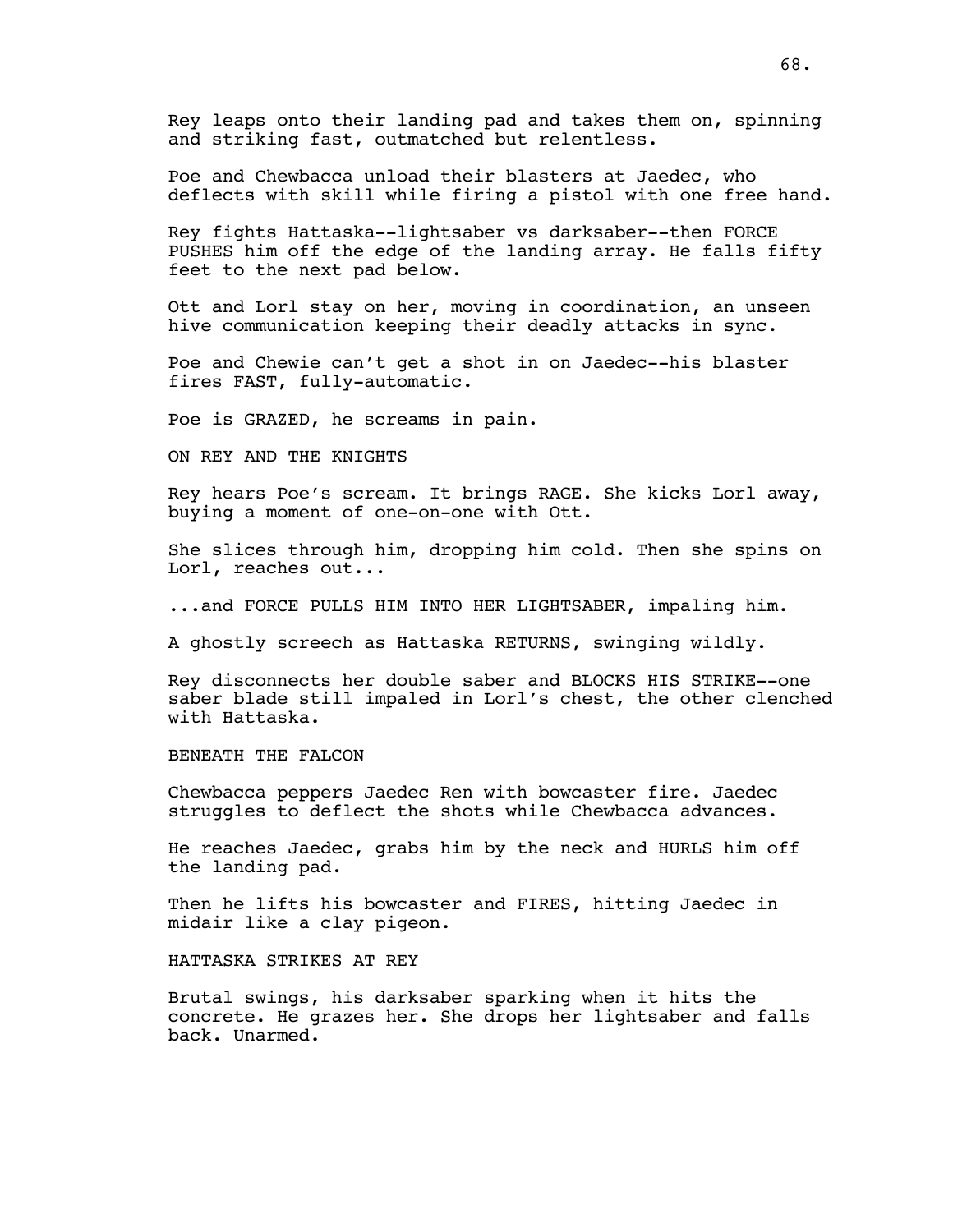Hattaska stands over her. Raises his darksaber for the kill. When he does, Rey gets a good look at his MASK...

FORCEBACK TO:

Dark figures in the rain. Voices SCREAMING.

Lightning flashes, revealing HATTASKA REN.

BACK TO:

EXT. BONADAN DOCKING ARRAY - SUNSET

This vision stirs a deep, vengeful ANGER in Rey. One she can't yet explain but knows to be true.

Hattaska brings his saber down...but she extends her good hand, teeth clenched, eyes burning.

PURPLE FORCE LIGHTNING flows from her fingertips.

Hattaska Ren's skull flashes within his helmet as the electricity destroys him.

The body falls, smoking.

Rey rises. Poe and Chewbacca are watching her, disturbed.

REY I- I had no choice.

POE It's okay. Jedi do that. Right?

REY I've seen that mask before. All of them.

Poe and Chewie head for the Falcon...but Rey does not follow.

POE Rey, let's go.

REY No. You can't go where I'm going.

POE What are you talking about? This was the plan.

REY The Resistance needs you. Finn and Rose need you.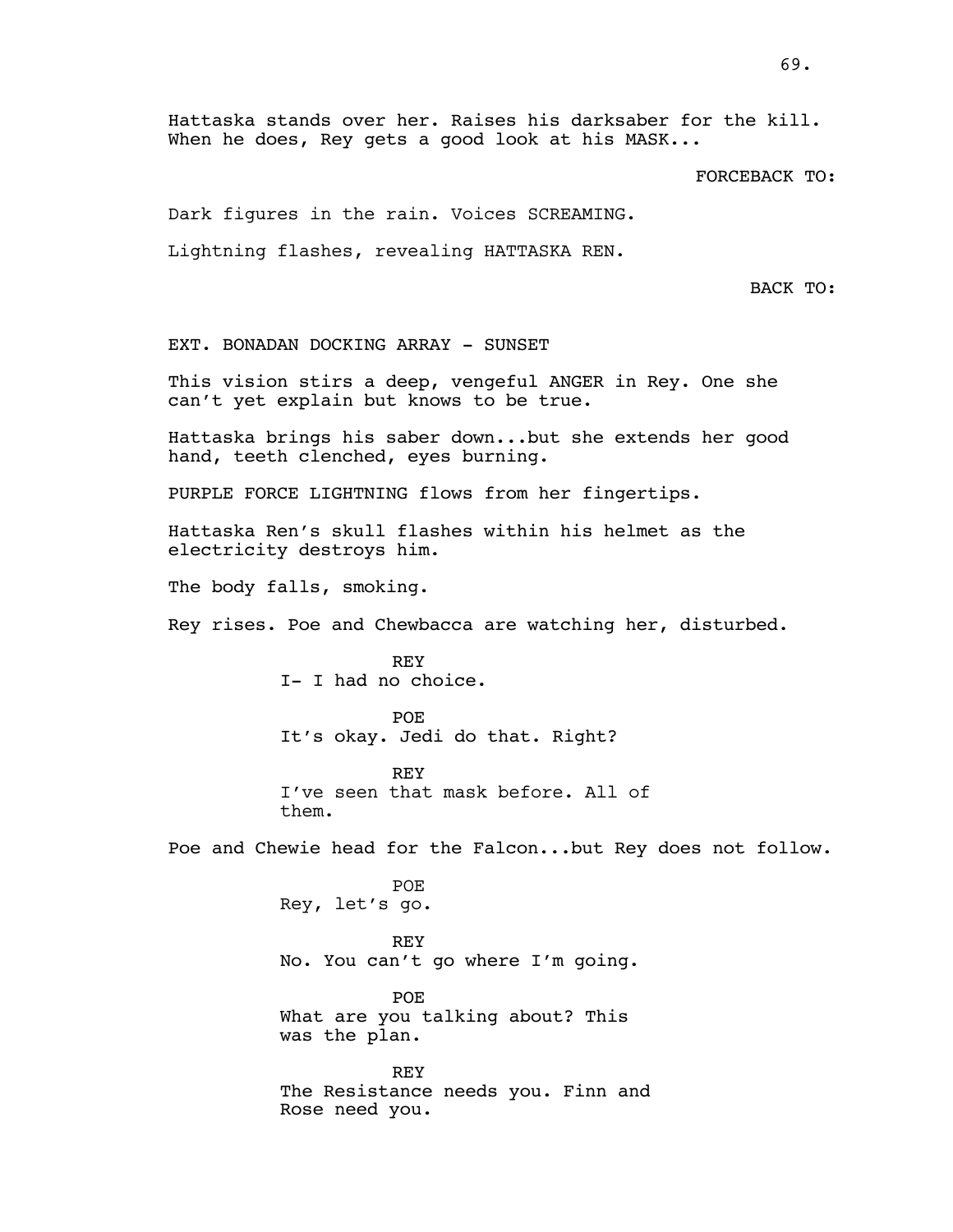POE Rey. Get on the ship. Please.

REY You have to leave this place.

POE I'm not leaving you.

Rey knows what she has to do. Hates it.

REY You will leave this place and go back to help the Resistance.

POE I'm not...don't do this...

She approaches Poe. Delicately brushes her fingertips over his bleeding forehead.

> REY You will leave this place and go back to help the Resistance.

Chewbacca HOWLS.

POE No...you can't...

Poe feels his mind slipping away from him.

REY You will leave this place and go back to help the Resistance.

Rey takes Poe's face in her hands and KISSES HIM.

When she pulls away, Poe looks distraught. Saddened.

POE I...I have to leave this place. I have to help the Resistance.

Poe turns and walks up the ramp. Chewbacca follows. BB-8 looks up at Rey, ever faithful. She's purposefully cold.

REY

Go!

BB-8 BEEPS mournfully and follows them onboard.

Rey watches as the Falcon's ramp RISES, obscuring Poe and Chewbacca from her sight.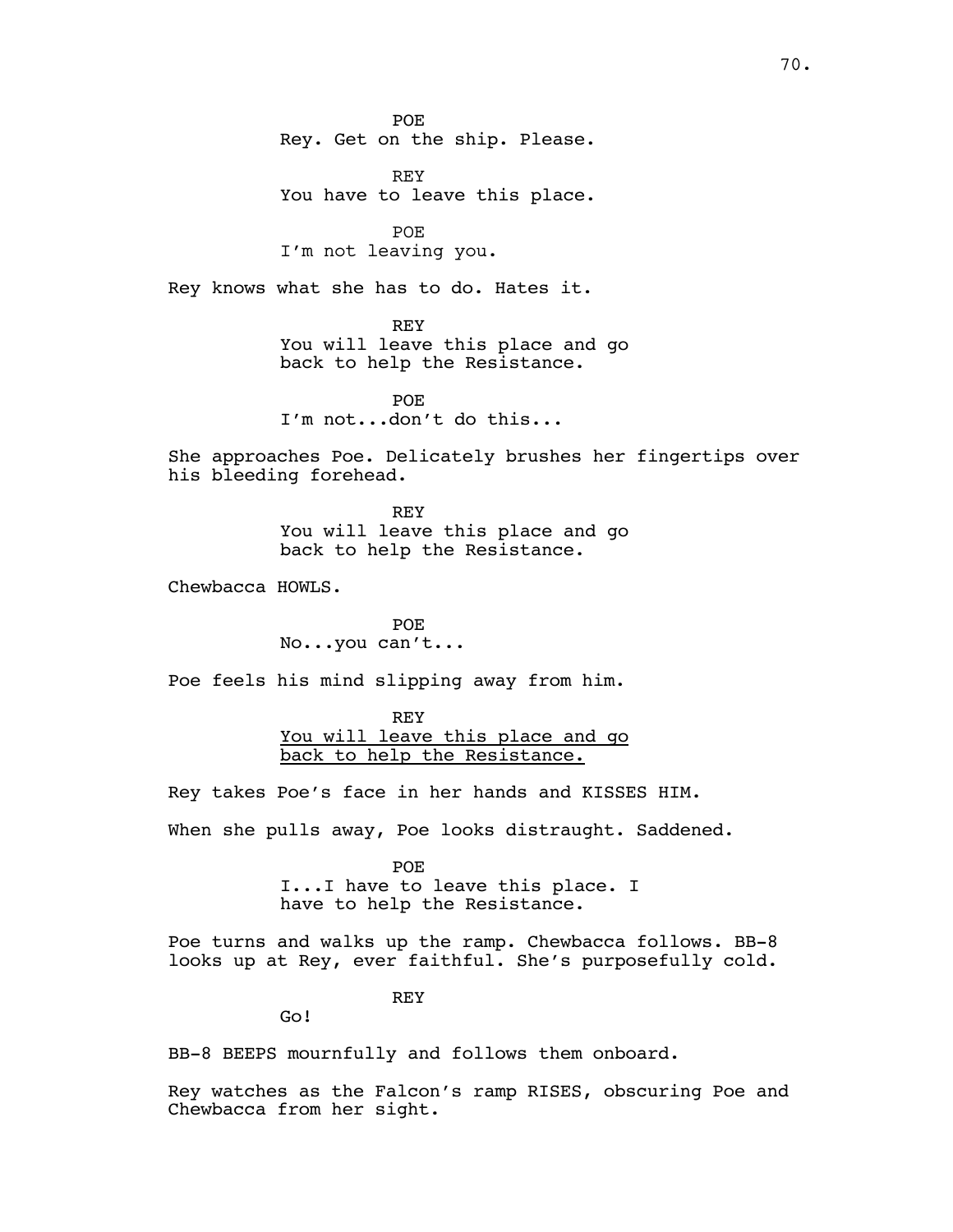Strangely, as it closes, Poe holds up a hand goodbye. His sentience breaking through the mind trick.

The Falcon rises into the sky, Rey's sari robes whipping in the wind.

INT. KNIFE 9 - SUNSET

Rey enters the cockpit. Places Nomi's hand-drawn map on the console. Rests her lightsaber on top of it.

Her left hand is cut and bleeding. She wraps it with the sash from her sari, then removes the civilian robes to reveal the black warrior's clothing beneath.

She catches her reflection in the mirror.

A Jedi.

EXT. BONADAN - LANDING ARRAY - SUNSET

Knife 9 rises into the air and rockets into space.

INT. TIE SILENCER - NIGHT

Kylo Ren leaves Remnicore's orbit, mask off.

A holocom transmission from Hux appears on his dash.

CHANCELLOR HUX (holocom)

Supreme Leader. The Resistance attempted to override the communications blockade.

KYLO Do you really not know who stopped them?

Hux's face betrays him. He didn't know.

CHANCELLOR HUX Such treachery cannot stand. We must respond swiftly.

KYLO Our Empire is strong. Show them.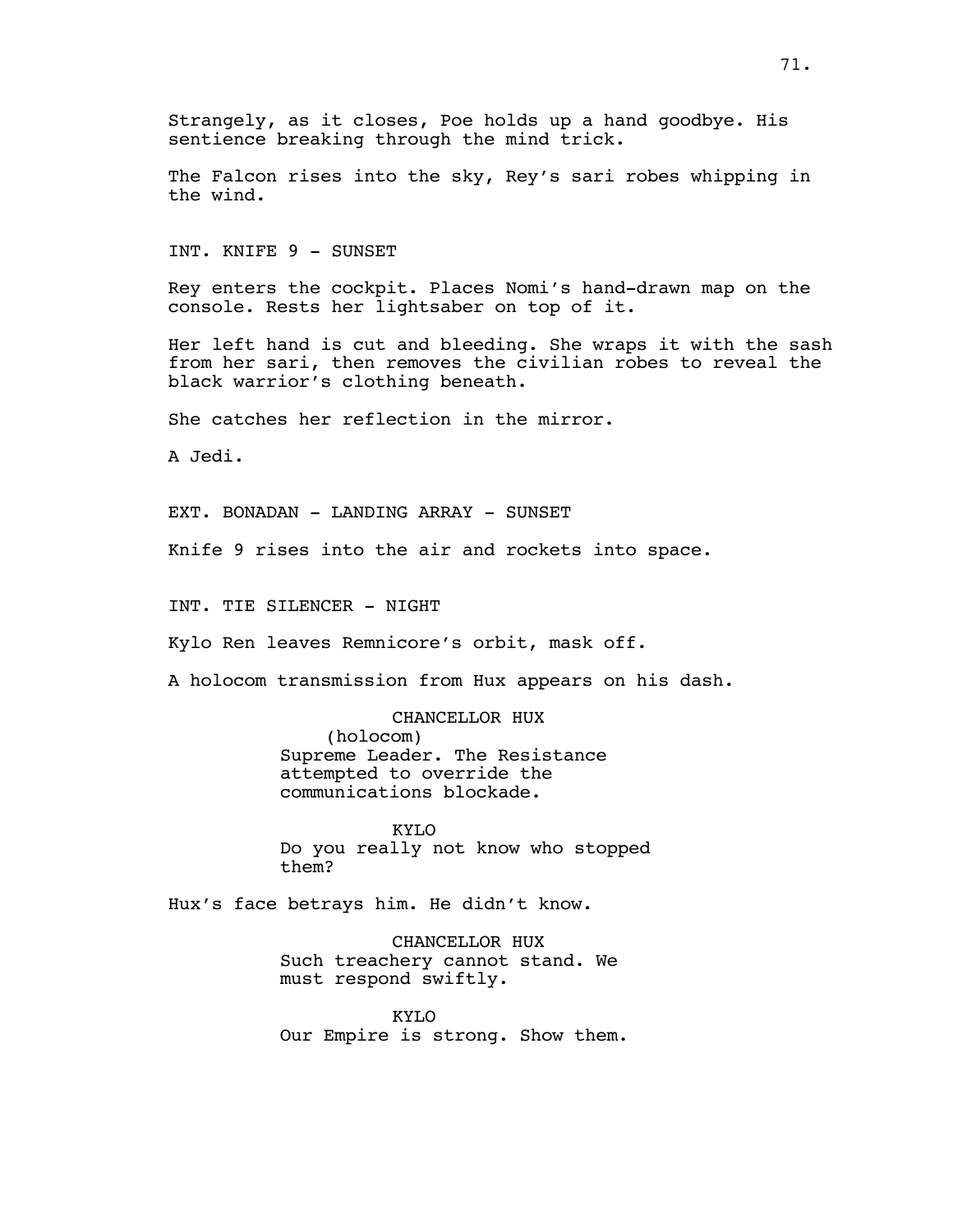CHANCELLOR HUX Your absence emboldens them. If you've acquired the power you seek, show it. KYLO Snoke was right about you, Hux. Without faith, you serve only yourself. Kylo shuts the holocom off. Sets new coordinates manually. BLASTS INTO LIGHTSPEED. INT. ECLIPSE DESTROYER - BRIDGE - SPACE Leia looks out at the blue swirl of hyperspace. CONNIX (distant) *General...* (clear, present) General? We're approaching the rendezvous point. Leia makes a decision. LEIA Prepare an Imperial shuttle. I'll need a valid code clearance. **CONNTX** But we're light years from-- (gets the look) Yes, General. Connix exits, leaving Leia alone. She removes the General's bars from her robes, pulls a hood over her head. LUKE (VO) He's in pain. She responds to Luke as if he speaks to her often. **LETA** I feel it too. Luke's Force Ghost steps forward, at her side. LUKE He'll soon be more powerful than our father.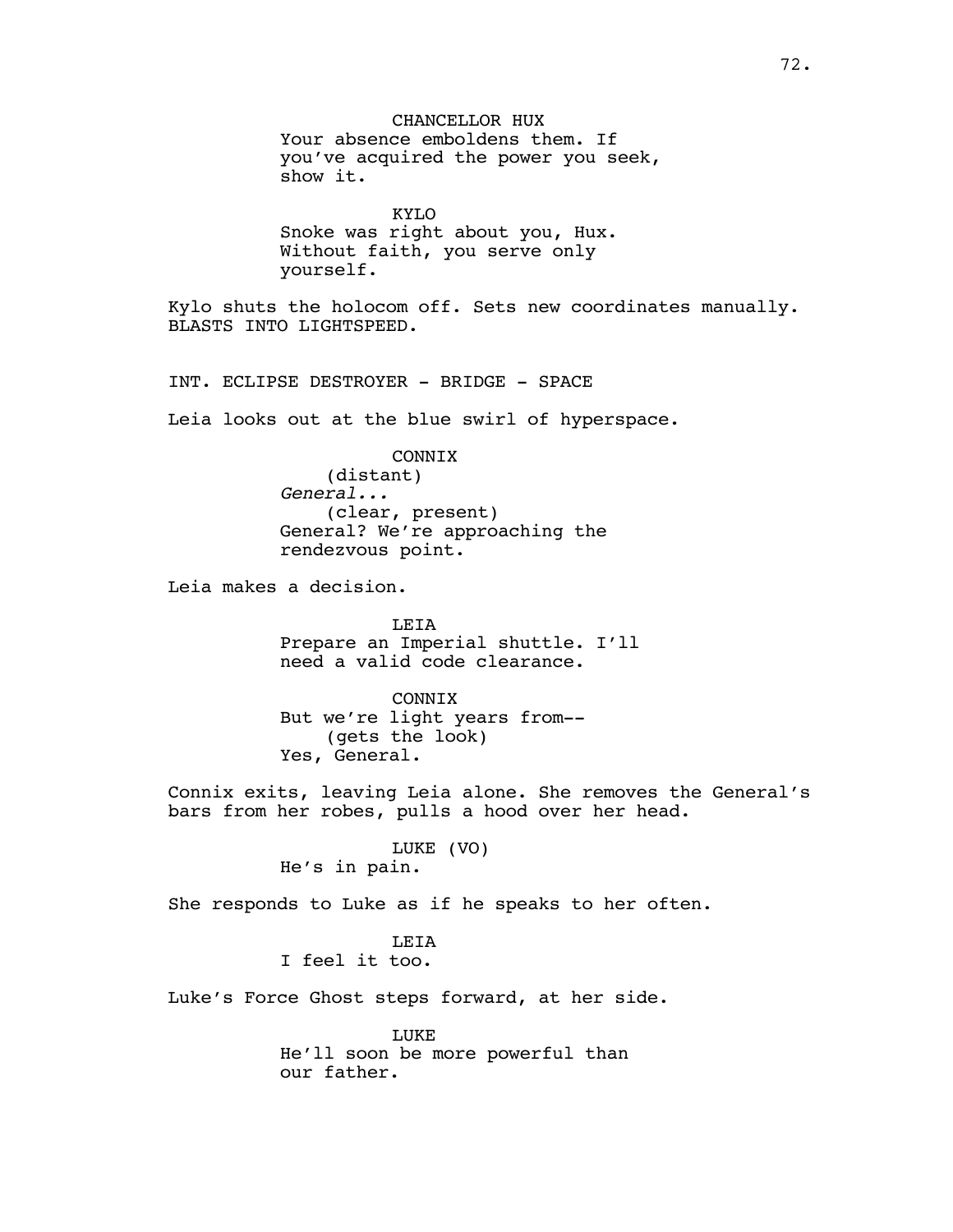**LETA** So will she.

LUKE She feels too much. Love. Anger.

LEIA Don't we all?

LUKE This is why the Jedi live in isolation. The pain of loss only leads to the Dark Side.

**LETA** I've lost everything, and everyone. But I'd still choose to love.

Leia regards her brother. Missing him.

LEIA (CONT'D) Trust her instincts. She may not follow the path of the Jedi, but she's our only hope.

EXT. CORUSCANT - UNDERGROUND - NIGHT

Finn sneaks out of the skyscraper, bleeding, disoriented. Voices echo, flashlights searching for him, bearings lost.

Down the alley, Stormtroopers on AT-LT's--single-rider walkers--scan the dark with flood lights.

A small light up ahead. He ducks into shadow.

A Stormtrooper, RK-514, approaches, scanning the tunnel with his blaster-mounted flashlight.

Finn appears behind him, shoves a handheld device in the back of his neck and STUNS HIM.

The Stormtrooper collapses. Finn confiscates his weapon and holds him at blaster-point.

FINN

Look at me.

The Stormtrooper moans, half-conscious.

FINN (CONT'D) Take off your helmet.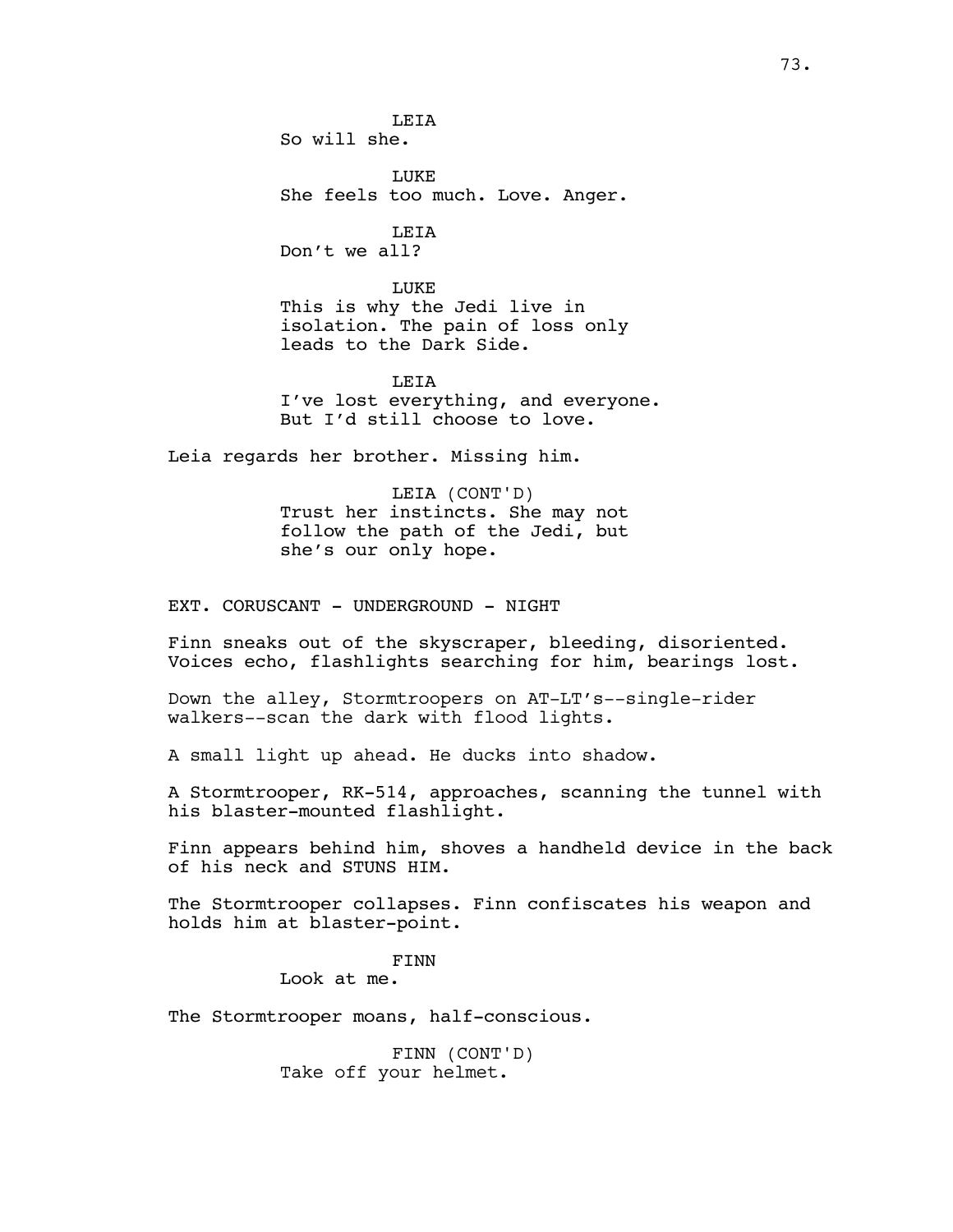The Trooper follows the order. His eyes are scared, disillusioned. Vulnerable.

> FINN (CONT'D) What do you remember? How far back?

> > RK-514

Huh?

FINN Do you remember when you were taken? Remember your parents?

RK-514 I. I don't know.

FINN Yeah you do. You remember everything. Conditioning camp. Blind fires.

RK-514 It was t-training.

FINN That's what they tell you.

Finn's face finds the light. RK-514 recognizes him.

RK-514 You're him. The traitor.

FINN That's right. We're brothers. All of us.

Finn tosses the Stormtrooper's helmet out of reach.

FINN (CONT'D) Give me your comm link.

RK-514 hands him his First Order comm.

FINN (CONT'D) It's not what they said it would be, is it? The things we're ordered to do. It's not right.

RK-514 takes that in. Torn. Breaking.

FINN (CONT'D) You had a name once. Do you remember it?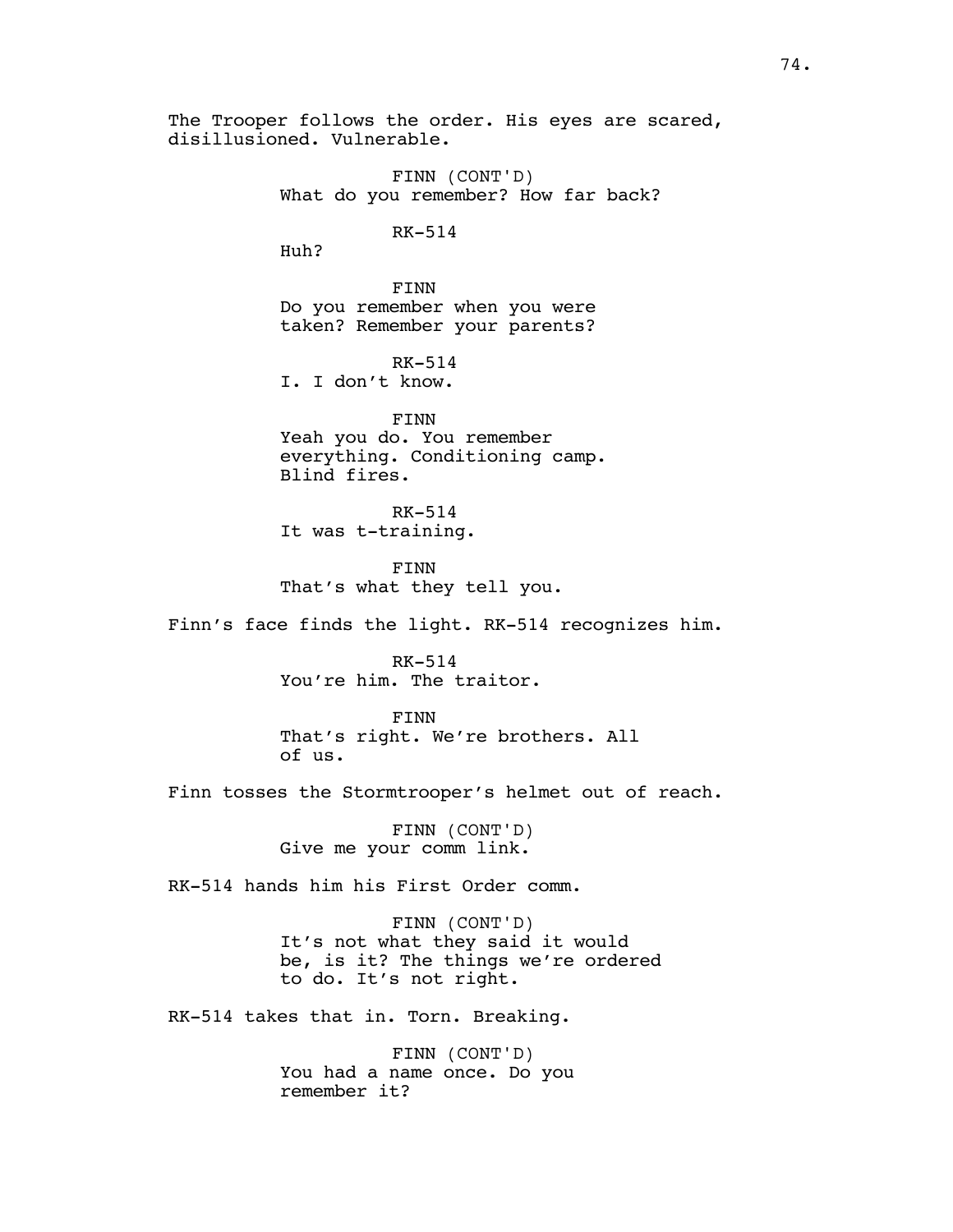He shakes his head no.

FINN (CONT'D) Get a name. That's the first step.

Finn shoulders RK-514's blaster and kicks open a sewer grate.

RK-514

Then what?

FINN Find something worth fighting for.

Finn DROPS into the dark sewer, leaving RK-514 changed.

INT. FIRST ORDER CAPITOL - INQUISITION CHAMBER - DAY

Chancellor Hux stands over a prisoner strapped to a vertical torture rack. Rose.

> CHANCELLOR HUX Are you comfortable?

ROSE Yeah, I have one of these at home.

CHANCELLOR HUX You changed the stolen Destroyer's signature codes so we couldn't trace it. Give me the new codes.

#### ROSE

You know, they told me to pick something easy to remember, like Life Day but...

CHANCELLOR HUX You think this is funny. Very well.

Hux holds out his hand. Shuts his eyes, concentrating deep.

ROSE Are you? Are you trying to use the Force on me?

CHANCELLOR HUX

Be quiet.

ROSE Oh no, see...you're not special. I mean, at all.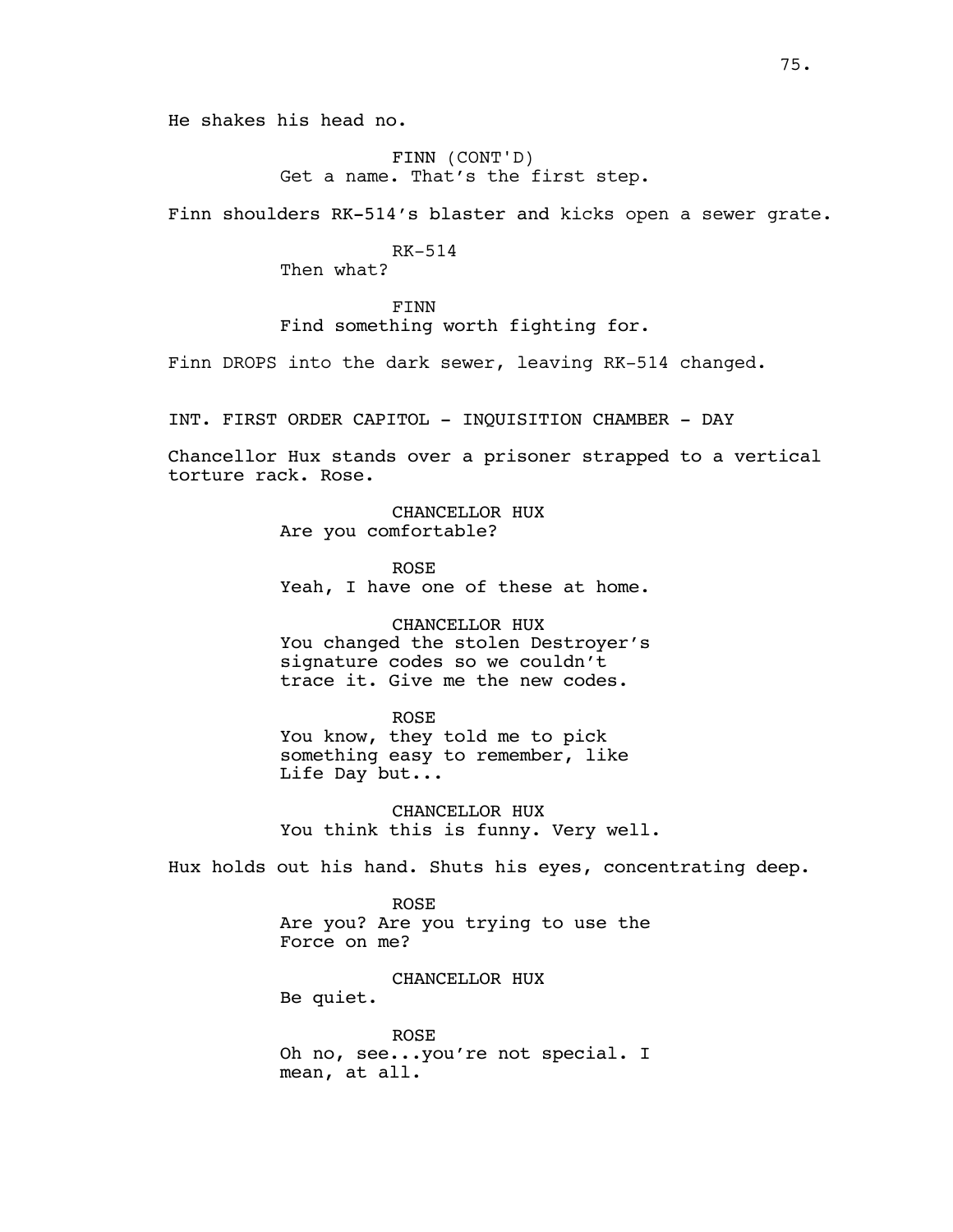#### CHANCELLOR HUX

Shut up!

He calms his fury, restraining himself.

CHANCELLOR HUX (CONT'D) We have other ways to extract information.

Hux opens a blast door to reveal an ELECTRIC TORTURE DEVICE. New tech, built to work quickly.

Rose braces for a more painful kind of defiance.

CUT TO:

EXT. OLLAFORN - DAWN

Leia's shuttle descends among plumes of earth-hued steam shooting up like skyscrapers from surface cracks.

ALIENS soak in sulfur baths, sweating from the steam.

INT. OLLAFORN VILLAGE STREET - DAY

A trio of drunken FIRST ORDER OFFICERS stumble down a side street on leave. Two hold up the blitzed third, singing.

> FIRST ORDER OFFICER Sing it how my mother sang it!

A white-robed figure walks past them. We glimpse LEIA'S face as she maneuvers through the enemy's midst.

She eyes an unmarked door lit by a single lamp. When the coast is clear, she heads in.

INT. OLLFORN CABARET CLUB - DAY

Classy, smoke-filled. Lampshades on every table. No customers left, only ALIEN SERVERS cleaning up and cashing out.

A slovenly BAND MANAGER divides up credits between a pair of quad-armed XEXTOS at the two pianos on stage.

The Servers leave their night's take to be counted by the owner, LANDO CALRISSIAN, 70, smooth as ever.

Leia's shadow falls over the pile of credits.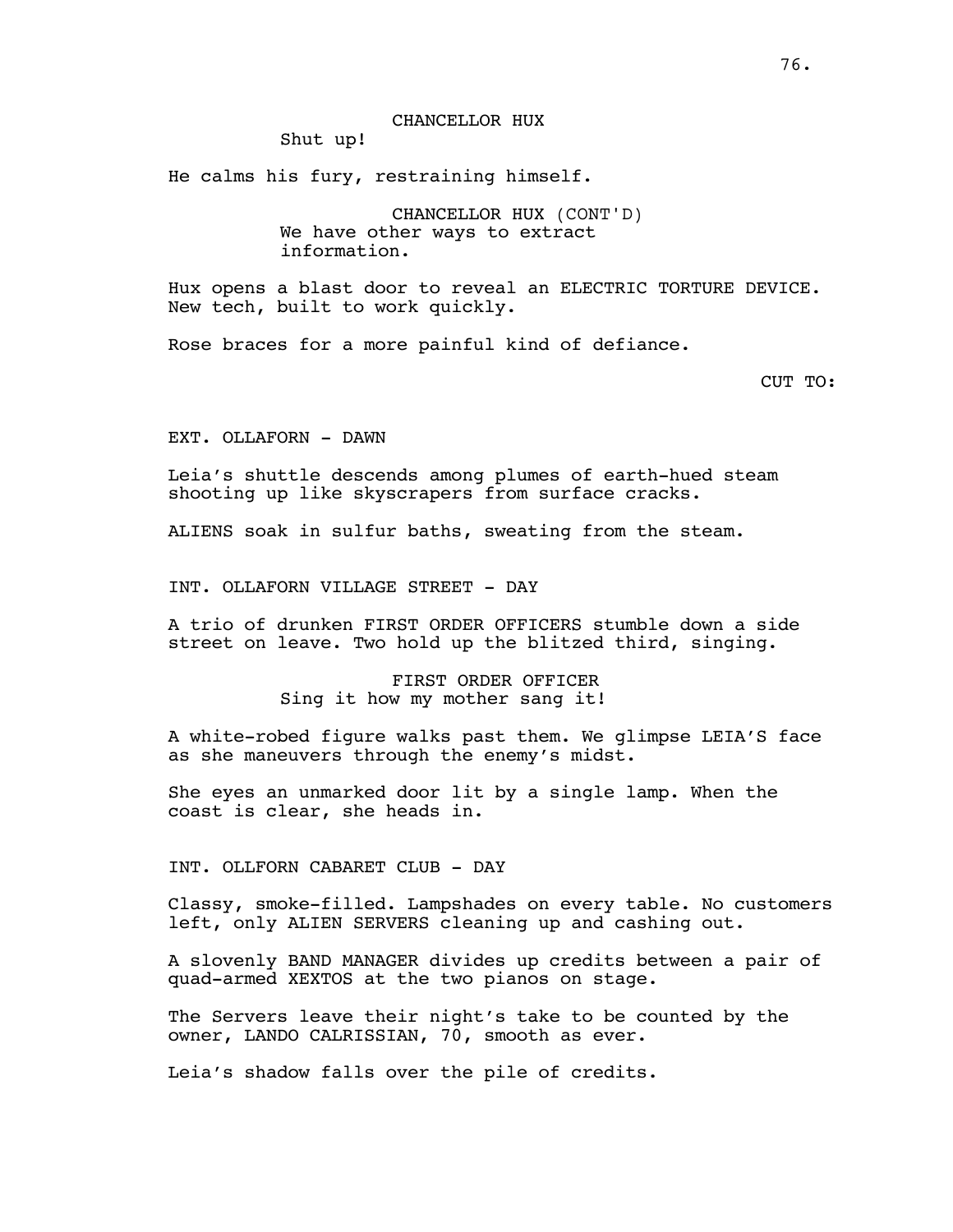**LETA** A man in his element.

Lando looks up, smiles big.

LANDO

Leia.

Lando is quickly on his feet, brings her hand to his lips.

LEIA Alright, alright.

The band manager eyes them from the stage.

LANDO You shouldn't be seen here.

LEIA For your sake or mine?

LANDO

Both.

INT. OLLAFORN CABARET CLUB - PRIVATE LOUNGE - DAY

Lando pours a warm cup of tea.

LANDO

The clientele are mostly First Order, but what can I do? The grip of this Empire is tighter than the last. Smuggling's a matter of life and death.

LEIA I need your help.

LANDO

(wary) Leia...

LEIA We need ships. Pilots. You know every smuggler in the galaxy--

LANDO Look, I promised Han I'd take care of you if something happened--

LEIA Oh you'd take care of me?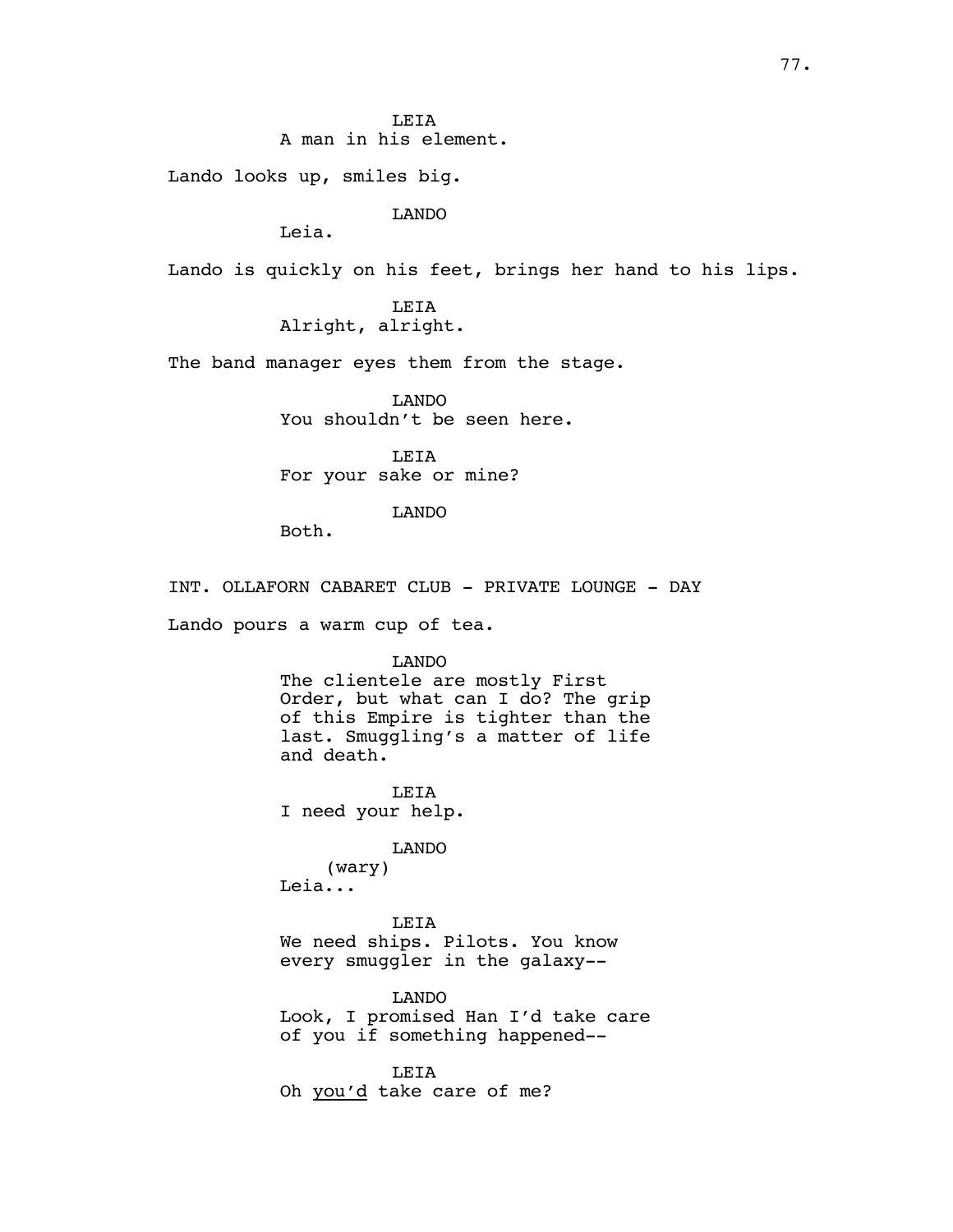LANDO

I know, you deserve better. But helping your new friends crash into the First Order's machine isn't what he would've wanted.

LEIA

Lando, the galaxy needs you.

Lando eyes something of concern on the cabaret floor. A trio of STORMTROOPERS talking to that skeezy Band Manager. They look up in Lando's direction.

He takes Leia's hand and heads for a private elevator.

LANDO Remind me never to make promises.

INT. OLLAFORN - DOCKING BAY - SPACE

Lando brings Leia to her shuttle ready for departure.

LANDO You need to go. I can't protect you here.

LEIA Come with me. Fight with us.

LANDO We won a war once already, what good did that do?

LEIA We proved it could be done.

LANDO Leia. I'd do anything for you.

Lando puts a loving hand on Leia's cheek. Leans forward and kisses her tenderly on the forehead.

LANDO (CONT'D)

I'm sorry.

IN THE SHUTTLE

Leia watches Lando grow small as the shuttle flies away, his cape dusting behind him.

> LEIA Rey. Help us.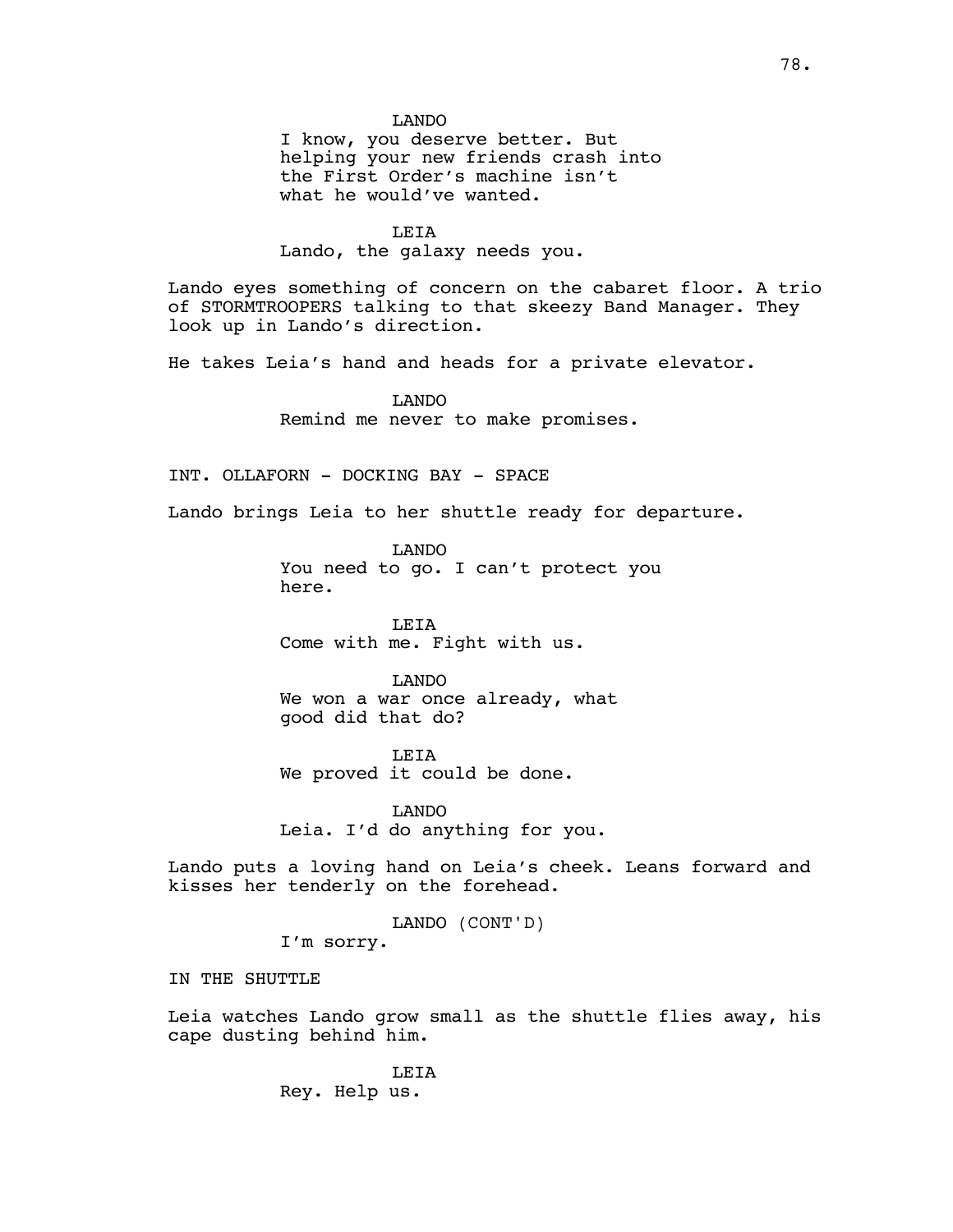EXT. DEEP SPACE - DAY

Rey drops out of lightspeed to find herself in swirling clouds, half red, half blue. An ominous and violent atmosphere surrounding a black circle.

The Galactic Void.

Suddenly the navigational equipment blinks out. The ship rattles. Alarms sound.

Rey braces herself, re-calculates for lightspeed and MAKES THE JUMP INTO THE VOID.

The stars streak into infinite straight lines ahead, then TWIST AND BEND as she passes through the black hole.

Rey's face becomes a echo of itself, in fifteen places at once, like the mirrorcave on Ahch-To.

NEARLY-SUBLIMINAL FLASHBACKS:

--Finn taking her hand on Jakku.

--Han Solo handing her a blaster on Takodana.

--Kylo reaching into her mind on Starkiller Base.

--Leia smiling fondly on her return to D'Quar.

--Luke taking the lightsaber on Ahch-To.

--Snoke snarling at her in the moments before his death.

--Poe yelling out her name on Bonadan.

--Hattaska Ren's Force-electrified mask.

...until it all STOPS.

Rey opens her eyes. There is a planet ahead. No stars visible around it, only deep black.

Heavy clouds swirl over one third. Another third is a rich green. Another orange and red.

Suddenly the power DROPS OUT. Lights on the dashboard go dark. The ship goes into free fall.

EXT. MORTIS - WESTERN WOODS - DAY

Knife 9 skims over treetops and CRASH LANDS in a riverbed. Tiny fish leap out of the water and run away.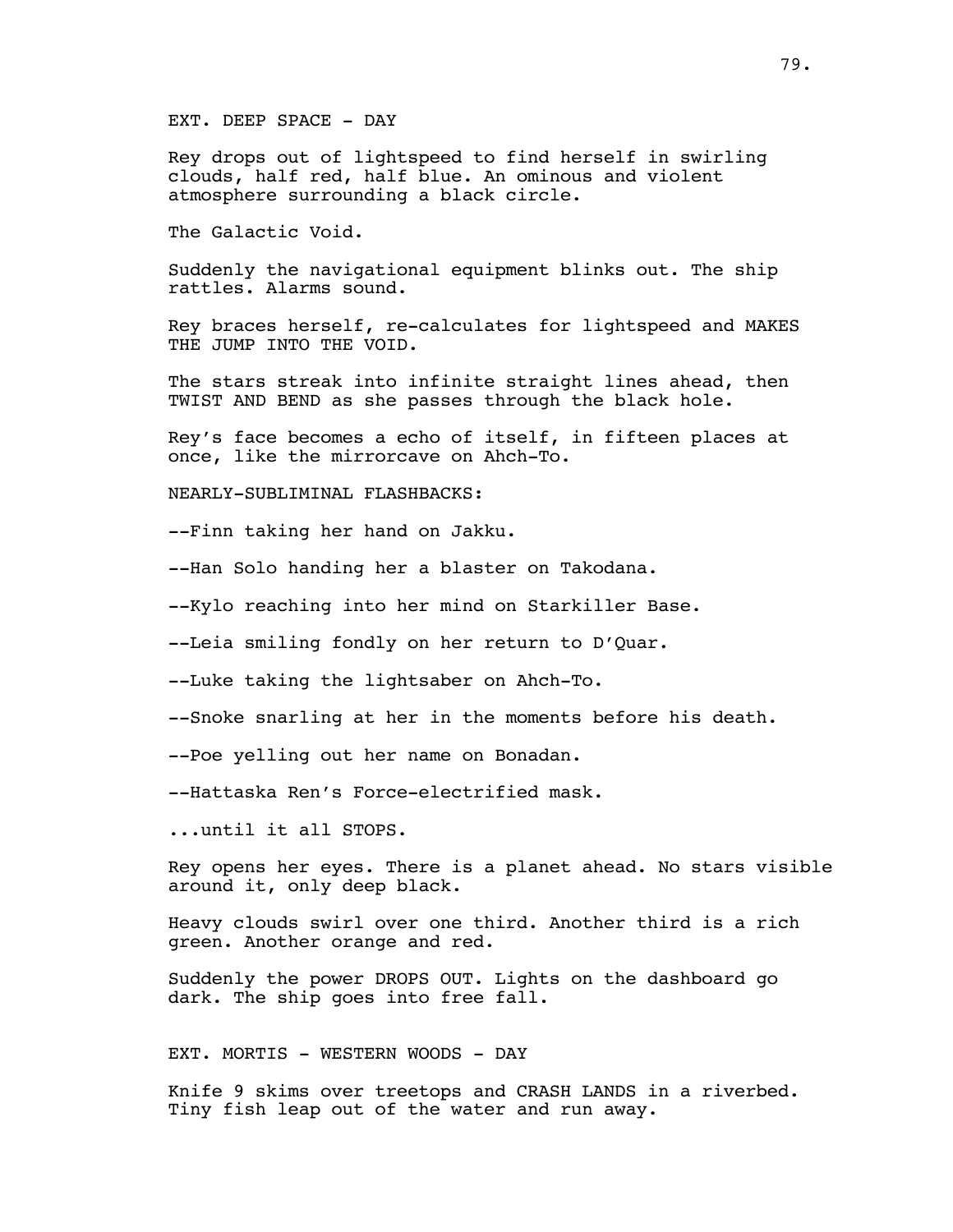Rey pries herself out of the wreckage and sloshes to land. She looks back at the smoking ship. No turning back.

She hikes into the leafy forest, SUMMER TURNING TO FALL at an accelerated pace around her.

The trees clear to a steep ledge. A towering mountain ahead. A TEMPLE barely visible at the summit. The valley below is alive with autumnal oranges, yellows and reds.

She journeys on.

EXT. MORTIS - EASTERN PLATEAU - DAY

Kylo's Silencer lands in a clearing of dead trees. No leaves on the branches, covered in snow.

He looks up at the mountain ahead. Visibility is low.

A NATURAL STONE BRIDGE over a deep precipice. Tall granite on either side, vaguely shaped into primitive faces.

It feels like a gate.

A WHISPER ON THE WIND swirls around him, fluttering his cape in the air. The Force is strong here.

He journeys on.

CUT TO:

EXT. CORUSCANT - IMPERIAL BOULEVARD - DAWN

Empty. Silent.

R2-D2 and C-3PO emerges from an abandoned building. Two small figures swallowed by the desolate urban landscape. R2 BEEPS.

> C-3PO I agree, R2. We may not survive this time.

A shadow falls over them both. A battalion of FIRST ORDER TRANSPORTS descend through the morning mist.

They touch down, releasing an army of BRUTETROOPERS.

Thick, muscular mercenary enforcers, chrome armor and masks, reminiscent of Phasma. These guys make the Stormtroopers look like the neighborhood watch.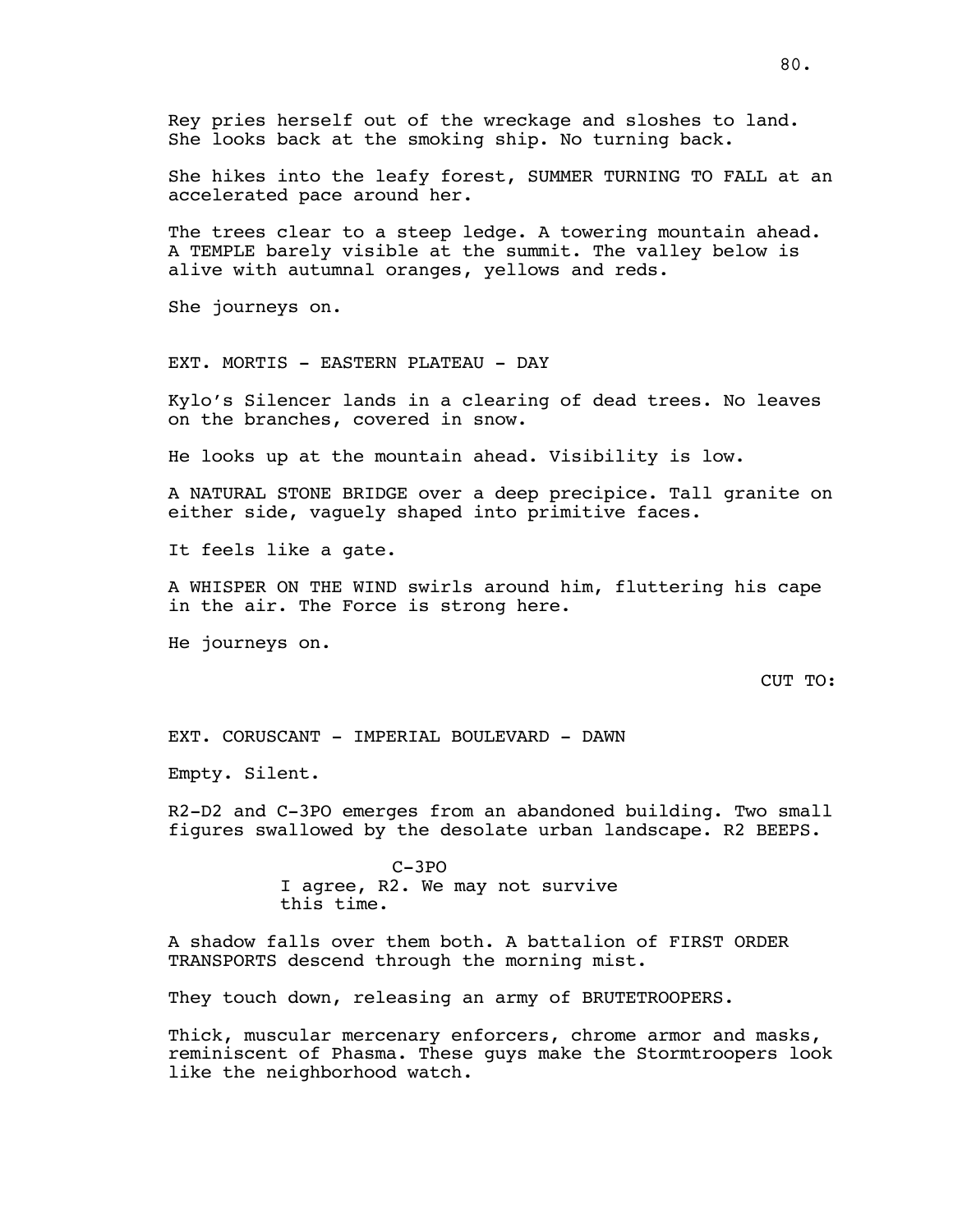INT. TENEMENT BLOCK - DAWN

The Brutetroopers bark orders, flashing lights and weapons as families are forced from their homes.

A horrified, waist-high CHADRA-FAN begs for mercy.

CHADRA-FAN Beeeeek! Beeeek naaat!

A Brutetrooper shoves his rifle into the alien's stomach, doubling him over. A trio of infants WAIL from their perch on the ceiling.

A few nearby Stormtroopers look at one another, disturbed by the violence. Next-level vicious.

The Brutetroopers push frightened citizens into prison crafts. Children are separated from their parents, herded into transports en route to the conditioning camps.

They scream, reaching through steel bars as the crafts RISE.

R2-D2 and C-3PO watch in horror as it plays out around them.

 $C-3PO$ I can't watch. How horrible.

R2 beeps, melancholy.

C-3PO (CONT'D) We'll never find Master Finn now.

INT. SEWER UNDERGROUND - DAY

Sludge water spurts out of multiple chutes into a gelatinous sewer cake of repulsive, mysterious contents.

Finn JETS out of a chute and SPLASHES DOWN, sputtering.

FINN

Ughh.

A pack of SEWER WOMP RATS feed on the refuse encased in the gelatinous mass. One approaches and sniffs, hideous whiskers brushing his face.

Finn tries to dislodge his arms from the gel.

FINN (CONT'D) Hey! Get away! Ugghgh!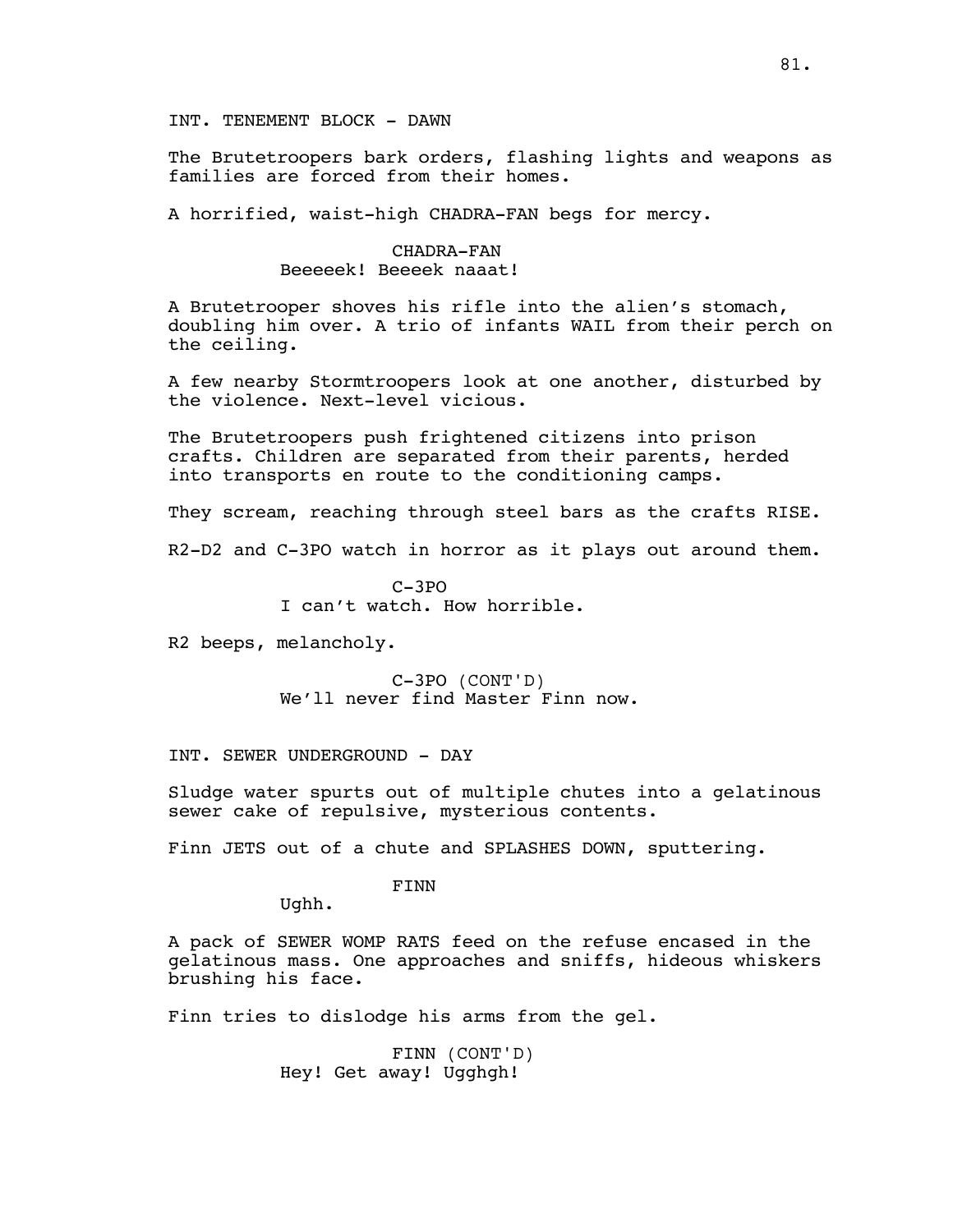It takes a lick of his face before he can pull an arm out and SWAT it away. The womp rats SCATTER.

Then he sees why the rats scattered.

The colossal GRYOCK, a white eyeless larva the width of the tunnel it's emerging from. It feeds on the sewage, gaping mouth slowly sucking the gelatinous mass into its body.

> FINN (CONT'D) Oh no. No, no no!

Finn dislodges himself enough to get stuck again. The Gryock closes in, slow as the sludge he's stuck in. This is the worst of bad nightmares.

The Gryock's jaws open, dripping saliva, teeth like knives...

Just as Finn is about to get eaten by this thing, a hatch above him OPENS, pouring light.

It's DADE.

DADE

Give me your hand!

Finn grabs the kid's hand and pulls himself up into the hatch just as the Gryock CHOMPS down.

INT. SEWER TUNNEL - DAY

Finn collapses, shaking, traumatized for life.

FINN That was. So many disgusting things. All at once.

DADE I've seen worse. (offers a hand) Dade.

FINN Just one name?

**DADE** What's wrong with that, Finn?

FINN You know me.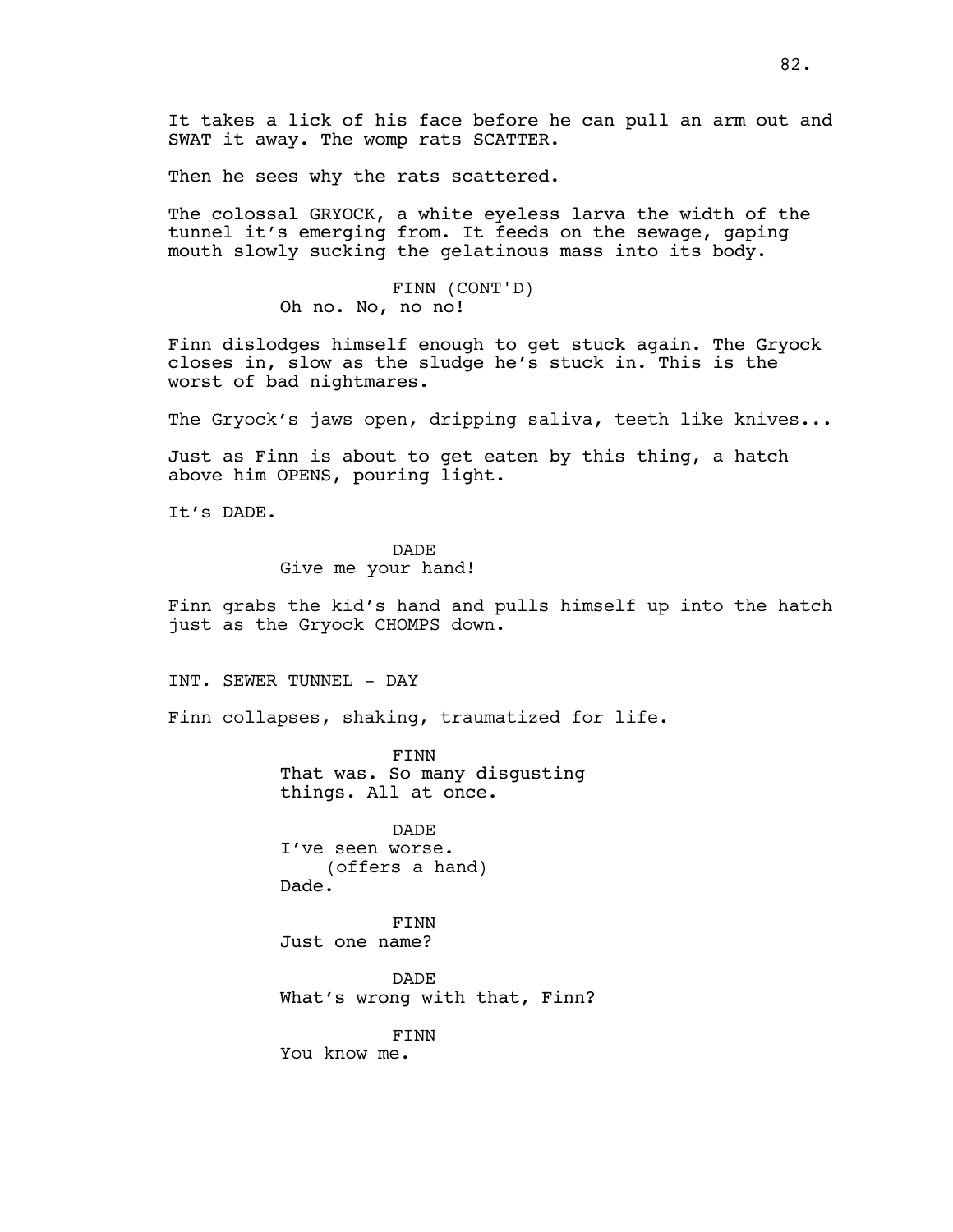DADE We've been tracking you since you landed.

FINN

We?

A distant SCREECHING sound.

FINN (CONT'D) What was that?

DADE You don't want to find out. Come on.

Dade shows Finn his RESISTANCE RING.

DADE (CONT'D)

Trust me.

EXT. UNDERGROUND TUNNEL - DAY

Finn follows Dade down a tight tunnel, boots splashing in the shallow water. Light up ahead.

> DADE First Order purged a ten mile radius around the Capitol after the galaxy went dark. Took most able bodies to the conditioning camps.

> > FINN

Did anyone escape?

DADE

Just us.

Dade opens a rusty door to reveal...

INT. ABANDONED UNDERGROUND PRISON - DAY

Hundreds of compartment-like dwelling units connected by catwalks to a central control tower.

Living here, a thousand escaped citizens, aged 12 to 60. Finn is stunned.

> FINN How many people are down here?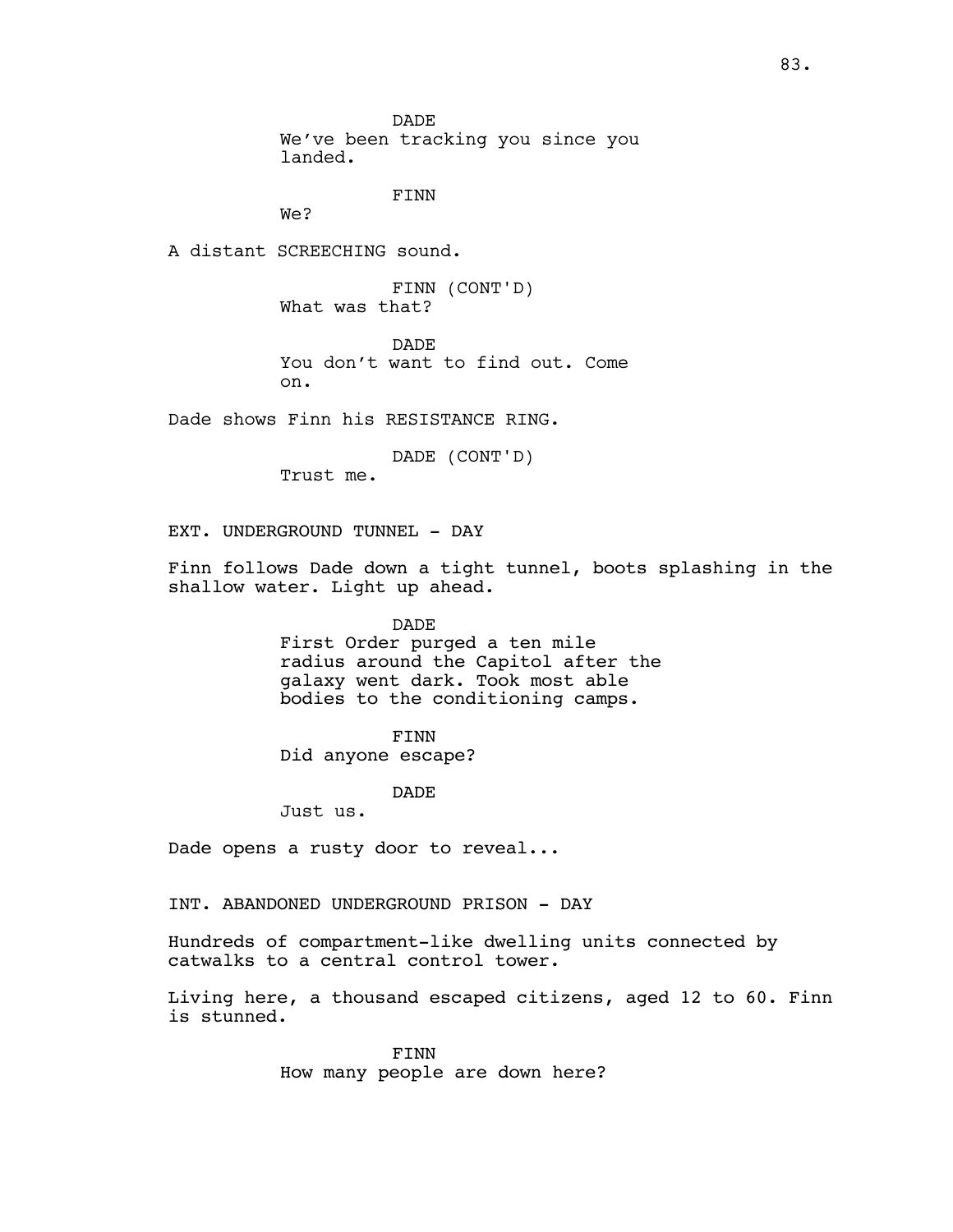**DADE** Ten thousand. Maybe more.

FINN You have weapons?

DADE Whole city's got weapons. That's what they're afraid of. A million of us rise up, the First Order's finished.

Finn lets that idea burrow deep.

FINN You're right.

He's caught up, fervent, brave.

FINN (CONT'D) This revolution starts here. Right now.

DADE Sure. All we need is ships, weapons. An army.

Finn looks out at the massive underground cavern of humanity. A thousand faces. Waiting for a leader.

FINN

We have one.

Finn eyes the old prison Command Tower in the center.

INT. PRISON COMMAND TOWER - DAY

Finn kicks open the door and fires up the comm system. He looks out at the downtrodden faces.

> FINN My name is Finn. I bring a message from the Resistance.

An OLDER WOMAN exits her cell. Tired and worn, kept down by this war since the Rebel Alliance days.

> FINN (CONT'D) The First Order rules by fear. They build ships to intimidate us. Wear masks to frighten us. But they're the ones who are scared.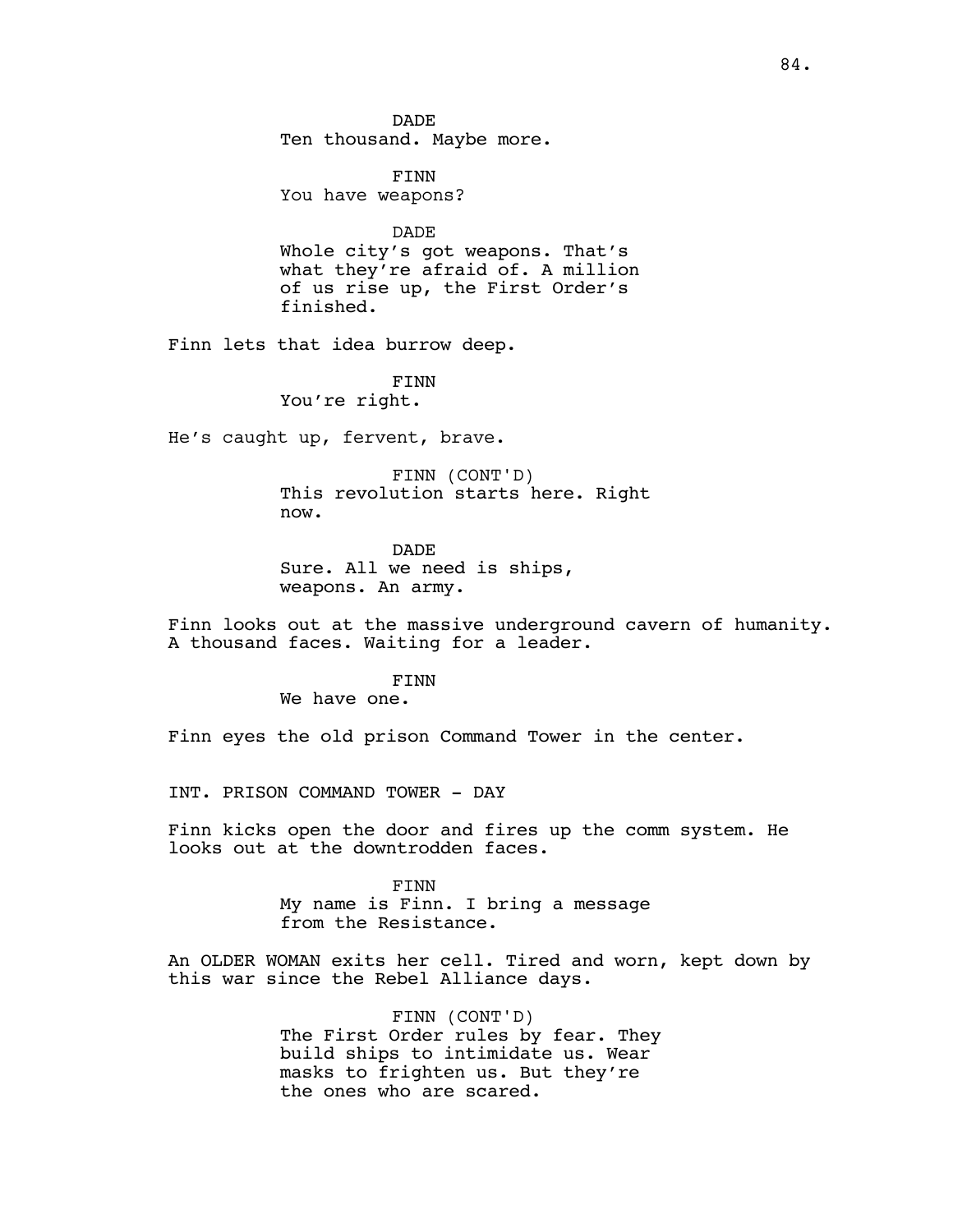The Older Woman takes her wooden spoon and RAPS IT rhythmically against the bars of the old prison.

> FINN (CONT'D) This is not the time to hide underground. If we take the Capitol, the galaxy will join us!

An ALIEN joins. Then another.

FINN (CONT'D) Together we can strike back! Together we can resist!

Hundreds, then thousands of people CLANKING THEIR POSSESSIONS TOGETHER IN UNISON.

Finn stands tall. From traitor to deserter to revolutionary leader--his journey has led to this.

EXT. MORTIS - WESTERN CLIFFS - DAY

Rey scales the icy peak, blasted by wind and sleet. She reaches a plateau, finds her footing.

There are statues of ROBED ANCIENTS here. Not Jedi.

A STORM OF SNOWDUST obscures her vision. Voices ECHO.

Suddenly she's back in the bright, warm sands of

THE JAKKU DESERT

Wind sweeps over the dunes. A child's voice screams out.

Through the storm of sand, a little girl is dragged away from her MOTHER and FATHER.

It's YOUNG REY at the moment her parents abandoned her. The little girl screams, reaching out her hand.

> YOUNG REY Come back! Wait!

Rey steps toward them, feet digging in the sand.

REY

Wait...

The Mother breaks from the Father's grasp and runs toward Young Rey, but the Father holds her back.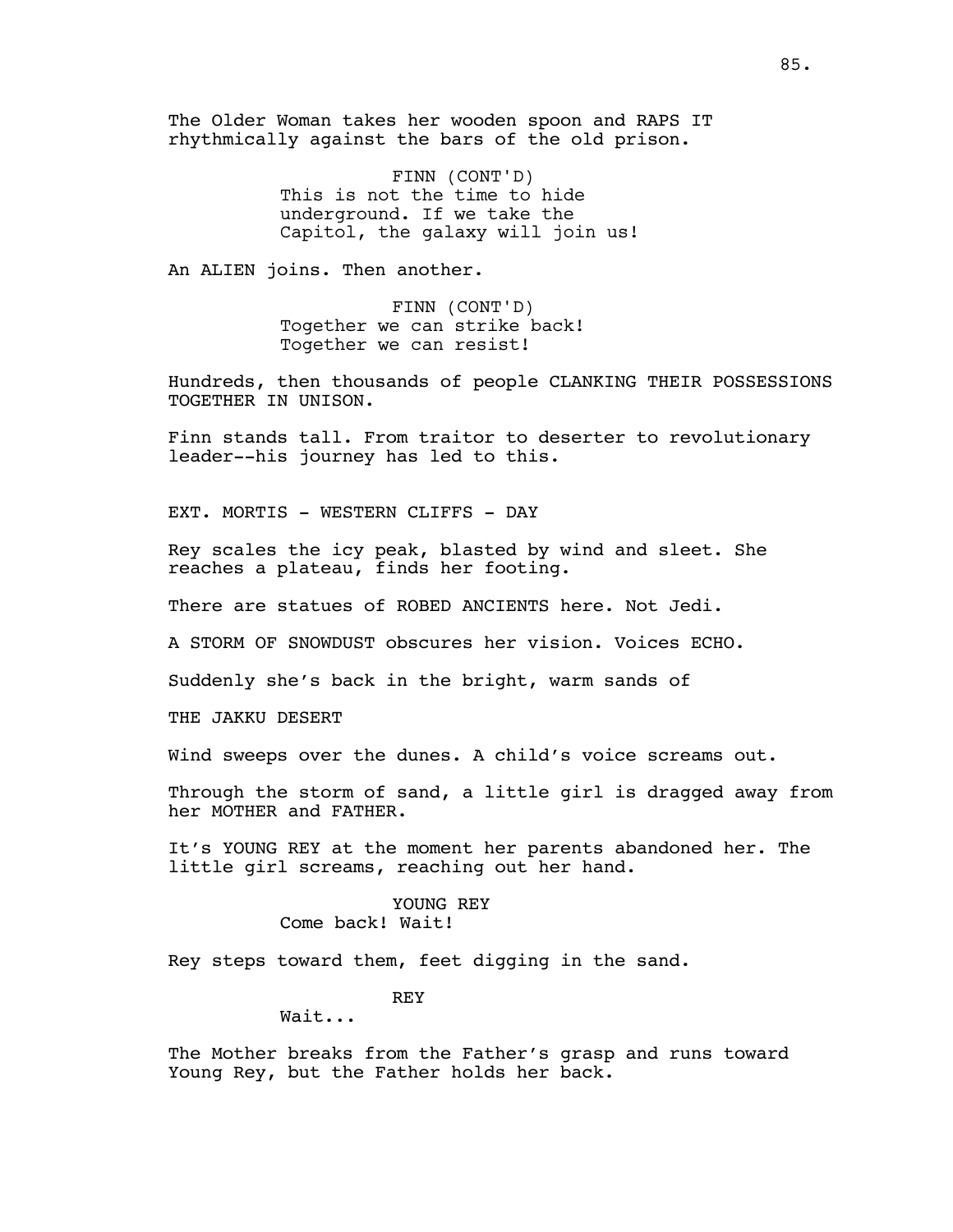The Mother relents. Calls to her daughter. Heartbroken.

MOTHER Stay here! Wait for us! We'll come back. Understand? I promise we'll come back.

Young Rey SCREAMS.

Rey's watery eyes match her younger self as the ship rises, casting a shadow over them both.

The sandstorm kicks up, obscuring them. It turns from yellow sand to SNOW.

Rey catches her breath, devastated.

REY They were afraid. Why were they afraid?

No response. Only wind.

REY (CONT'D) Luke! Tell me! Why were they afraid?

He doesn't answer. She grows furious. SCREAMS. Her lightsaber flashes as she CUTS AN ANCIENT STATUE IN HALF.

It falls, cracks in half.

She looks up at the Temple above, anger burning in her eyes.

EXT. MORTIS - EASTERN FOREST - DAY

Kylo hikes through winter. Glimpses of the Temple break through the canopy above.

Suddenly the wind dies. There's something ahead.

A HOUSE IN THE WOODS. Smoke from the chimney.

His younger self, BEN SOLO, approaches the house. He wears all black robes. A hood.

This is clearly some kind of Force-induced vision, a sign of this planet's strength.

Kylo watches from the shadows as Ben nears the house.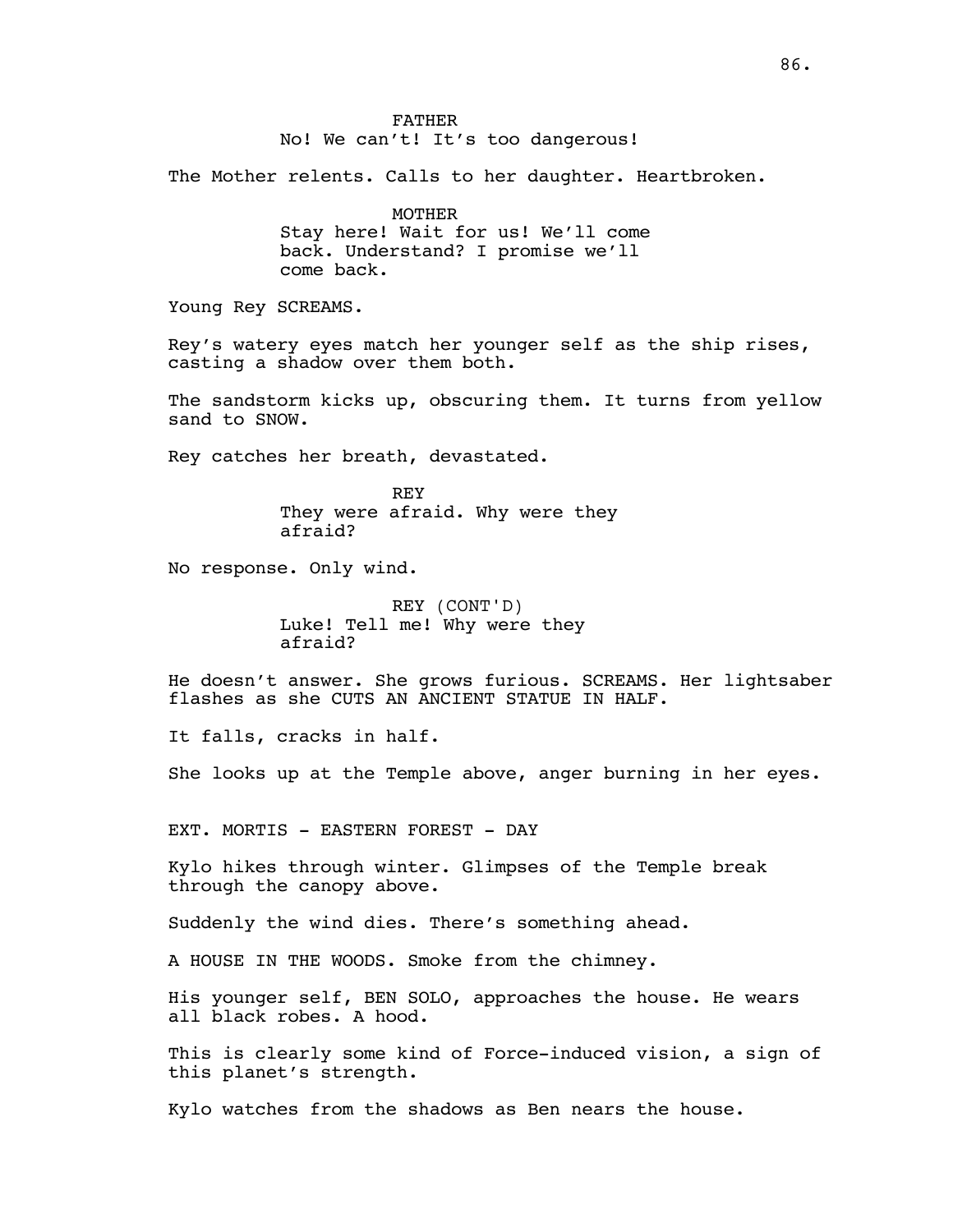HAN SOLO stands in the doorway. He looks at his son with sadness and fear.

> HAN SOLO What are you doing, Ben?

BEN That's not my name anymore.

HAN SOLO You're mother can't see you here. Not like that.

Ben pulls his hood down. He's maybe seventeen.

BEN I'm not coming back. There's a greater destiny for me.

# HAN SOLO

They're lies, son. Empty promises. You have everything you need right here.

BEN What, you? Her? My Master says I have unequaled power. Neither of you understand.

HAN SOLO Your mother understands more than anyone.

BEN She sent me away.

HAN SOLO To learn. To grow.

#### BEN

I have grown.

Kylo watches Han approach his son, strikingly similar to their confrontation on the catwalk on Starkiller Base.

> HAN SOLO Your mother loves you.

BEN She's afraid of me.

Han eyes the lightsaber in Kylo's hand.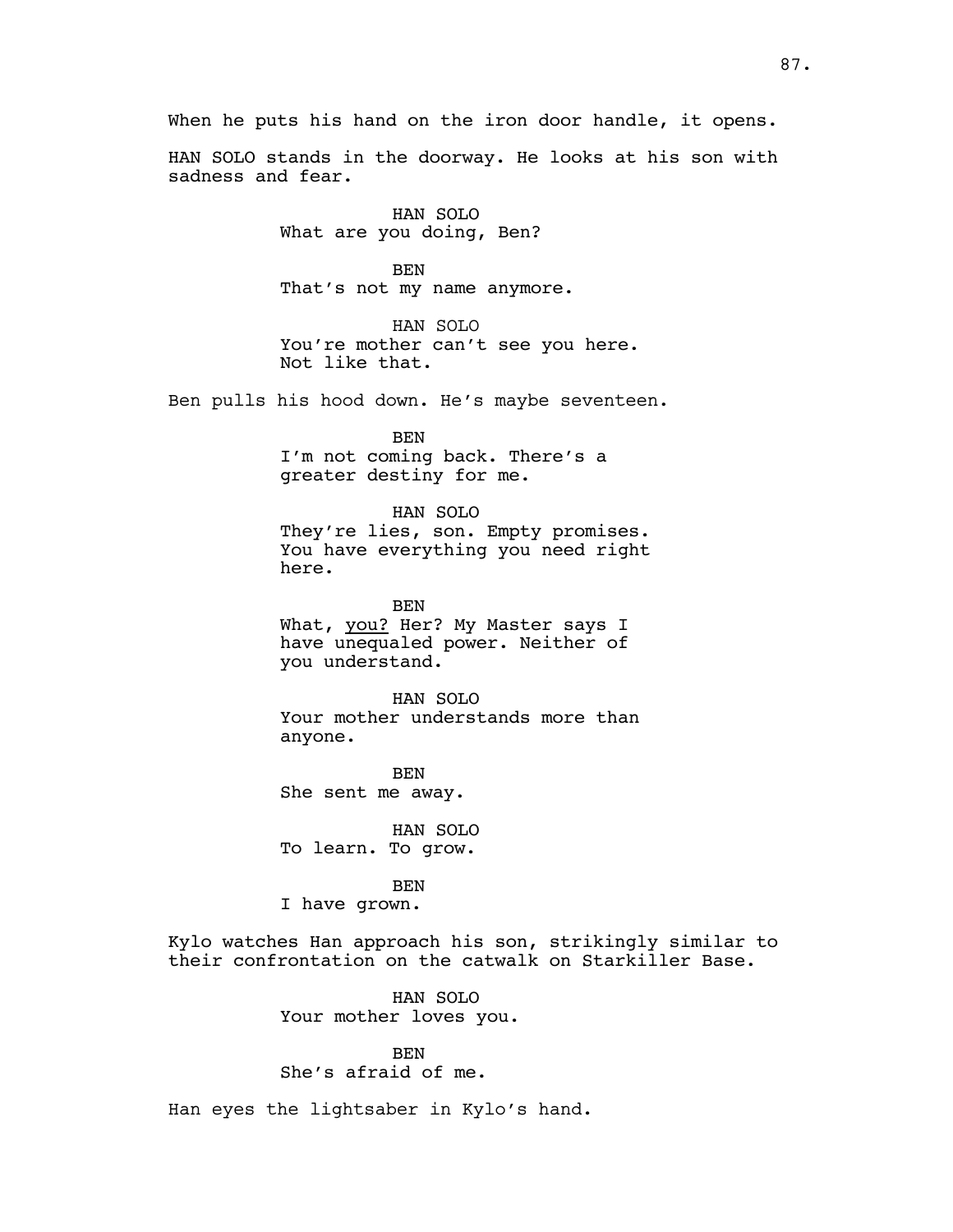Han reaches for the lightsaber.

BEN You know I can't.

ON THE STARKILLER BASE CATWALK

Kylo is back in the moments just before he killed his father.

He watches as he plunges the blade through Han Solo, his father's eyes full of love even as the life drains from him.

IN THE MORTIS EASTERN FOREST

Kylo, disturbed and shaken, alone again in the snow.

Determined, he takes his first steps up the mountain.

CUT TO:

EXT. CORUSCANT STREETS - DAWN

Empty. Silent.

R2-D2 and C-3PO emerge from a side street. Two small figures swallowed by the desolate urban landscape. R2 BEEPS.

> C-3PO I agree. This isn't the Coruscant I remember.

A shadow falls over them both.

A towering AT-MT WALKER rounds onto the boulevard. They watch it pass, dwarfed by it.

It stops--a smoking, charred FIRST ORDER TANK in its path.

C-3PO and R2-D2 look on, curious.

INT. AT-MT WALKER - COCKPIT - DAY

The AT-MT PILOTS look down at the burning tank.

AT-MT PILOT Any life forms?

AT-MT COPILOT

Nope.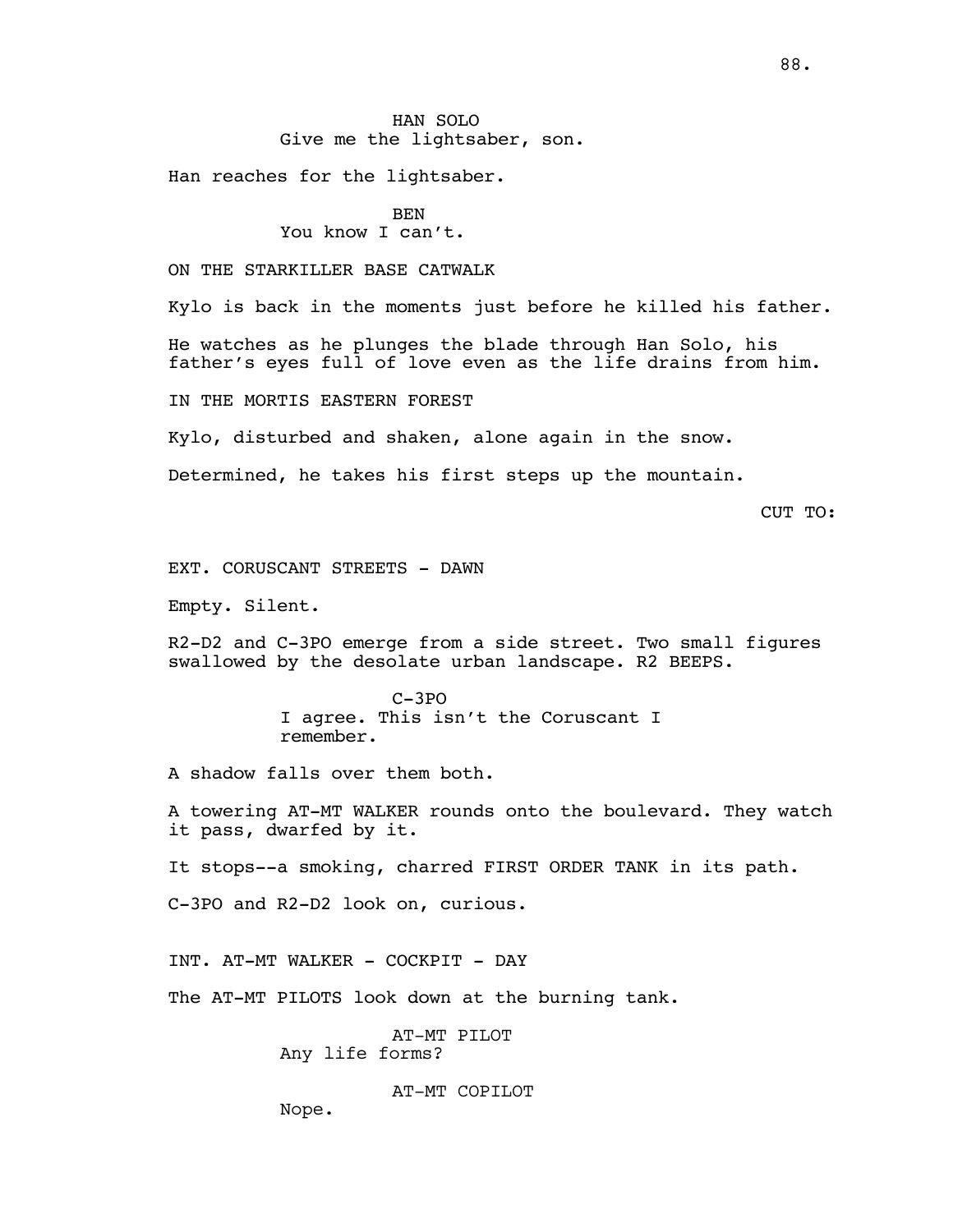# INT. ABANDONED BUILDING - SIMULTANEOUS

Finn and a hundred PEOPLE'S RESISTANCE FIGHTERS hunker down inside this empty building. The AT-MT's head is positioned just below them outside.

FINN

Now.

Floor-mounted GRAPPLING GUNS fire hooks that STICK into the opposite building, creating several ziplines over the AT-MT.

Finn clips on a carabiner...

EXT. CORUSCANT STREETS - DAY

Twenty Resistance fighters SWING ONTO THE AT-MT LIKE PIRATES BOARDING A SHIP.

Finn drops onto the top of the AT-MT's body. Dozens more land beside him. They run along its back to the head.

A Resistance Fighter cuts through the hatch with a vibrasaw. Finn tosses a shock detonator inside.

FINN

Clear!

An electric FLASH within. The Pilots slump over the controls.

Finn drops in, pushes the Pilots aside, takes the helm.

A familiar alien, SIX-EYES, takes the co-pilot seat.

FINN (CONT'D)

Load up!

The side panels of the Walker slide open, allowing the Resistance fighters to rappel into the cavity.

More armed citizens pour out of the alleys to escort the steel beast as it WALKS DOWN THE BOULEVARD, knocking aside the flipped tank as it passes.

A pair of TIE CHOPPERS zip around the corner and square off against the AT-MT.

The Walker BLASTS THEM OUT OF THE SKY.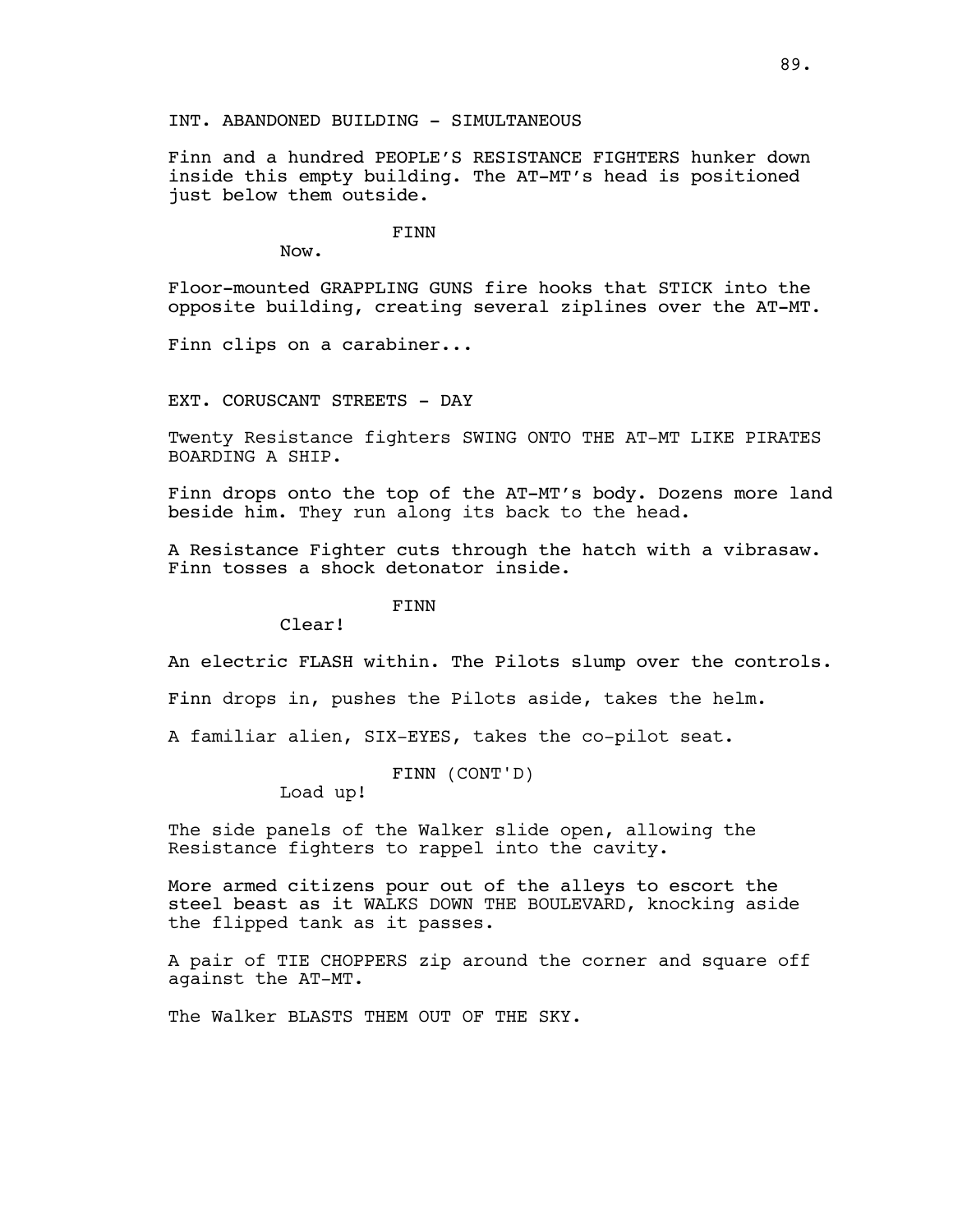INT. CAPITOL - INQUISITION CHAMBER HALLWAY - NIGHT

Hux paces. In the next room, Rose SCREAMS IN PAIN between electric jabs and shocks.

> COMMANDER SELLIK Chancellor. There's been an insurrection. Word has spread to other districts.

CHANCELLOR HUX Decimate them.

COMMANDER SELLIK Sir...the leader is a former FN unit. He was aided by a regiment of our own.

Hux twitches.

CHANCELLOR HUX Impossible.

COMMANDER SELLIK We're dispatching additional units to address the revolt.

CHANCELLOR HUX NO. No. Recall the FN units from active duty.

COMMANDER SELLIK

Sir?

CHANCELLOR HUX If there is a flaw in their programming, we must correct it. Deploy more Brutetroopers.

COMMANDER SELLIK Those mercenaries are undisciplined. And expensive.

CHANCELLOR HUX Perhaps money is all that inspires loyalty anymore. Do it.

INT. CAPITOL - INTERROGATION CHAMBER - DAY

Rose's eyes are sunken, clothes ripped, blood peeking through the torn fabric. She hears COMMOTION, the barking of orders.

Two Officers enter, in a hurry.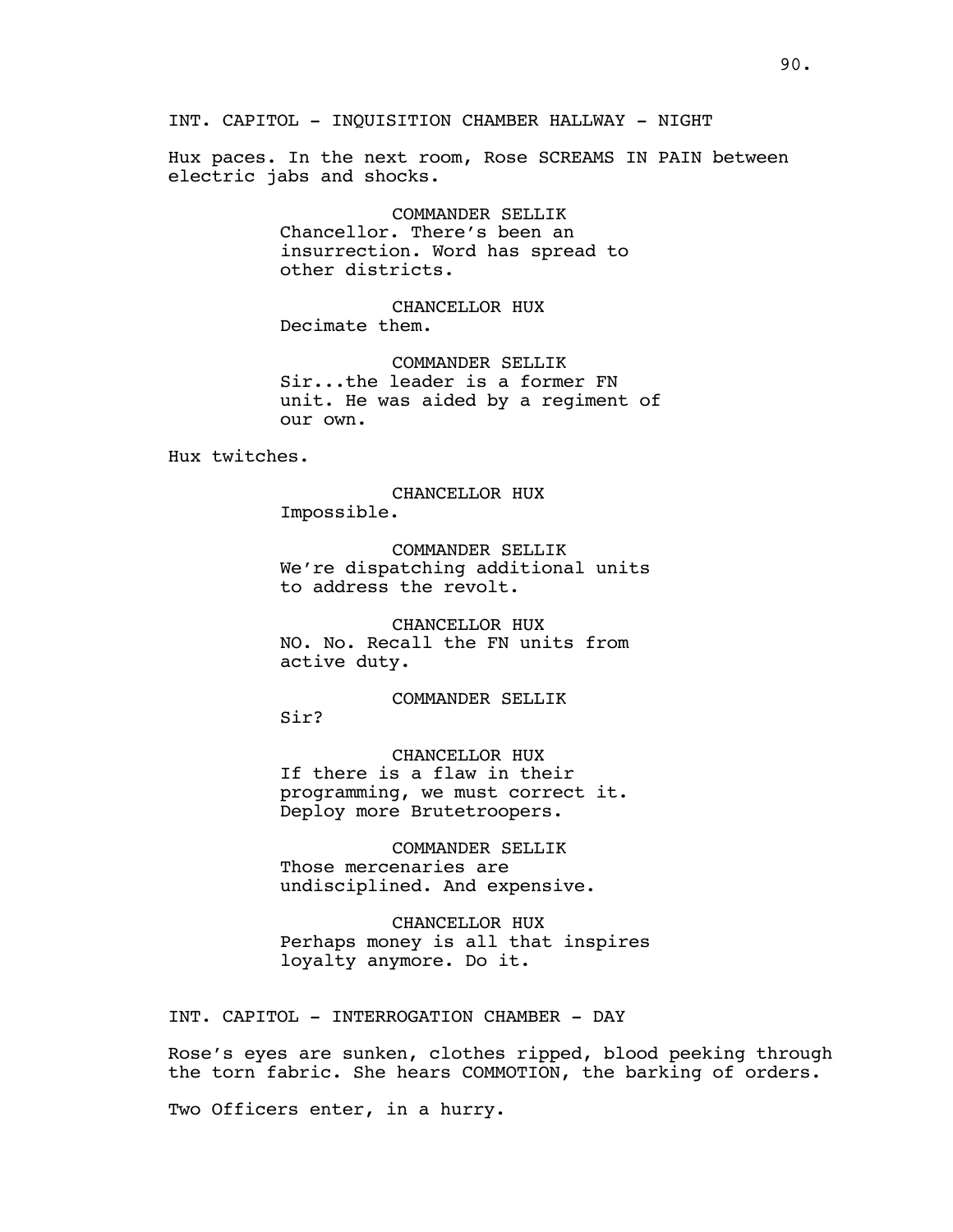FIRST ORDER OFFICERS Transfer to cell block 6. They want her in maxiumum security.

One officer releases her from the rack. She slumps forward, dead weight. They drag her toward the door.

As they move, Rose opens her eyes, eyeing the electric taser on the Officer's hilt.

When they reach the door she HITS THE LIGHTS.

She grabs the taser, shocks them both. Clamps both their wrists to the iron shackles.

> ROSE So long, boys.

Rose shuts the door behind her, leaving the two unconscious Officers in here alone.

EXT. IMPERIAL BOULEVARD - DAY

The AT-MT turns the corner onto Imperial Boulevard.

Inside, Finn stokes revolt via loudspeaker.

FINN (into comm) We will no longer live in silence! Gather your weapons! Rise up! Strike back!

Finn squints out the window at a GOLD DROID wandering among the cheering revolutionaries, unsure how he got here.

FINN (CONT'D)

Threepio?

Finn climbs out of the AT-MT hatch for a better look.

Suddenly he's YANKED UPWARDS. A BRUTEROOPER lifts him out of the hatch and THROWS HIM ONTO THE BACK OF THE WALKER.

Finn is locked in a FISTFIGHT on the back of a moving Walker, 50 feet off the ground.

Finn takes BRUTAL HITS from the Brutetrooper's steel gloves- it's like fighting a medieval knight with his bare hands.

A powerful TACKLE and they BOTH ROLL OFF THE EDGE OF THE MOVING WALKER...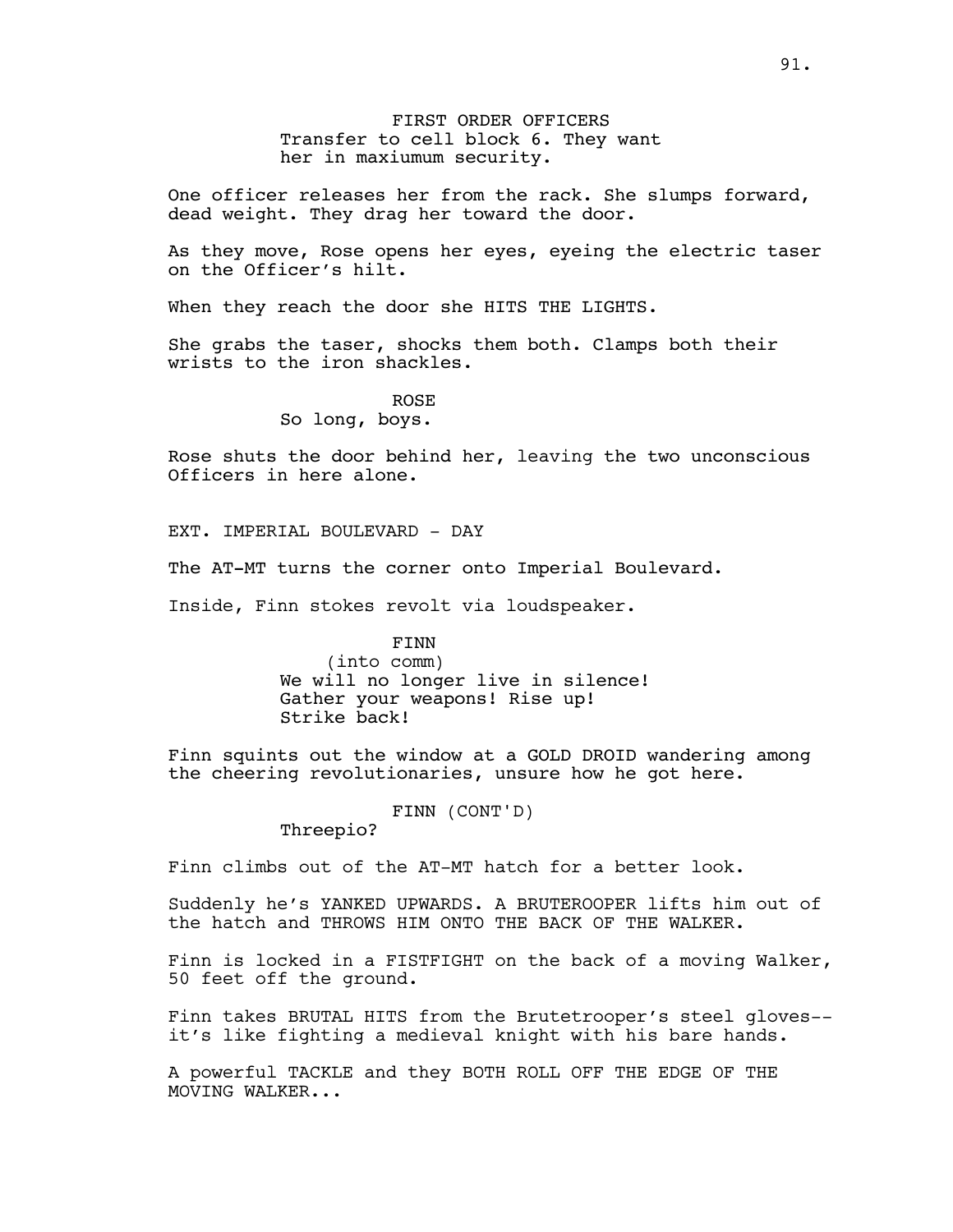...SLAM! They land on the Brutetrooper's back. He KEEPS FIGHTING, unharmed.

Finn spots the Walker's foot coming down on them, they ROLL AWAY just as it lands.

The Brutetrooper grabs a fallen blaster, puts a heavy foot on his chest, aims for Finn's heart.

#### BRUTETROOPER Last words, FN-2187?

Suddenly laser fire TAKES HIM OUT.

Finn looks up...at a UNIT OF STORMTROOPERS.

The leader takes off his helmet, extends his hand.

It's RK-514.

He lifts Finn to his feet. Hands him a blaster.

RK-514

Rafe.

FINN

I like it.

The other Stormtroopers take off their helmets and throw them aside. Diverse faces with a new purpose.

Freedom.

INT. ECLIPSE DESTROYER BRIDGE - SPACE

Connix escorts Leia to a terminal.

CONNIX The message is from an First Order transmitter. Finn is alive. He has an army ready to storm the Capitol. They need reinforcements.

LEIA All we have is what's on this ship. You can't win a war with a hundred pilots.

POE

Plus one.

Chewbacca GROWLS.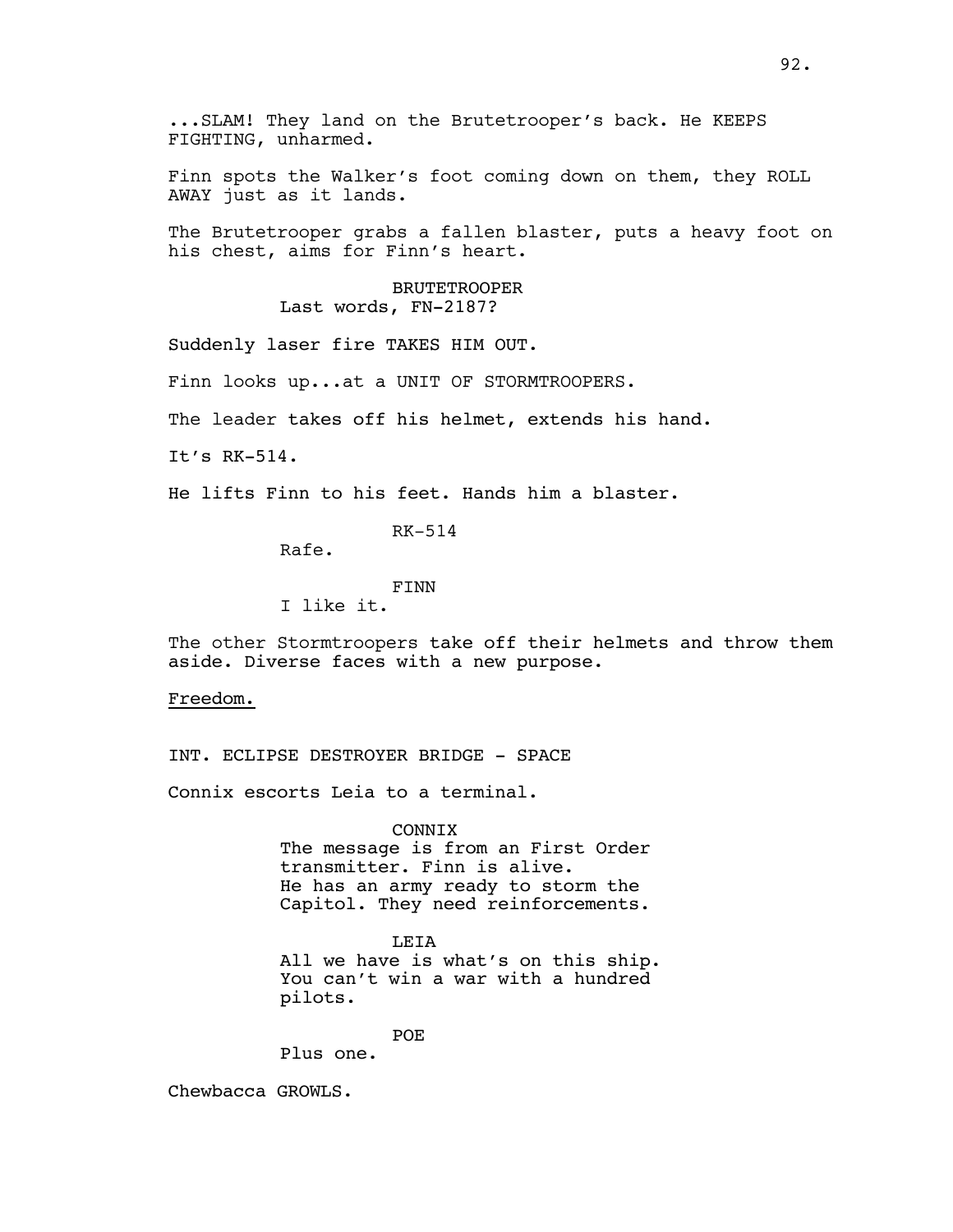POE (CONT'D) Sorry, plus two. BB-8 beeps. POE (CONT'D) Okay, I get it. Leia's face falls from relief to dread. LEIA Where's Rey? POE She went on alone. Her choice, not mine. What about the others? LEIA We lost contact with Rose. (BB-8 beeps sadly) Finn is alive. He says he has an army on the ground. POE Then we put our pilots in the sky and back him up. (off her look) What? This is what we've been waiting for. If we take the Capitol, we can destroy that jammer and call the galaxy to war. LEIA They'll kill millions. I've seen it. It's too reckless. POE Resistance is reckless! Passion is the greatest weapon we have! Poe appeals to Leia. Their history together laid bare. POE (CONT'D)

The Rebels fought the Empire and won. You showed us it could be done. But that was your war. This one's ours. Let us fight it.

Leia looks out at the Resistance Fleet. Young. Ready.

LEIA Set a course for Coruscant. Ready all weapons and attack ships. This is a full assault.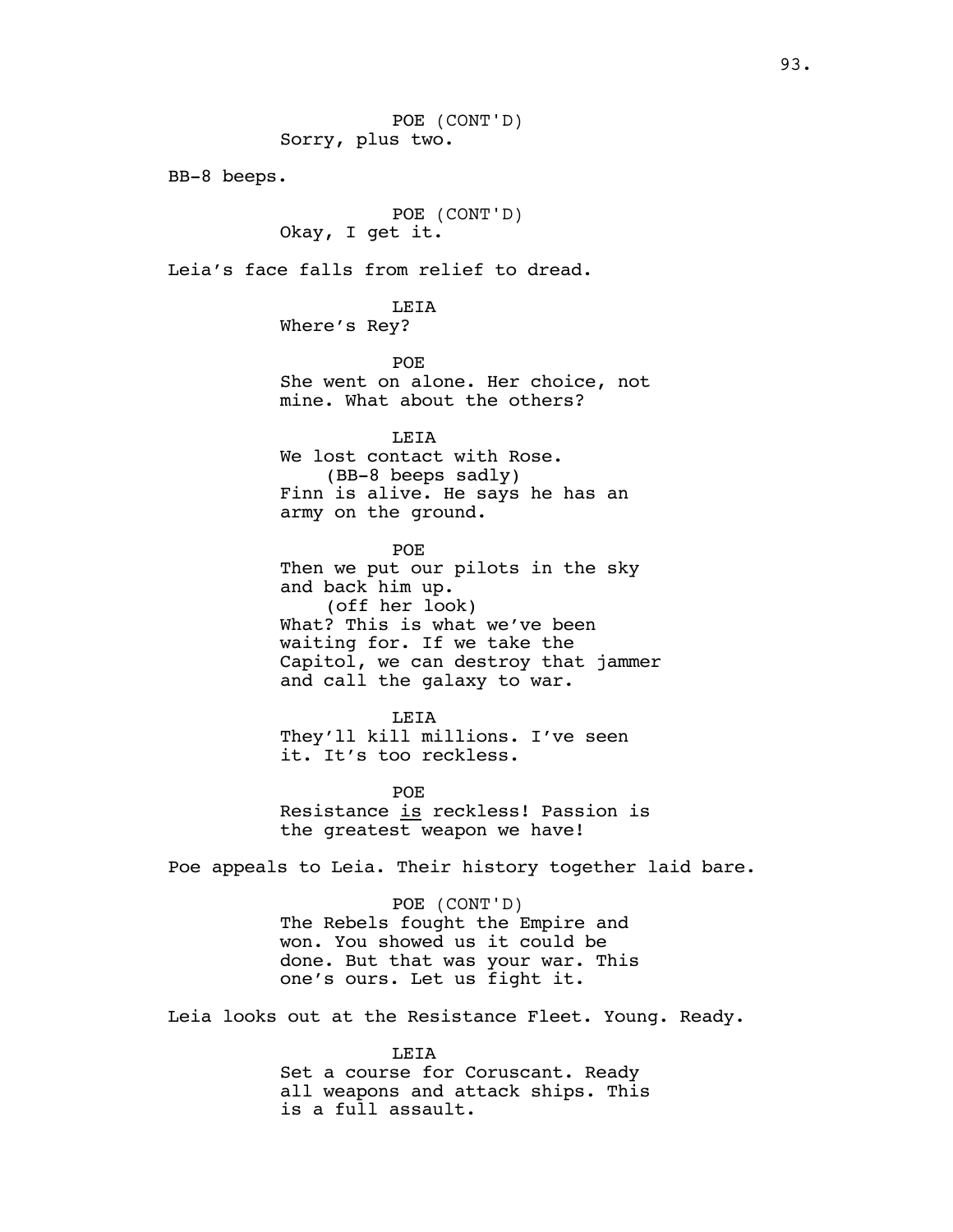Resistance Soldiers load into transports. Pilots lower their droids into place.

URBAN ASSAULT VEHICLES roll into the open cargo holds of massive heavy transports.

EXT. ECLIPSE DESTROYER - SPACE

The Eclipse tacks toward a distant point. The hyperdrive FIRES, rocketing the massive craft deep into space.

CUT TO:

EXT. TEMPLE OF MORTIS - DAY

Kylo Ren ascends the steps to a sealed stone door.

The Temple is cut into the mountaintop. Uninterpretable carvings, runes and statues allude to civilization and knowledge long lost.

He reaches out. The door bends to his will and OPENS. A millennium of dust spills from its cracks.

But he does not enter. He knows he's not alone.

KYLO I knew you'd come.

Kylo turns to face REY.

His mask surprises her. She's only seen the projection of his ideal self in their connections. Not this.

> KYLO (CONT'D) The Force is strong in this place. Can you feel it?

A low RUMBLE. She's digging into his mind.

REY You're in pain. Beneath that mask.

KYLO Get out of my head. You won't like what you find.

He FORCE-PUSHES HER BACK. Her feet slide back a few inches, but she withstands it, steadfast.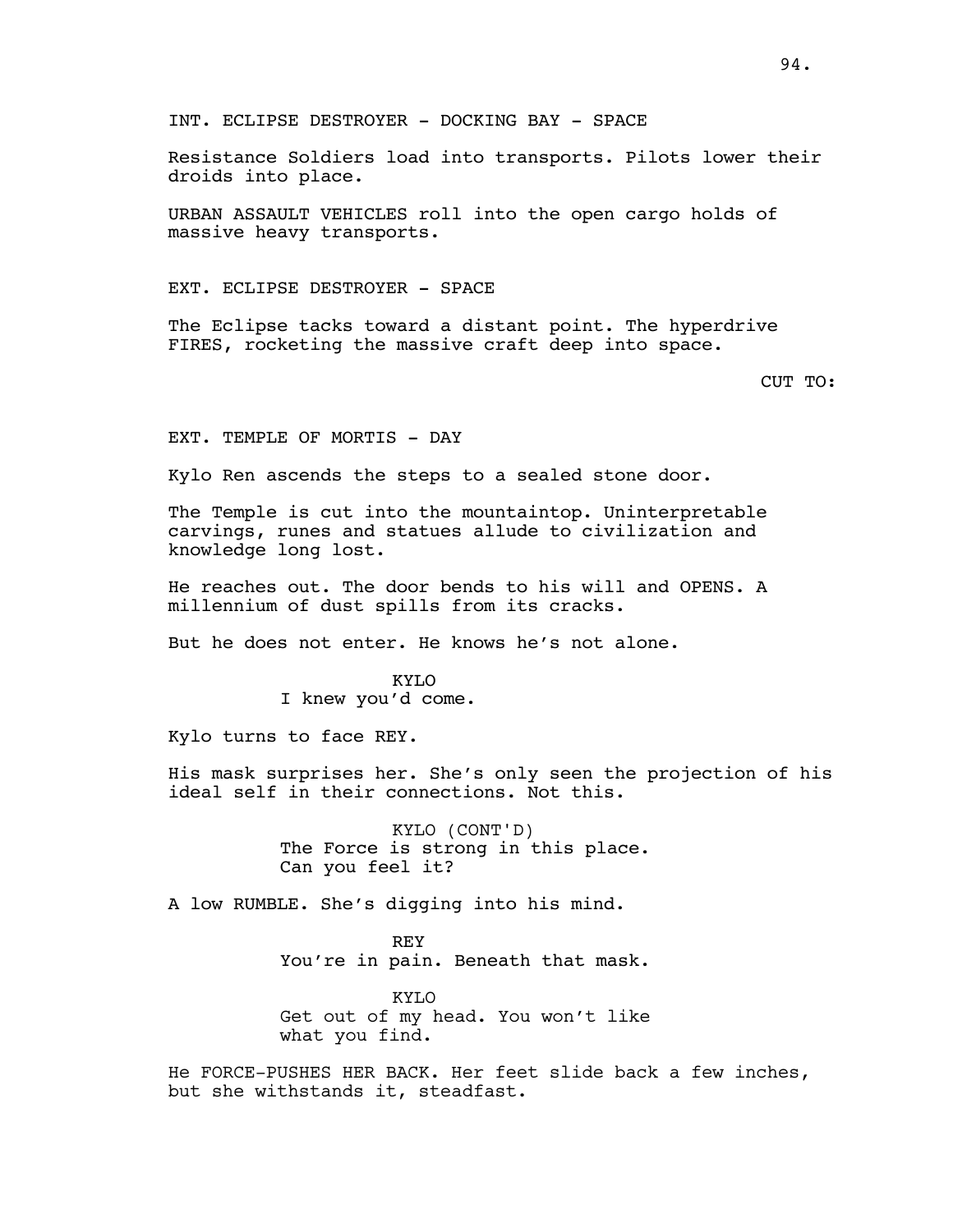KYLO (CONT'D) I'm stronger than Anakin Skywalker. Stronger than his son.

REY But you're still afraid.

KYLO Of what? You?

REY Of what you've become. The Dark Side has left you empty. Alone.

KYLO I don't have to be alone. With the power of this place, we could rule the galaxy as the Ancients did. The Dark Side and the Light.

REY You still think I'd join you. After what you did to my family?

Kylo falters a bit.

REY (CONT'D) We're you going to tell me here? Weaken me with the truth? I know what you did. Deep down, I've always known.

She circles him like a lion.

REY (CONT'D) My parents didn't sell me for drinking money. They were hiding me from you.

KYLO So you remember.

FLASH TO

The Knights of Ren in the rain--the image from Rey's Force vision when she first touched the lightsaber.

A distant child SCREAMS.

KYLO (CONT'D) Snoke made his orders clear. Find anyone who could destroy him. It didn't take us long to find you.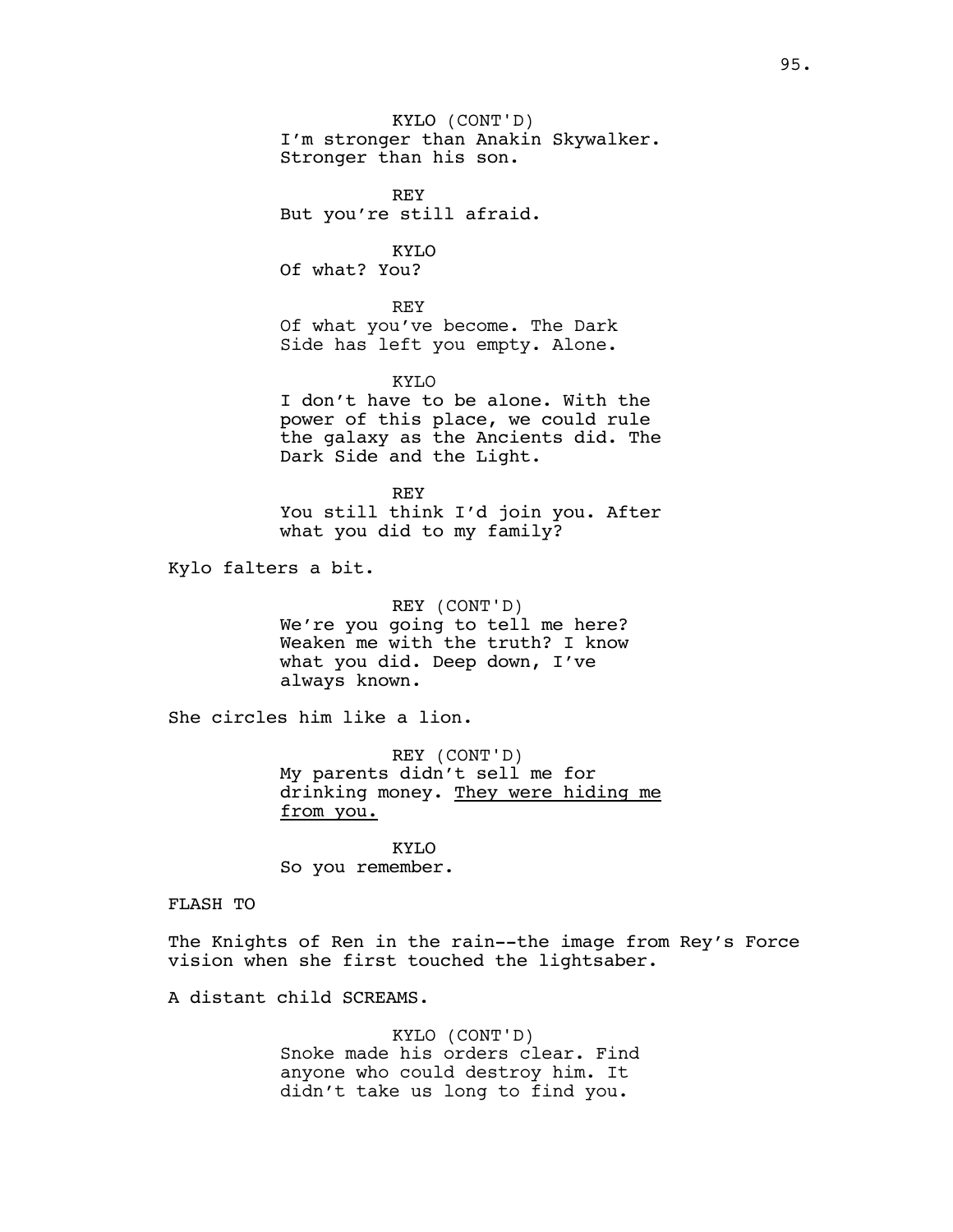REY You killed my parents.

KYLO You blame me for your life on Jakku. You should thank me for it. You were safe.

REY Say it! Did you kill them?

KYLO

I did.

A blast of powerful energy EXPLODES AROUND HER, clearing the temple mount of loose rocks.

> REY You murdered Han Solo...

KYLO I'm not here for you, Rey.

REY Millions of people...

KYLO All I want is behind that door.

Rey IGNITES HER DUAL-LIGHTSABER.

**REY** Then you'll have to kill me.

Kylo lights his own saber.

KYLO

I know.

Kylo ATTACKS. They CLASH on the steps of the Temple. Both far more powerful than the last time they met.

One of these two will not survive.

CUT TO:

EXT. CORUSCANT - SPACE

The Eclipse appears from lightspeed. The city glows beneath.

First Order SENTINEL SHIPS protect the Capitol from space.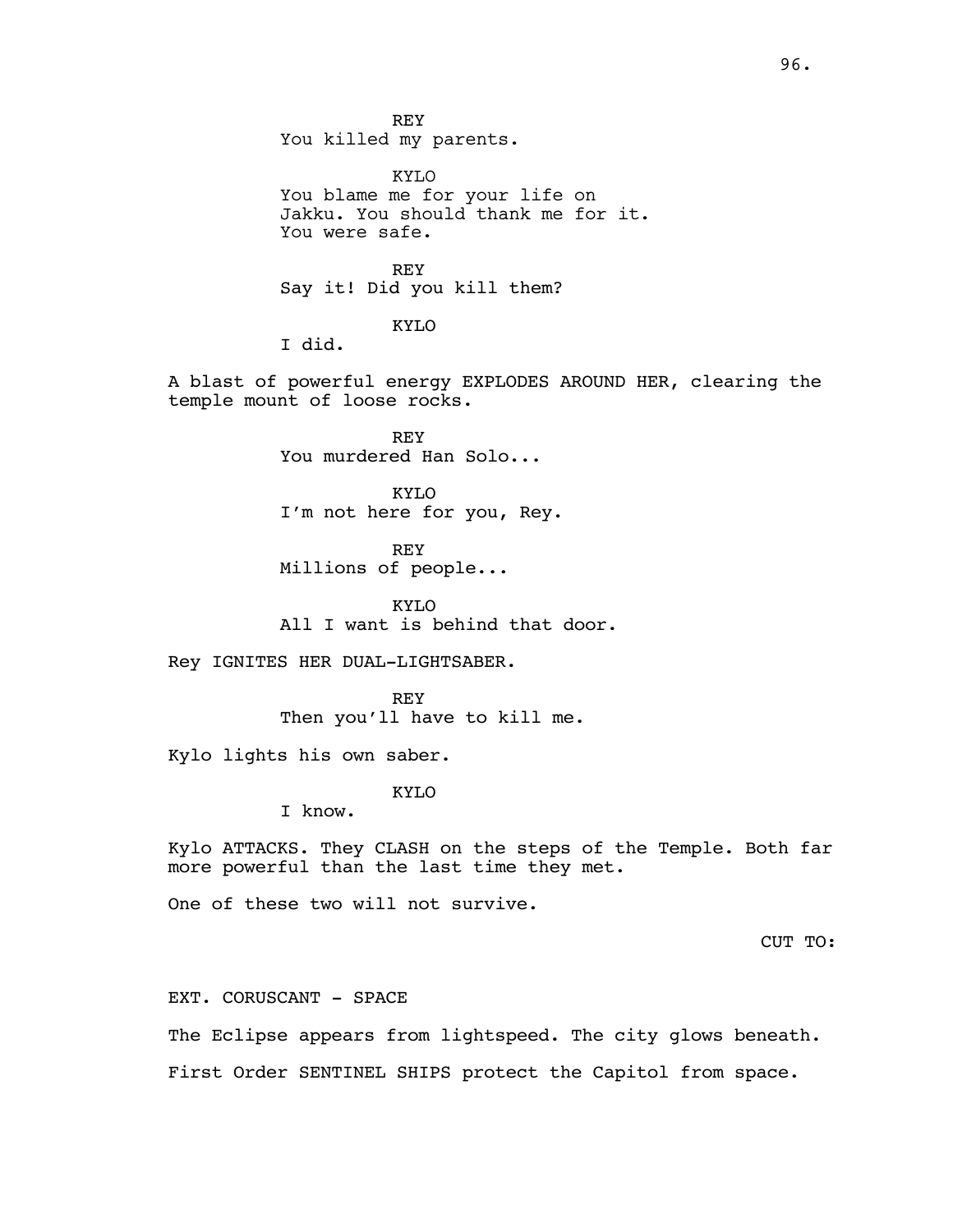INT. ECLIPSE DESTROYER - BRIDGE - SPACE

Leia spins around in the chair once occupied by Ackbar.

LEIA Send the fleet to planetfall. Surprise is the only advantage we have.

INT. ECLIPSE DESTROYER - DOCKING BAY - SPACE

X-WINGS and RAZORCRAFT FIGHTERS speed out of the bay, followed by troop transports and cargo dropships.

Poe races toward the Falcon. Chewie and BB-8 follow.

**POE** No! We don't have enough pilots. Get out there and do some damage.

## CHEWBACCA

BRAAAGGGGH!

POE I don't know, pick one!

Chewie looks around, spots an ORANGE X-WING. Cocks his head.

INT. FIRST ORDER CAPITOL - COMMAND DECK - DAY

Hux enters the command deck overlooking the Boulevard. Smoke rises between the buildings.

> COMMANDER SELLIK Chancellor, we've detected a ship in orbit. One of ours but with unrecognized signature codes.

CHANCELLOR HUX It's the stolen Eclipse. Summon all Destroyers to the Capitol. We can end this uprising and eliminate the Resistance in one triumphant day.

EXT. ECLIPSE DESTROYER - SPACE

The Millennium Falcon rockets out of the bay and joins the Resistance attack fleet. The Sentinels unleash hell, assisted by a squadron of TIE HUNTERS launching from within.

Poe is inundated with blasts from the larger ships. A trio of Hunters bear down on the Falcon...then EXPLODE IN SUCCESSION.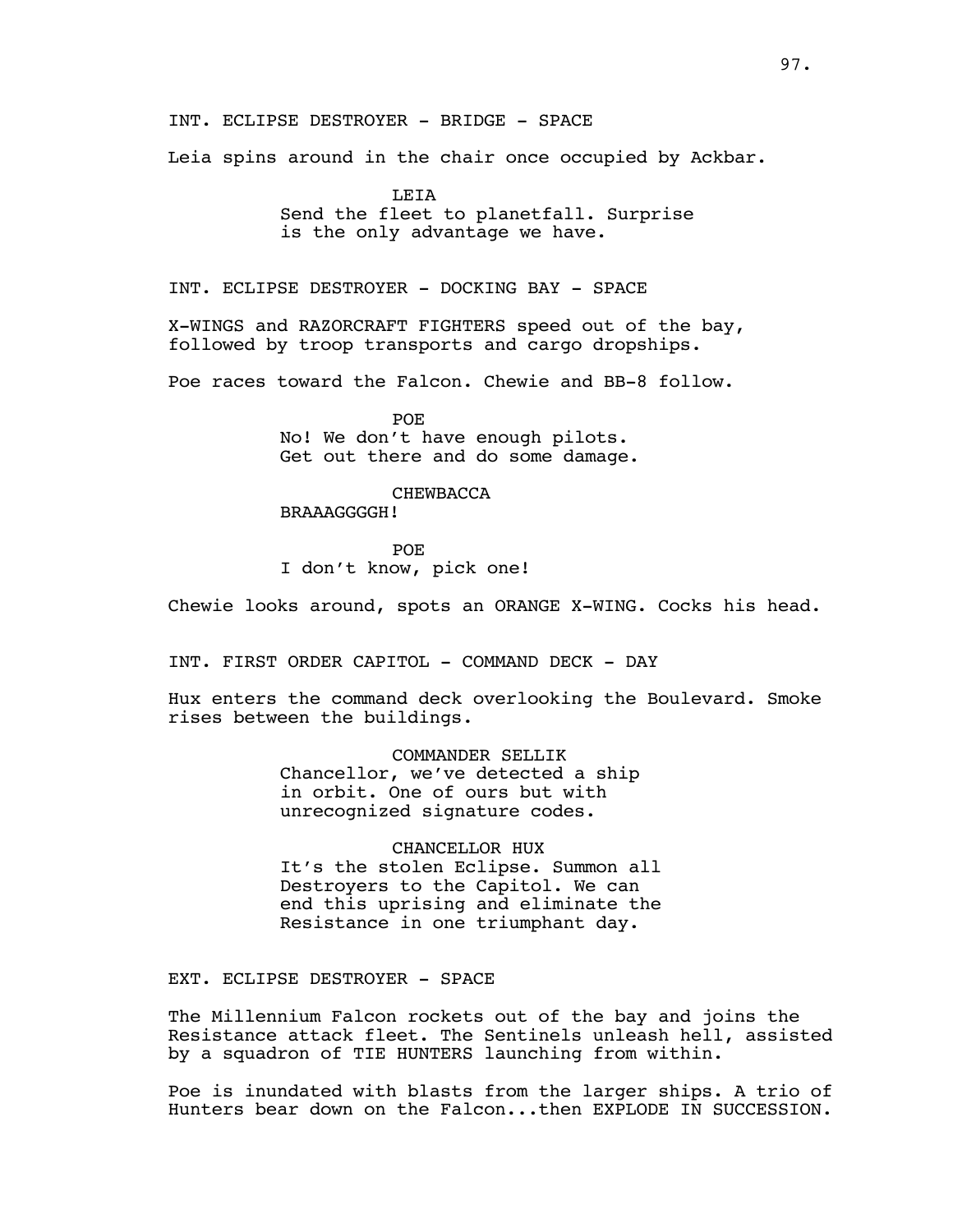CHEWBACCA'S X-WING zips overhead, eliminating the enemy ships with precise, focused shots.

INT. CHEWBACCA'S X-WING - COCKPIT

Chewie wears no helmet.

## CHEWBACCA BRAAAAGGGGHH!!!!!

BB-8 CHIRPS from the droid socket.

INT. FALCON - COCKPIT

Poe raises his eyebrows, impressed.

POE That's one hell of a pilot.

EXT. ABOVE CORUSCANT - SPACE

The Eclipse unloads a SUPERLASER on the Sentinels.

They EXPLODE as our attack fighters and transports descend through the billowing fire to planetfall.

EXT. CORUSCANT - IMPERIAL BOULEVARD - DAY

WHOMP! The AT-MT Walker's foot stomps down the boulevard toward the First Order Capitol.

The new Resistance army moves with it. Thousands now. Some with blasters, others with nothing but clubs and passion.

Finn marches out front with Rafe and his Rebel Troopers.

Dade rides out of the top hatch of the head of the AT-MT, speaking through the booming broadcast speaker.

> DADE Rise up! Join the fight!

Small bands of REVOLUTIONARIES appear from side alleys. A trickle building to a stream, building to a river...

But a distant sound silences them. LOCKSTEPPED BOOTS.

A THOUSAND RIOT-SUPPRESSING MANDALORIAN BRUTETROOPERS. Bulky armored mercenaries with heavy shields and arm cannons.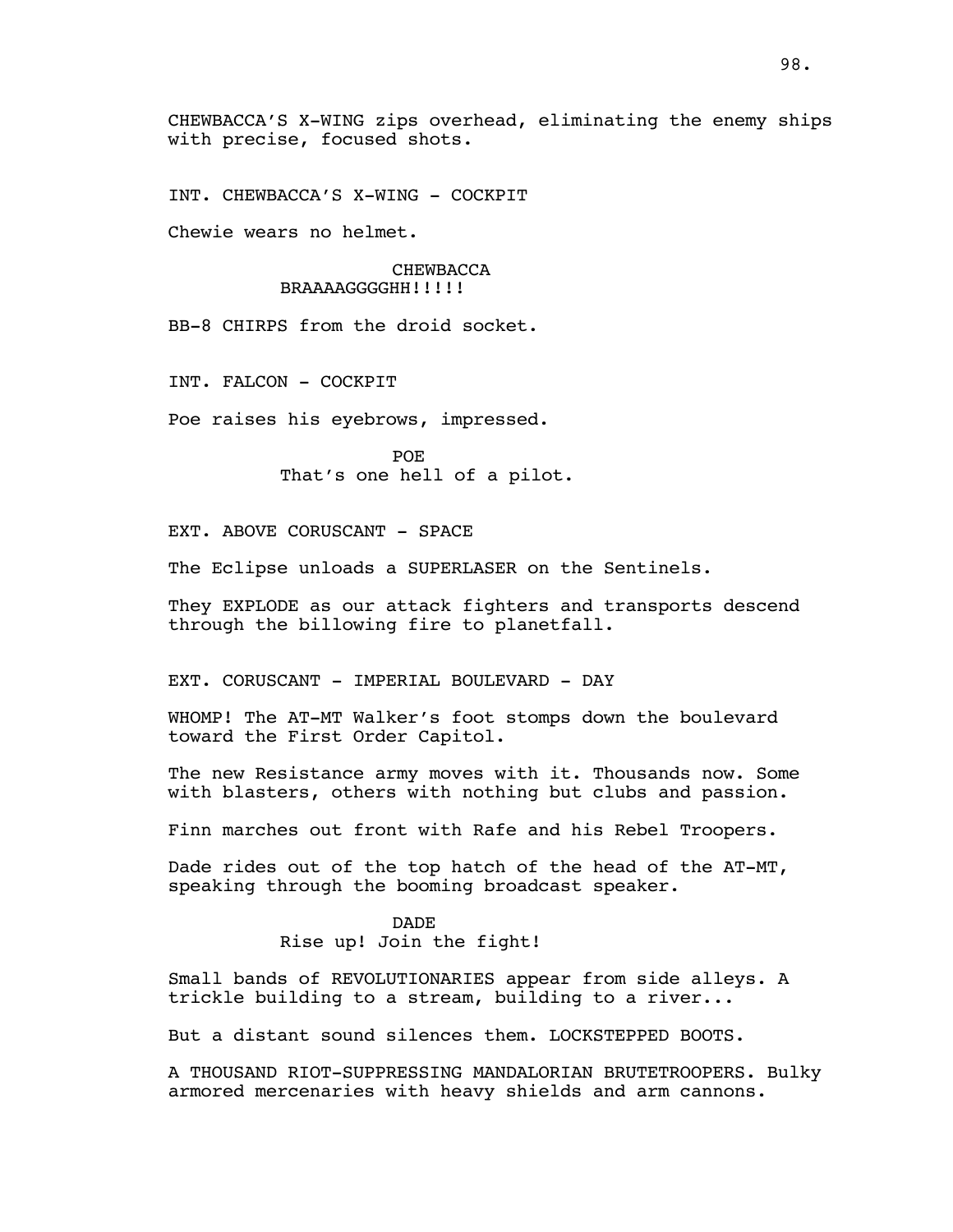Sun cuts through the fog, revealing the extent of the Capitol's defenses: ADVANCED TANKS and WALKERS. New designs we've never seen.

Finn holds the line at the sight of the oncoming forces.

FINN Stand your ground!

Finn and the Stormtroopers are HIT WITH FIRE FROM ALL SIDES.

ON R2-D2 AND C-3PO

Walking through lasers.

A First Order Astromech Droid, R8-O8, rolls to a scomp terminal on the side of a flipped tank and plugs in.

R2 BEEPS urgently.

C-3PO He's sending a distress signal! Stop him!

Nobody's listening to C-3PO. R2 beeps furiously.

C-3PO (CONT'D) Me? I'm not programmed for violence, R2.

BEEEEEP! C-3PO steels himself, hustles through laser fire and rips open the back panel of R8-O8.

> C-3PO (CONT'D) I do apologize for this.

He reaches into the droid's innards and PULLS circuits out. R8-08 BEEPS in distress, adding to C-3PO's horror.

> C-3PO (CONT'D) Please go quietly.

One last YANK and R8-08 sparks out. Tips, hits the ground.

R2 quickly plugs into the vacated scomp link. Sends his own command. The belly Rail Gun stops, spins, resets and FIRES ON THE BRUTETROOPERS.

Finn climbs up onto the flipped tank, past C-3PO who frets over the inanimate shell of R8-O8.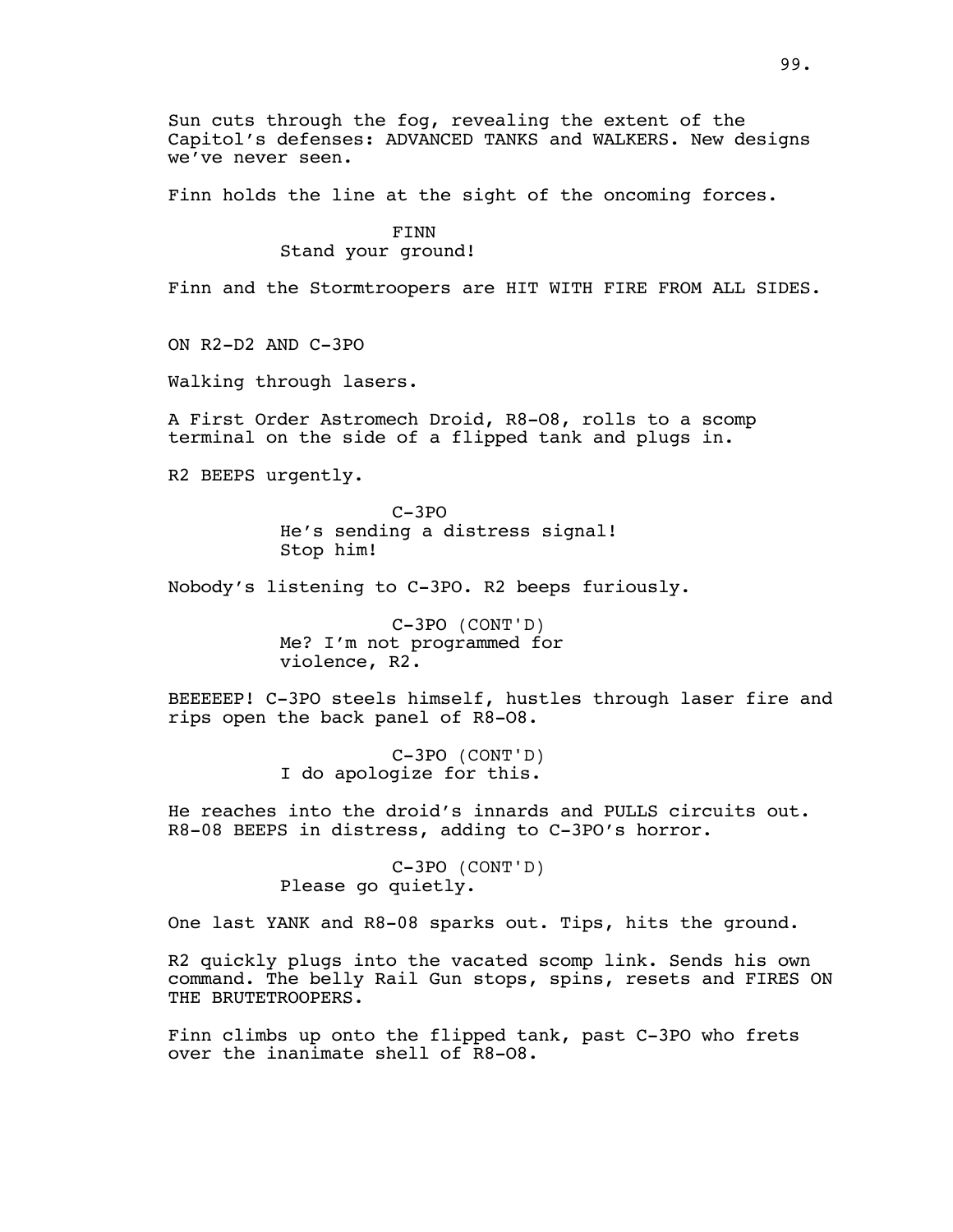Shadows glide over the long boulevard.

A squadron of TIE BOMBERS CRATER the boulevard ahead of them. Geysers of concrete spew upward. They're about to be decimated...

...when a fleet of X-Wings and B-Wings dive from the sky.

The Resistance ships FLY THROUGH THE TRENCH OF BUILDINGS and hammer the Bombers, spinning them into explosive collisions.

Finn, Rafe and the Stormtroopers CHEER THE SKIES.

Resistance transports land on the boulevard behind them.

Stolen First Order AT-ATs, AT-STs, and ATTACK SPEEDERS emerge from the cargo doors. They are heavily modded, painted with revolutionary colors, eyes and teeth.

Resistance Troops pour out of landing transports.

FINN You feel that?

Finn swells with hope.

FINN (CONT'D) We are the Resistance! All of us!

CUT TO:

EXT. TEMPLE OF MORTIS - NIGHT

Rain pounds the grey stone, lit by flashes of blue and red.

Lightsabers CLASH as Rey and Kylo fight mercilessly on the steps of the Temple. Ancient statues crumble--Rey stops them in midair, pushing them back.

KYLO

I could have been your teacher.

Rey loses ground. Doubts herself. Stumbles.

KYLO (CONT'D) I could have ended your pain.

Rey SLICES KYLO'S MASK, shearing the bottom right half clean off, revealing the flesh beneath.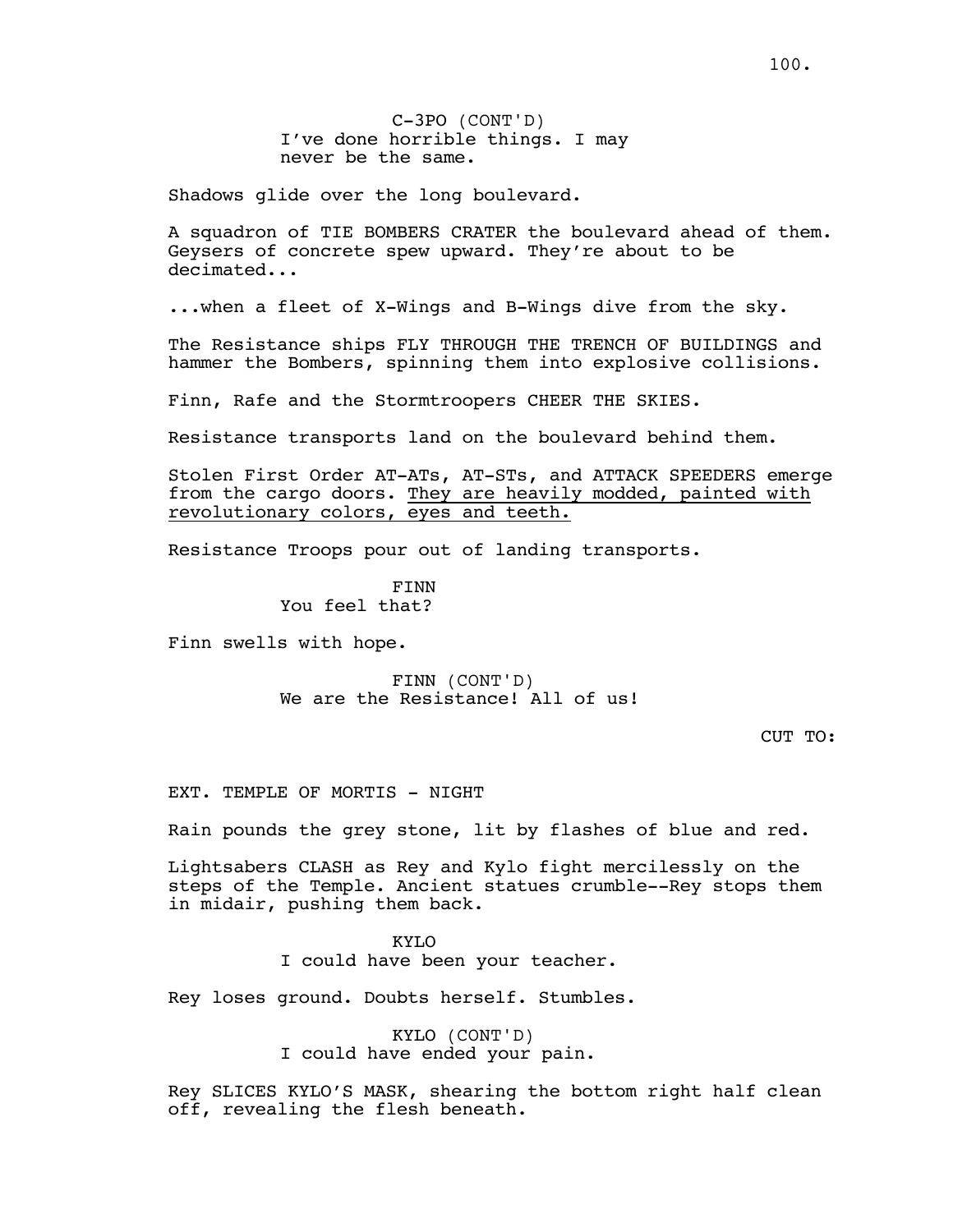He REMOVES IT. Eye to eye now. She parries and ATTACKS.

KYLO (CONT'D) You're weakening.

Kylo allows Rey's barrage to hammer him, taking careful, controlled counter strikes through her wild assaults.

> KYLO (CONT'D) The last glimmer of a dying light.

Kylo STRIKES--a wicked blow across her face that instantly cauterizes a scar from her left cheek to her forehead.

Rey's lightsaber drops to the stone.

She falls to her knees and SCREAMS, CLUTCHING HER EYES.

When she opens them, the world is an abstract blur of light.

She's BLINDED.

Kylo stands over her, lightsaber pointed to her heart.

Rey looks up. CRYING BLOOD.

Rey falls backwards down the stone steps. Motionless.

KYLO (CONT'D) Goodbye, scavenger.

Kylo enters the Temple of Mortis, leaving Rey blind and bleeding on the steps.

# CUT TO:

EXT. ABOVE CORUSCANT - SPACE

The Falcon buzzes the surface of the Eclipse, picking off attackers. Chewbacca's X-Wing flies right with it.

WHOOMMMM. A FINALIZER STAR DESTROYER arrives from hyperspace.

It FIRES ON THE ECLIPSE, hitting the deflector shields.

INT. ECLIPSE DESTROYER - BRIDGE

Leia swivels in her chair, conducting the revolution.

LEIA Engage starboard cannons!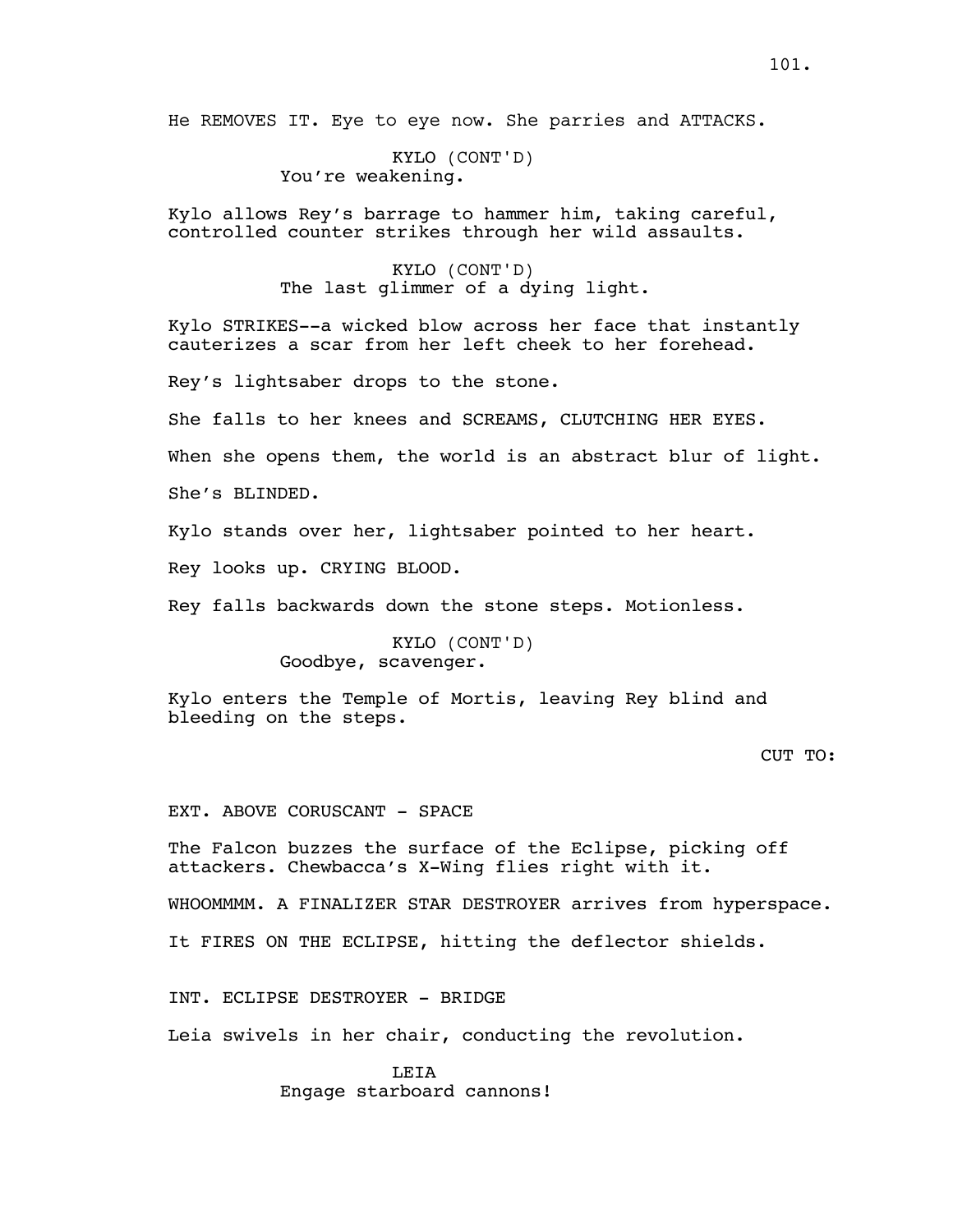Gun ports on the side of the Eclipse open, pushing out twenty massive ION CANNONS like a pirate ship. They fire in unison.

The Finalizer stutters from the barrage and EXPLODES.

INT. ECLIPSE DESTROYER - BRIDGE

Leia clenches her fist amidst cheers of victory.

WHOOMMM WHOOMMM WHOOMMMM. Ten more Destroyers arrive at once. An armada of sizes and classes.

Her confidence drains.

#### LEIA

Come about!

The Eclipse TURNS ON ITS AXIS and UNLEASHES HELL. The lasers light up the dark like Christmas.

The First Order Destroyers fire back, faster and more propulsive than we're used to--their relative scale to the Eclipse lets us feel their SPEED for the first time.

EXT. CORUSCANT - AIR BATTLE - DAY

The Resistance ships weave and glide between buildings, firing on TIE Hunters at window-level of the profiteers who financed this conflict.

A tight squadron reaches the Capitol itself. Their leader, ELLO ASTY, sends a pair of HOMING MISSILES into the structure. They HIT BIG.

ION CANNONS on motorized swivels rise up from the structure's roof, blasting ships out of the sky with deadly precision.

INT. FIRST ORDER CAPITOL - WAR ROOM - NIGHT

Chancellor Hux watches a HOLOGRAPHIC REPRESENTATION OF THE AIR BATTLE.

> CHANCELLOR HUX How is this not over?

COMMANDER SELLIK It's the stolen Dreadnaught, sir. Our fleet isn't equipped to engage a ship of that magnitude--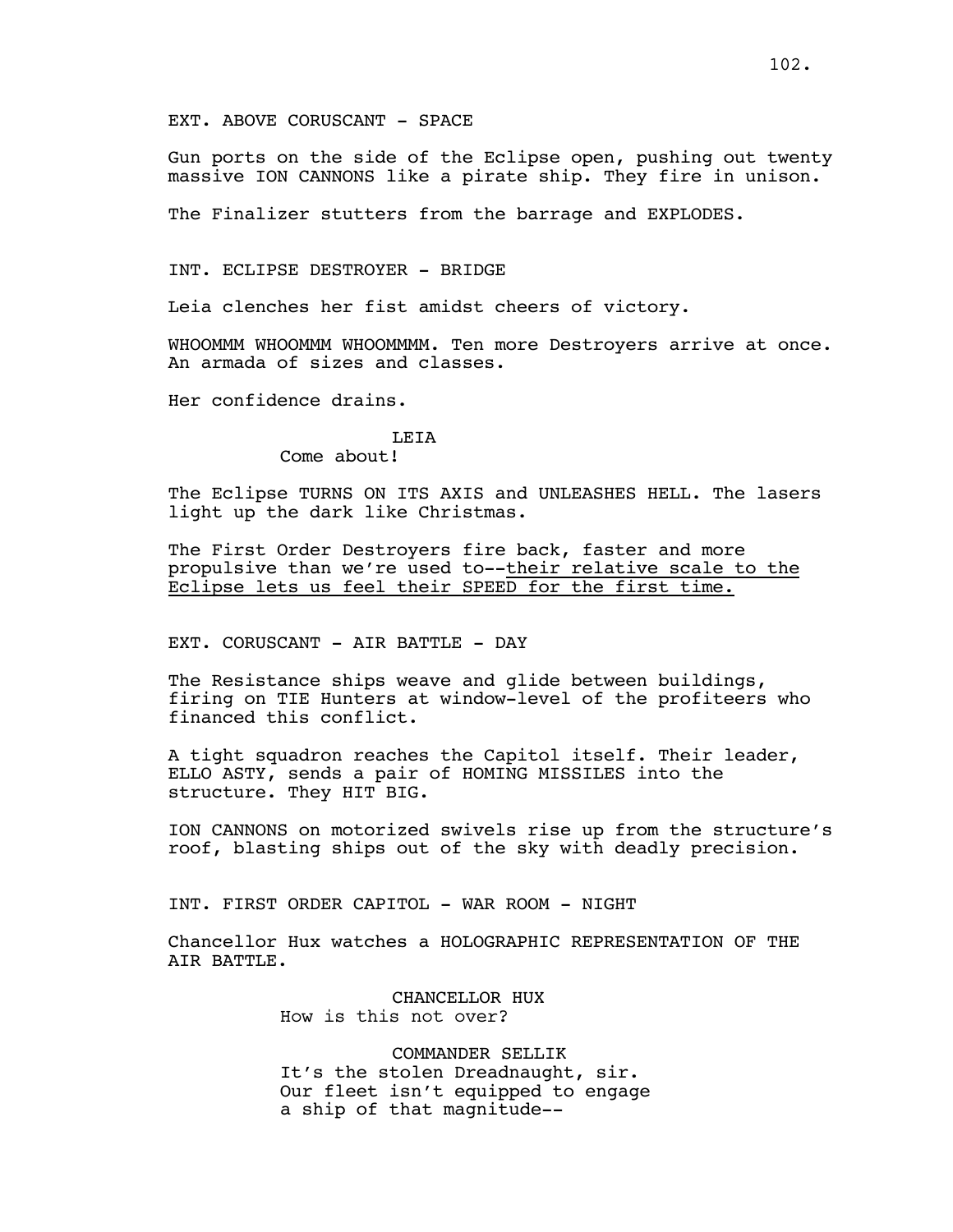BOOM. An explosion ROCKS THE CAPITOL, flickering the lights.

INT. FIRST ORDER CAPITOL - CORRIDOR - DAY

Rose sneaks through the crisp white hallway. She ducks into a recess--a procession approaching, Commander Sellik in the center of it.

> COMMANDER SELLIK Ready the hyperdrive.

Rose holds a gasp. The Capitol is a SHIP.

COMMANDER SELLIK (CONT'D) In the unlikely event our defenses are breached we'll make the jump to lightspeed.

She watches the First Order Techs break away. They scan the ID bars on their uniforms and disappear through a door.

Rose sneaks to a window overlooking A VAST ARCHITECTONIC ABYSS encircling the spine of the Capitol.

Attached to the spine like a vertebra, the cubed TRANSMISSION JAMMER. Completely encased in armor with no bridges or access points. She can't reach it.

Removes those confiscated First Order ID bars from a hidden pocket. Scans the door. It OPENS.

INT. FIRST ORDER CAPITOL - NAVIGATION ROOM - DAY

Rose creeps into a control room stacked with nav consoles.

FIRST ORDER TECH Prepare for surface disengagement. Ready engines for hyperspace. (off the NAV TECH's look) Purely precautionary.

She slips behind consoles and opens a panel in the floor.

INT. NAVIGATION SUBSPACE - DAY

Rose crawls down into the subspace beneath the control room, surrounded by the wired computer towers that power the hyperdrive. The Techs are still audible above.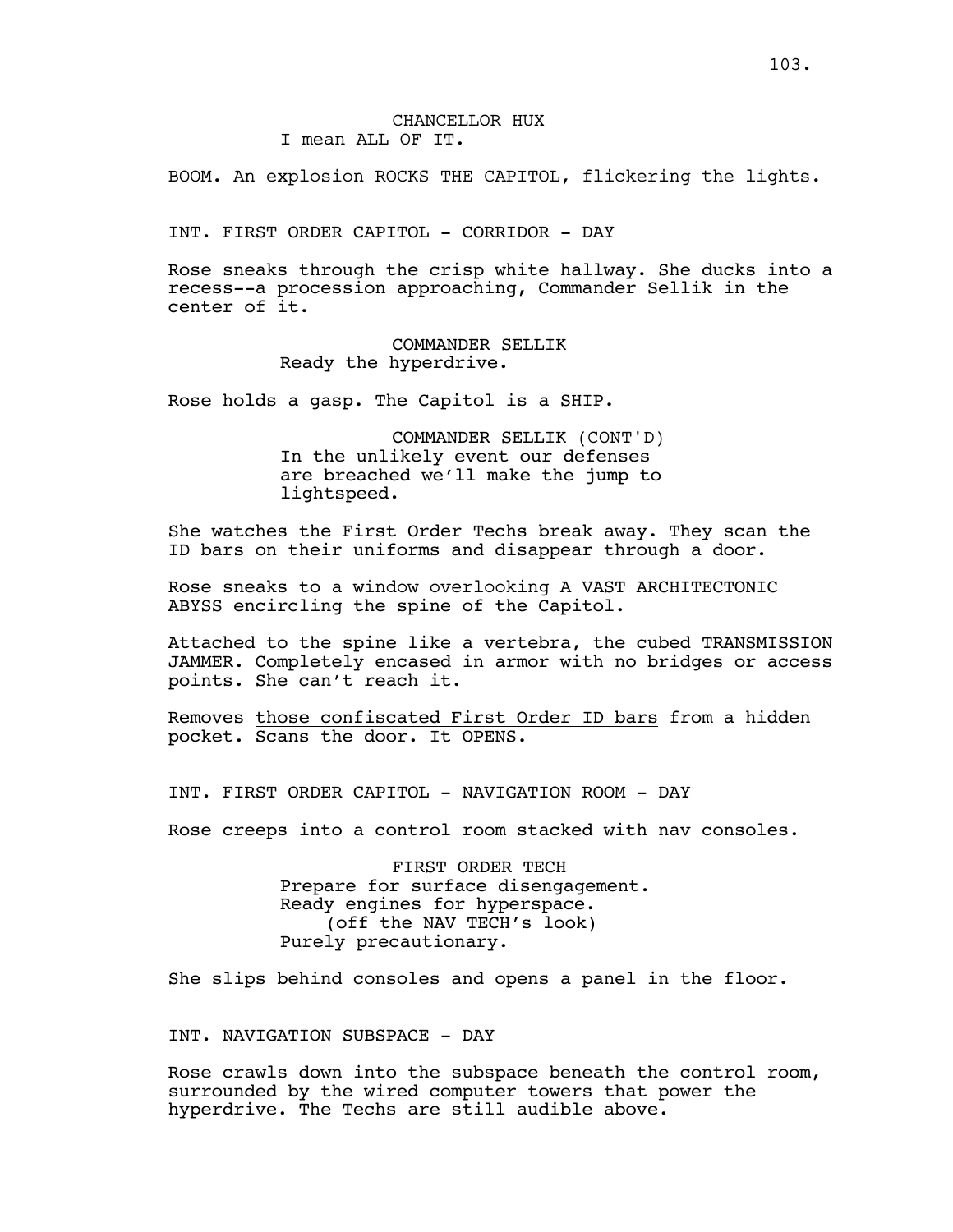TECH (OS) Plot a course for the Forve System.

Rose opens a panel to hyperdrive computer's motherboard and goes to work.

INT. MILLENNIUM FALCON - COCKPIT - SPACE

Poe zips between a pair of burning Destroyers as they COLLIDE BEHIND HIM. Swarming TIES and chaos outside his cockpit.

> POE Chewie, get down there, they need you! I've got this under control.

He doesn't.

INT. CHEWBACCA'S X-WING - SPACE

BB-8 beeps frenetically.

CHEWBACCA RWOOAARGGHGH!

Chewbacca spins and DIVES, breaking into the atmosphere.

EXT. FIRST ORDER CAPITOL - DAY

Chewbacca's X-Wing descends to the Capitol, weaving through the grid of lasers fired upwards by the Ion Cannons.

He makes an ATTACK RUN over the cannon arrays, taking out several turrets with one continuous, dizzying display of aeronautical badassery.

INT. CHEWBACCA'S X-WING - DAY

Alarm warnings. Multiple lock-ons. TIE Fighters swarm around Chewie, ganging up.

BB-8 CHIRPS, concerned. Chewie ROARS, also concerned.

BLAM! They're HIT. Chewie maneuvers over Monument Square, spinning into a DIVE.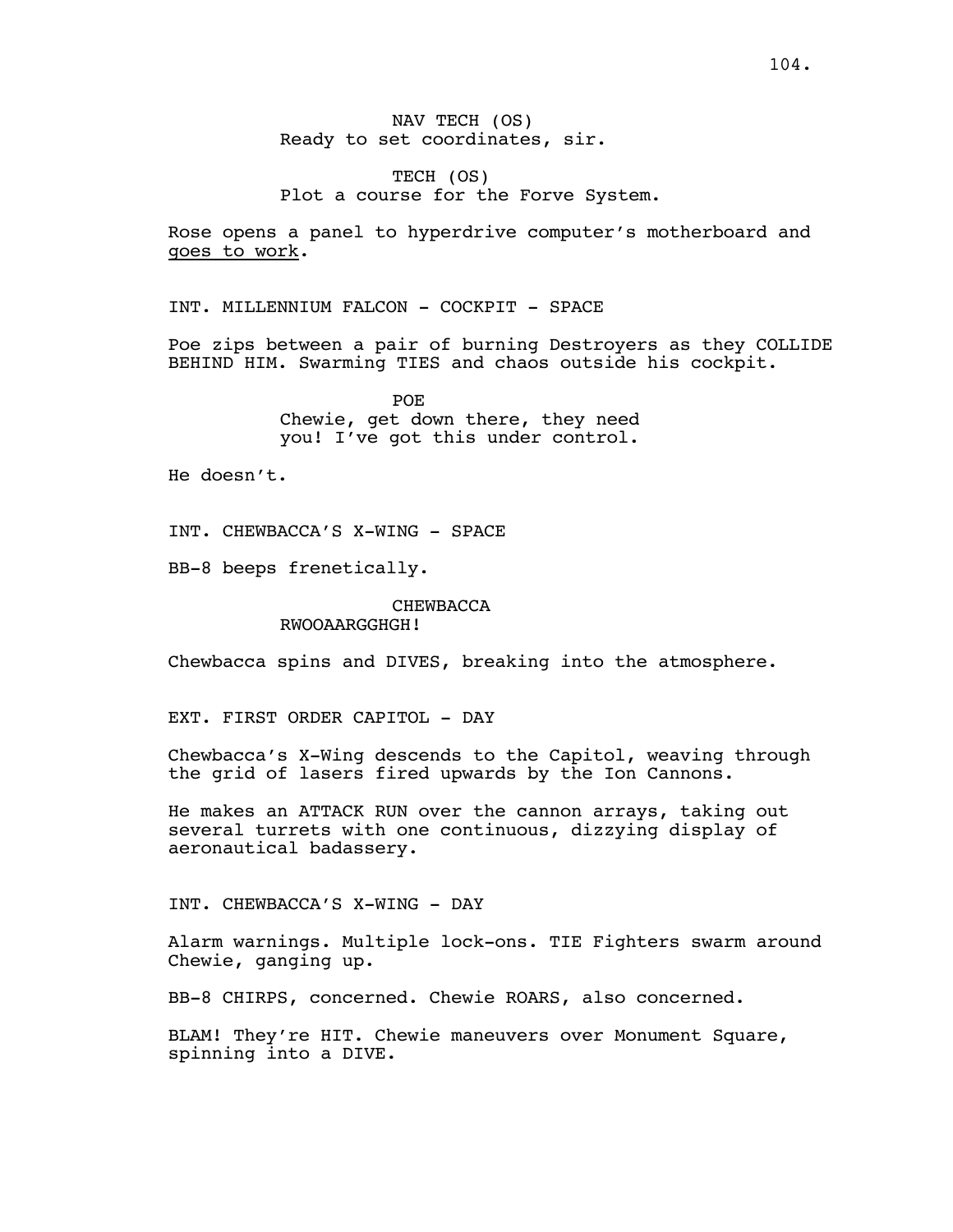EXT. MONUMENT SQUARE - DAY

The Orange X-Wing makes a distressed landing, knocking over Brutetroopers in its path as it comes to a screeching stop.

# FINN

Save that pilot!

Finn and his squad blast their way toward the crashed ship. He climbs onto the wing, BB-8 beeps frantically.

FINN (CONT'D)

BB-8?

The cockpit pops open. Chewbacca ROARS.

FINN (CONT'D) Chewie! Where'd you learn to fly like that?

CHEWBACCA (before you were born) WRARRRRWRRRGGGHH!

## RAFE

Incoming!

A fresh batch of HEAVY AT-MTs emerge. Cannon fire rains down from the Capitol above.

This revolution may not last long.

INT. ECLIPSE DESTROYER - BRIDGE - DAY

Leia is weary but steadfast.

LEIA Change our plane of attack! Don't let them line up on us!

Connix interrupts urgently.

CONNIX General, our agent on the inside is contacting you.

LEIA We have an agent on the inside?

Connix activates her comm speaker.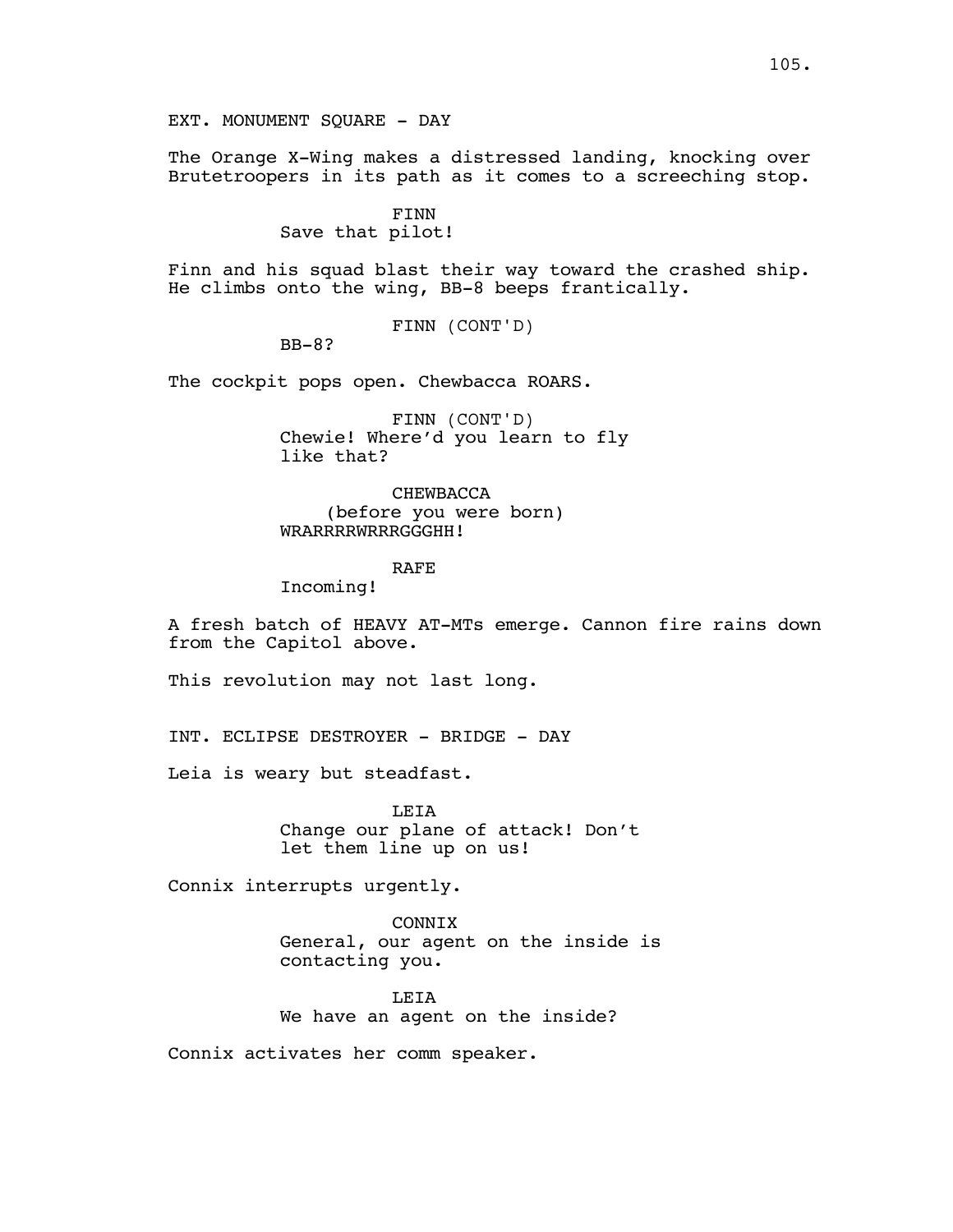LEIA Rose? Slow down.

INT. FIRST ORDER CAPITOL - CONTROL SUBSPACE - DAY

Rose is patched into a comm terminal, sparks falling around her. Hotwired cables string between CPU towers.

> ROSE They're going to leave the planet! I can disable the hyperdrive but I need the keycodes in R2's memory drive.

INTERCUT WITH ECLIPSE

LEIA R2's with Finn. (to Connix) Patch her through.

ROSE (lights up) Finn's alive?!

EXT. MONUMENT SQUARE - DAY

Finn takes cover behind a fallen AT-ST. Yells into his comm.

FINN (into comm) Rose, you're alive! Stay where you are, we're coming for you!

INT. FIRST ORDER CAPITOL - CONTROL SUBSPACE - DAY

Rose rolls her eyes, about to save everyone's ass.

ROSE Great! Listen carefully. I need R2 to transfer me the hyperdrive keys before this thing takes off.

FINN (COMM) Hyperdrive? Where are you?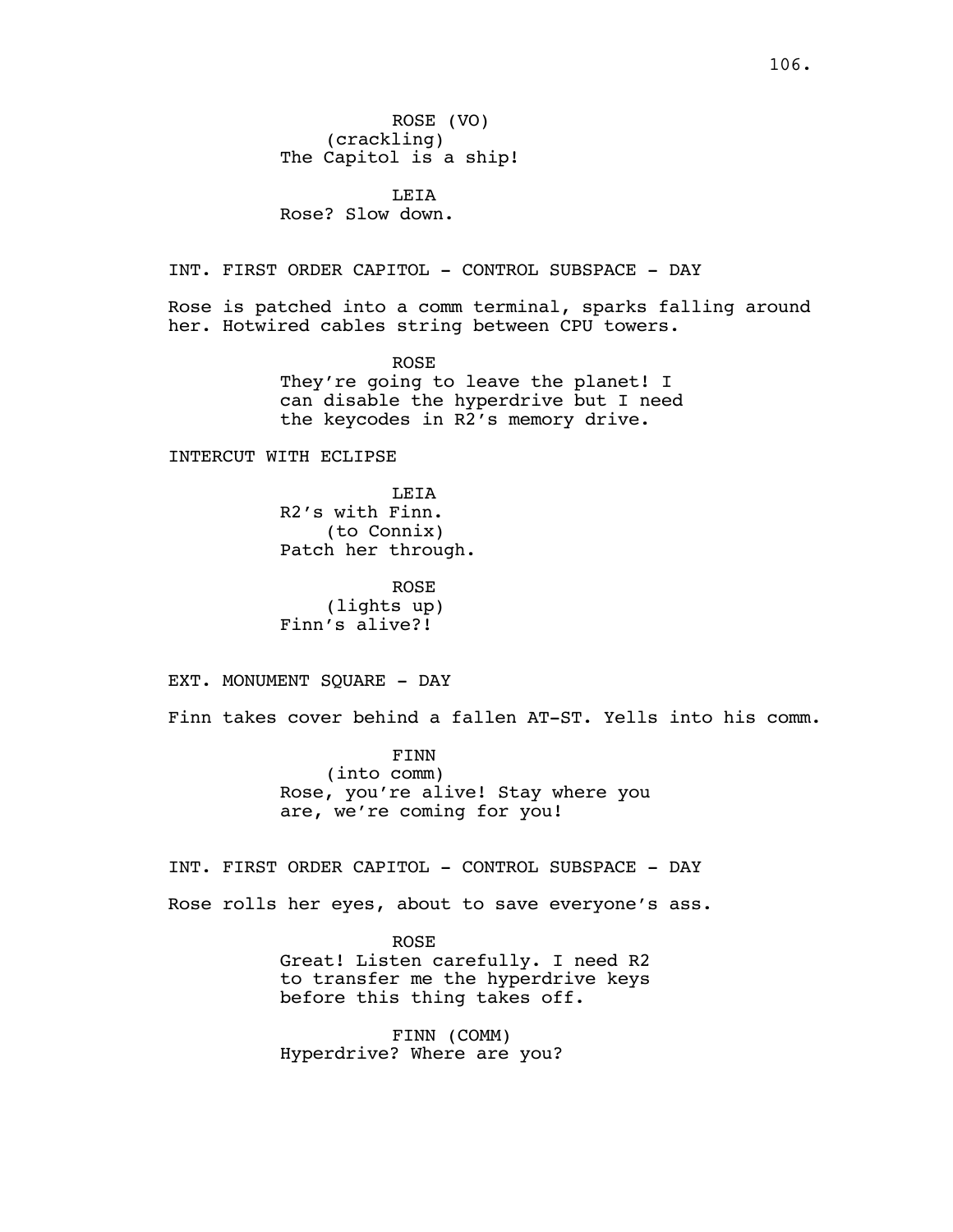ROSE

There's a scomp link terminal at the base of the Capitol. I'll have a direct connection to him from there. Got it?

EXT. MONUMENT SQUARE - DAY

Finn looks around frantically.

FINN R2!! Where are you!

He spots C-3PO and R2-D2 behind a flipped tank. Races to them, grabs R2-D2.

> FINN (CONT'D) We need to get you to the Capitol.

> C-3PO Master Finn, we're more suited for rear unit duty.

Finn looks out at the battlefield, eyeing the path to the base terminal. First Order transports touch down ahead. Even more Brutetroopers spill out into the Square.

> FINN None of this matters if we don't reach that terminal.

R2 BEEPS, determined.

C-3PO For glory? What are you saying, R2? There is no glory for droids!

BLAM! R2-D2 takes a direct hit from a cannon blast. He hits the side of the tank and falls hard.

No comical squeal. He's silent and scorched black. Unmoving.

C-3PO (CONT'D)

R2? R2!

FINN Chewie cover us!

Finn hunkers over R2. Chewbacca stands tall, firing away.

C-3PO R2! R2 say something!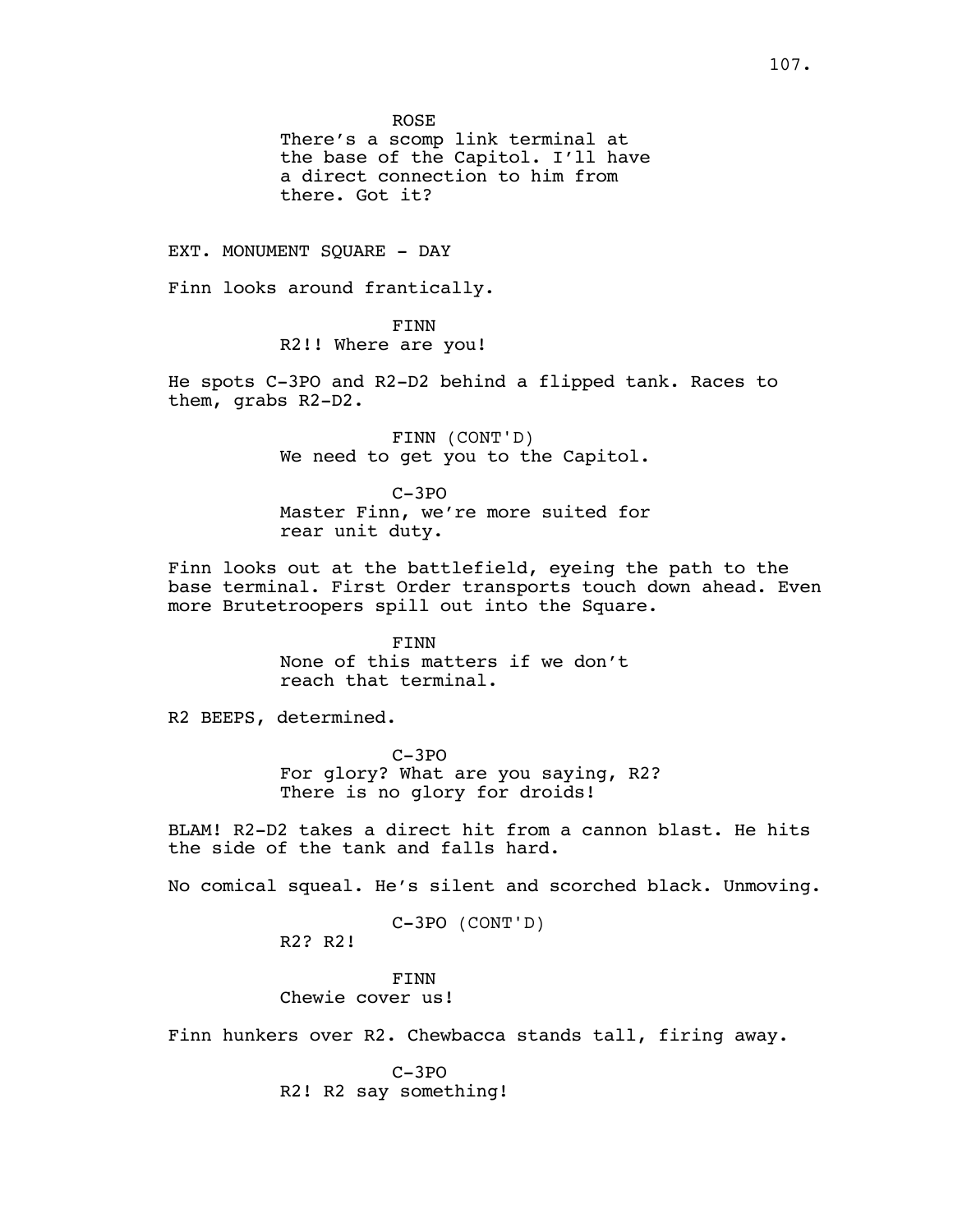Finn waves smoke away from R2's burnt body. The droid's circuits are dead, no power.

> FINN Those codes are in here somewhere.

Finn opens a panel and removes R2's MEMORY DRIVE.

FINN (CONT'D) I'm sorry, buddy. (yells) BB-8!

BB-8 rolls up, ready for duty. Finn opens a compartment in the droid's round body and inserts R2's memory drive.

> FINN (CONT'D) It's all up to you now. Okay? (into comm) Rose, send BB-8 the terminal coordinates. He's got this. (to BB-8, confident) You got this. Right?

BB-8 nods. Silent. Focused. His moment.

FINN (CONT'D) Covering fire!

Finn, Chewbacca and the Stormtroopers cover as best they can.

FINN (CONT'D)

Go! Go!

BB-8 DASHES INTO THE BATTLE.

We stay right with him, tracking past a barrage of explosions and laser blasts, through moving AT-MT legs, narrowly missing craters and fallen Brutetroopers.

Finn watches the little guy from afar, inspired.

He looks around at the wounded Resistance, cut off and surrounded, fighting for survival.

BOOOMMM! An explosion knocks Finn off his feet. Ears ringing.

RAFE

Fall back!

Finn yells to C-3PO, still kneeling over R2-D2's fallen body.

FINN Threepio! We have to move!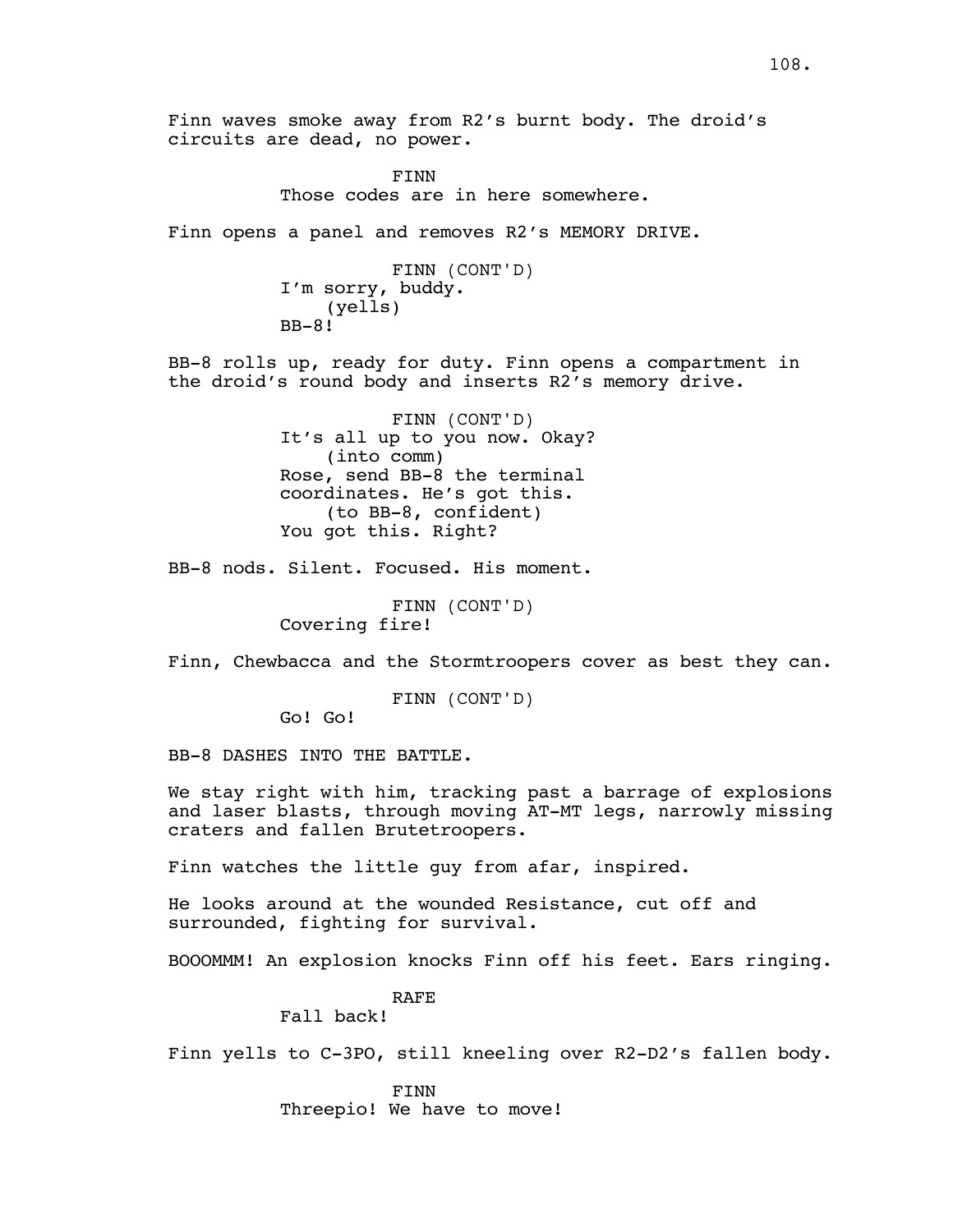C-3PO looks up. Hand on R2's scorched head. Emotion like we've never seen from him.

### C-3PO I can't leave him.

Finn is speechless. Crushed by it all.

Chewbacca reaches down and HEAVES R2-D2'S SCORCHED SHELL UP ONTO HIS BACK.

#### CHEWBACCA RWWORRRRRRGHH!!!!

With one arm blasting and the other securing R2, he and Finn race toward cover.

Chewbacca gets hit, STUMBLES. Keeps going.

Chewbacca is HIT AGAIN. Falls to one knee, almost drops R2. Stands up.

Finn's eyes tear up as they fire back at impossible odds.

This is how it ends.

INT. MILLENNIUM FALCON - SPACE

Poe watches enemy ships slip through their strafing attack formations and descend toward Coruscant.

> POE We'll have no chance down there if these reinforcements make it through! We need more ships!

INT. ECLIPSE - BRIDGE - SPACE

Another Star Destroyer appears from hyperspace. And another. Leia watches the numbers shift even more out of favor.

> LEIA Luke...I'm sorry.

INT. TEMPLE OF MORTIS - NIGHT

Kylo Ren's long shadow precedes him into the cavern of stone.

Statues of the ANCIENTS look down into a deep void in the center, sealed with a slab of unpolished marble.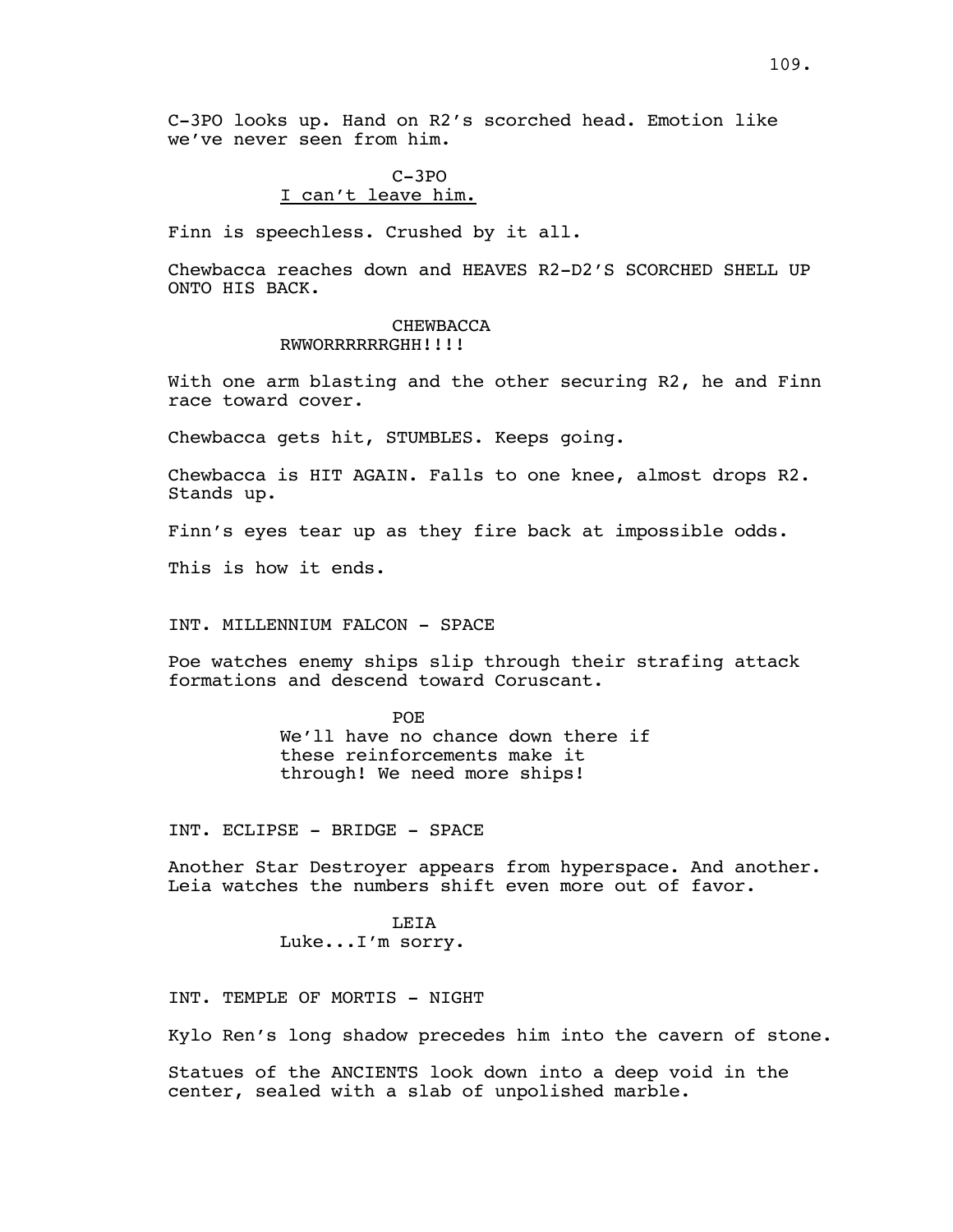Kylo reaches out. The stone slab slides off and falls to the ground with a THUD.

He looks down into the well beneath the temple, deep into the heart of Mortis, eager for his reward...

It's EMPTY. Nothing. A hole in the ground.

KYLO

No...no....

Kylo searches the rune-covered walls for answers. He finds only arcane sculpted faces looking down at him.

He fires his saber and SLASHES AT THE STATUES, scarring the Ancients with his rage.

> LUKE (VO) You've lost, Ben.

LUKE SKYWALKER steps into the light. A thin blue glow traces his form.

> KYLO You're dead! The Jedi are ghosts!

LUKE The Dark Side has failed you, like it failed my father.

KYLO Your father was weak!

LUKE His love for his family saved him. I wish it could save you.

Luke looks deep into his former student's pained eyes.

KYLO I did what I had to do.

**LUKE** You chose hate.

KYLO

I chose power!

Kylo FIRES his saber and ATTACKS. But Luke CATCHES THE BLADE WITH HIS GLOVED HAND, stopping it in midair, stronger than Kylo could possibly imagine.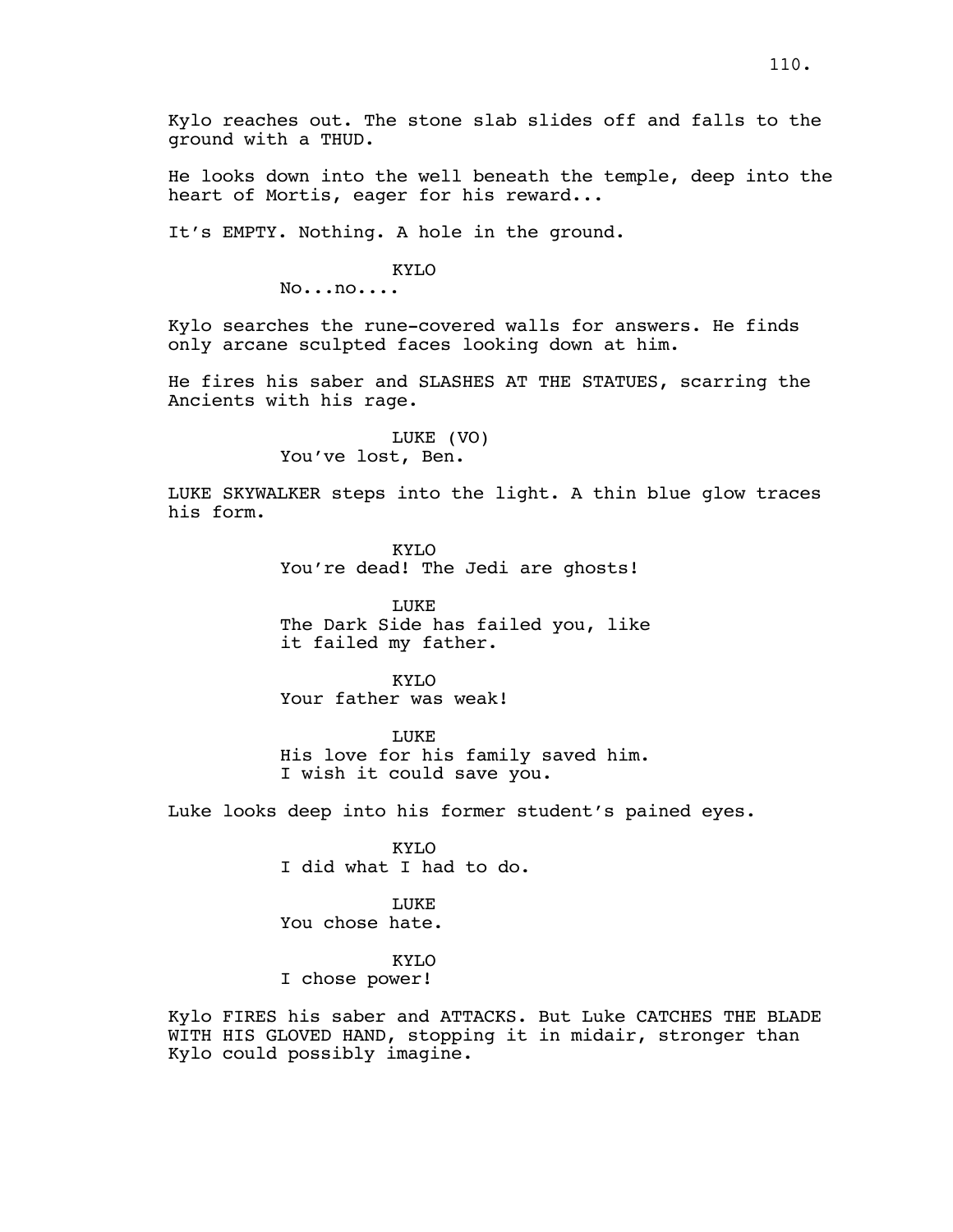Their faces are inches away, separated by the red blade.

LUKE You are no Skywalker.

EXT. TEMPLE MOUNT - NIGHT

Rey lies motionless on the stone steps, blind and bleeding in the rain.

Then her hand MOVES. Her eyes flutter open.

REY

Luke...

INT. TEMPLE OF MORTIS - NIGHT

Luke's expression changes, sensing her.

LUKE Let go, Kylo. You can't defeat us.

KYLO

Us?

LUKE I am not alone. Obi Wan was right.

EXT. TEMPLE MOUNT - NIGHT

Rey drags her shattered body up the Temple steps. Her arm gives out. She collapses. The pain is too much.

> LUKE (VO) We're connected. All living things.

INT. ECLIPSE DESTROYER - BRIDGE - SPACE

Leia looks beyond the battle, feeling Rey's pain.

**LETA** 

Rey.

LUKE (VO) The Force surrounds us.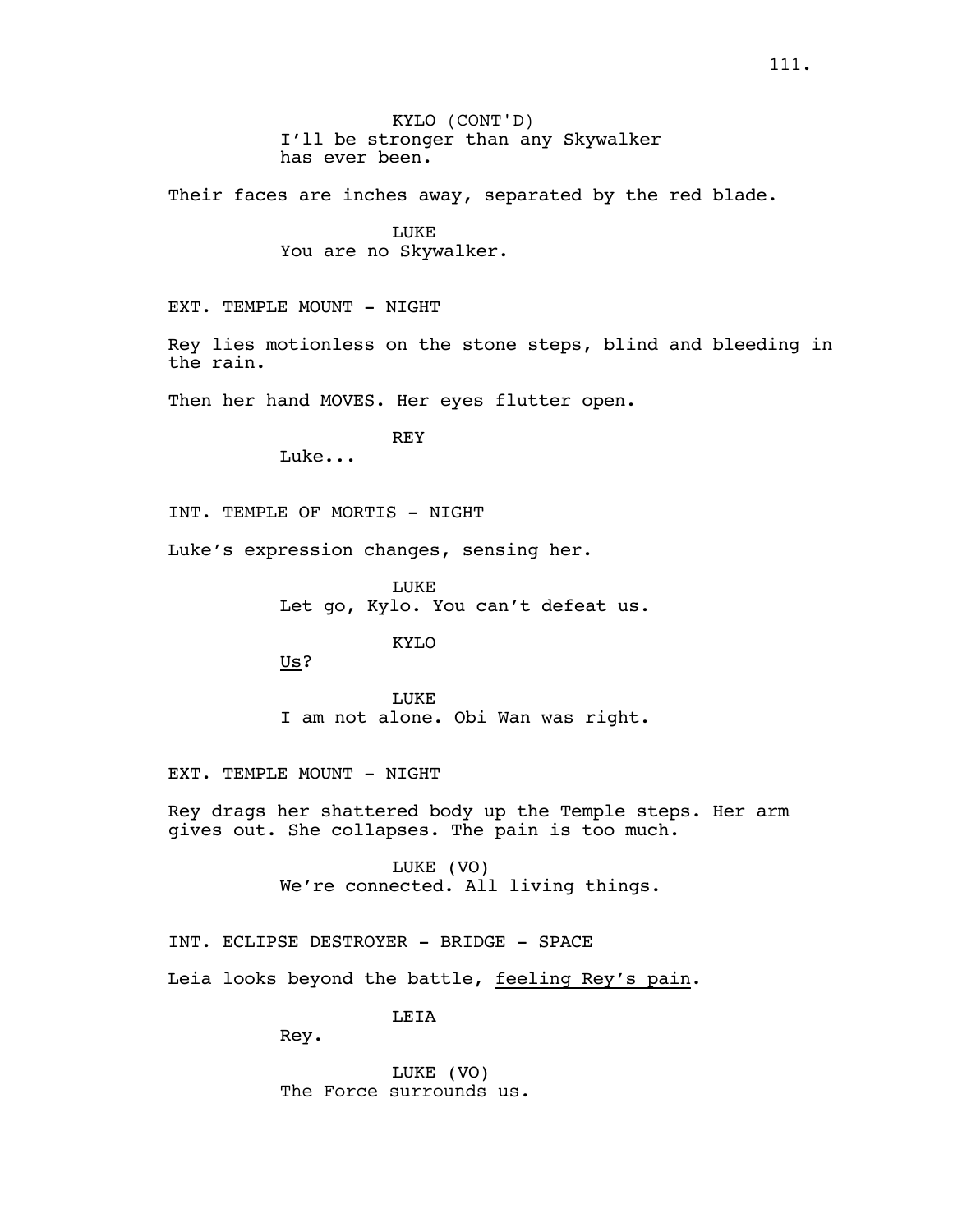Rose winces from spark as she rewires the hyperdrive on the Capitol, fingertips bleeding. She LOOKS UP. A feeling.

> LUKE (VO) It penetrates us.

INT. MILLENNIUM FALCON - NIGHT

Poe flies through a barrage of laser fire.

LUKE (VO) It binds the galaxy together.

He feels the connection from across the galaxy.

POE

Rey...

EXT. TEMPLE MOUNT - NIGHT

Rey into the rain.

REY Poe... (gathers her strength) Finn...

EXT. CORUSCANT - IMPERIAL BOULEVARD - SUNSET Finn is crouched low behind cover, lasers flying overhead.

> LUKE (VO) We are one. Bound by the Force.

Finn feels the connection. A surge of hope.

FINN Fight, Rey. Fight.

EXT. TEMPLE MOUNT - NIGHT Rey HEARS HIM. He's there with her. They all are.

> FINN (VO) (a distant echo) *Fight...*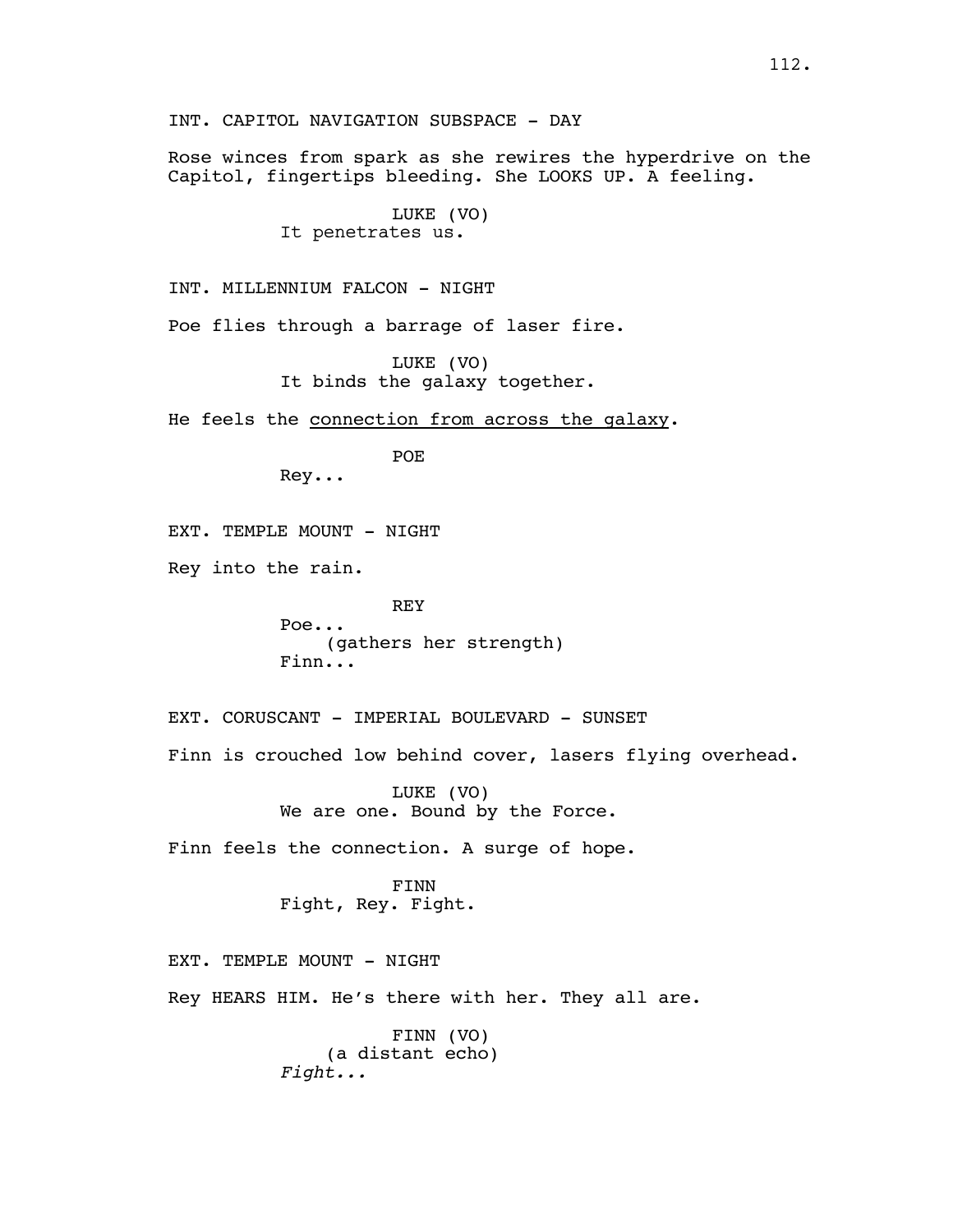INT. TEMPLE OF MORTIS - NIGHT

Luke gives his former student a faint smile.

LUKE And we will not be broken.

EXT. TEMPLE MOUNT - NIGHT

With all her strength, **the Last Jedi rises**.

She unwraps a strip of cloth from the bandage on her hand.

Uses it to BLINDFOLD HER EYES.

INT. TEMPLE OF MORTIS - NIGHT

Luke VANISHES.

Beyond him, REY STANDS TALL IN THE ARCHED DOORWAY.

Blind, bruised, determined.

REY Our Masters were wrong. I will not deny my anger. And I will not reject my love.

Her fallen lightsaber flies into her hands.

REY (CONT'D) I am the darkness. And I am the light.

KYLO You are nothing! You are no one!

She ignites the blades. They crackle.

REY No one is no one.

Kylo CHARGES. Their blades meet and SIZZLE.

Rey fights him BLINDFOLDED. Guided by the Force.

INT. ECLIPSE DESTROYER - SPACE

Burning Resistance cruisers plummet to landfall. Leia watches the fiery carnage out her observation window. It's over.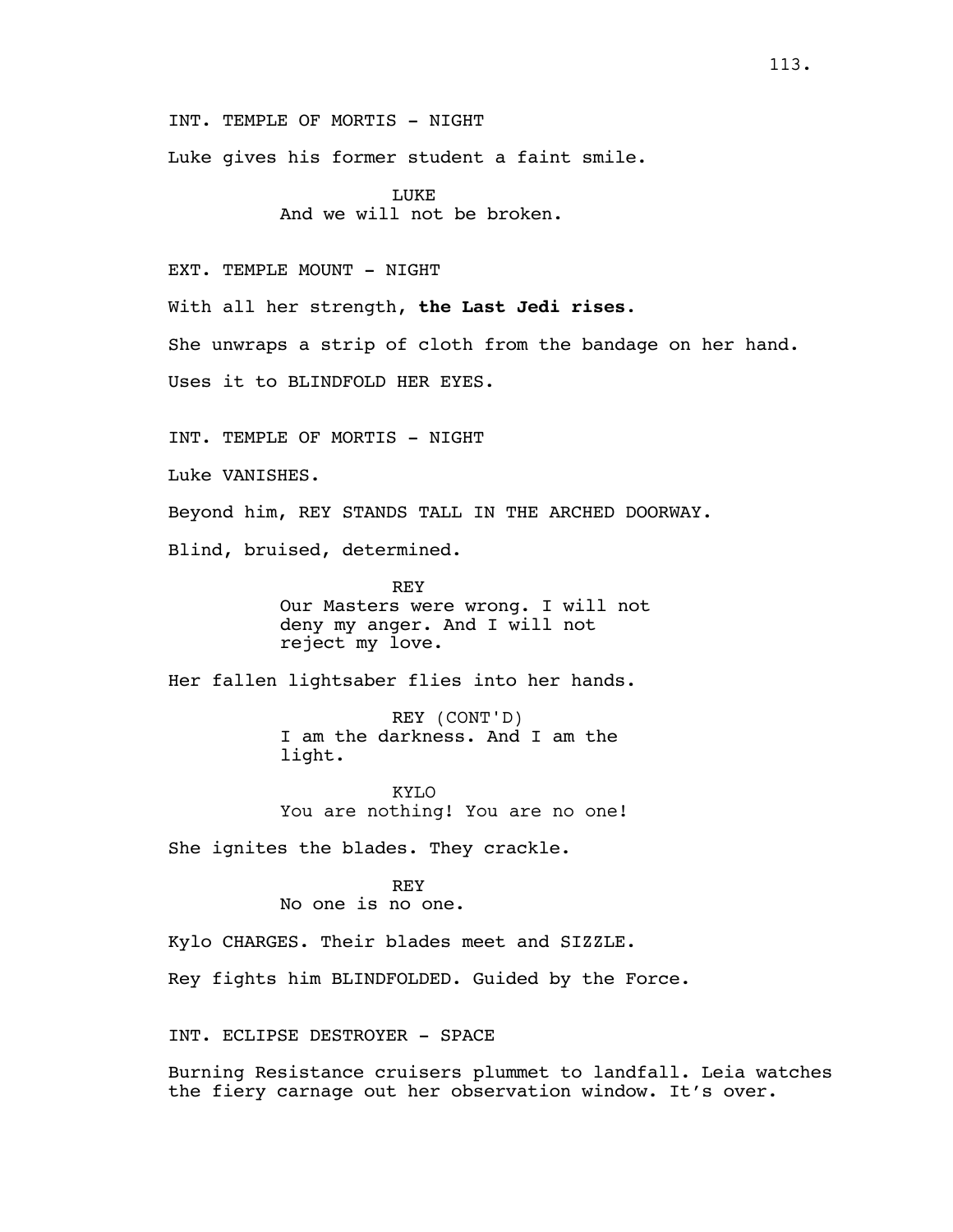**CONNTX** More ships arriving from the Outer Rim, General.

LEIA Prepare to retreat.

CONNIX These aren't First Order ships.

Leia looks out at the starfield ahead. Off her surprise--

A THOUSAND SHIPS APPEAR FROM HYPERSPACE.

A massive fleet of smugglers and thieves flying tricked-out, junkyard-bound personal cruisers. The pirates Han Solo spent half his life running from.

In the lead is Lando's personal starship, THE LADY LUCK.

INT. LADY LUCK - SPACE

Lando Calrissian helms the controls.

LANDO Thought you could use a few scoundrels.

NY NYLIN, an aging alien in a vintage bomber jacket, shakes his head the co-pilot's chair.

> NY NYLIN (I'm too old for this shit) *Neyyid ubb nud wunn.*

Lando's ragtag fleet ATTACKS, covering for the larger battleships as they lay waste to the enemy.

EXT. CORUSCANT - IMPERIAL BOULEVARD - DAY

A burning Tie Hunter CRASHES into the army of Brutetroopers and tanks in the square.

Finn looks up. A battalion of ships he's never seen before join the firefight in the sky.

> FINN What? YEAH!!!

He raises his rifle in the air, yelling to all who can hear.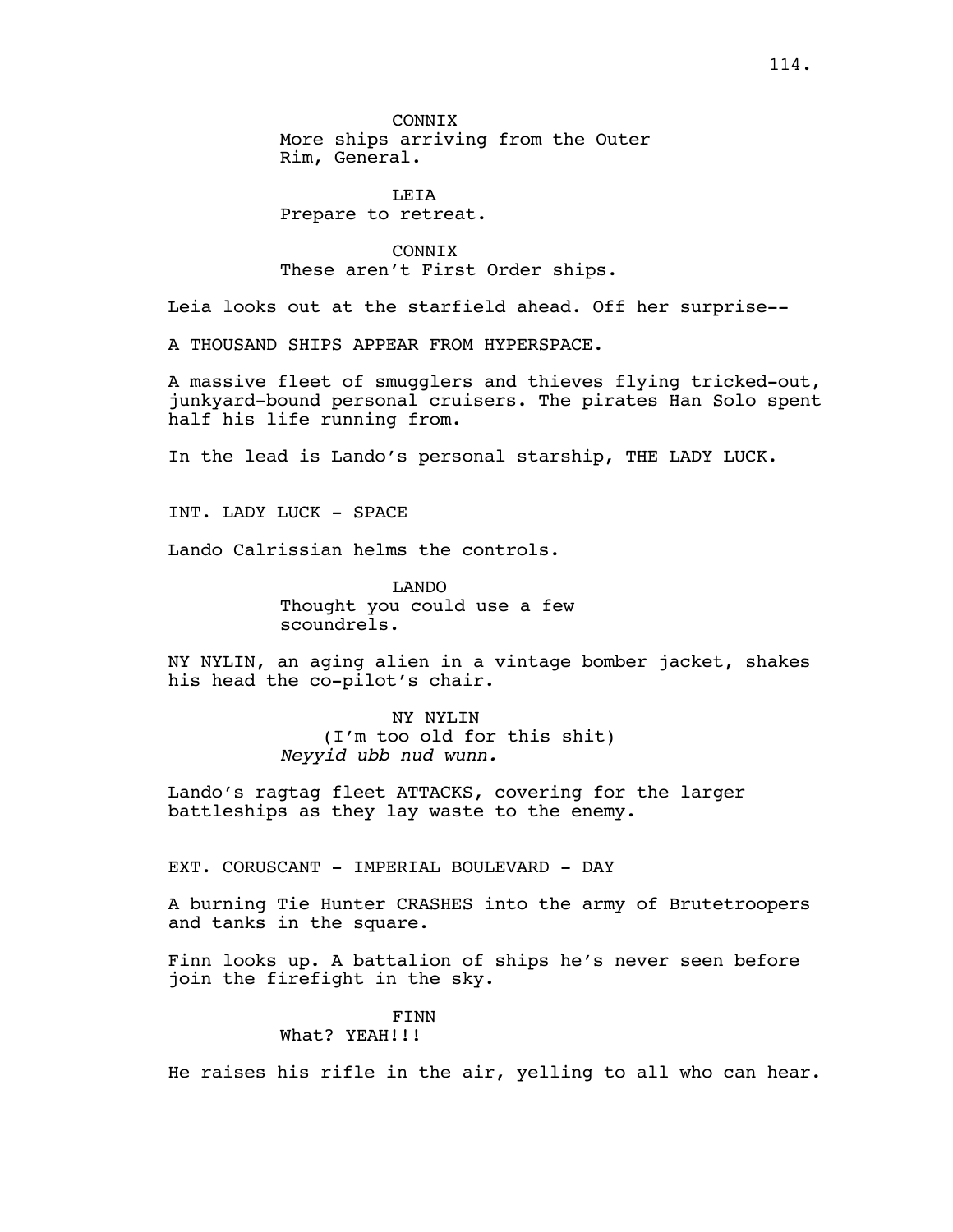FINN (CONT'D) Chewie! (thrilled declaration) We got company!

EXT. CAPITOL BASE TERMINAL - DAY

BB-8 reaches the Capitol base and PLUGS INTO THE TERMINAL.

INT. FIRST ORDER CAPITOL - CONTROL SUBSPACE - DAY

Rose receives the feed on her hacked CPU tower. The panel lights up with a flood of keycodes.

> ROSE Atta boy.

INT. ECLIPSE - BRIDGE - SPACE

The First Order fleet takes a beating.

**CONNTX** First Order forces are in retreat! Send more ships to the Capitol!

Leia smiles as relief washes over her.

LEIA (into comm) Poe, get down there.

INT. MILLENNIUM FALCON - SPACE

Poe steers the Falcon into a steep descent straight down.

POE

Copy that.

The Falcon starts ONE LONG DESCENT FROM SPACE INTO THE CITY.

Poe takes out TIE Hunters as he goes, firing the Falcon's forward cannons until they JAM DRY.

The ship dives into the canyon of buildings, leveling out on a trajectory toward the legion of AT-MTs on the Boulevard.

The Falcon BUZZES over the heads of Poe and Chewbacca...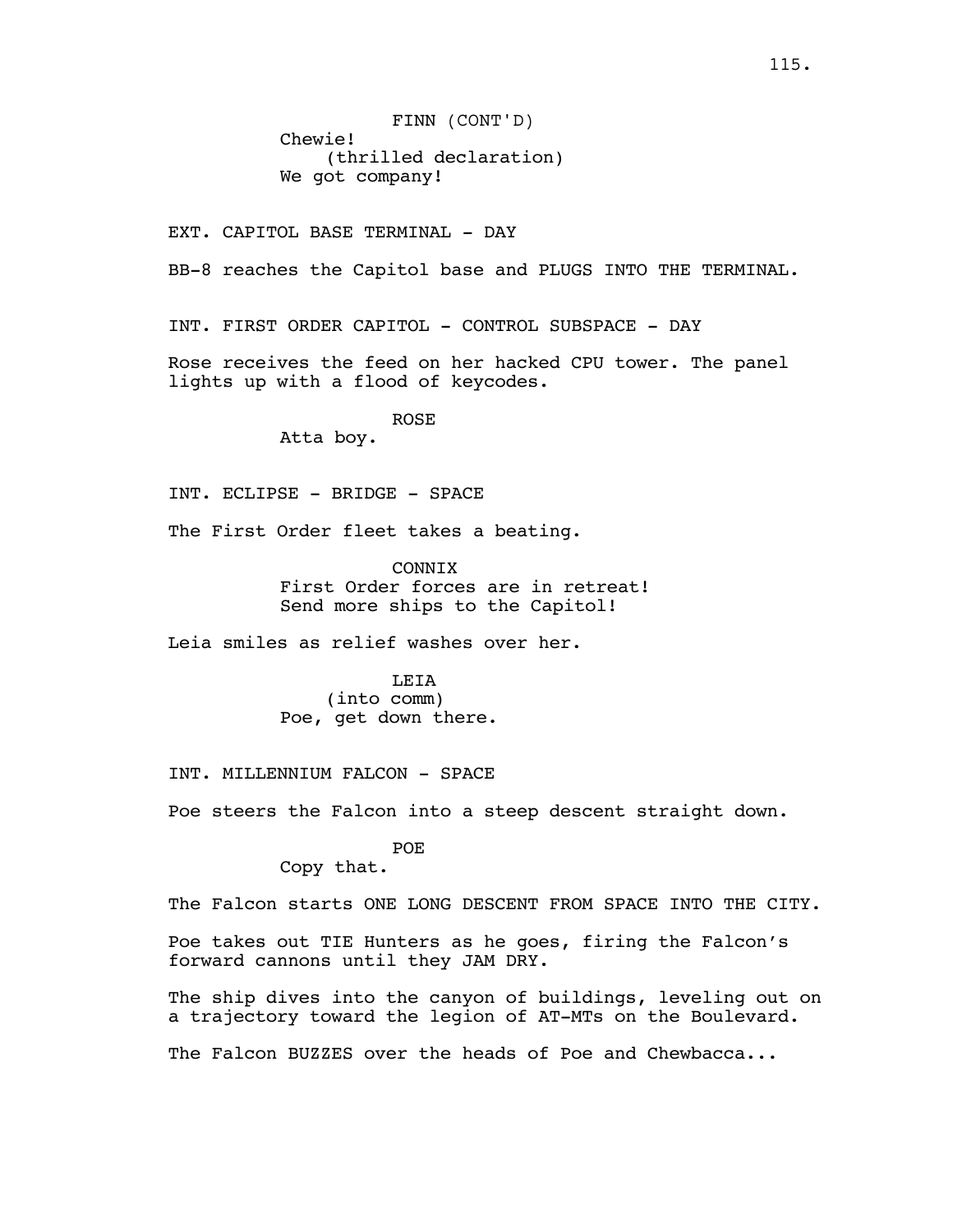...and CRASHES THROUGH THE LEGS OF THE WALKERS, cutting the mechanical beasts off at the knees, toppling them all as it sparks out into Monument Square.

The ship grinds to a stop at the base of the Capitol. The accumulated pile of fallen walkers and crashed ships creates a BARRICADE ON THE FRONT STEPS.

INT. FIRST ORDER CAPITOL - DAY

Alarms blare. Commanding Officers frantically prepare for departure. Hux eyes the crashed Falcon in the square below.

> CHANCELLOR HUX Bomb the city! Decimate every last being!

COMMANDER SELLIK Our forces are outnumbered, sir.

Hux realizes the tragic truth. He lost the star wars.

INT. CHANCELLOR HUX'S CHAMBER - DAY

Hux storms into his lush chamber.

Goes to the collector's case. Removes one of his prized vintage lightsabers.

He activates it and IMPALES HIMSELF WITH THE PURPLE BLADE.

Hux kneels, the glowing saber protruding from his chest as First Order ships descend in smoke and fire out the window.

CUT TO:

INT. TEMPLE OF MORTIS - NIGHT

Kylo counters Rey's every move. They are evenly matched, two sides of a coin, flame and shadow. Fighting to the death.

A vicious swing and Kylo's lightsaber SHATTERS at the hilt. DESTROYED, along with several fingers on his left hand, cut across the palm.

He looks at it with disbelief, stumbles back toward the empty Well of Mortis. Falls to one knee.

Rey stands over him. Anger flowing.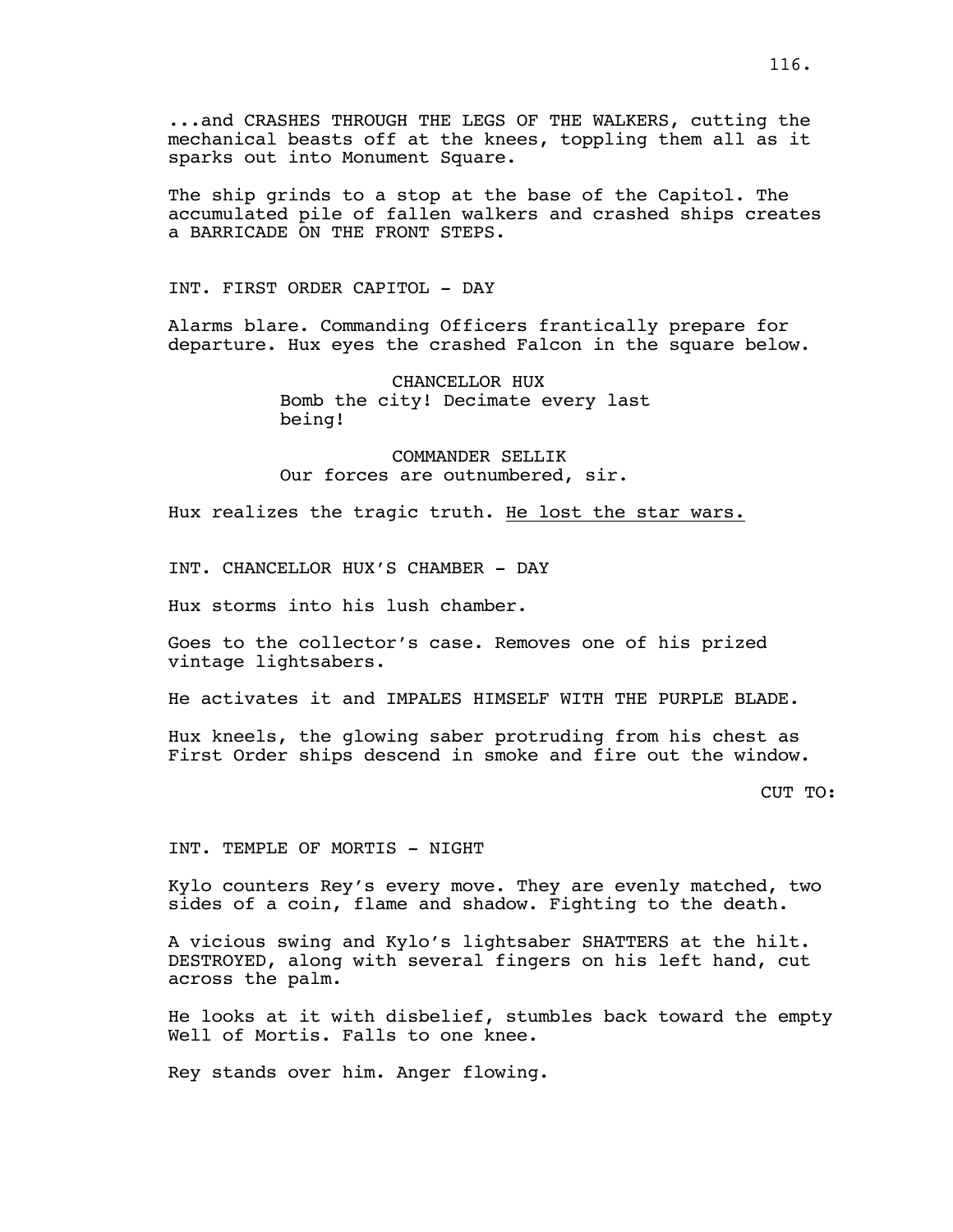She separates her dual-lightsaber. Holds one blade pointed to Kylo's chest.

Kylo is stunned by powerful being before him. She's almost glowing. Unfathomable LIVING FORCE within.

Kylo clenches his teeth...eyes furious...

A rage like we haven't seen since Anakin...

He reaches out the open palm of his good hand...

....and EXTRACTS THE LIVING FORCE FROM REY as Tor Valum taught him.

She RISES, energy flowing from her body into Kylo's hand as the life DRAINS FROM HER.

She pulls her blindfold off and SCREAMS TO THE SKY.

Kylo stands tall. Energized. His face has RETURNED TO NORMAL. Healed. He pulls the iron plates off his skin--they fall away, healthy flesh underneath.

He looks beyond Rey to the empty Well of Mortis.

KYLO The were wrong. All of them. The power of this place can't be taken.

**REY** 

Ben...

KYLO But it's nothing compared to you.

Kylo TAKES MORE FROM HER.

Rey is almost gone. Drained of life. She summons all her strength. Reaches out.

With the last of herself, she OFFERS HIM HER HAND.

REY Ben...please...

INT. ECLIPSE DESTROYER BRIDGE - SPACE

Leia feels the disturbance. It PAINS her. Into the vastness of space, she says her son's name.

LEIA

Ben...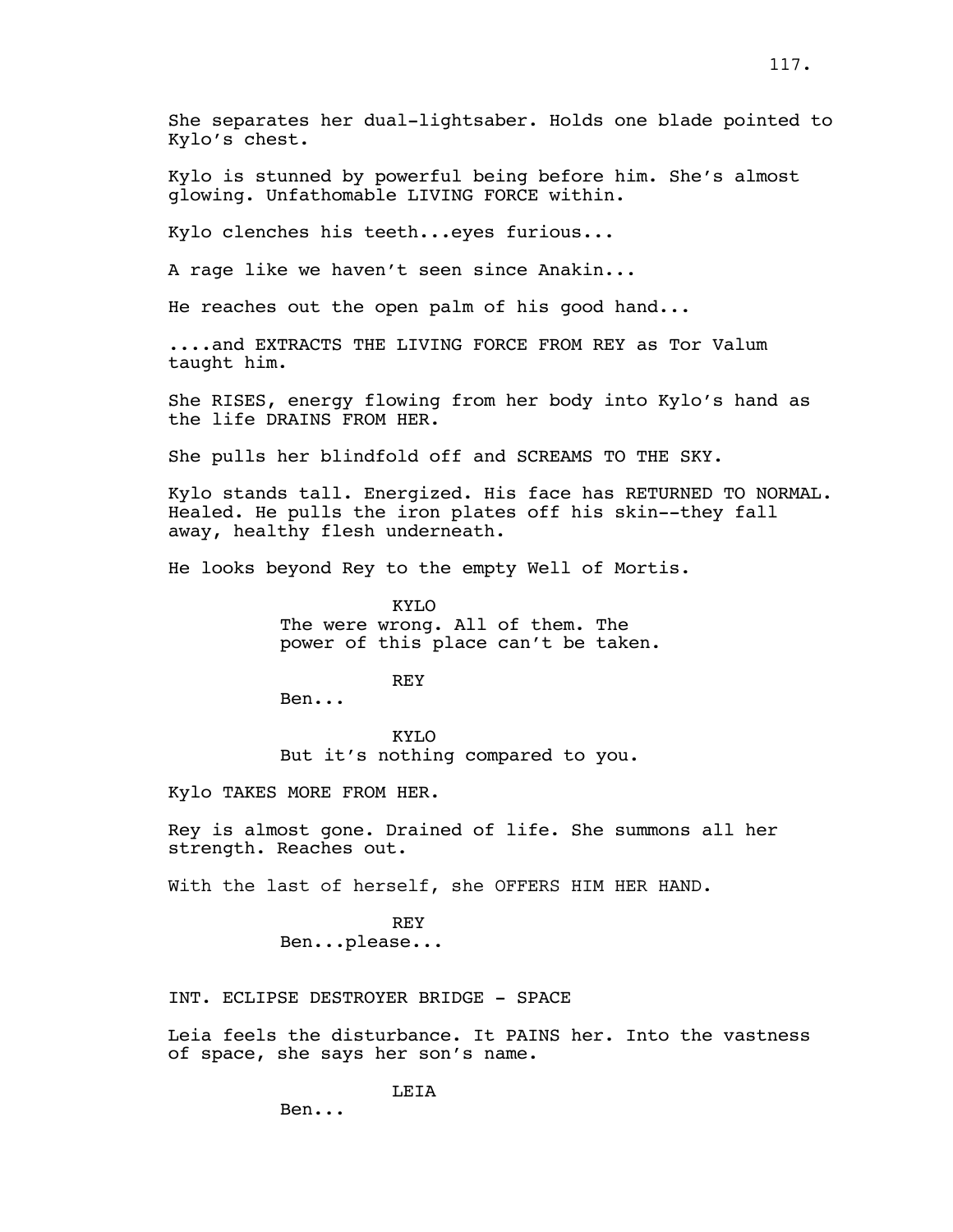INT. TEMPLE OF MORTIS - NIGHT

Then Kylo hears HIS MOTHER'S VOICE, carried by the Force.

LEIA (VO)

Ben.

He STOPS. Hearing her. Feeling her close.

LEIA (VO) (CONT'D) Come back. Come home.

Something HAPPENS to Kylo when he hears his mother's voice.

INT. ECLIPSE DESTROYER BRIDGE - SPACE

Leia speaks to her son through the Force.

LEIA

Help us.

INT. TEMPLE OF MORTIS - NIGHT

Kylo feels the very thing that destroyed Anakin. But doesn't make him feel weak.

He looks at Rey's outstretched hand...and TAKES IT.

THE LIVING FORCE FLOWS BACK INTO HER.

Both light and dark swirl within Rey as Kylo is reduced to an empty shell. A man without power. A frightened boy.

Kylo and Rey collapse into one another, each propping the other up on their knees.

Rey is close to him now. Their foreheads touching.

He is weakened, spent. In the last moments of his life.

KYLO

Solana.

Rey is stunned to hear her name. Distant, like a memory.

KYLO (CONT'D) Your name. (last breath) Rey Solana.

Those words are Ben Solo's last.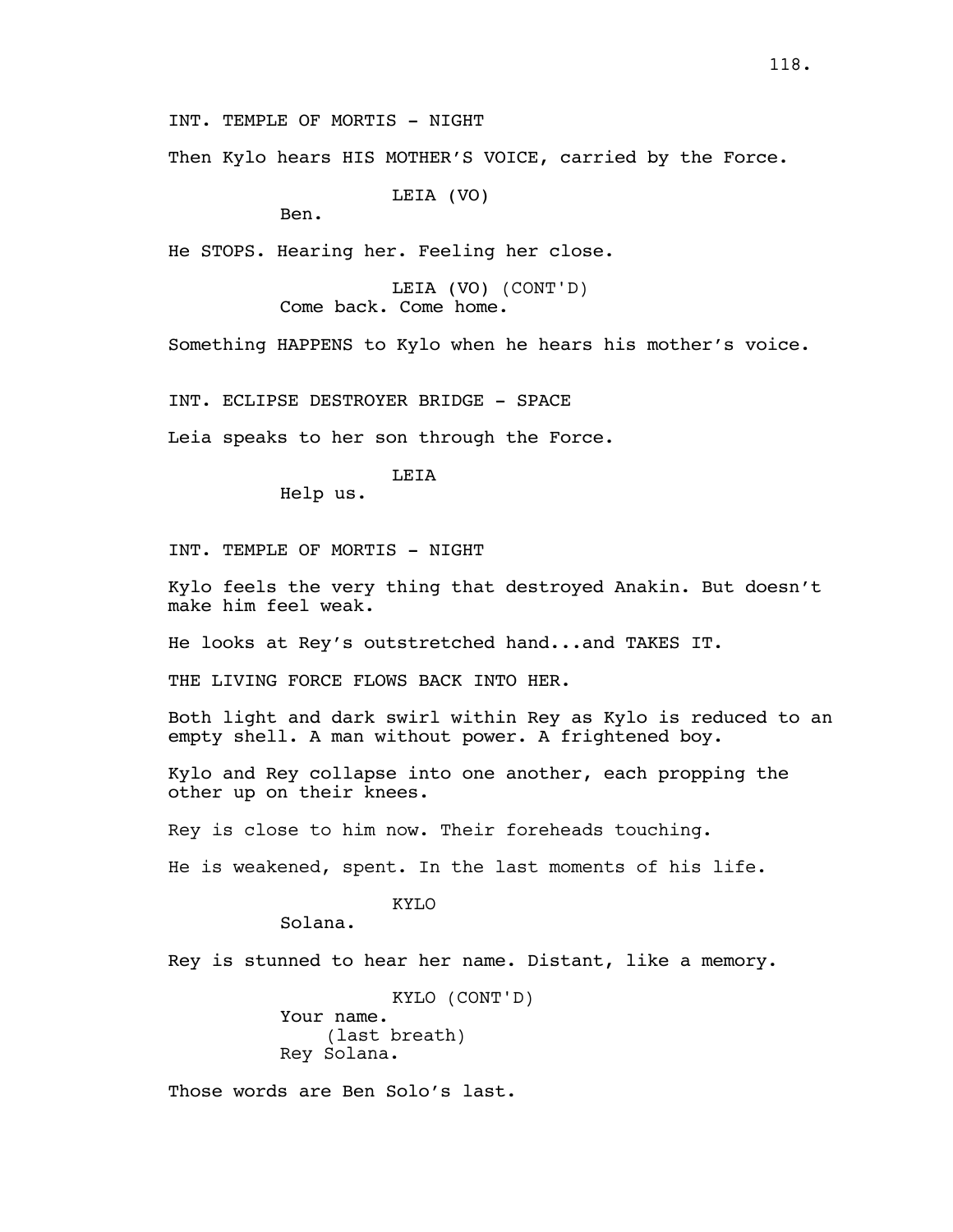Rey watches the light dim in his eyes. But it is the light.

# **REY**

Goodbye Ben.

With a look that could be perceived as love, BEN SOLO DIES. Rey releases her hold. Collapses. Barely alive herself. They've fought to the death.

EXT. CAPITOL STEPS - SUNSET

Finn appears through smoke. Blood-stained, dirty. A hero. Rafe and the other renegade Stormtroopers behind him.

Poe climbs out of the Falcon cockpit. Chewbacca helps him.

Finn regards his old friend, amazed at his transformation.

He spots a fallen RESISTANCE FLAG on the ground. Picks it up. Hands it to Finn.

Finn takes the flag, climbs up the angled bow of the crashed Midnight Oiler to the top of the barricade of ships.

Poe and Chewbacca scale it with him.

Finn WAVES THE FLAG FOR ALL TO SEE.

The ground SHAKES. They all look up as the First Order Capitol leaves its moorings.

> POE Everybody get back!

A thunderous BOOM as the Capitol RISES INTO THE SKY.

FINN Rose is still in there!

Finn spots BB-8 rolling toward them from the quaking base.

FINN (CONT'D) BB-8! Where is she?

INT. FIRST ORDER CAPITOL - ESCAPE POD BAYS - DAY

Rose races through the quaking Capitol. Checks a hand-drawn map on her hand, rounds a corner toward a bay of ESCAPE PODS.

Climbs inside one, shuts the door.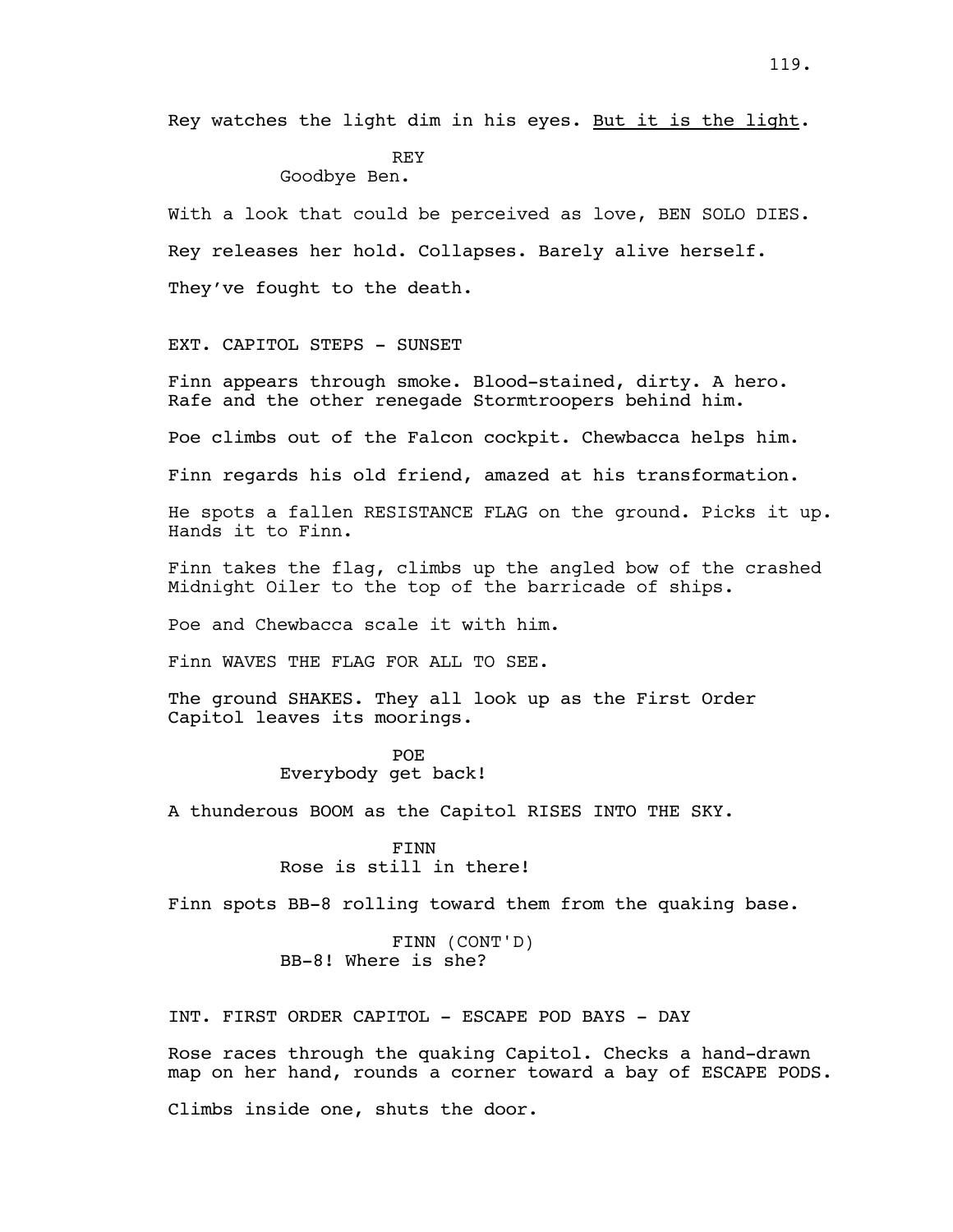It LAUNCHES as the Capitol RISES. A short trip before it CRASH LANDS onto the battlefield.

INT. FIRST ORDER CAPITOL - COMMAND DECK - DAY

Commander Sellik looks down at the shrinking metropolis below. The massive structure casts a shadow over the city.

> SELLIK Ready for lightspeed.

EXT. FIRST ORDER CAPITOL - DAY

Finn rushes to Rose's crashed escape pod.

FINN

Rose! (touches her face) Are you okay?

Touches his hand, affectionately.

#### ROSE

I'm fine.

She looks up at the rising Capitol, backlit against the setting sun. Poe, Chewie, BB-8 and C-3PO follow her eyes.

> C-3PO They're getting away!

FINN Did you disable the hyperdrive?

ROSE I couldn't figure it out.

Hope falls away. The war is lost.

ROSE (CONT'D) So I made some adjustments to their navacomputer. Without precise calculations that thing could--

The Capitol JUMPS TO LIGHTSPEED. The moment it vanishes:

BOOOOMMMMMMMMM!!!!!

It COLLIDES WITH A DISTANT PLANET. The impact is so massive, so galaxy-shaking, it's visible for light years.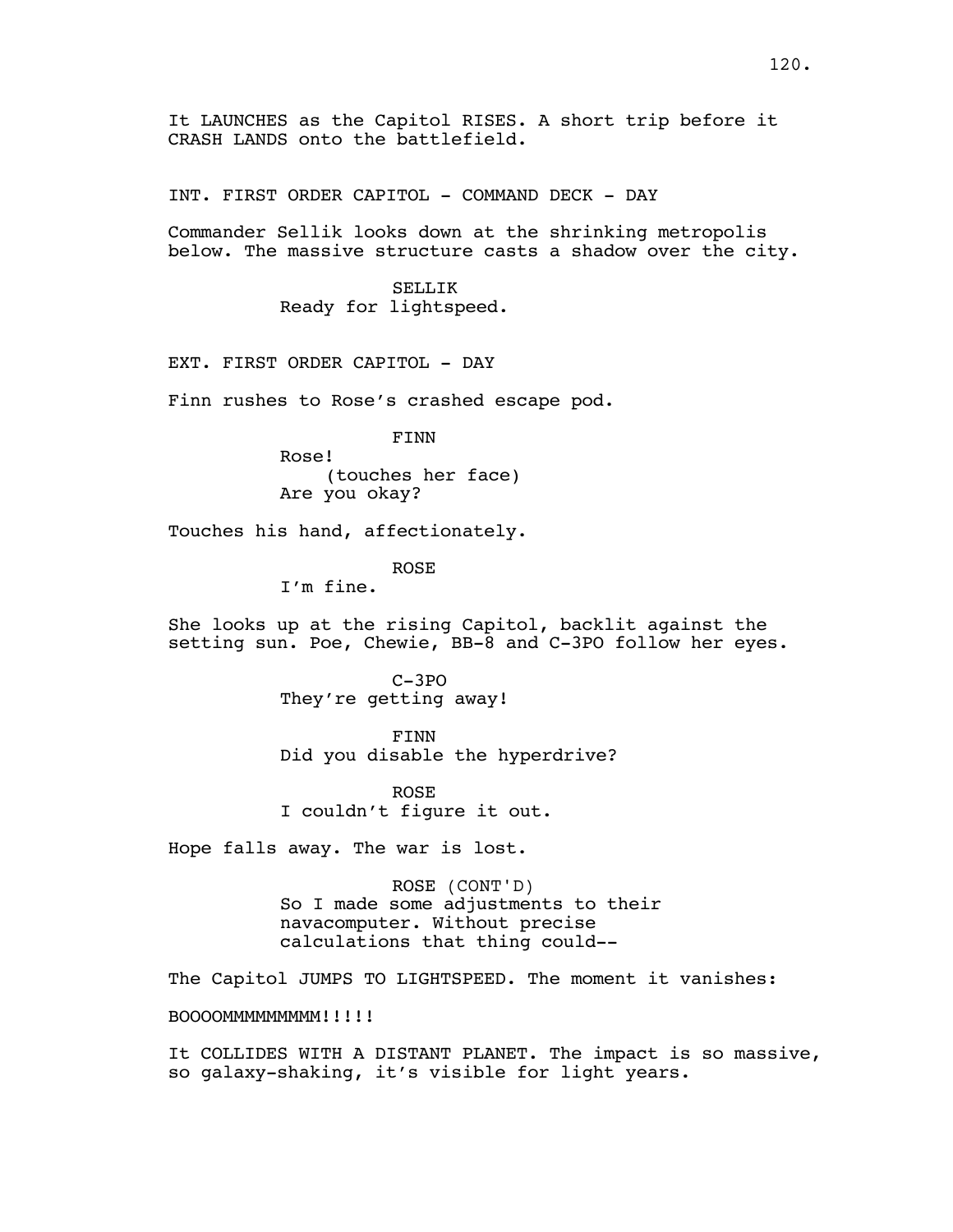ROSE (CONT'D) ...fly right into a star.

INT. ECLIPSE DESTROYER - SPACE

Leia shields her eyes at the enormous EXPLOSION in deep space, pulsating in the starry twilight.

A beacon of hope.

Radio communications instantly CRACKLE TO LIFE.

A CACOPHONY OF VOICES fill the frequency waves, calling on their brethren to fight.

EXT. MONUMENT SQUARE - DAY

Finn, Poe, Rose, Chewie and the droids all look up. Awed, inspired. But they can't celebrate. Not yet.

He looks at Finn. Speaking volumes.

FINN You feel it too.

Poe nods, affirming their connection. Rey is gone.

INT. TEMPLE OF MORTIS - NIGHT

Rey lies flat on the stone.

Silence.

Light fills the space around her, particles of energy floating up. She RISES with them...

The light engulfs the frame until we reach a place beyond what we know.

THE ASTRAL PLANE

Glimmers of energy flicker like fireflies in darkness.

Rey opens her eyes. Clear again. Unburdened.

Three of the distant glimmers grow larger than the others. She moves toward them.

YODA, LUKE SKYWALKER and OBI-WAN KENOBI.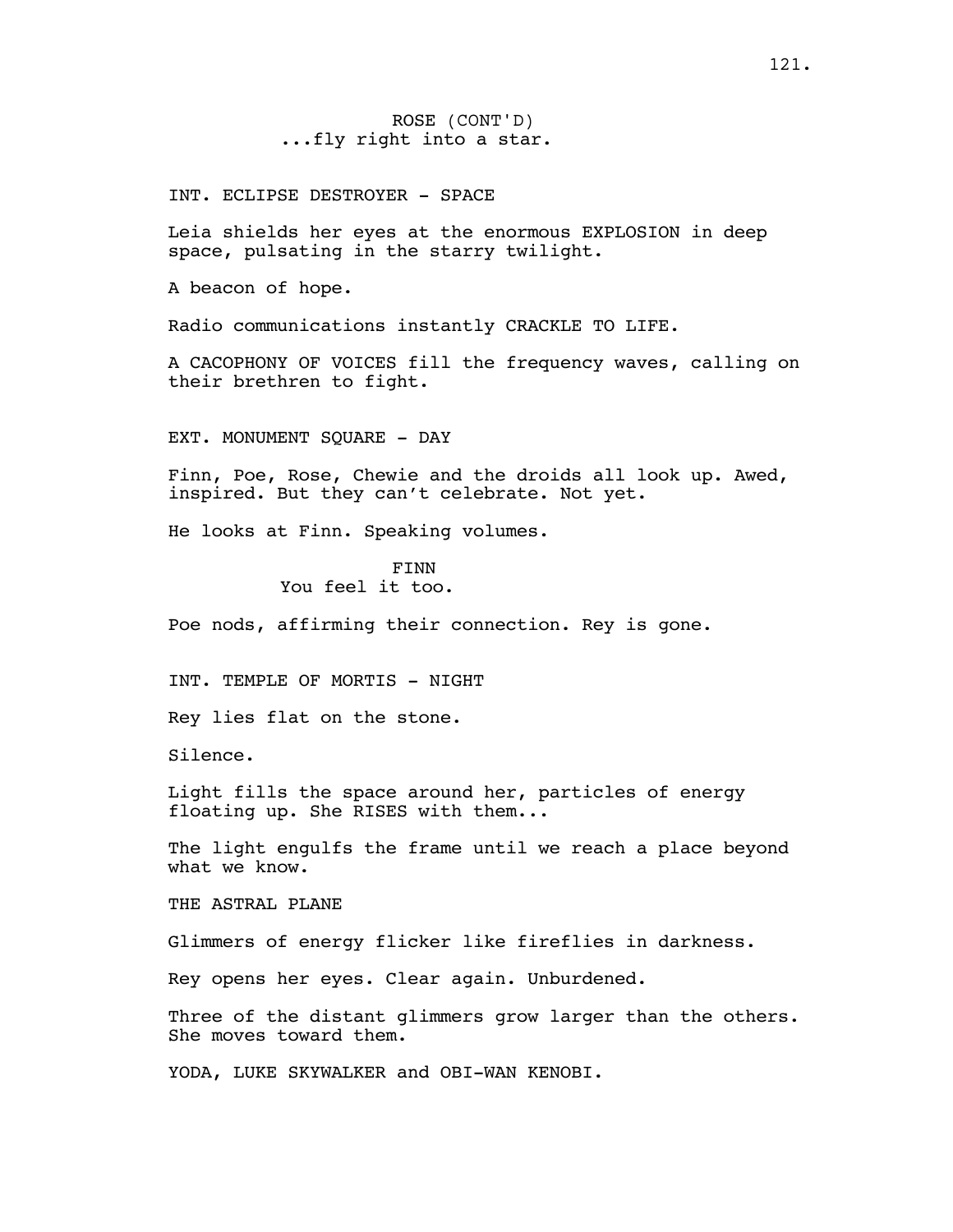REY Is this death?

OBI-WAN In this place, there is no such thing as death.

REY I can see.

OBI-WAN Your true self is free of suffering. Free of pain.

YODA Taught us much, you have.

REY I've taught you?

YODA Mmm. Succeeded where we have failed. Narrow was our point of view.

LUKE You chose to embrace the Dark Side and the Light. To find balance within.

YODA Co-exist, they must, as such feelings do in all of us.

REY But if I'm here...with you...

YODA A choice, you must make. To return, or to remain.

LUKE Here, there is serenity. Knowledge. Peace. Those lost, but not forgotten.

She looks beyond them at the shimmering flecks of energy.

REY And there?

OBI-WAN There you will face a galaxy in turmoil. Pain, suffering. The loss of those you love.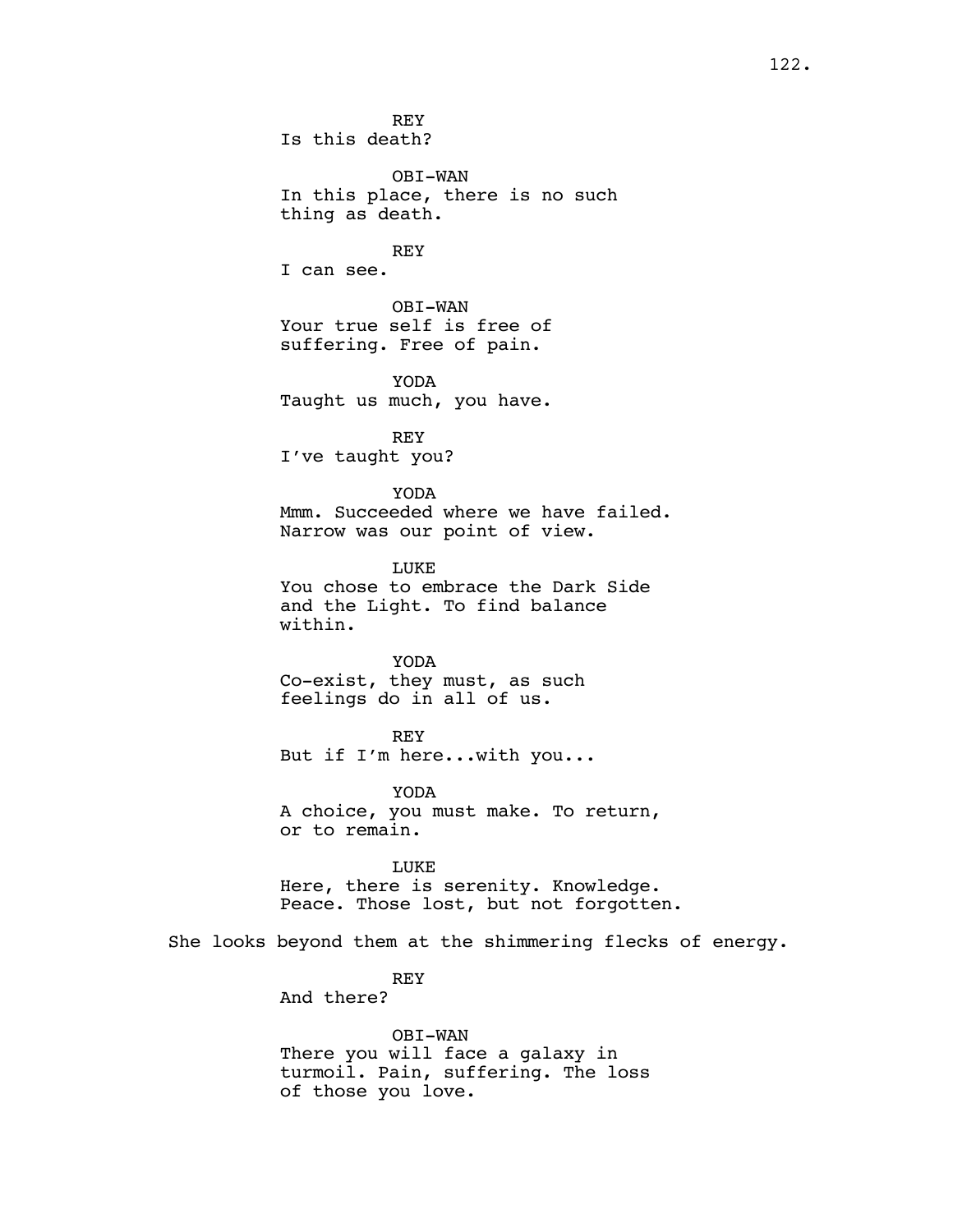YODA But living you will be. Love, you shall.

We hold on Rey's face as she considers the life she's yet to live...and makes her decision.

REY

Thank you.

The spirits fade into the cosmic Force. As the light overwhelms us, Obi-Wan Kenobi's voice echoes...

> OBI-WAN (VO) You are a Jedi, Rey Solana. But you will not be the last.

EXT. CORUSCANT - DAY

A Resistance Flag rises from the rubble at the site of the old Capitol. Thousands of citizens fill the square. Free.

INT. CEREMONIAL HALL - DAY

Heroes at attention. LEIA SKYWALKER ORGANA in elegant white. Lando Calrissian and her top Generals around her.

Finn, Rose, Poe and Chewie stand before Leia. She places Medals of Honor around each of their necks. BB-8 beeps excitedly at their feet.

After 40 years of service, Chewie gets a medal.

EXT. LANDING PLATFORMS - SUNSET

Leia looks down at the blue beacon bracelet once used to guide Rey back to safety, clenched tight in her hand.

Finn and Rose stand by her side.

LEIA I can't feel her presence.

Finn bows his head. Neither can he.

LEIA (CONT'D) But there's a calm I've never felt. Balance.

FINN That's her.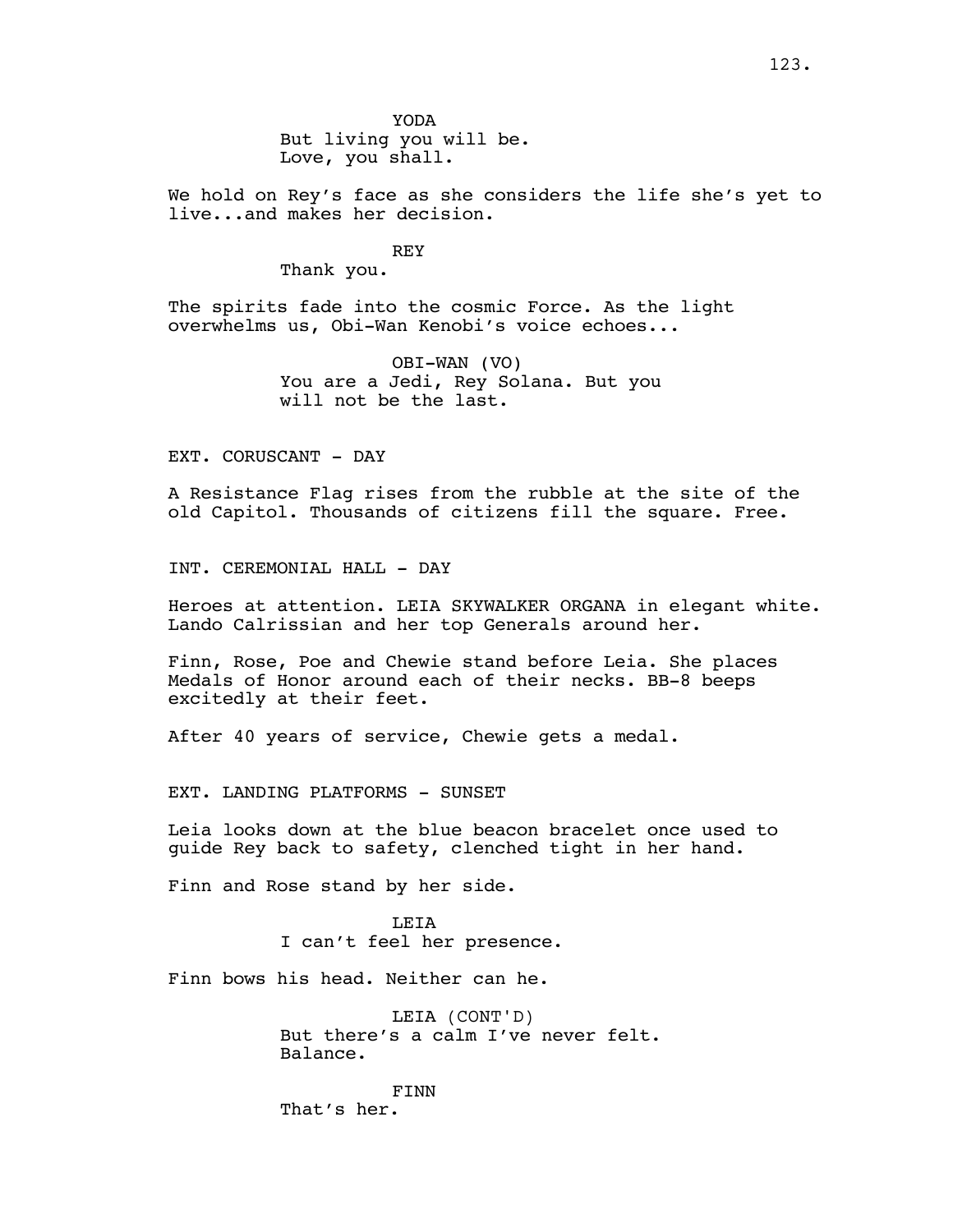Leia smiles. BB-8 rolls up, beeps to Rose and Finn.

ROSE Come on. We have work to do.

Leia approaches Poe and Chewbacca, also on their way. She places the beacon bracelet in Poe's hand.

#### POE

I'll never stop looking.

Chewbacca gives her a giant Wookiee hug.

**LETA** Okay, okay. Easy.

Finn approaches Poe, holding something under his arm.

FINN Let me know what you find.

#### POE

I will.

Finn hands Poe his old leather jacket.

## FINN

### For good luck.

Poe smiles. Takes it. Hugs him. Chewbacca GROWLS.

We follow Poe and Chewie to the MILLENNIUM FALCON, rebuilt to look better than it has in decades.

INT. MILLENNIUM FALCON - SPACE

Poe flips switches in the cockpit.

#### POE Ready, Chewie?

He takes Rey's beacon and hangs it, replacing Han's dice.

INT. LEIA'S QUARTERS - NIGHT

Leia watches from her window as the Millennium Falcon jets off into the starfield.

The Phantom Hawk rockets the other way into empty space.

Leia checks on R2-D2, still under construction. A REPAIR DROID works on rebuilding his destroyed frame.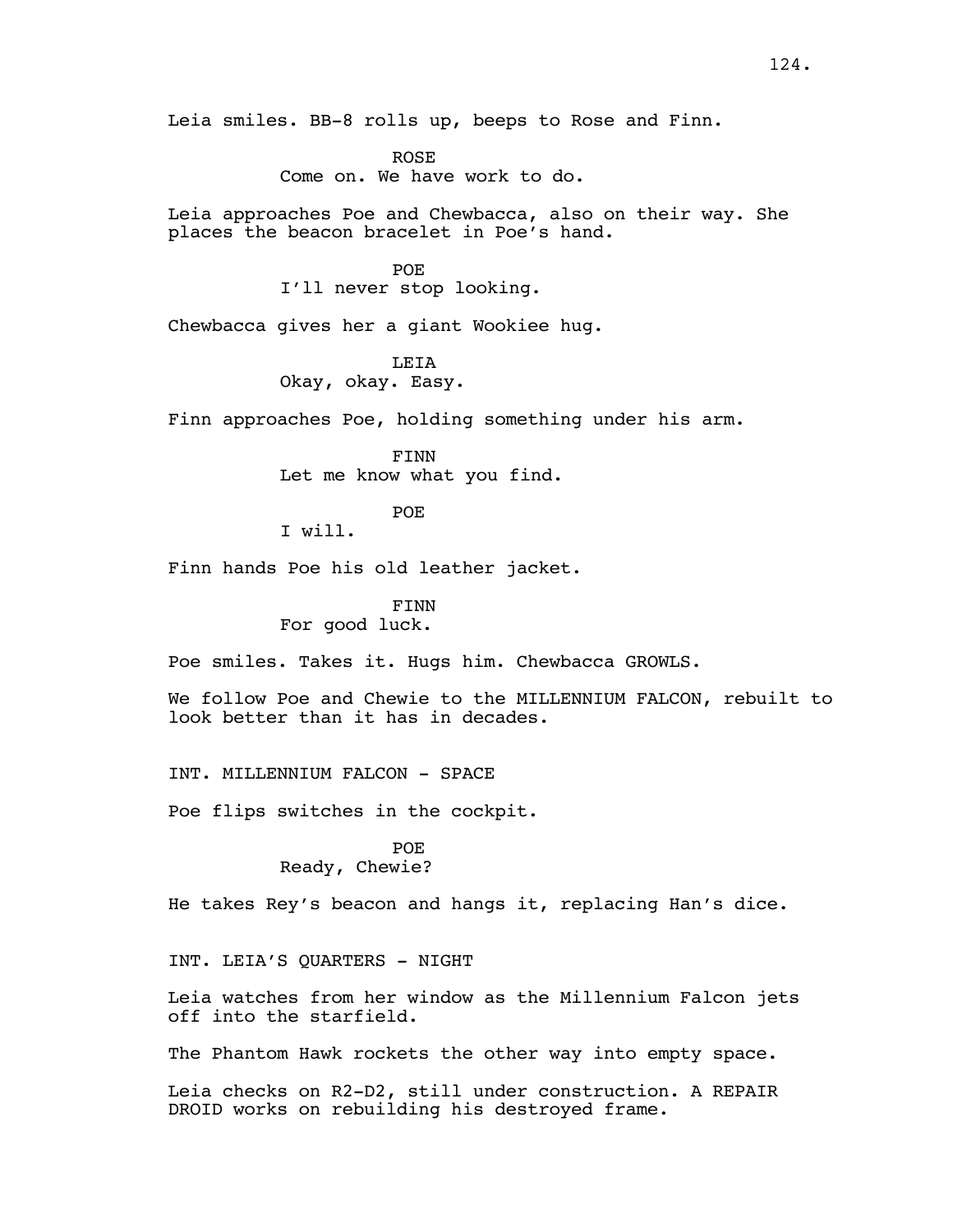**LETA** How's he coming along?

C-3PO A quick cycle through his memory banks and he'll be his old self again. I hope.

LEIA He'll be fine, 3-PO.

C-3PO I can't imagine what I'd do without him. I know he's stubborn but I, I--

**LETA** 

I know.

Leia picks up R2-D2's intact memory drive, rescued by BB-8.

She inserts it into R2-D2, reminiscent of the first time we saw the Princess with a droid.

R2 BEEPS TO LIFE.

As his files catalogue into chronological order, he projects the contents of his memory banks...

....and we witness their adventures over 60 years, all from the droid's perspective.

--Luke buying C-3PO from the Jawas...

--Obi Wan giving Luke his father's lightsaber...

--R2 flying through the Death Star trench...

--Han getting his medal on Yavin...

--Yoda lifting the X-Wing from the swamp...

--Luke saluting from the plank on Jabba's barge...

--Leia and Han outside the bunker on Endor...

Leia is taken aback by the flood of memories. It is a catharsis for her, and for us.

She takes a deep breath.

LEIA (CONT'D) Thank you, R2.

Leia leaves them alone together.

R2-D2 BEEPS affectionately.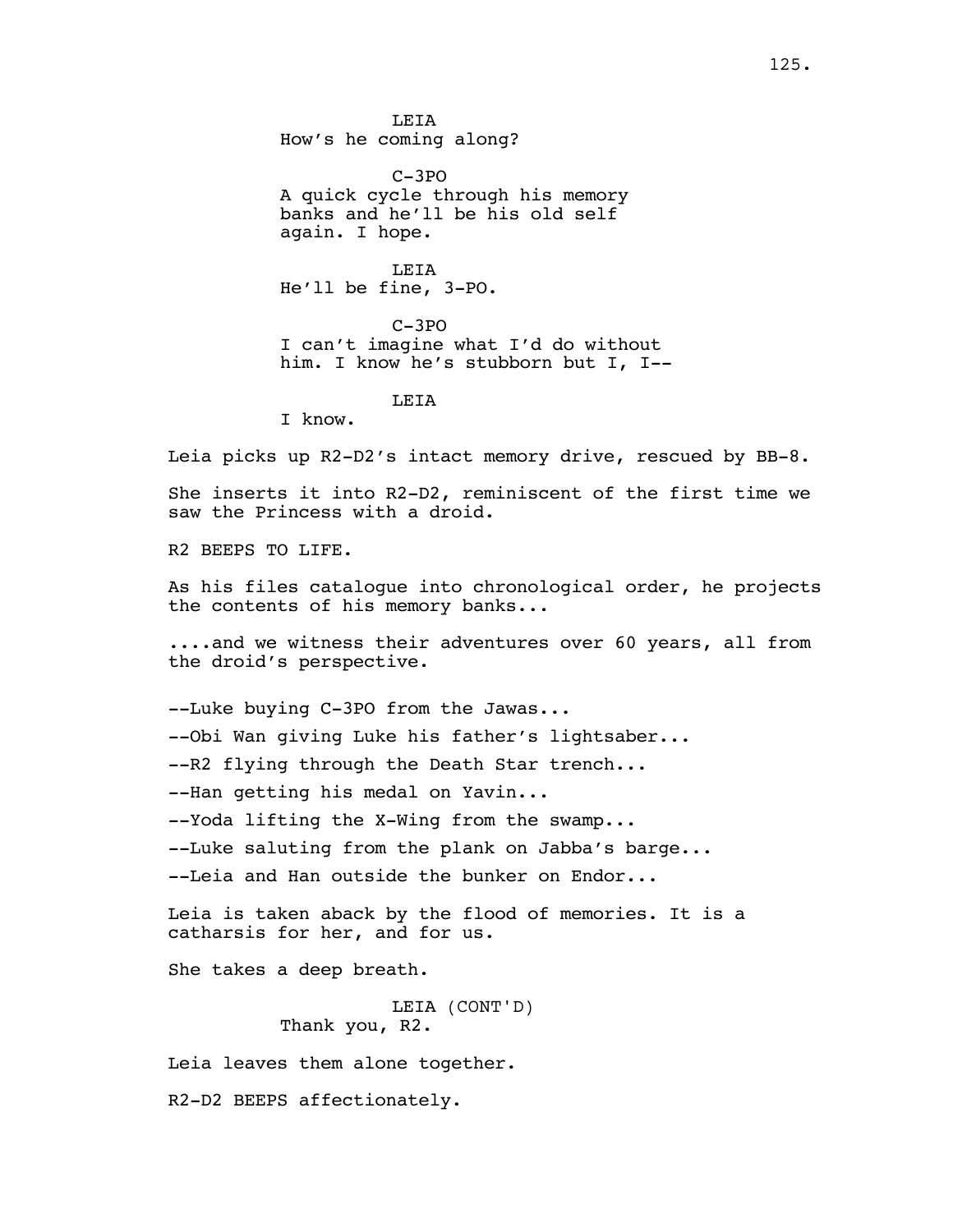EXT. LEIA'S BALCONY - NIGHT

Leia steps outside, looks up at the field of stars.

He looks up at the vastness of space.

A star falls. It gives her peace.

EXT. MODESTA - DAY

A serene, sun-dappled ranch surrounded by rolling green fields of tall grass. Smoke curls from the chimney.

INT. HOMESTEAD - DAY

Finn sits with a circle of YOUNG KIDS, 6-11 in a sun-drenched cabin. A fire crackles as he finishes a story.

> FINN ...and the light could be seen all over the galaxy. In every system. Rey gave us all hope.

A LITTLE GIRL, 7, looks confused.

LITTLE GIRL But how do you know she's really gone?

FINN I don't think she is gone. I believe...

Finn eyes Rose, seated at a wood table, parts of a droid's motivator spread out in front of her. She smiles.

> FINN (CONT'D) I believe someday she'll come back. And when she does, we'll be here waiting. All of us.

The kids smile, relieved. They like that ending.

FINN (CONT'D) Go on. Get outside.

The kids leap up and run out into daylight. Finn rises with them and follows the last one out.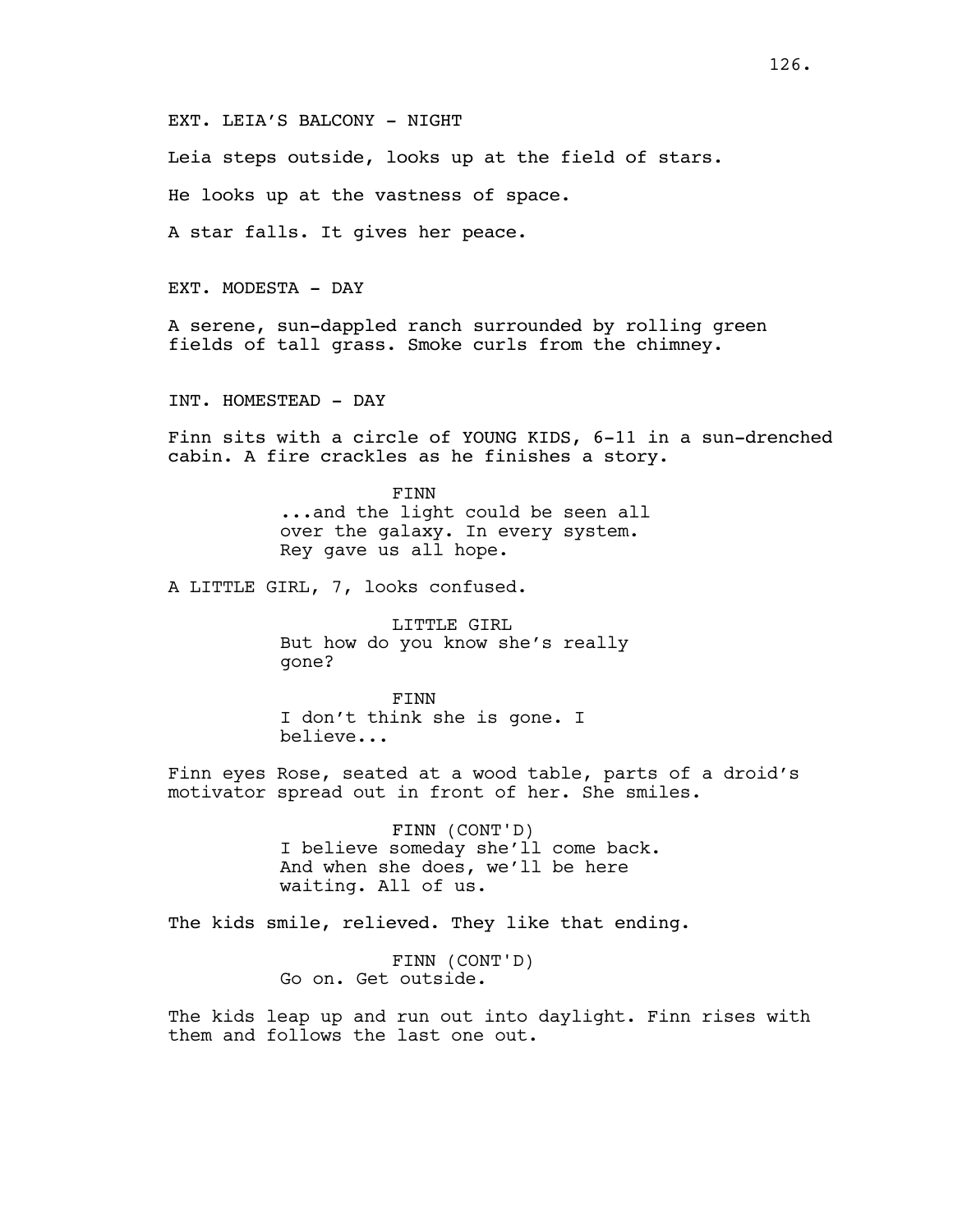The children race about the pasture. Dade is among them. So is the BROOM BOY from Canto Bight.

They race around a NERF FOAL, trying to hook a ring around its tiny horns. BB-8 races with them, beeping excitedly.

The little girl HOOKS IT. The ring flies back through the air into her hand.

These children are FORCE SENSITIVE.

Finn and Rose have built a refuge for Force-sensitive youth to live the life they never had.

Finn steps onto the front porch, leans against a post. The twin sunset washes his face.

Something in that sunset changes his wistful expression.

Unclear at first, but it soon becomes a realization.

A tremor in the Force...

INT. MILLENNIUM FALCON - DEEP SPACE

Poe and Chewie in the Falcon at lightspeed.

The beacon hanging from the dash suddenly begins to GLOW. Chewie ROARS. Poe sees it, eyes wide.

> POE Chewie, turn the ship around.

CHEWBACCA *RWWWOOORRRWWGGGHH!!!!*

POE I know, just turn around!

EXT. MODESTA - DAY

Finn notices a GLIMMER OF LIGHT in the distance. He steps forward to get a closer look. Rose joins him, shielding her eyes from the sun.

A figure blurs on the horizon. A familiar silhouette. Dirty, ragged. Walking for a long time.

BB-8 rolls forward, beeps excitedly. The kids hear the droid, stop their game, look to the fields beyond.